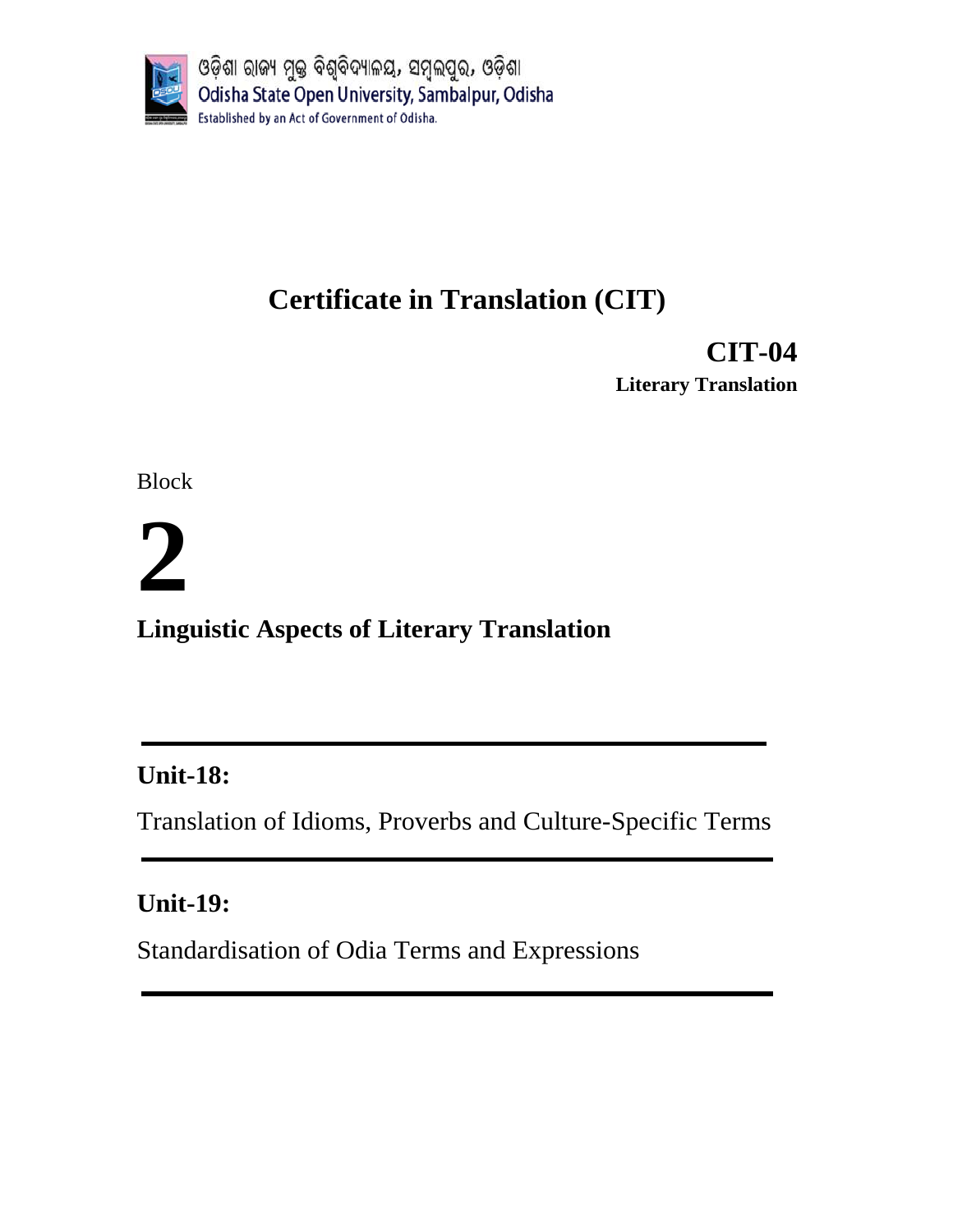

ଓଡ଼ିଶା ରାଜ୍ୟ ମୁକ୍ତ ବିଶ୍ୱବିଦ୍ୟାଳୟ, ସମ୍ବଲପୁର, ଓଡ଼ିଶା Odisha State Open University, Sambalpur, Odisha

**Established by an Act of Government of Odisha.** 



*Course Writer*

Dr. Sambhu Dayal Agrawal Agrawal Consultant (Academic) (Academic) School of Social Sciences & Humanities Odisha State Open University Sambalpur, Odisha

#### **Material Production**



Dr. Jayanta Kar Sharma, Registrar, Odisha State Open University, Sambalpur © OSOU, 2017. *'Linguistic Aspects of Literary Translation Translation' is* made available under a Creative Commons Attribution Attribution-ShareAlike4.0http://creativecommons.org/licences/by ShareAlike4.0http://creativecommons.org/licences/by-sa/4.0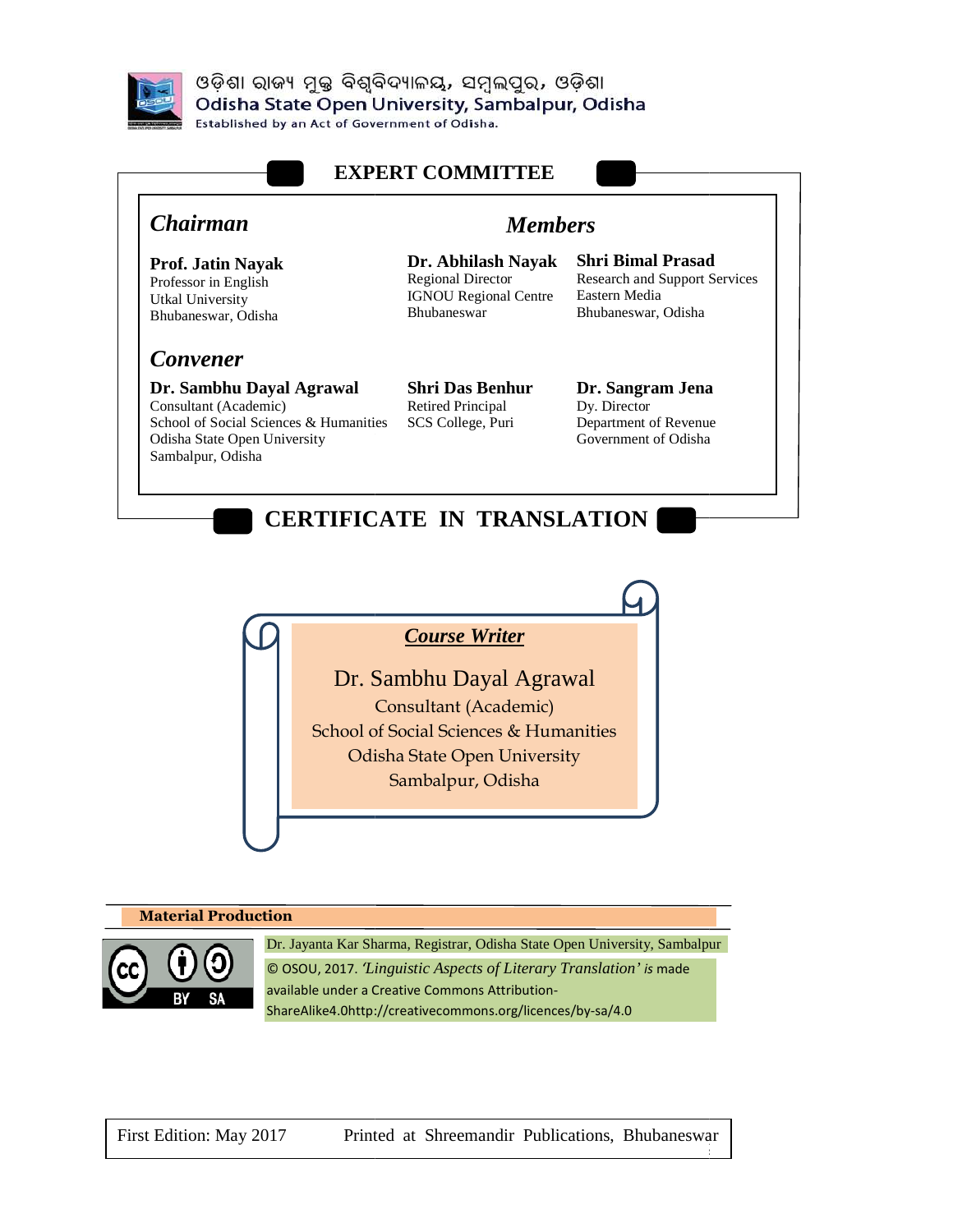

### **Unit-18 8**

#### Translation of idioms, proverbs and culture specific terms

#### **Structure of the Unit**

|             | ଓଡ଼ିଶା ରାଜ୍ୟ ମୁକ୍ତ ବିଶ୍ୱବିଦ୍ୟାଳୟ, ସମ୍ବଲପୁର, ଓଡ଼ିଶା<br>Odisha State Open University, Sambalpur, Odisha<br>Established by an Act of Government of Odisha. |
|-------------|---------------------------------------------------------------------------------------------------------------------------------------------------------|
|             | Unit-18<br>Translation of idioms, proverbs and culture specific terms                                                                                   |
|             | <b>Structure of the Unit</b>                                                                                                                            |
| 18.0        | Objectives                                                                                                                                              |
| 18.1        | Introduction                                                                                                                                            |
| 18.2        | Idioms                                                                                                                                                  |
|             | 18.2.1<br>Definition                                                                                                                                    |
|             | 18.2.2<br>Meaning, Nature and Usage of Idioms                                                                                                           |
|             | 18.2.3<br>Idioms containing prepositions                                                                                                                |
| 18.3        | Proverbs                                                                                                                                                |
|             | 18.3.1<br>What is a Proverb                                                                                                                             |
|             | 18.3.2<br>Types of Proverbs                                                                                                                             |
|             | 18.3.3<br>Miscomprehension due to Common errors in the use of complex verbs                                                                             |
| 18.4        | <b>Understanding Idioms and Proverbs</b>                                                                                                                |
|             | 18.4.1<br>Understanding by the use of Prepositions                                                                                                      |
|             | Understanding Idioms With Reference To the Prepositions<br>18.4.2                                                                                       |
| 18.5        | Understanding Idioms and Proverbs by Their Socio-cultural Roots                                                                                         |
|             | 18.5.1<br>Understanding by Contrastive Consideration of Idiomatic Expressions                                                                           |
|             | Containing Postpositions / Prepositions in English and Odia:                                                                                            |
|             | 18.5.2<br>Understanding by considering the Literal and Metaphorical Meanings                                                                            |
| 18.6        | Culture-Specific Terms                                                                                                                                  |
|             | What is Culture-Specific<br>18.6.1                                                                                                                      |
|             | 18.6.2<br>Taboos and Life-style                                                                                                                         |
| 18.7        | Summing Up                                                                                                                                              |
| 18.8        | Model Answers to Self-Check Exercises                                                                                                                   |
| 18.9        | <b>Model Questions</b>                                                                                                                                  |
| <b>18.0</b> | <b>Objectives</b>                                                                                                                                       |
|             | This unit is about translation of idioms, proverbs and culture-specific terms. After                                                                    |
|             | going through the Unit the learners will be able to:                                                                                                    |
|             | Know the meaning and nature of idioms and proverbs and their usage;                                                                                     |
| $\bullet$   | Perceive what is culture-specific ad its importance in literary translation;                                                                            |
| $\bullet$   | Understand how to find out the cotextual meaning of idioms and phrases;                                                                                 |
|             | Have an idea how to translate literature containing idioms, proverbs and<br>culture-specific terms and expressions.                                     |

#### **18.0 Objectives**

- Perceive what is culture-specific ad its importance in literary translation;
- Understand how to find out the cotextual meaning of idioms and phrases;
- Have an idea how to translate literature containing idioms, proverbs and culture-specific terms and expressions.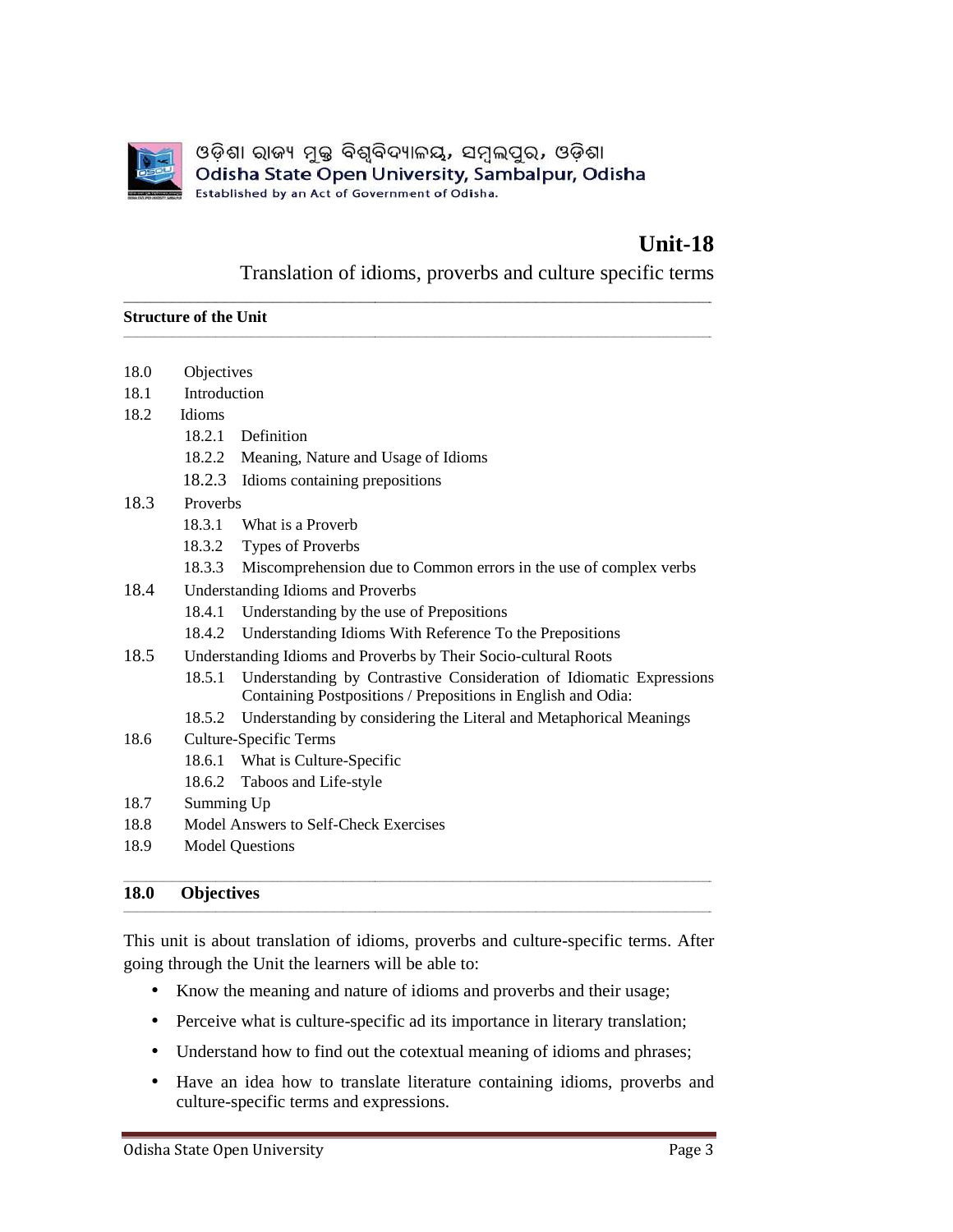

#### **18.1 Introduction**

It is said that literature is the mirror of the society. Stories, novels, drama, poetry, travelogues, memoirs, biographies, autobiographies and all other types of literature give us an idea of the people, their culture, geographical features and history of the concerned part of the world. By going through various literary texts we get a lot of such knowledge about all these things while enjoying the inherent beauty embedded in it. the people, their culture, geographical features and history of the the world. By going through various literary texts we get a lot of about all these things while enjoying the inherent beauty s make a language and its lit travelogues, memoirs, biographies, autobiographies and all other types of literature<br>give us an idea of the people, their culture, geographical features and history of the<br>concerned part of the world. By going through vari

\_\_\_\_\_\_\_\_\_\_\_\_\_\_\_\_\_\_\_\_\_\_\_\_\_\_\_\_\_\_\_\_\_\_\_\_\_\_\_\_\_\_\_\_\_\_\_\_\_\_\_\_\_\_\_\_\_\_\_\_\_\_\_\_\_\_\_\_\_\_\_\_\_\_\_\_\_\_\_\_\_\_\_\_\_\_\_\_\_\_\_\_\_\_\_\_\_\_\_\_\_\_\_\_\_\_\_\_\_\_\_\_\_\_\_\_\_\_\_\_\_\_\_\_\_

\_\_\_\_\_\_\_\_\_\_\_\_\_\_\_\_\_\_\_\_\_\_\_\_\_\_\_\_\_\_\_\_\_\_\_\_\_\_\_\_\_\_\_\_\_\_\_\_\_\_\_\_\_\_\_\_\_\_\_\_\_\_\_\_\_\_\_\_\_\_\_\_\_\_\_\_\_\_\_\_\_\_\_\_\_\_\_\_\_\_\_\_\_\_\_\_\_\_\_\_\_\_\_\_\_\_\_\_\_\_\_\_\_\_\_\_\_\_\_\_\_\_\_\_\_\_\_\_\_\_\_\_\_ \_\_\_\_\_\_\_\_\_\_\_\_\_\_\_\_\_\_\_\_\_\_\_\_\_\_\_\_\_\_\_\_\_\_\_\_\_\_\_\_\_\_\_\_\_\_\_\_\_\_\_\_\_\_\_\_\_\_\_\_\_\_\_\_\_\_\_\_\_\_\_\_\_\_\_\_\_\_\_\_\_\_\_\_\_\_\_\_\_\_\_\_\_\_\_\_\_\_\_\_\_\_\_\_\_\_\_\_\_\_\_\_\_\_\_\_\_\_\_\_\_\_\_\_\_\_\_\_\_\_\_\_\_

\_\_\_\_\_\_\_\_\_\_\_\_\_\_\_\_\_\_\_\_\_\_\_\_\_\_\_\_\_\_\_\_\_\_\_\_\_\_\_\_\_\_\_\_\_\_\_\_\_\_\_\_\_\_\_\_\_\_\_\_\_\_\_\_\_\_\_\_\_\_\_\_\_\_\_\_\_\_\_\_\_\_\_\_\_\_\_\_\_\_\_\_\_\_\_\_\_\_\_\_\_\_\_\_\_\_\_\_\_\_\_\_\_\_\_\_\_\_\_\_\_\_\_\_\_

Idioms and phrases make a language and its literature more enjoyable and effective. Besides, the feelings conveyed by the text become more impressive and have a deep impact on the readers. The language becomes ornamental. Idioms and proverbs have historical roots, metaphorical meaning and deep relation with culture. The concept of some idioms and proverbs are easy to understand; but some of them elude all our wisdom and knowledge. of them elude all our wisdom and knowledge.

Idioms are socio-cultural in nature and it is interesting to find how a particular notion is communicated by an idiom in English and its corresponding expression in Odia. For example, 'To carry coal to Newcastle' metaphorically m same as 'ତେଲିଆ ମୁଣ୍ଡରେ ତେଲ' in Odia; but they are quite different from literal point of view. This Odia idiom literally means 'to pour oil on the already well oiled head' of view. This Odia idiom literally means 'to pour oil on the already well oiled head'<br>and the corresponding English idiom 'to carry coal to a place called Newcastle, where there are coal mines'. Anyway, this idiom is used where someone gets some undue benefit. This, however, does not mean that every idiomatic expression in English has an equivalent in Odia. Proverbs are treated as idioms because of their almost fixed statue in form and order. cultural in nature and it is interesting to find how a particular<br>icated by an idiom in English and its corresponding expression in<br>e, 'To carry coal to Newcastle' metaphorically means almost the mirror of the society. Stories, novels, drama, poetry,<br>this, autohographies and all other types of literature<br>their culture, geographical features and history of the<br>by going through various literary texts we get a lot of<br> proverbs have historical roots, metaphorical meaning and deep relation<br>culture. The concept of some idioms and proverbs are easy to understand; but<br>of them elude all our wisdom and knowledge.<br>Idioms are socio-cultural in n

This Unit makes an attempt to discuss some aspects of idioms; their nature, variety, peculiarity, and the problems they pose for the Odia speaking learners of English, and translators. Therefore, a study of the nature and meaning of such idioms and proverbs can facilitate better translation of such literary texts. understand the idioms and proverbs with a contrastive study both in Odia and English. inceptive there are coal mines'. Anyway, this idiom is used where someone gets some<br>ue benefit. This, however, does not mean that every idiomatic expression in<br>lish has an equivalent in Odia. Proverbs are treated as idioms

\_\_\_\_\_\_\_\_\_\_\_\_\_\_\_\_\_\_\_\_\_\_\_\_\_\_\_\_\_\_\_\_\_\_\_\_\_\_\_\_\_\_\_\_\_\_\_\_\_\_\_\_\_\_\_\_\_\_\_\_\_\_\_\_\_\_\_\_\_\_\_\_\_\_\_\_\_\_\_\_\_\_\_\_\_\_\_\_\_\_\_\_\_\_\_\_\_\_\_\_\_\_\_\_\_\_\_\_\_\_\_\_\_\_\_\_\_\_\_\_\_\_\_\_\_\_\_\_\_\_\_\_\_\_

\_\_\_\_\_\_\_\_\_\_\_\_\_\_\_\_\_\_\_\_\_\_\_\_\_\_\_\_\_\_\_\_\_\_\_\_\_\_\_\_\_\_\_\_\_\_\_\_\_\_\_\_\_\_\_\_\_\_\_\_\_\_\_\_\_\_\_\_\_\_\_\_\_\_\_\_\_\_\_\_\_\_\_\_\_\_\_\_\_\_\_\_\_\_\_\_\_\_\_\_\_\_\_\_\_\_\_\_\_\_\_\_\_\_\_\_\_\_\_\_\_\_\_\_\_

#### **18.2 Idioms**  18.2 Idioms

#### **18.2.1 Definition**

While trying to translate an idiom, it is very essential that we understand its contextual meaning correctly. It is therefore necessary that we study the concept contextual meaning correctly. It is therefore necessary that we study the concept properly. Idioms mostly have cultural etymology (**aêý\_ô©ò**) and hence it is very difficult to define it. Several scholars have however tried to define it, but still none of them is complete. Let's examine some of such definitions:

 $\overline{\phantom{a}}$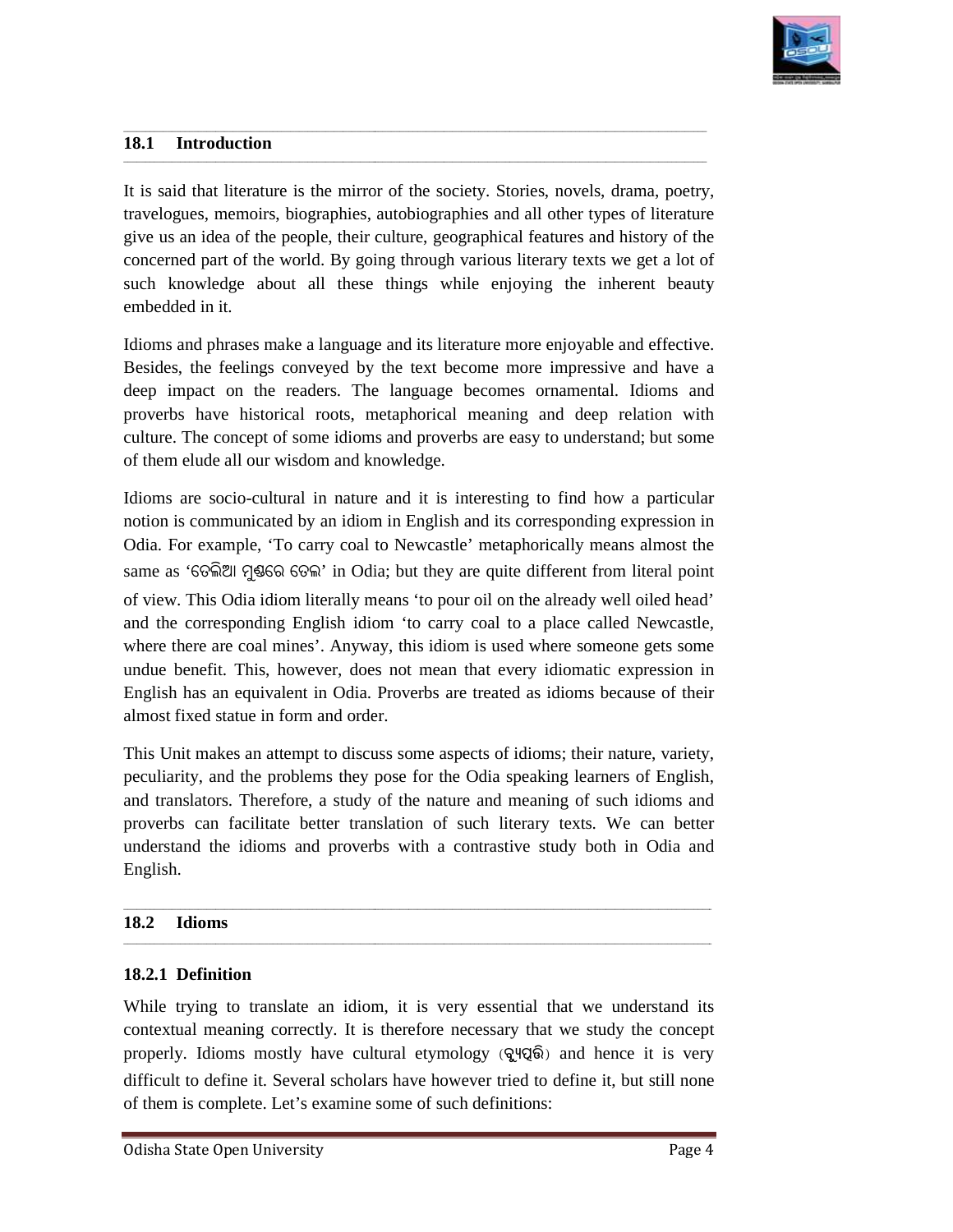

The Oxford Dictionary: "peculiarity; peculiar phraseology; the form of speech peculiar or proper to a people or country." Further, it defines 'idiomatic' as: "peculiar to or characteristic of a particular language; pertaining to exhibiting the expressions, constructions, or phraseology approved by the peculiar usage of a language, especially as differing from a strictly grammatical or logical use of words; vernacular; colloquial." language, especially as differing from a strictly grammatical or logical use of<br>words; vernacular; colloquial."<br>Longman's Dictionary: "a phrase which means something different from the

meaning of the separate words." E.g., to be 'hard up' means 'to lack money'. In Odia we usually say '**KûùVAaû**' when someone tries to bargain more and more or not to spend even on genuine necessities.

not to spend even on genuine necessities.<br>The Longman's Dictionary of Idioms (1979): "Idioms are invariable or fixed in form or order in a way that makes them different from literal expressions. Because they are metaphorical, one cannot usually discover their meaning by looking up they are metaphorical, one cannot usually discover their meaning by looking up their individual words in an ordinary dictionary. Since they are more or less invariable both in wording and in certain grammatical ways, they cannot be changed or varied in the way literal expressions are normally varied, whether in speech or writing. These expressions, or idioms, tend to have other characteristics in common, although they do not generally apply to every case. Most, but not all of English." changed or varied in the way literal expressions are normally varied, whether in speech or writing. These expressions, or idioms, tend to have other characteristics in common, although they do not generally apply to every ford Divtionary: "peculiarity: peculiar phraseology; the form of spectral<br>or proper to a people or country." Parther, it defines 'idionatic' as:<br>or or characteristic of a particular hargonge, pertoining to exhibiting the<br> peculiar or proper to a people or country." Further, it defines 'idiomatic' as:<br>"peculiar to or characteristic of a particular language; pertaining to exhibiting the<br>expressions, constructions, or phraseology approved by t

these expressions belong to informal spoken English rather than to formal written<br>English."<br>Webster's Dictionary: "an accepted phrase, construction or expression contrary to<br>the usual patterns of the language or having a m Webster's Dictionary: "an accepted phrase, construction or expression contrary to the usual patterns of the language or having a meaning different from the literal."

#### **Self-check exercise-1**

#### A. *Fill in the blanks:*

- 1. Idioms and phrases make a language and its literature more enjoyable and effective.
- 2. Idioms and proverbs have historical roots, metaphorical meaning and deep relation with culture.
- 3. The concept of some idioms and proverbs are easy to understand; but some of them elude all our wisdom and knowledge.
- 4. While trying to translate an idiom, it is very essential that we understand its contextual meaning correctly. 4. While trying to translate an idiom, it is very essential that w<br>
<u>contextual meaning</u> correctly.<br>
B. *Translat e into Odia:* (i) To carry coal to Newcastle, (ii) hard up

*\_\_\_\_\_\_\_\_\_\_\_\_\_\_\_\_\_\_\_\_\_\_\_\_\_\_\_\_\_\_\_\_\_\_\_\_\_\_\_\_\_\_\_\_\_\_\_\_\_\_\_\_\_\_\_\_\_\_\_\_\_\_\_\_\_\_\_\_\_\_\_\_\_\_\_\_\_\_\_\_\_\_\_\_\_\_\_\_\_\_\_\_\_\_\_\_\_\_\_\_\_\_\_\_\_\_\_\_\_\_\_\_\_\_\_\_\_\_\_\_\_\_\_\_*

*\_\_\_\_\_\_\_\_\_\_\_\_\_\_\_\_\_\_\_\_\_\_\_\_\_\_\_\_\_\_\_\_\_\_\_\_\_\_\_\_\_\_\_\_\_\_\_\_\_\_\_\_\_\_\_\_\_\_\_\_\_\_\_\_\_\_\_\_\_\_\_\_\_\_\_\_\_\_\_\_\_\_\_\_\_\_\_\_\_\_\_\_\_\_\_\_\_\_\_\_\_\_\_\_\_\_\_\_\_\_\_\_\_\_\_\_\_\_\_\_\_\_\_\_ \_\_\_\_\_\_\_\_\_\_\_\_\_\_\_\_\_\_\_\_\_\_\_\_\_\_\_\_\_\_\_\_\_\_\_\_\_\_\_\_\_\_\_\_\_\_\_\_\_\_\_\_\_\_\_\_\_\_\_\_\_\_\_\_\_\_\_\_\_\_\_\_\_\_\_\_\_\_\_\_\_\_\_\_\_\_\_\_\_\_\_\_\_\_\_\_\_\_\_\_\_\_\_\_\_\_\_\_\_\_\_\_\_\_\_\_\_\_\_\_\_\_\_\_ \_\_\_\_\_\_\_\_\_\_\_\_\_\_\_\_\_\_\_\_\_\_\_\_\_\_\_\_\_\_\_\_\_\_\_\_\_\_\_\_\_\_\_\_\_\_\_\_\_\_\_\_\_\_\_\_\_\_\_\_\_\_\_\_\_\_\_\_\_\_\_\_\_\_\_\_\_\_\_\_\_\_\_\_\_\_\_\_\_\_\_\_\_\_\_\_\_\_\_\_\_\_\_\_\_\_\_\_\_\_\_\_\_\_\_\_\_\_\_\_\_\_\_\_ \_\_\_\_\_\_\_\_\_\_\_\_\_\_\_\_\_\_\_\_\_\_\_\_\_\_\_\_\_\_\_\_\_\_\_\_\_\_\_\_\_\_\_\_\_\_\_\_\_\_\_\_\_\_\_\_\_\_\_\_\_\_\_\_\_\_\_\_\_\_\_\_\_\_\_\_\_\_\_\_\_\_\_\_\_\_\_\_\_\_\_\_\_\_\_\_\_\_\_\_\_\_\_\_\_\_\_\_\_\_\_\_\_\_\_\_\_\_\_\_\_\_\_\_ \_\_\_\_\_\_\_\_\_\_\_\_\_\_\_\_\_\_\_\_\_\_\_\_\_\_\_\_\_\_\_\_\_\_\_\_\_\_\_\_\_\_\_\_\_\_\_\_\_\_\_\_\_\_\_\_\_\_\_\_\_\_\_\_\_\_\_\_\_\_\_\_\_\_\_\_\_\_\_\_\_\_\_\_\_\_\_\_\_\_\_\_\_\_\_\_\_\_\_\_\_\_\_\_\_\_\_\_\_\_\_\_\_\_\_\_\_\_\_\_\_\_\_\_ \_\_\_\_\_\_\_\_\_\_\_\_\_\_\_\_\_\_\_\_\_\_\_\_\_\_\_\_\_\_\_\_\_\_\_\_\_\_\_\_\_\_\_\_\_\_\_\_\_\_\_\_\_\_\_\_\_\_\_\_\_\_\_\_\_\_\_\_\_\_\_\_\_\_\_\_\_\_\_\_\_\_\_\_\_\_\_\_\_\_\_\_\_\_\_\_\_\_\_\_\_\_\_\_\_\_\_\_\_\_\_\_\_\_\_\_\_\_\_\_\_\_\_\_*

- 
- C. Give the definition of 'idiom' as given by the Webster's Dictionary.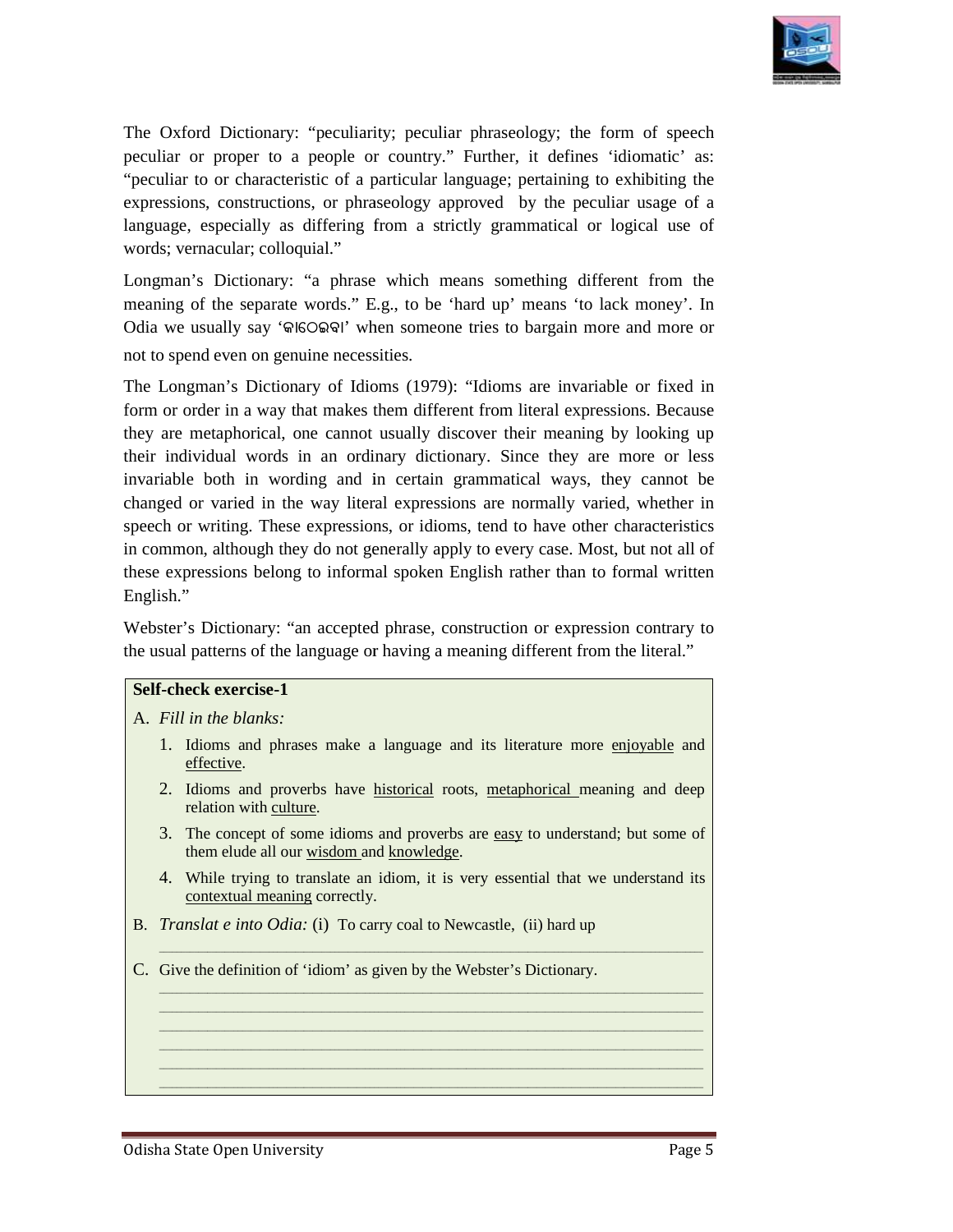

#### 18.2.2 Meaning, Nature and Usage of Idioms

- **(a) Invariableness:** Metaphorical meaning and certain kinds of invariableness Invariableness: Metaphorical meaning and certain kinds of invariable are related to each other. This can be seen in two well-known phrases:
	- $(1)$   $\;\;\;\;$  Give up the ghost (to die) ହଂସା ଉଢ଼ିଯିବା, ପ୍ରାଣବାଯୁ ଉଢ଼ିଯିବା
	- $(2)$  Spill the beans (to reveal something) କଥା ଓଗାଳିବା

These meanings are quite different from the literal meanings of the words used in the phrases. We cannot even substitute words that are close in meaning in these phrases. 'The man gave up the ghost' means 'the man died' but a substitution, such as 'the man gave up the apparition' (synonym of ghost) or 'the man released the ghost,' tends to make the phrase literal, and the idiomatic meaning is lost. One cannot make even simpler substitutions. A noun may be replaced by a pronoun in a literal sentence, but this cannot usually be done in an idiom without loss of the idiomatic this cannot usually be done in an idiom without loss of th<br>meaning. One may say literally, 'he spilt the beans on the floor'. These meanings are quite different from the literal meanings of the words used in the phrases. We cannot even substitute words that are close in meaning in these phrases. 'The man gave up the ghost' means 'the man died' bu **Meaning, Nature and Usige of Idioms**<br> **Invariancheness**: Metaphorical meaning and certain kinds of invariableness<br>
are related to each other. This can be seen in two well known phrases<br>
are related to each other. This ca **Trableness:** Metaphorical meaning and certain kinds of invariableness<br>lated to each other. This can be seen in two well-known phrases:<br><br>Give up the ghost (to die)  $\mathcal{Q} \otimes \mathbb{Q} \otimes \mathbb{Q} \otimes \mathbb{Q} \otimes \mathbb{Q} \otimes \mathbb{Q}$ <br>Spi

We may consider yet another example. One may use an idiom in a sentence like:

*He spilt the beans* (i.e., revealed the secret) *over my plans to find a new job.* 

In this case, we cannot say 'he spilt them over my plans to find a new job'.

**(b) Passivization is not always possible:** Normally a transitive verb phrase can be changed into passive. However, when one uses an idiom, some grammatical operations like passivisation are not always possible. It would sound quite unnatural to say 'at 3 O'clock the ghost was given up by the man'.

We cannot make other changes without losing the idiomatic meaning. For example, one would not say 'the men gave up the ghosts'. However, passivization can take place in some cases such as 'The idea was given up' and 'she was looked after by her sister'. A one way or another to permit the usual grammatical operations which literal phrases can permit. ake other changes without losing the idiomatic meaning. For<br>
"would not say 'the men gave up the ghosts'. However,<br>
can take place in some cases such as 'The idea was given up'<br>
looked after by her sister'. Almost all idio like passivisation are not always possible. It would sound quite<br>to say 'at 3 O'clock the ghost was given up by the man'.<br>t make other changes without losing the idiomatic meaning. For<br>one would not say 'the men gave up th

**(c) Idiomaticity is a matter of degree or scale: scale:** Idioms vary a great deal in how metaphorical or invariable they are. In other words, idiomaticity (the quality of being idiomatic) is a matter of degree or scale. Thus, some of the quality of being idiomatic) is a matter of degree or scale. Thus, some of the phrases we have been considering (He spilt the beans) may be used in a literal context or they may be used idiomatically.

literal context or they may be used idiomatically.<br>Other phrases have no literal meaning at all and may only be used as idioms, e.g. 'till kingdom come'. Some idioms are completely fixed, e.g. 'down and out'. Other idioms have a limited number of variants, e.g. 'up to/ the / one's ears / eyes/ neck/ eyeball' (wholly concerned with something), or is in someone's bad books' ( (in disfavour with someone) which has one variant expressing the opposite meaning, 'in someone's good books'. Other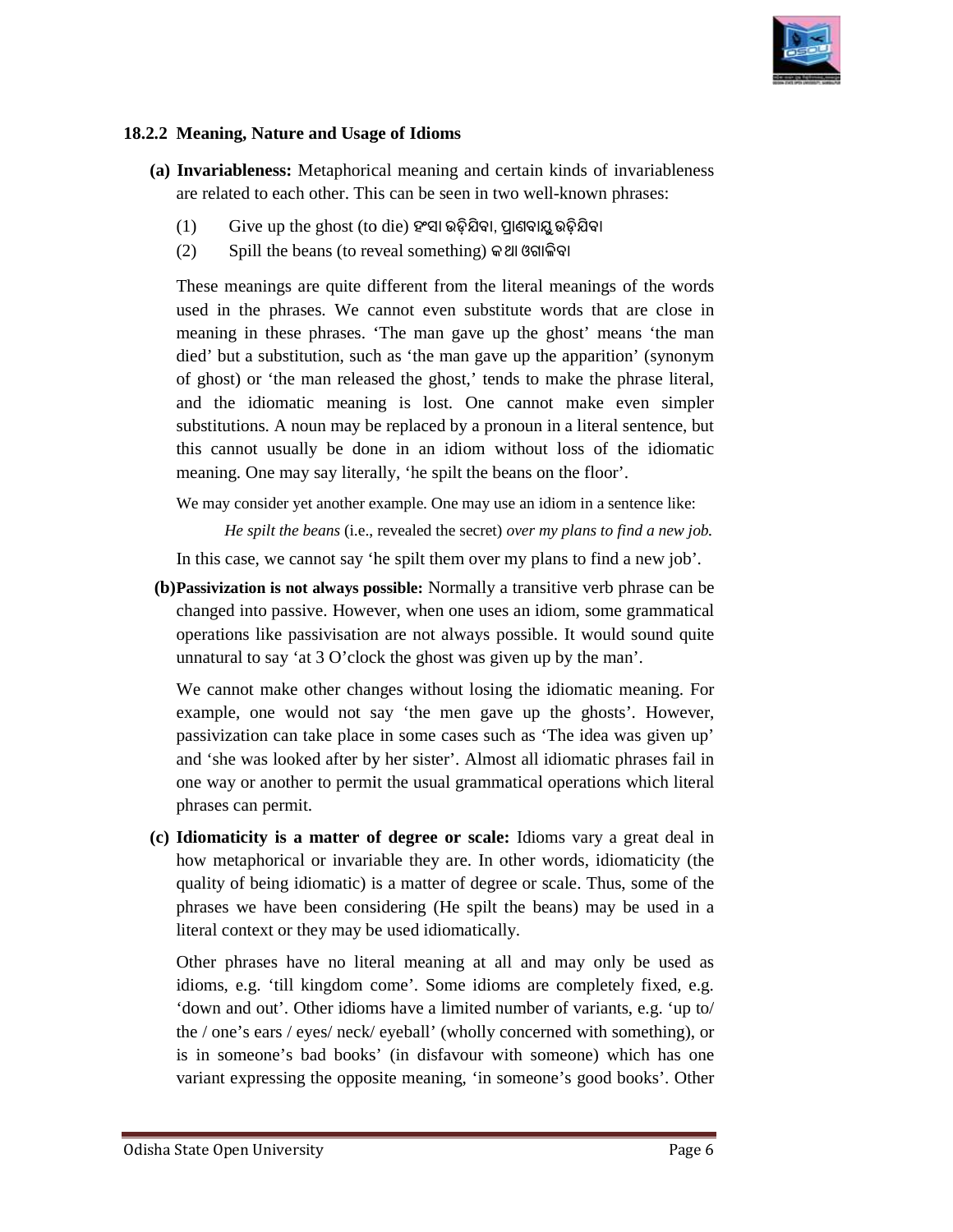

idioms are very open and allow a large number of certain types of words (e.g. nouns) to be used in certain positions.

#### (d) Relation between literal meaning of the words and metaphorical meaning of the idiom cannot be established: **meaning of the idiom cannot be established:**

The metaphorical meaning of some idioms is easier to understand when one The metaphorical meaning of some idioms is easier to understand when one knows how it developed. Wherever possible, historical explanations of the idioms are given in some dictionaries. E.g., In idioms like 'salt of the earth' and '*blue blood*' historical explanations can be found.

The historical explanation of 'salt of the earth' is as follows: someone who **is very honest, dependable** etc. This has its root in the Bible: 'Ye are the *salt of the earth'* and *'*but if the salt have lost his f flavour, wherewith will it be salted?' In Odia we can translate this idiom as ' In **iZýaû\ú jeò½¦â'** or '**bìcò\_êZâ'** etcetera.

In many cases, however, it is not possible to explain exactly the connection In many cases, however, it is not possible to explain exactly the connection between the literal words of an idiom, and the metaphorical meaning that has developed. E.g., '*a fine kettle of fish*'. No exact connection between a kettle filled with fish and the idiomatic meaning, 'a confused or difficult state of affairs', has so far been found.

- **(e)** Many **of the idioms are almost full sentences:**  Many of the idioms are almost full sentences. Only the subject need be added to make full sentences of the verb phrases '*give up the ghost* ' and '*spill the beans*', Other types of idioms function like particular parts of speech. An idiomatic noun phrase, for example, will often function in a sentence in the same way a noun would, as subject, object or complement. Thus the idiomatic noun phrase 'the for example, will often function in a sentence in the same way a noun would, as subject, object or complement. Thus the idiomatic noun phrase 'the salt of the earth' will normally be used as a complement, as in 'he is the salt of the earth'. avour, r possible exactly the connection of an e Many added types function like idiomatic noun complement. 'the will normally complement, bucket context it
- (f) Some idioms can also be used in literal as well as idiomatically: Common idioms can be interpreted either as figurative (metaphorical) or as literal expressions as context demands. Someone may 'kick the bucket' (die) because of an illness, or may practically kick the bucket the length of the barn. Also context can make it ambiguous whether a phrase should be barn. Also context can make it ambiguous whether interpreted as figurative or as literal, as in the sentence:

"His wife was stunned when farmer Ramu kicked the bucket (died)". କୃଷକ ରାମୁର ପ୍ରାଣବାୟୁ ଉଡ଼ିଯିବା ଦେଖି ତା $^{\prime}$  ସ୍ୱୀ ହତଚକିତ ହୋଇଗଲା ।

This sentence can also be interpreted literally as କୃଷକ ରାମୁ ବାଲ୍ବିକୁ ଲାତମାରିବା ଦେଖି ତା $^\prime$  ସ୍ତୀ ହତଚକିତ ହୋଇଗଲା ।

We can use the idiom *'bury the hatchet.'* Variously: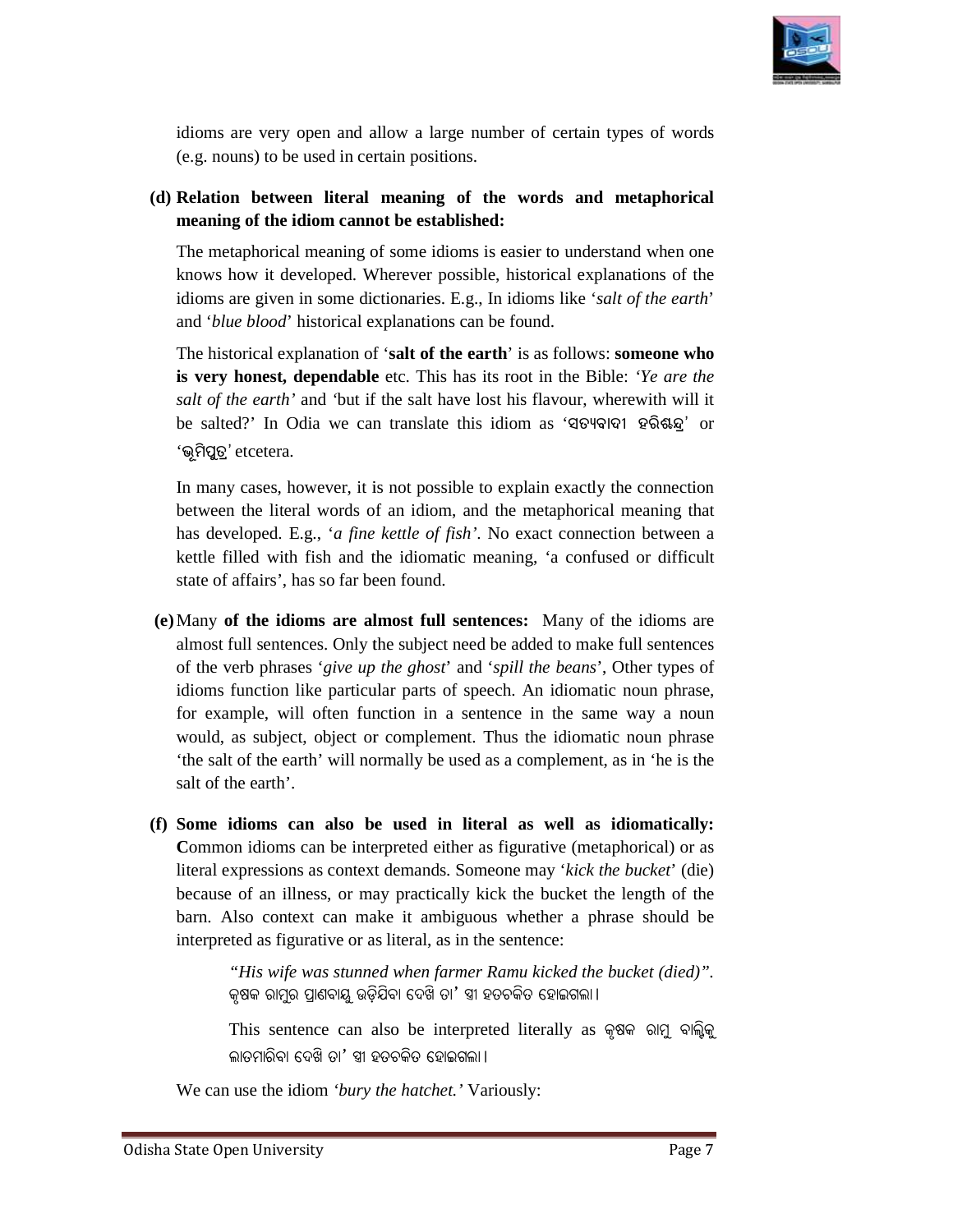

- (1) Literal use: To prepare for the scavenger hunt: *Linda decided to hide the mirror under a flower pot, put the plate under the porch, and bury the hatchet behind the house. house. a flower pot, put the plate under*<br>*d the house.*<br>**e:** To symbolize the end of the disp<br>*lecided to dig a hole and bury the*
- (2) **Ambiguous use:** To symbolize the end of the dispute: The two men decided to dig a hole and bury the hatchet once and for all.
- **(3) Figurative (metaphorical) (metaphorical) use**: Eventually the two men decided their argument was silly and that they *should bury the hatchet once and for all.*
- **(4) Non idiomatic control:**

The woodsman forgot to take the hatchet when he went camping. In this case the idiom is broken and only the cue word (hatchet) has been used. This is not an idiom.

- **(g)** Another important fact which indicates that the relation of morphemes (ମୂଳଶବ, ମୂଳଧାତୁ) to the meaning is not a simple one. There is the existence in every language combinations of morphemes which have a meaning either every language combinations of morphemes which have a meaning either<br>completely unrelated to the meanings of their individual parts including something more than the simple sum of these meanings. Such expressions may be called idiomaticity.<br>Most idioms are complex lexemic signs, being composed of more than one<br>lexon. A few examples from English are as follows: may be called idioms, and the phenomenon may be called idiomaticity. Most idioms are complex lexemic signs, being composed of more than one lexon. A few examples from English case the idiom is broken and only the cue word (hatchet) has been used.<br>This is not an idiom.<br>The coulder important fact which indicates that the relation of morphemes<br>(S[cose, .gov]) to the meaning is not a simple one. T
	- (i) *'Red herring'* could refer to a particular kind of fish having a ruddy colour, but as an idiom it means 'a phony issue raised to distract attention' and thus is treated by speakers as a unit having no relation to the individual meaning of its parts. prace could refer to a particular kind of<br>as an idiom it means 'a phony issued thus is treated by speakers as a unit<br>al meaning of its parts.
	- (ii) 'Come down with'(ଆକ୍ରାନ୍ତ ହେବା), as in 'Hari came down with smallpox', has the meaning 'contact' (a disease). It contrasts with its literal counterpart, seen in 'Algernon came down with the crayons'.
	- counterpart, seen in 'Algernon came down with the crayons'.<br>(iii) 'Kick the bucket' as an idiom means 'die' in contrast to the literal 'strike *the pail with one's foot*'. Note that 'The cow kicked the bucket' could be ambiguous, in that it could have either the literal or the idiomatic meaning. *one's foot'*. Note that 'The cow kicked the bucket' could be in that it could have either the literal or the idiomatic  $r'$  is an idiom despite the fact that woodpeckers do indeed The idiom refers not to just any bird or
	- (iv)'*Woodpecker*' is an idiom despite the fact that woodpeckers do indeed peck wood. The idiom refers not to just any bird or other animal which happens to peck wood at one time or another but to a specific group of species. Furthermore baby woodpeckers do not peck wood until they have learned to do so, but they are nevertheless woodpeckers. happens to peck wood at one time or another but to a<br>species. Furthermore baby woodpeckers do not peck<br>have learned to do so, but they are nevertheless woodpe
	- (v) '*Madison Square Garden Garden'* is an example of a name which may have originally been descriptive but has now been institutionalized. The present garden in the usual sense. Even if we admit the sense 'athletic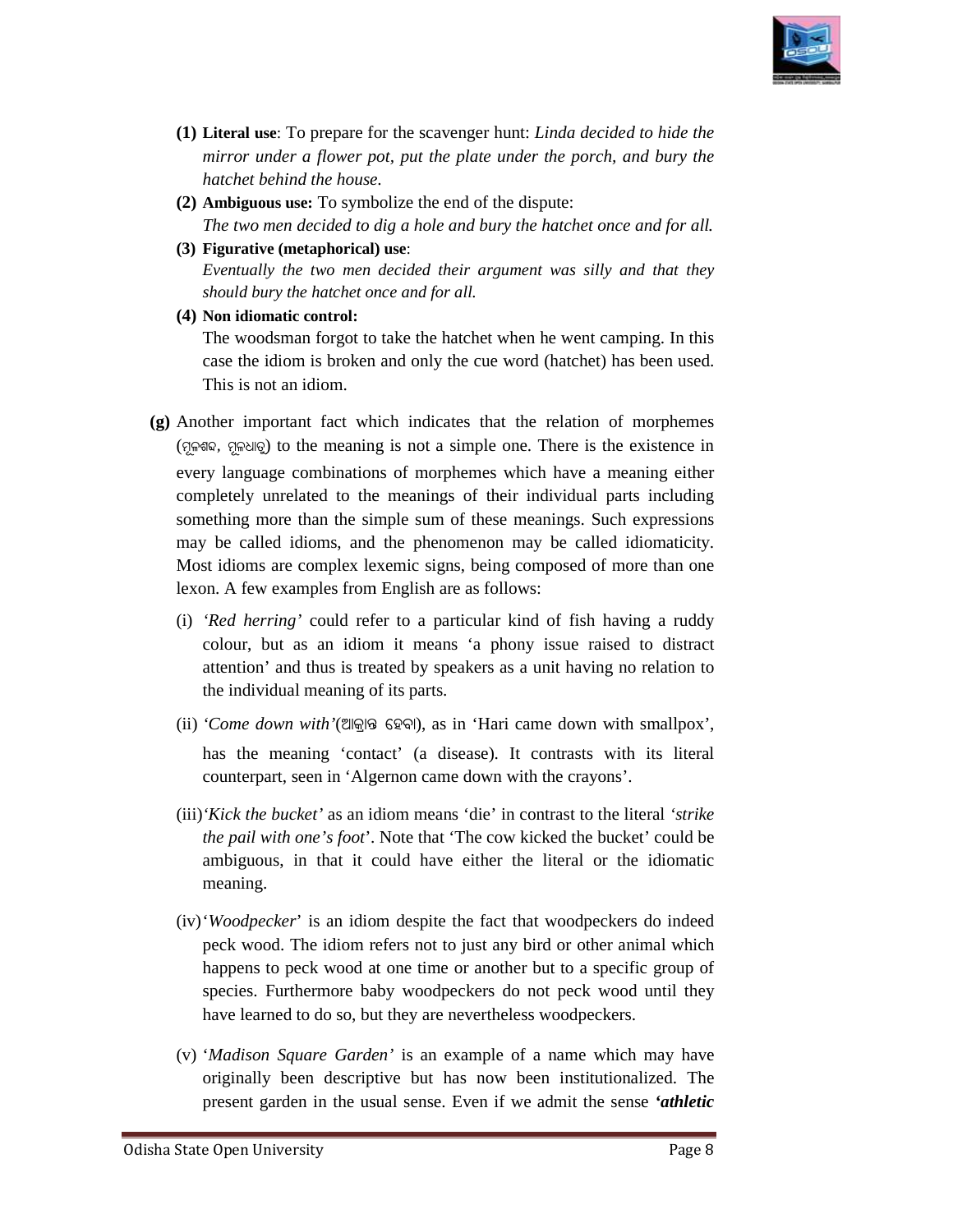

*arena of a certain kind'* for 'garden' and even if the term were used to refer to such a garden at Madison Square, it would still be an idiom if it were an institutionalized proper name rather than a mere description, Madison Square, incidentally, is itself an idiom like most complex geographic names. arena of a certain kind' for 'garden' and even if the term werefer to such a garden at Madison Square, it would still be an i<br>were an institutionalized proper name rather than a mere de<br>Madison Square, incidentally, is its

**(h) Emotions and feelings:** There are some idioms which stand for emotions and feelings.

> *'He nearly fell off his chair when they told him the news (surprised).'*

It is quite likely that he did not even move his chair, and it is possible that he was not sitting in a chair at all. In these idioms the meaning is often specific to English speaking countries. In this and in other idioms the action referred to may never really happen. Let's see these examples: referred to may never really happen. Let's see these examples:

*Wash my hands of it*: (ଓହରିଯିବା) It does not mean that the speaker really performs the action.

 $\it{Stick}$   $\it{one's}$   $\it{chin}$   $\it{out:}$  (ବିରୋଧ ପ୍ରଦର୍ଶନ କରିବା)  $\it{To}$  show opposition to something. This same action, in other countries, may be a sign of agreement, a way of saying 'no' etc. something. This same action, in other countries, may be a sign of agreement, a way of saying 'no' etc.<br>A translator should be very careful in interpreting such idioms. S/he should

be aware of the danger of translating such phrases as word for word.

(i) Some idioms consist of pairs of words joined by 'and'/ 'or': A large number of idioms consist of pairs of words joined by 'and or 'or'. Many of them function as a part of speech.

nction as a part of speech.<br>*It was raining cats and dogs*: heavy rain (ମୂଷଳାଧାର ବର୍ଷା)

Here 'cats and dogs' functions as an adverb. Many of such phrases cannot be reversed. For example:

*Go / be at hammer and tongs*: (to quarrel, fight, or argue loudly).

One cannot reverse the pair of nouns and say 'they were going at each other tongs and hammer'.

- **(j)** A number of idiomatic verb phrases have the pronoun 'it' as a fixed part of the idiom. The pronoun does not refer to a word coming before it as it normally does. Two such examples are 'snuff it' (die), and 'live it up' (to have an exciting time). diomatic verb phrases have the pronoun 'it' as a fixed part of<br>e pronoun does not refer to a word coming before it as it<br>Two such examples are '*snuff it'* (die), and '*live it up'* (to as not sitting in a chair at all. In these idioms the meaning is often<br>fic to Ionglish speaking countries. In this and in other idioms the action<br>ed to may never really happen. Let's see these examples:<br>Wash my hands of i
- **(k)** A large number of idioms, which compare a quality, condition, action etc. large with a noun are like: *as easy as pie* (very easy); *as black as a kettle* (very black).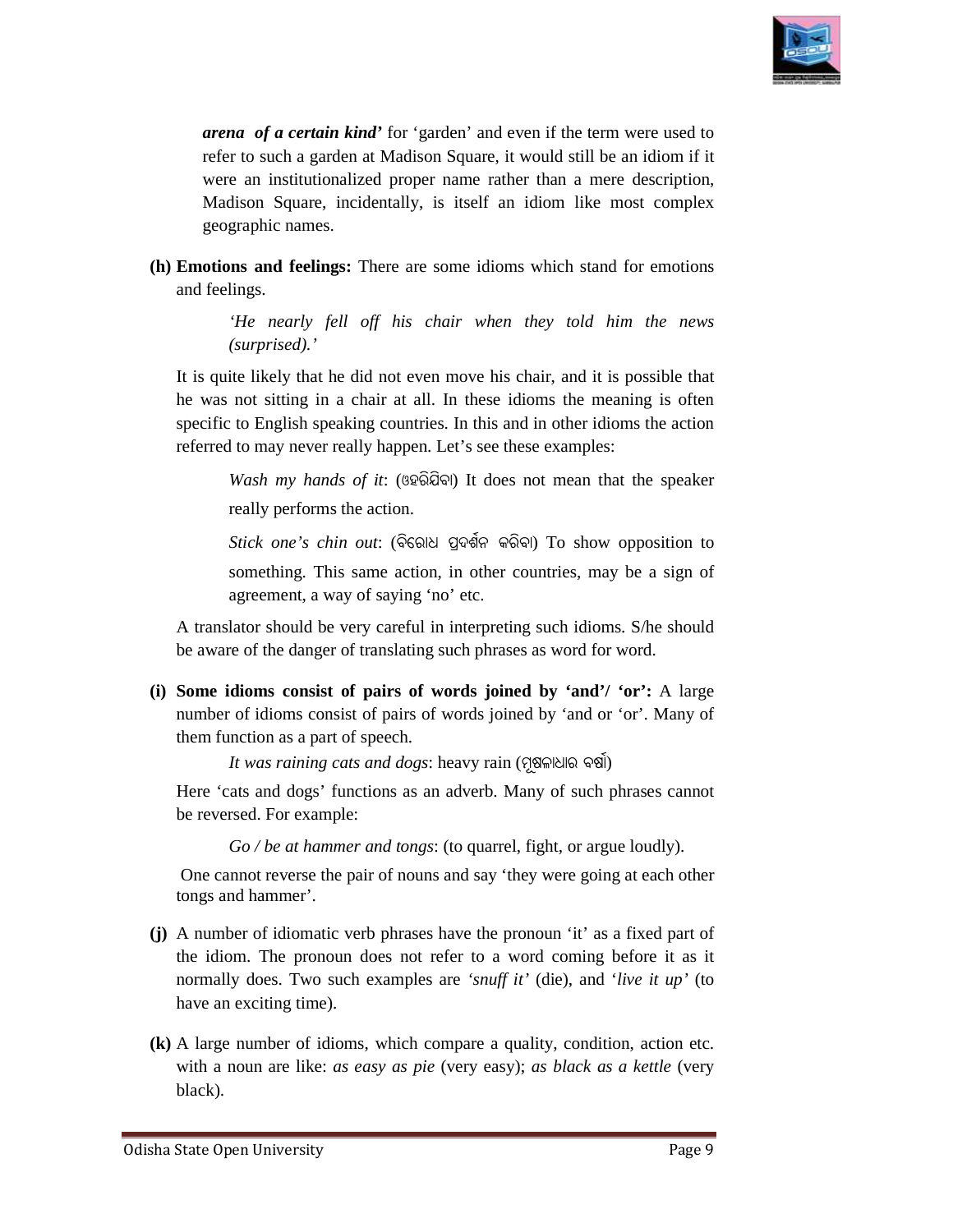

(I) Certain verbal idioms (e.g. 'work like a horse') are also similes and function in a similar way to the adjective phrases:

We all worked like horses and finished the work before the scheduled time.

#### **18.2.3 Idioms containing prepositions:**

Let us consider English prepositions in idioms (multi –word verbs and proverbs) that are termed 'idiomatic preposition' which form the core. Passing references, however, are made to idioms in general. We will study and analyse the idiomatic prepositions and their contrastive study in<br>relation to their Odia equivalents in this relation to their Odia equivalents in this unit. A sample of idiomatic multi-word verbs, and the prepositions in them are , given in the adjacent table. i –word verbs and proverbs)<br>med 'idiomatic preposition'<br>the core. Passing references,<br>made to idioms in general. **18.2.3 Idioms containing prepositions:**<br>
Let us consider English prepositions in Hanker a<br>
idioms (multi –word verbs and proverbs) Harp on<br>
that are termed 'idiomatic preposition' Heart of<br>
whe will study and analyse the

| Idiomatic          | Prepositions |
|--------------------|--------------|
| multi – word verbs | used         |
| Hanker after       | After        |
| Harp on            | On           |
| Hear of            | Of           |
| Imbue with         | With         |
| Jump to            | To           |
| Keep from          | From         |
| Lay for            | For          |
| Level at           | At           |
| Lie beyond         | Beyond       |
| Profit by / from   | By / from    |
| Pass through       | Through      |

#### **Self-Check Exercise-2**

- **A.** *Fill in the blanks:* 
	- 1. Some of the phrases may be used in a \_\_\_\_\_\_\_\_\_\_\_\_\_\_\_ context or they may be used
	- 2. Historical explanations of some idioms are given in some \_\_\_\_\_\_\_\_\_\_\_\_\_.
	- 3. The metaphorical meaning of some idioms is easier to understand when one knows how it 4. When one uses an idiom, some grammatical operations like the formation of the meaning some an
	- **EXECUTE:** are not possible in all cases.

example of the come down with

**B.** Give Odia equivalents of the following idioms and proverbs along with their literal *meaning:*

kick the bucket

 $\blacksquare$   $\blacksquare$   $\blacksquare$   $\blacksquare$   $\blacksquare$  the beans  $\blacksquare$ 

- **C.** *Translate into Odia:* 
	- 1. His mother was ill since a month, and finally she gave up the ghost last night.  $\mathcal{L}_\mathcal{L} = \mathcal{L}_\mathcal{L} = \mathcal{L}_\mathcal{L} = \mathcal{L}_\mathcal{L} = \mathcal{L}_\mathcal{L} = \mathcal{L}_\mathcal{L} = \mathcal{L}_\mathcal{L} = \mathcal{L}_\mathcal{L} = \mathcal{L}_\mathcal{L} = \mathcal{L}_\mathcal{L} = \mathcal{L}_\mathcal{L} = \mathcal{L}_\mathcal{L} = \mathcal{L}_\mathcal{L} = \mathcal{L}_\mathcal{L} = \mathcal{L}_\mathcal{L} = \mathcal{L}_\mathcal{L} = \mathcal{L}_\mathcal{L}$

\_\_\_\_\_\_\_\_\_\_\_\_\_\_\_\_\_\_\_\_\_\_\_\_\_\_\_\_\_\_\_\_\_\_\_\_\_\_\_\_\_\_\_\_\_\_\_\_\_\_\_\_\_\_\_\_\_\_\_\_\_\_\_\_\_\_\_\_\_\_\_\_\_\_\_\_\_\_\_\_\_\_\_\_\_\_\_\_\_\_\_\_\_\_\_\_\_\_\_\_\_\_\_\_\_\_\_\_\_\_\_\_\_\_\_\_\_\_\_\_\_\_\_\_\_\_\_\_\_\_\_\_\_\_\_\_\_\_\_\_\_\_\_\_\_\_\_\_\_\_\_\_\_\_\_\_\_\_\_\_\_\_\_\_\_\_\_\_\_\_\_\_\_\_\_\_\_\_\_\_\_\_\_\_\_\_\_\_\_\_\_\_\_\_\_\_\_\_\_\_\_\_\_\_\_\_\_\_\_

2. I could not go to you because it was raining cats and dogs the whole day.

\_\_\_\_\_\_\_\_\_\_\_\_\_\_\_\_\_\_\_\_\_\_\_\_\_\_\_\_\_\_\_\_\_\_\_\_\_\_\_\_\_\_\_\_\_\_\_\_\_\_\_\_\_\_\_\_\_\_\_\_\_\_\_\_\_\_\_\_\_\_\_\_\_\_\_\_\_\_\_\_\_\_\_\_\_\_\_\_\_\_

\_\_\_\_\_\_\_\_\_\_\_\_\_\_\_\_\_\_\_\_\_\_\_\_\_\_\_\_\_\_\_\_\_\_\_\_\_\_\_\_\_\_\_\_\_\_\_\_\_\_\_\_\_\_\_\_\_\_\_\_\_\_\_\_\_\_\_\_\_\_\_\_\_\_\_\_\_\_\_\_\_

3. Mr. Ramesh cannot be involved in such illegal deeds; he is the salt of the earth. The contract of  $\mathcal{L}$  and  $\mathcal{L}$  and  $\mathcal{L}$  are  $\mathcal{L}$  and  $\mathcal{L}$  and  $\mathcal{L}$  are  $\mathcal{L}$  and  $\mathcal{L}$  and  $\mathcal{L}$  are  $\mathcal{L}$  and  $\mathcal{L}$  and  $\mathcal{L}$  are  $\mathcal{L}$  and  $\mathcal{L}$  and  $\mathcal{L}$  are  $\math$ \_\_\_\_\_\_\_\_\_\_\_\_\_\_\_\_\_\_\_\_\_\_\_\_\_\_\_\_\_\_\_\_\_\_\_\_\_\_\_\_\_\_\_\_\_\_\_\_\_\_\_\_\_\_\_\_\_\_\_\_\_\_\_\_\_\_\_\_ \_\_\_\_\_\_\_\_\_\_\_\_\_\_\_\_\_\_\_\_\_\_\_\_\_\_\_\_\_\_\_\_\_\_\_\_\_\_\_\_\_\_\_\_\_\_\_\_\_\_\_\_\_\_\_\_\_\_\_\_\_\_\_\_\_\_\_\_\_\_\_\_\_\_\_\_\_\_\_\_\_\_\_\_\_\_\_\_\_\_\_\_\_\_\_ \_\_\_\_\_\_\_\_\_\_\_\_\_\_\_\_\_\_\_\_\_\_\_\_\_\_\_\_\_\_\_\_\_\_\_\_\_\_\_\_\_\_\_\_\_\_\_\_\_\_\_\_\_\_\_\_\_\_\_\_\_\_\_\_\_\_\_\_ \_\_\_\_\_\_\_\_\_\_\_\_\_\_\_\_\_\_\_\_\_\_\_\_\_\_\_\_\_\_\_\_\_\_\_\_\_\_\_\_\_

 $\mathcal{L}_\mathcal{L} = \mathcal{L}_\mathcal{L} = \mathcal{L}_\mathcal{L} = \mathcal{L}_\mathcal{L} = \mathcal{L}_\mathcal{L} = \mathcal{L}_\mathcal{L} = \mathcal{L}_\mathcal{L} = \mathcal{L}_\mathcal{L} = \mathcal{L}_\mathcal{L} = \mathcal{L}_\mathcal{L} = \mathcal{L}_\mathcal{L} = \mathcal{L}_\mathcal{L} = \mathcal{L}_\mathcal{L} = \mathcal{L}_\mathcal{L} = \mathcal{L}_\mathcal{L} = \mathcal{L}_\mathcal{L} = \mathcal{L}_\mathcal{L}$  $\_$  , and the set of the set of the set of the set of the set of the set of the set of the set of the set of the set of the set of the set of the set of the set of the set of the set of the set of the set of the set of th

 $\mathcal{L}_\mathcal{L} = \mathcal{L}_\mathcal{L} = \mathcal{L}_\mathcal{L} = \mathcal{L}_\mathcal{L} = \mathcal{L}_\mathcal{L} = \mathcal{L}_\mathcal{L} = \mathcal{L}_\mathcal{L} = \mathcal{L}_\mathcal{L} = \mathcal{L}_\mathcal{L} = \mathcal{L}_\mathcal{L} = \mathcal{L}_\mathcal{L} = \mathcal{L}_\mathcal{L} = \mathcal{L}_\mathcal{L} = \mathcal{L}_\mathcal{L} = \mathcal{L}_\mathcal{L} = \mathcal{L}_\mathcal{L} = \mathcal{L}_\mathcal{L}$ 

 $\mathcal{L}_\mathcal{L} = \mathcal{L}_\mathcal{L} = \mathcal{L}_\mathcal{L} = \mathcal{L}_\mathcal{L} = \mathcal{L}_\mathcal{L} = \mathcal{L}_\mathcal{L} = \mathcal{L}_\mathcal{L} = \mathcal{L}_\mathcal{L} = \mathcal{L}_\mathcal{L} = \mathcal{L}_\mathcal{L} = \mathcal{L}_\mathcal{L} = \mathcal{L}_\mathcal{L} = \mathcal{L}_\mathcal{L} = \mathcal{L}_\mathcal{L} = \mathcal{L}_\mathcal{L} = \mathcal{L}_\mathcal{L} = \mathcal{L}_\mathcal{L}$ 

Odisha State Open University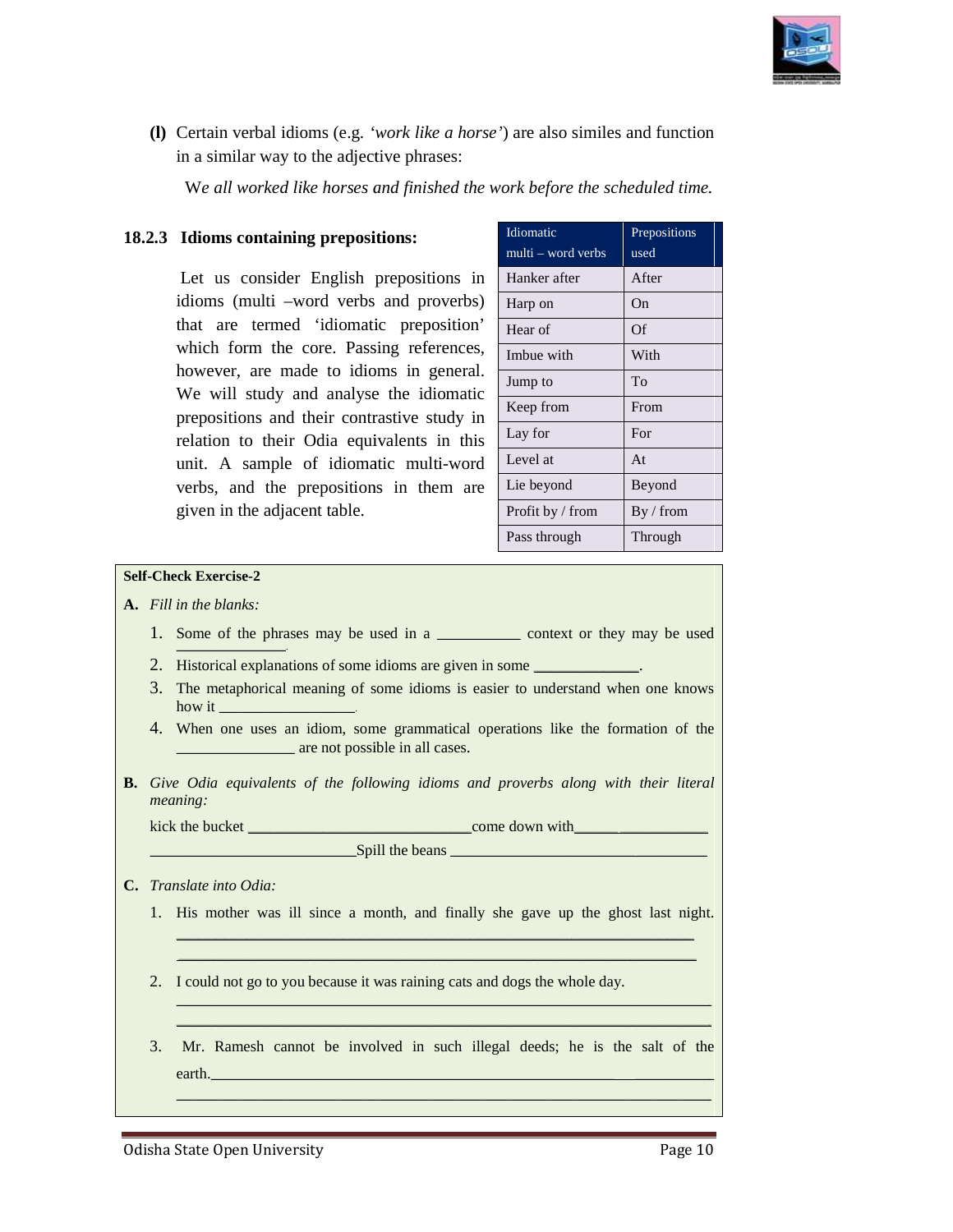

**\_\_\_\_\_\_\_\_\_**

#### **18.3 Proverbs**

18.3.1 What is a Proverb: As defined in the Concise Oxford Dictionary, 10<sup>th</sup> Edition, "A proverb is a short pithy saying in general use, stating a general *truth or piece of advice*."(pro: put forth+ verbum 'word'.

**\_\_\_\_\_\_\_\_\_\_\_\_\_\_\_\_\_\_\_\_\_\_\_\_\_\_\_\_\_\_\_\_\_\_\_\_\_\_\_\_\_\_\_\_\_\_\_\_\_\_\_\_\_\_\_\_\_\_\_\_\_\_\_\_\_\_\_\_\_\_\_\_\_\_\_\_\_\_\_\_\_\_\_\_\_\_\_\_\_\_\_\_\_\_\_\_\_\_\_\_\_\_\_\_\_\_\_\_\_\_\_\_\_\_\_\_\_\_\_\_\_\_\_\_\_\_\_\_\_\_\_\_\_\_**

**\_\_\_\_\_\_\_\_\_\_\_\_\_\_\_\_\_\_\_\_\_\_\_\_\_\_\_\_\_\_\_\_\_\_\_\_\_\_\_\_\_\_\_\_\_\_\_\_\_\_\_\_\_\_\_\_\_\_\_\_\_\_\_\_\_\_\_\_\_\_\_\_\_\_\_\_\_\_\_\_\_\_\_\_\_\_\_\_\_\_\_\_\_\_\_\_\_\_\_\_\_\_\_\_\_\_\_\_\_\_\_\_\_\_\_\_\_\_\_\_\_\_\_\_\_\_\_\_\_\_\_\_\_\_**

**\_\_\_\_\_\_\_\_\_\_\_\_\_\_\_\_\_\_\_\_\_\_\_\_\_\_\_\_\_\_\_\_\_\_\_\_\_\_\_\_\_\_\_\_\_\_\_\_\_\_\_\_\_\_\_\_\_\_\_\_\_\_\_\_\_\_\_\_\_\_\_\_\_\_\_\_\_\_\_\_\_\_\_\_\_\_\_\_\_\_\_\_\_\_\_\_\_\_\_\_\_\_\_\_\_\_\_\_\_\_\_\_\_\_\_\_\_\_\_\_\_\_\_\_\_**

| Proverbs are treated as                                                                                                                                                                                                                                |                                                                       |                     |  |  |  |
|--------------------------------------------------------------------------------------------------------------------------------------------------------------------------------------------------------------------------------------------------------|-----------------------------------------------------------------------|---------------------|--|--|--|
| idiomatic because they                                                                                                                                                                                                                                 | <b>Proverbs</b>                                                       | <b>Prepositions</b> |  |  |  |
| are more or less fixed                                                                                                                                                                                                                                 | When in Rome do as the Romans do                                      | in                  |  |  |  |
| nature.<br>Hence<br>in                                                                                                                                                                                                                                 | A bad workman quarrels with his tools                                 | with                |  |  |  |
| preposition<br>in<br>proverbs<br>also<br>are<br>termed idiomatic.<br>$\mathsf{A}$                                                                                                                                                                      | A bird in the hand is worth two in the<br>bush                        | in                  |  |  |  |
| sample of some proverbs and the prepositions used in them are given in the<br>adjacent table.<br><b>Types of Verbs:</b> Verbs can be divided into:                                                                                                     |                                                                       |                     |  |  |  |
|                                                                                                                                                                                                                                                        | (1) single word verbs as in: John called the man (ଜନ୍ ଲୋକଟିକୁ ଡାକିଲା) |                     |  |  |  |
|                                                                                                                                                                                                                                                        |                                                                       |                     |  |  |  |
| (2) multi-word verbs, which are phrasal verbs: <i>John called up the man</i>                                                                                                                                                                           |                                                                       |                     |  |  |  |
| (ଜନ୍ ଲୋକଟିକୁ ଡକାଇଲା)                                                                                                                                                                                                                                   |                                                                       |                     |  |  |  |
| (3) prepositional verbs e.g. John called on the man (କନ୍ ଲୋକଟିକୁ ସାକ୍ଷାତ କଲା)                                                                                                                                                                          |                                                                       |                     |  |  |  |
| (4) Phrasal prepositional verbs: John put up with the man (କନ୍ ଲୋକଟିକୁ ସହ୍ୟ କଲା)                                                                                                                                                                       |                                                                       |                     |  |  |  |
| e above-mentioned sentences are superficially similar to the following<br>ntences in consisting of verbs and prepositional phrases; but are different in<br>iny respects from them:                                                                    |                                                                       |                     |  |  |  |
| (5) John called from the office (ଜନ୍ କାର୍ଯ୍ୟାଳୟରୁ ଡାକିଲା/ ଫୋନ୍ କଲା)                                                                                                                                                                                    |                                                                       |                     |  |  |  |
| (6) John called after lunch (କନ୍ ମଧ୍ୟାହୁ ଭୋକନ ପରେ ଡାକିଲା/ ଫୋନ୍ କଲା)                                                                                                                                                                                    |                                                                       |                     |  |  |  |
| (7) John called from under the table (ଜନ୍ ଟେବୁଲ ତଳୁ ଡାକିଲା)                                                                                                                                                                                            |                                                                       |                     |  |  |  |
| the first set $(1-4)$ the adverbial or prepositional particle (up, on, up, with)<br>rms a semantic (ଅର୍ଥପୂର୍ଣ୍ଣ) unit with the verb; in the second set $(5-7)$ , the<br>epositional particle (from, after, from, under) is more closely connected with |                                                                       |                     |  |  |  |

**\_\_\_\_\_\_\_\_\_\_\_\_\_\_\_\_\_\_\_\_\_\_\_\_\_\_\_\_\_\_\_\_\_\_\_\_\_\_\_\_\_\_\_\_\_\_\_\_\_\_\_\_\_\_\_\_\_\_\_\_\_\_\_\_\_\_\_\_\_\_\_\_\_\_\_\_\_\_\_\_\_\_\_\_\_\_\_\_\_\_\_\_\_**

#### 18.3.2 Types of Verbs: Verbs can be divided into:

- (1) single word verbs as in: *John called the man* (କନ୍ ଲୋକଟିକୁ ଡାକିଲା)
- (2) multi-word verbs, which are phrasal verbs: *John called up the man* (ଜନ୍ ଲୋକଟିକୁ ଡକାଇଲା)
- $(3)$  prepositional verbs e.g. *John called on the man* (ଜନ୍ ଲୋକଟିକୁ ସାକ୍ଷାତ କଲା)
- $(4)$  Phrasal prepositional verbs: *John put up with the man* (ଜନ୍ ଲୋକଟିକୁ ସହ୍ୟ କଲା)

- (5) John called from the office (ଜନ୍ କାର୍ଯ୍ୟାଳୟରୁ ଡାକିଲା/ ଫୋନ୍ କଲା)
- $(6)$  John called after lunch (ଜନ୍ ମଧ୍ୟାହୁ ଭୋଜନ ପରେ ଡାକିଲା/ ଫୋନ୍ କଲା)
- (7) John called from under the table (କନ୍ ଟେବୁଲ ଡଳୁ ଡାକିଲା)

In the first set  $(1-4)$  the adverbial or prepositional particle (up, on, up, with) forms a semantic ( $\varnothing$  $\varnothing$  $\varnothing$ ) unit with the verb; in the second set (5–7), the prepositional particle (from, after, from, under) is more closely connected with the head of the prepositional phrase.

#### **(a) Semantic criteria:**

the head of the prepositional phrase.<br>
(a) Semantic criteria:<br>
The semantic unity in phrasal and prepositional verbs (1–4, the first set above) can often be manifested by substitution with a single-word verb, for example,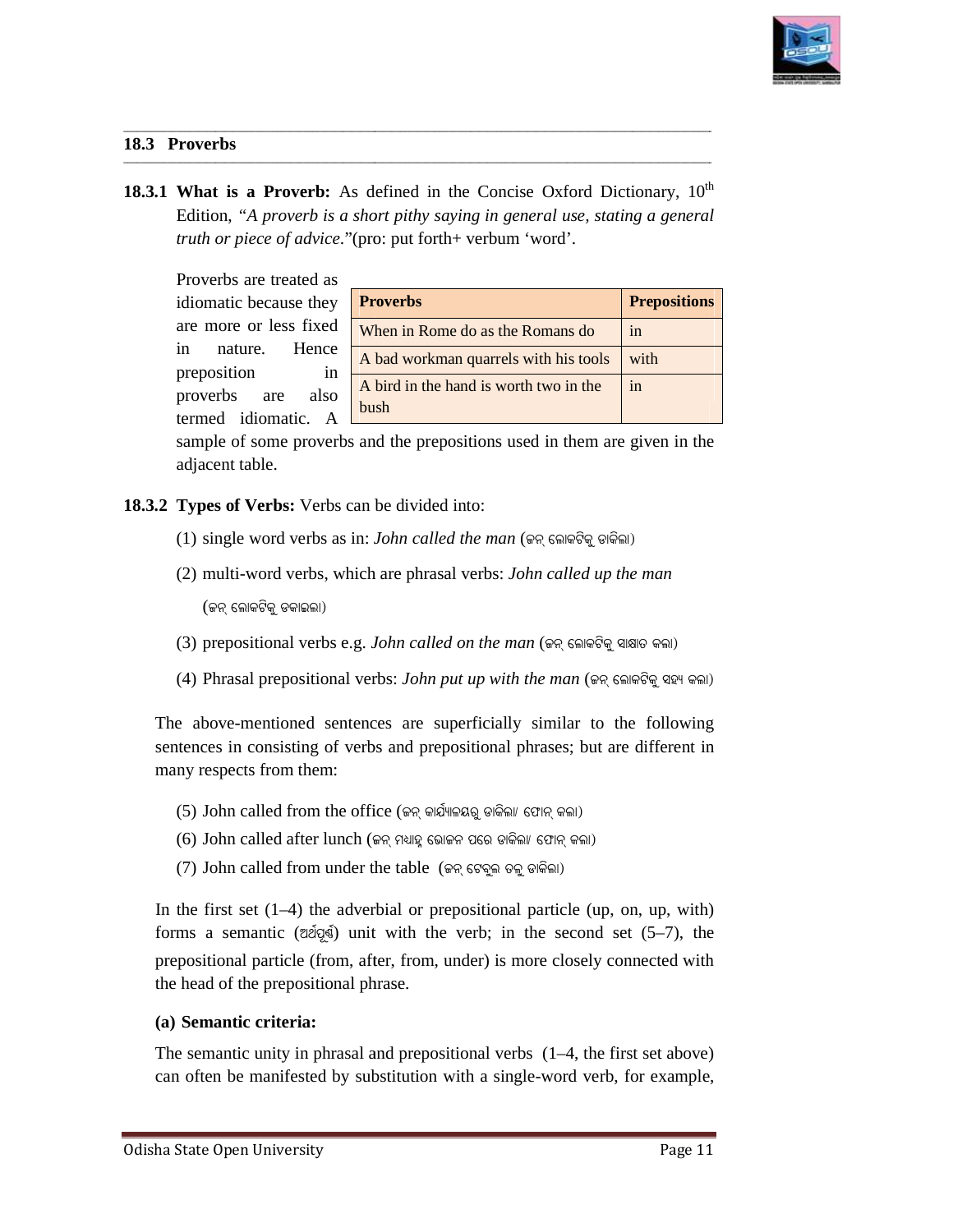

| c.                                                                                                                                                                                                                                                                         | isit for 'call on', summon for 'call up', omit for 'leave out', see for 'look at'                                                                                                                                                                                                                                                               |                                          |  |
|----------------------------------------------------------------------------------------------------------------------------------------------------------------------------------------------------------------------------------------------------------------------------|-------------------------------------------------------------------------------------------------------------------------------------------------------------------------------------------------------------------------------------------------------------------------------------------------------------------------------------------------|------------------------------------------|--|
| urthermore, phrasal and prepositional verbs often have composite meanings<br>hich are not normally deducible from their parts, for example:                                                                                                                                |                                                                                                                                                                                                                                                                                                                                                 |                                          |  |
| Make out = understand; take in = deceive; come by = obtain.                                                                                                                                                                                                                |                                                                                                                                                                                                                                                                                                                                                 |                                          |  |
| e terms 'phrasal' and 'prepositional' verbs are not however restricted to such<br>iomatic combinations. We can distinguish three sub-classes within the first set<br>there it will be convenient to refer to both the adverbial and prepositional<br>ement as 'particle'): |                                                                                                                                                                                                                                                                                                                                                 |                                          |  |
|                                                                                                                                                                                                                                                                            | The verb and the particle keep their individual lexical meanings, as in look<br>over (inspect), set up (organize). The individuality of the components<br>appears in possible contrastive substitutions :                                                                                                                                       |                                          |  |
|                                                                                                                                                                                                                                                                            | Bring in, take out, turn on, switch off                                                                                                                                                                                                                                                                                                         |                                          |  |
|                                                                                                                                                                                                                                                                            | ) The verb alone keeps its basic lexical meaning and the particle has an<br>'intensifying' function:                                                                                                                                                                                                                                            |                                          |  |
|                                                                                                                                                                                                                                                                            | 'Find out' = (discover', sweep (up) the crumbs, spread (out the rug)                                                                                                                                                                                                                                                                            |                                          |  |
| The verb and the particle are fused into a new idiomatic combination, the<br>meaning of which is not deductible from its parts, for example: bring $up =$<br>educate, come by= obtain, put off=post pone, turn up= appear, come in for=<br>received.                       |                                                                                                                                                                                                                                                                                                                                                 |                                          |  |
|                                                                                                                                                                                                                                                                            | In such combinations there is no possibility of contrastive substitution.<br>There are no pairs such as 'bring up / down, put off / on, give up / down,<br>give in / out,' etc. for this sub class. The adverbial, lexical values of the<br>particles have been lost, and the entire verb – particle combination has<br>acquired a new meaning. |                                          |  |
| In some cases the same verb-particle combination can belong to more than<br>one sub class with a corresponding difference in meaning:                                                                                                                                      |                                                                                                                                                                                                                                                                                                                                                 |                                          |  |
| John                                                                                                                                                                                                                                                                       | the house (literal meaning)                                                                                                                                                                                                                                                                                                                     | କନ୍ ଘରଭିତରକୁ ଗଲା                         |  |
| went into                                                                                                                                                                                                                                                                  | the problem (figurative meaning)                                                                                                                                                                                                                                                                                                                | ଜନ୍ ସମସ୍ୟା ସମ୍ପର୍କରେ ଚିନ୍ତା କଲା          |  |
| John put                                                                                                                                                                                                                                                                   | stay with                                                                                                                                                                                                                                                                                                                                       | କନ୍ ମେରୀ ସହିତ ରହିଲା/ବାସ କଲା              |  |
| up with<br>Mary                                                                                                                                                                                                                                                            | tolerate                                                                                                                                                                                                                                                                                                                                        | କନ୍ ମେରୀକୁ (ବ୍ୟବହାର ବା ଉପସ୍ଥିତିକୁ) ସହିଲା |  |
| b) Passivization                                                                                                                                                                                                                                                           |                                                                                                                                                                                                                                                                                                                                                 |                                          |  |
|                                                                                                                                                                                                                                                                            | The syntactic similarity of verbs in the first $(1-4)$ can be seen in their<br>acceptance of passivization :                                                                                                                                                                                                                                    |                                          |  |

#### **(b) Passivization**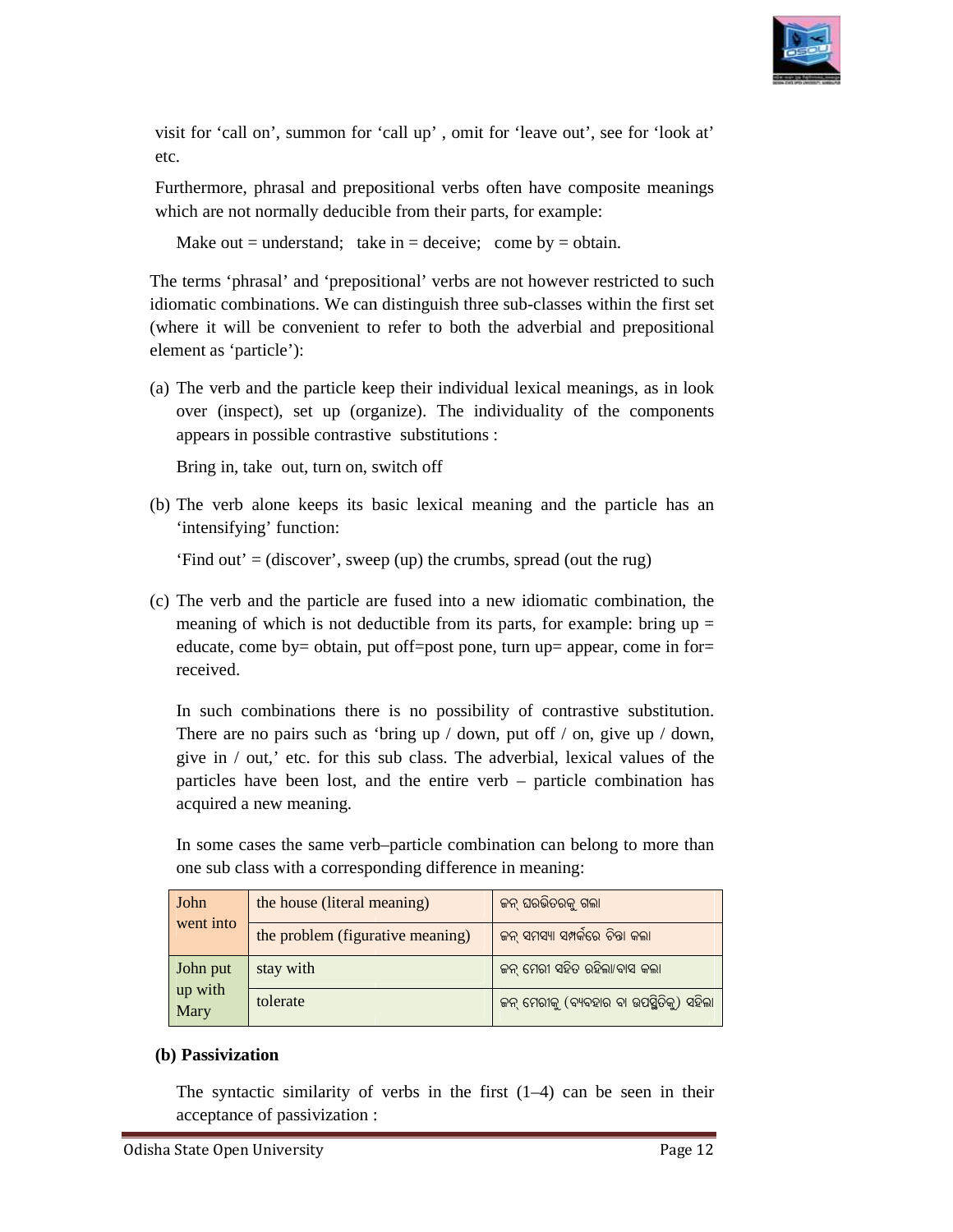

| first set:  | The man was | Called up                       |
|-------------|-------------|---------------------------------|
|             |             | Called on                       |
|             |             | Put up with                     |
| second set: |             | Lunch was called after          |
|             |             | The table was called from under |
|             |             | The office was called from      |

In the passive, the verbs of the first set behave identically with single–word transitive verbs (The man was called), whereas the verbs of the second set transitive verbs (The man was called), whereas the verbs of the second set<br>do not admit of the passive. Note that ambiguous combinations like 'put up with' take the passive only when they have the figurative meaning: be so f the first set behave identically with single–word<br>man was called), whereas the verbs of the second set<br>assive. Note that ambiguous combinations like 'put up

Mary couldn't easily be put up with  $($  = tolerate, but not 'stay with' $)$ 

#### **(c) Samples of multi-word verbs word**

Multi-word verbs are very numerous, and we can only give a short list for each verb class. The words in parenthesis illustrate or gloss their meanings.

| <b>Phrasal Verbs</b>      | <b>Prepositional verbs</b>         |
|---------------------------|------------------------------------|
| Back up (somebody)        | Add to (the bill)                  |
| Blow up (a ship)          | Allow for (delays)                 |
| Break off (our relations) | Apply for (a post)                 |
| Bring about (a change)    | Approve of (an action)             |
| Bring up (children)       | Attend to (the matter)             |
| Burn up (a house)         | Care for (somebody)                |
| Catch on (understand)     | Comment on (the results)           |
| Draw up (a contract)      | Conform to (a standard)            |
| Fill out (a form)         | Congratulate (someone)on(his exam) |
| Find out (a secret)       | Consent to (the proposal)          |
| Get over (an idea)        | Cure (somebody) of (a disease)     |
| Give up (surrender)       | Enlarge on (a topic)               |
| Make out (understand)     | Hind at (other possibilities)      |
| Make up (a story)         | Insist on (coming)                 |
| Pass over(a question)     | Live on (a small salary)           |
| Pull up ('stop')          | Object to (something)              |
| Put (an idea) across      | Part with (something)              |
| Put off (an answer)       | Refer to (a dictionary)            |
| See (somebody) off        | Resort to (violence)               |
| Turn off (the light)      | Run for (president)                |
| Turn up (at a meeting)    | Take to (drink)                    |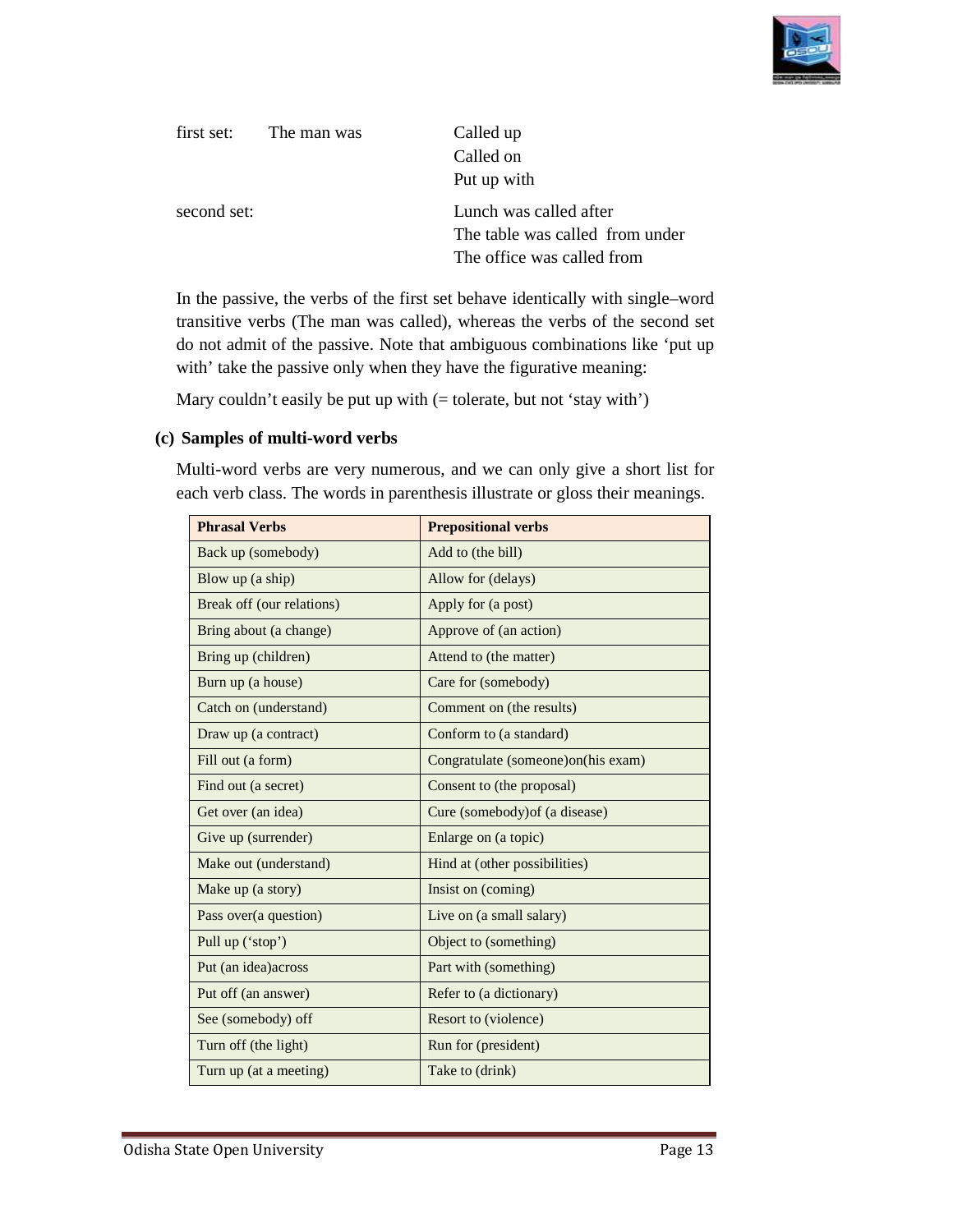

**(d) Examples of Phrasal-prepositional Verbs prepositional Verbs:** Break in on (somebody's conversation), Catch up on (my reading), Catch up on ('investigate'), Come down with (a cold), Come up with (the idea), Cut down on (expense).

It is useful to distinguish between the adverbial and prepositional use of the particles because the intonation of the sentence is different: It is useful to distinguish between the adverbial and preposition:<br>particles because the intonation of the sentence is different:<br>He took three hours to climb up. (adverb): ଡାକୁ ଚଢ଼ିବାକୁ ତିନି ଘଷା ଲାଗିଲା।

 $\operatorname{He}$  is climbing  $\operatorname{up}$  the mountain. (preposition): ସେ ପାହାଡ଼ ଉପରକୁ ଚତୁଛି ।

But notice that in such sentences as this next one, 'up' is an adverb in both cases in spite of its position:

 $\rm He~ is~counting~ his~money~up$ : ସେ ତା' ଟଙ୍କା ଗଣିବାରେ ଲାଗିଛି/ ଗଶୁଛି

 $\rm He~ is~ counting~up~his~money$ : ସେ ତା' ଟଙ୍କା (ଶାଘ୍ର ଶାଘ୍ର) ଗଣିପକାଉଛି ।

When used with verbs of movement, with or without objects, there is generally no difficulty in understanding the meaning of the phrasal verb if the meaning of the adverb particle is known. A few examples are given in the adjacent table. the or without objects, there is<br>
nerally no difficulty in understanding<br>  $\frac{1}{2}$  meaning of the adverb particle is known.<br>
few examples are given in the adjacent<br>  $\frac{1}{2}$  meanings. Viz.:<br>  $\frac{1}{2}$   $\frac{1}{2}$   $\frac{1}{2}$ is useful to distinguish between the adverbial and preporticles because the intonation of the sentence is different<br>
e took three hours to climb up. (adverb):  $\Theta_{\mathbb{R}} \otimes \widehat{\Theta} \otimes \widehat{\Theta}$  as is climbing up the mountain.

|      | Go    | In          |
|------|-------|-------------|
|      | Come  | Out         |
|      | Jump  | Away        |
| They | Walk  | <b>Back</b> |
|      | Swim  | Down        |
|      | Hurry | Up          |
|      | Run   | off         |

Put | Out Bring Back

Apart from their general meaning the particles may have several other meanings. Viz.:

- **(1). Up:** Apart from its general meaning of 'in an upward direction', the particle 'up' has several other meanings:
- $(i)$  With verbs of 'approach'; e.g.,

| meaning of the phrasal verb if the<br>ning of the adverb particle is known.<br>w examples are given in the adjacent                                                                                                                                                                                                                                                                                                                                              |   | Walk         |       | Bacl      |     |
|------------------------------------------------------------------------------------------------------------------------------------------------------------------------------------------------------------------------------------------------------------------------------------------------------------------------------------------------------------------------------------------------------------------------------------------------------------------|---|--------------|-------|-----------|-----|
|                                                                                                                                                                                                                                                                                                                                                                                                                                                                  |   | Swim         |       | Dow       |     |
|                                                                                                                                                                                                                                                                                                                                                                                                                                                                  |   | Hurry        |       |           | Up  |
| è.                                                                                                                                                                                                                                                                                                                                                                                                                                                               |   | Run          |       |           | off |
| rt from their general meaning the particles may have several otl<br>nings. Viz.:<br>Up: Apart from its general meaning                                                                                                                                                                                                                                                                                                                                           |   |              |       |           |     |
|                                                                                                                                                                                                                                                                                                                                                                                                                                                                  |   | Turn         |       |           | In  |
| of 'in an upward direction', the                                                                                                                                                                                                                                                                                                                                                                                                                                 |   | Put          |       |           | Ou  |
| particle 'up' has several other                                                                                                                                                                                                                                                                                                                                                                                                                                  |   | <b>Bring</b> |       |           | Ba  |
| meanings:                                                                                                                                                                                                                                                                                                                                                                                                                                                        | I | Throw        |       | something | Off |
| With<br>verbs of<br>movement,                                                                                                                                                                                                                                                                                                                                                                                                                                    |   | Carry        |       |           | Aw  |
|                                                                                                                                                                                                                                                                                                                                                                                                                                                                  |   | Push         |       |           | Up  |
| 'approach'; e.g.,                                                                                                                                                                                                                                                                                                                                                                                                                                                |   | lay          |       |           | on  |
| Run<br>I dashed up to him and shook hands. Note that in these<br>Walk<br>cases 'up' is frequently followed by the preposition<br>Sail<br>'to'. The phrase 'up to' means 'as far as' and is a<br>Rush<br>compound preposition. Some other verbs that can<br>Go<br>collocate (commonly placed together) with 'up to' to<br>form phrasal verbs are 'run', 'walk', 'sail', 'rush'<br>Drive<br>Swim<br>etcetera.<br>come<br>Completion: Consider these two sentences: |   |              | March | up        |     |
| You will never get rich if you don't save: ଏଞ୍ଜୟ ନକଲେ ତୁମେ ଧନୀ ହୋଇପାରିବ ନାହିଁ।<br>They have saved up enough money to go for a holiday:<br>ଛୁଟି କାଟିବା ପାଇଁ ସେମାନେ ଯଥେଷ୍ଟ ଟଙ୍କା ସଞ୍ଚୟ କରିସାରିଛନ୍ତି।                                                                                                                                                                                                                                                               |   |              |       |           |     |
|                                                                                                                                                                                                                                                                                                                                                                                                                                                                  |   |              |       |           |     |

| Run         |    |    |
|-------------|----|----|
| Walk        |    |    |
| <b>Sail</b> |    |    |
| Rush        |    |    |
| Go          | up | tο |
| March       |    |    |
| Drive       |    |    |
| Swim        |    |    |
|             |    |    |

Away Up

(ii) Completion: Consider these two sentences: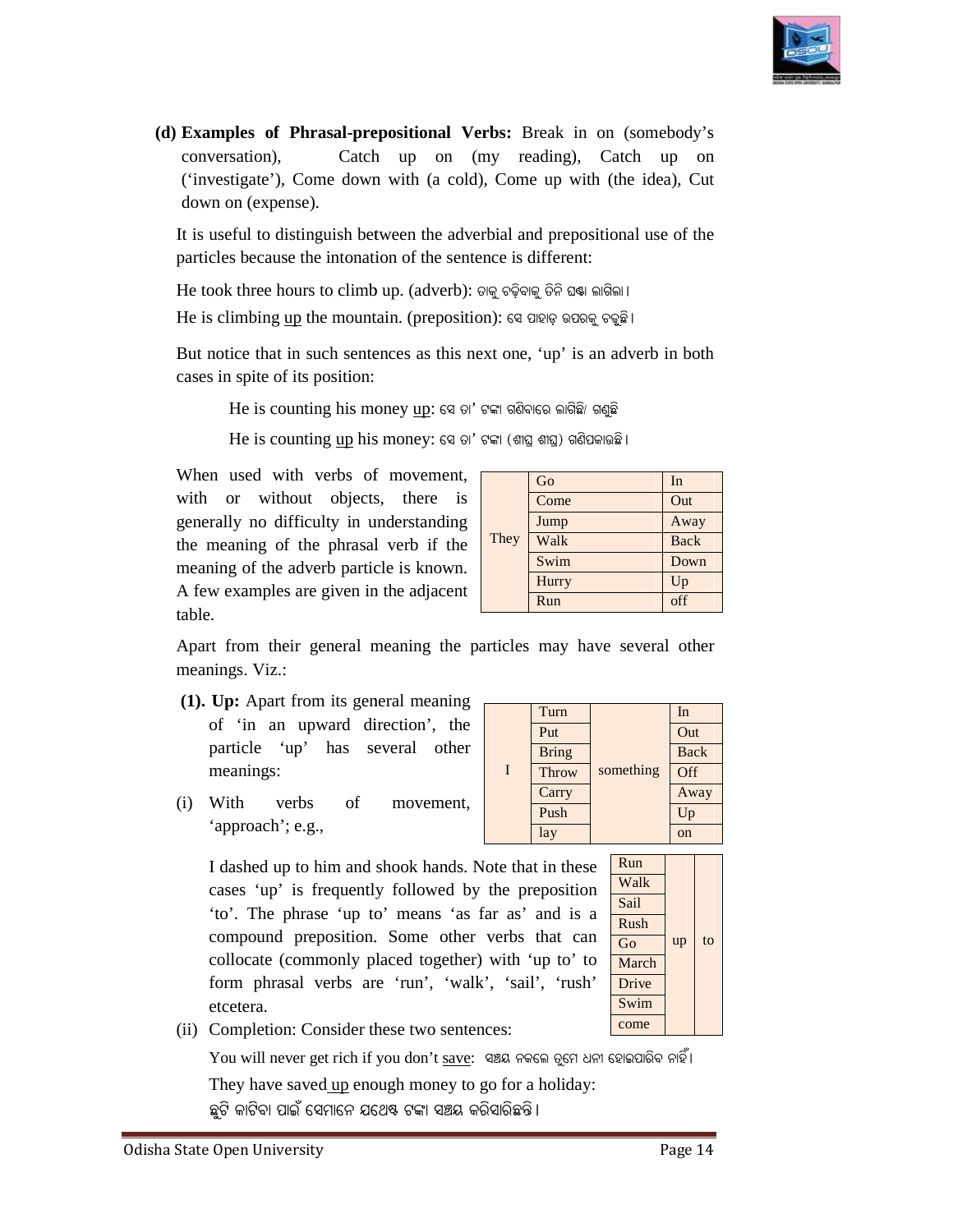

In the second sentence 'up' implies that the saving is complete enough for a definite purpose. 'Up' can collocate with the following verbs to indicate completion. A few examples are given here: for a definite purpose. 'Up' can collocate with the following verbs to<br>indicate completion. A few examples are given here:<br>Finish up, Drink up, Burn up, Dry up, Tear up, Save up, Wake up In the second sentence 'up' implies that the saving is complete enough<br>for a definite purpose. 'Up' can collocate with the following verbs to<br>indicate completion. A few examples are given here:<br>Finish up, Drink up, Burn up

Wash up, Cut up, Fill up, Tie up, Use up etc.

- **(2). Down:** Apart from its general meaning of 'in a downward direction', 'down' has these other meanings: wn: Apart from its general meaning of 'in a downward direction', 'down' has these other meanings:<br>(i). Completion of destruction: *Someone has watered down all* 
	- *the whisky, it's undrinkable.*

Similarly, we can have other phrasal verbs such as: burn down, pull down, cut down, tear down, fall down, tone down, knock down, break down, raze down etcetera to indicate completion of some action. n as: burn down, pull<br>down, knock down,<br>completion of some<br>like Put down, Copy<br>etcetera to indicate<br>m the interior to the<br>aaning:<br>f speaking, writing,

- (ii). Similarly we can have phrasal verbs like Put down, Copy down, Write down, and Take down etcetera to indicate writing.
- **(3). Out:** Apart from its general meaning of 'from the interior to the **it:** Apart from its general meaning of 'from the sexterior', the particle 'out' has several other meaning:

 (i).'Clearness and loudness' 'Clearness with verbs of speaking, writing,  $\emph{drawing: Please copy out this article before lunch.$  ମଧ୍ୟାହ୍ନ ଭୋଜନ ପୂର୍ବରୁ ଏହି ଲେଖାଟିକୁ ଉତାରି ନିଅ।

So also we have phrasal verbs like 'short out, speak out, read out, call out , shriek out , mark mark out, draw out, write out , set out etcetera to indicate clarity and / or loudness of action.

(ii). sudden action: War has broken out between both countries. ଦୁଇ ଦେଶ ମଧ୍ୟରେ ଯୁଦ୍ଧ ଲାଗିଗଲାଣି<mark>।</mark>

(iii). Disappearance, vanishing: *I am going to wipe out all words*   $on$   $the$   $blackboard$ . ମୁଁ କଳାପଟାରେ ଲେଖାଥିବା ସବୁ ଶବ୍ଦ ଲିଭାଇ ଦେବାକୁ ଯାଉଛି ।

Some more such phrasal verbs are 'wipe out', 'go out', 'wear out', 'die out', 'fade out', 'put out'. 'die out', 'fade out', 'put out

(iv). Distribution: *Mr. Jones, will you hand out the textbooks?* 'Give out', 'share out', 'pay out', are some such words.

(v). Expansion and projection: *The policeman put out his right hand to stop the traffic. hand* 

Some such other phrasal verbs are 'stick out, hold out, pull out, point out, jut out, stretch out, hand out, and reach out.'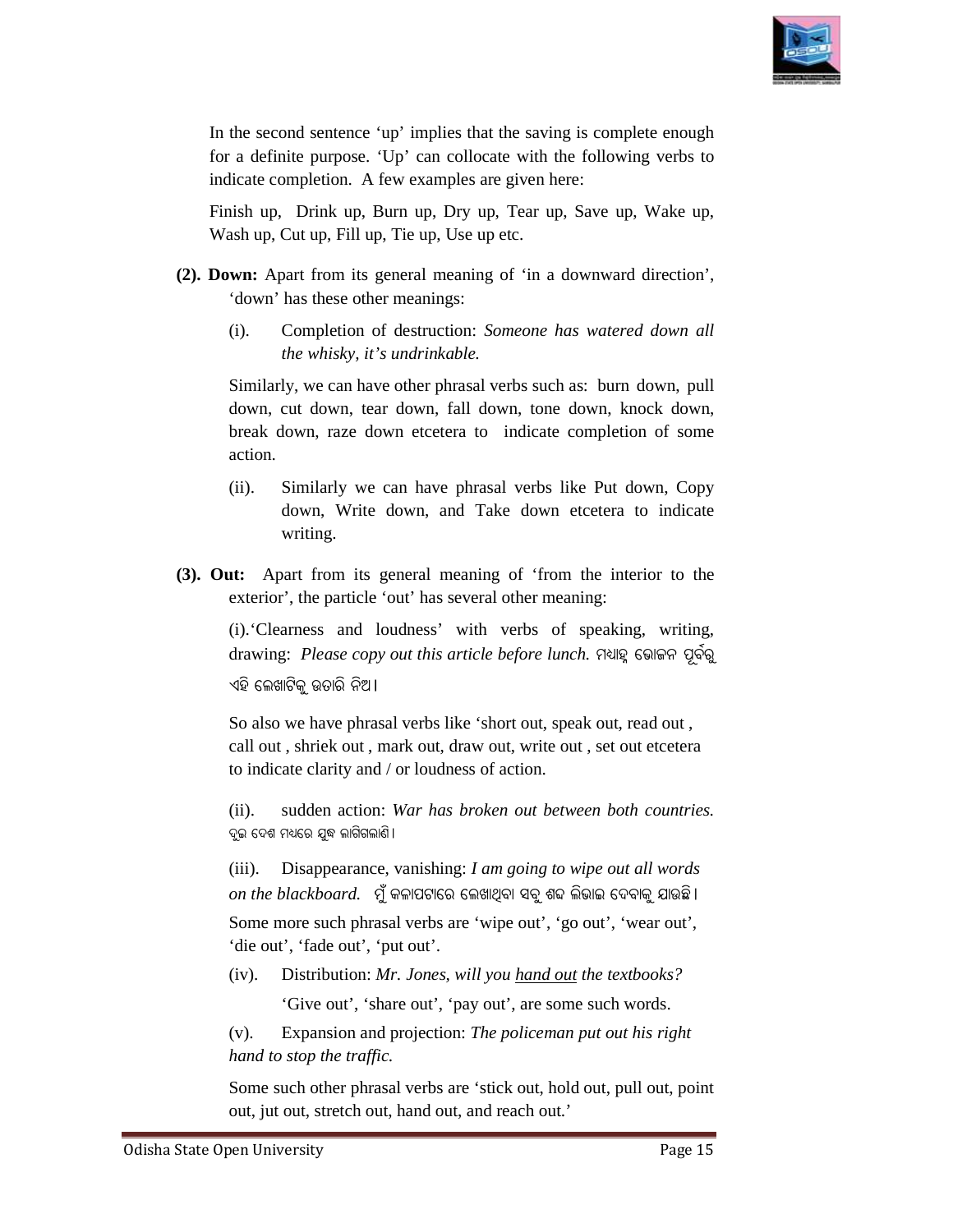

(4). Off: Apart from its general meaning of 'from the surface or top of', the particle has these other meanings:

 $The \: aeroplane \: took \: off \: at \: six \: O'clock.$  ଉଡ଼ାକାହାକଟି ଛଅଟାବେଳେ ବିମାନଘାଟୀ ଛାଡ଼ିଲା ।  $He$  *shook the ants off his sleeve*. ସେ ନିଜ ସାର୍ଟ ହାତରୁ ପି<u>ଅୃ</u>ଡ଼ିଗୁଡ଼ିକୁ ଝାଡ଼ିଦେଲା l  $\emph{Peel}$  *off the outer skin before you eat them*. ସେଗୁଡ଼ିକୁ ଖାଇବାପୂର୍ବରୁ ସେଗୁଡ଼ିକରୁ ଚୋପା / (ବାହାର ଚମଡ଼ା) <mark>ଛଡ଼ାଇନିଅ</mark> ।

Some such other phrasal verbs are: set off, push off, pass off, cool off, die off, drive off, hurry off, fly off, go off, turn off, switch off, wear off, give off etcetera.

**(5). On:** Apart from its general meaning of 'on the surface of', this particle 'on' has two other meanings:

(i) Progression and continuation: You must carry on with your work till *the teacher returns*. ଶିକ୍ଷକ ଫେରିବା ପର୍ଯ୍ୟନ୍ତ ତୁମେ ନିଜ ନିଜର କାମ କରୁଥିବ ।

Some such other phrasal verbs are 'read on, come on, keep on, get on, drive on, carry on, walk on, go on, hurry on'

*(ii)* Attachment: *She sewed on all his buttons for him.* ସେ ତା'ର ସବୁ ରୋତାମ ଲଗାଇଦେଲା ।

Some such other phrasal verbs are 'stick on, screw on, put on, pin on, nail on, switch on, hang on, fasten on, turn on, tie on, fix on etcetera.'

- **(6) Over:** Apart from its general meaning of 'from one side to the other' the Over: Apart from its general meaning of 'from one side to the other' the particle 'over' has the meaning of 'consideration and inspection'; viz.: think over, look over, read over, talk over, and go over etcetera.
- **(e) Complex verbs** are idiomatic combinations of a verb and adverb, a verb and preposition or verbs with both adverb and preposition. They cause difficulties for non-native students and translators because of their meaning difficulties for non-native students and translators because of their meaning and grammar. Many verbs in English can be used together with an adverb or preposition, and are straightforward to use and understand, as in, for example: position, and are straightforward to use and<br>le:<br>*The girl walked along the road*. (Verb+ prep) **Off:** Apart from its general meaning of "from the surface or top of", the particle has these other meanings:<br>
The acroplane took off at six O'clock. sopenees grasseces energes graphs the shook the ants off his sleeve. Se

*He opened the door and looked inside* . (Verb+adv.)

Often, however, a verbal combination (verb  $+$  adv, verb  $+$  prep, verb  $+$  adv + prep) can have not only its normal meaning but can also mean something different. The combination of 'hold' and 'up', for example can be used with normal meaning. For example:

Hold up your right hand and repeat these words for me.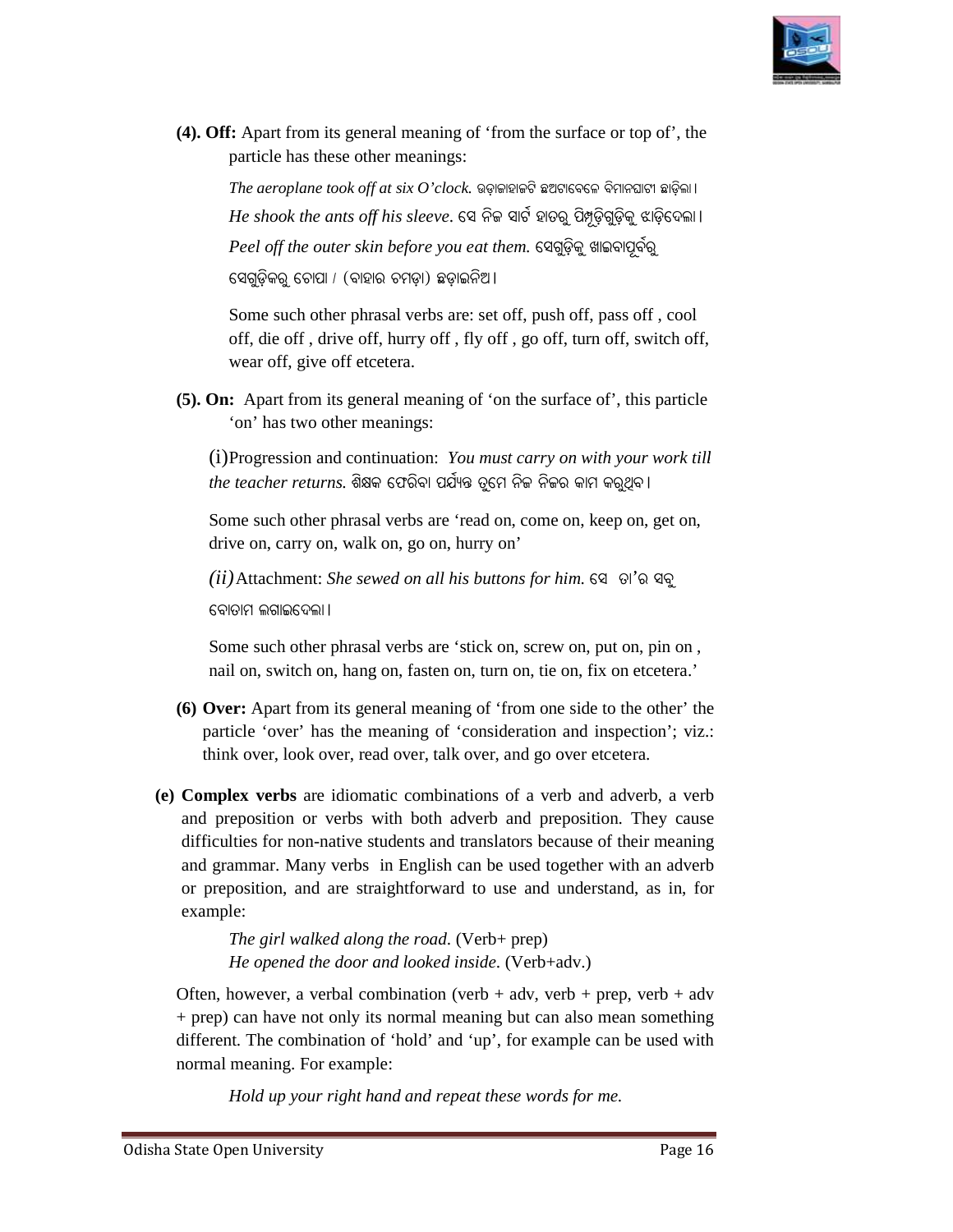

But it can also have a completely different meaning: 'to stop by force in order to rob', as in:

The criminals held up the train and stole all the passengers' money.

Here the meaning of the expression cannot be guessed from the verb alone. So it is an example of a complex verb. Thus, complex verbs are idiomatic combinations. So it is an example of a complex verb. Thus, complex verbs are idiomatic<br>combinations.<br>The following are the three types of complex verbs. The first type has a verb

followed by an adverb:

*The old lady was taken in ( (deceived) by the salesman.* 

The second type of complex verb has verb followed by a preposition:

*She set about making a new dress.* 

The third type of complex verb has a verb followed by an adverb and a preposition;

*I can't put up with (bear or suffer) him; he's always complaining.* 

ମୁଁ ଆଉ ତା' କଥା ସହିପାରିବିନି, ସେ ସବୁବେଳେ ଚୁଗୁଲି କରୁଛି।

Some complex verbs such as 'depend on' or 'despair of,' the verb, in spite of always having the same meaning, can be used only with a certain preposition when used in combination. We cannot say 'depend from' or 'depend with'. So it is an example of a complex verb. Thus, complex<br>combinations.<br>The following are the three types of complex verbs. The<br>followed by an adverb:<br>The old lady was taken in (deceived) by the sales<br>The second type of comple

- (i) Bring home to = to persuade (someone) to believe (something) *You must bring home to to John where the difficulty lies:*  ଅସୁବିଧା କେଉଁଠି ଅଛି, ସେକଥା ତୁମେ କନ୍କୁ ବୁଝାଇ ଦେବା ଉଚିତ।
	- (ii) A trained dog can <u>act as</u> a guide to a blind person. ଗୋଟିଏ ତାଲିମ ପ୍ରାପ୍ତ କୁକୁର ଜଣେ ଅନ୍ଧ ଲୋକକୁ ବାଟ କଢ଼ାଇନେଇ ପାରିବ।
- (iii) Come across as  $=$  to seem to be (judging by behavior) *He comes across as being very sincere.* ସେ ଜଣେ ନିଷାବାନ୍ ଲୋକଭଳି ଜଣାପଡୁଛନ୍ତି।
- $(iv)$  Depend on = to trust; be sure of (someone or something)  $It\, depends\, on\, the\, map$ . ଏହା ନକ୍ୱା ଉପରେ ନିର୍ଭର କରେ ।
	- $(v)$  Get round to = to find time for (something) especially after delay.

The committee will get round to your suggestion after they have dealt with urgent business. ସବୁ କରୁରୀ କାମ ତୁଟାଇବା ପରେ ଯାଇ କମିଟି ତୁମ ପ୍ରଷାବ ଉପରେ ବିଚାର କରିପାରେ ।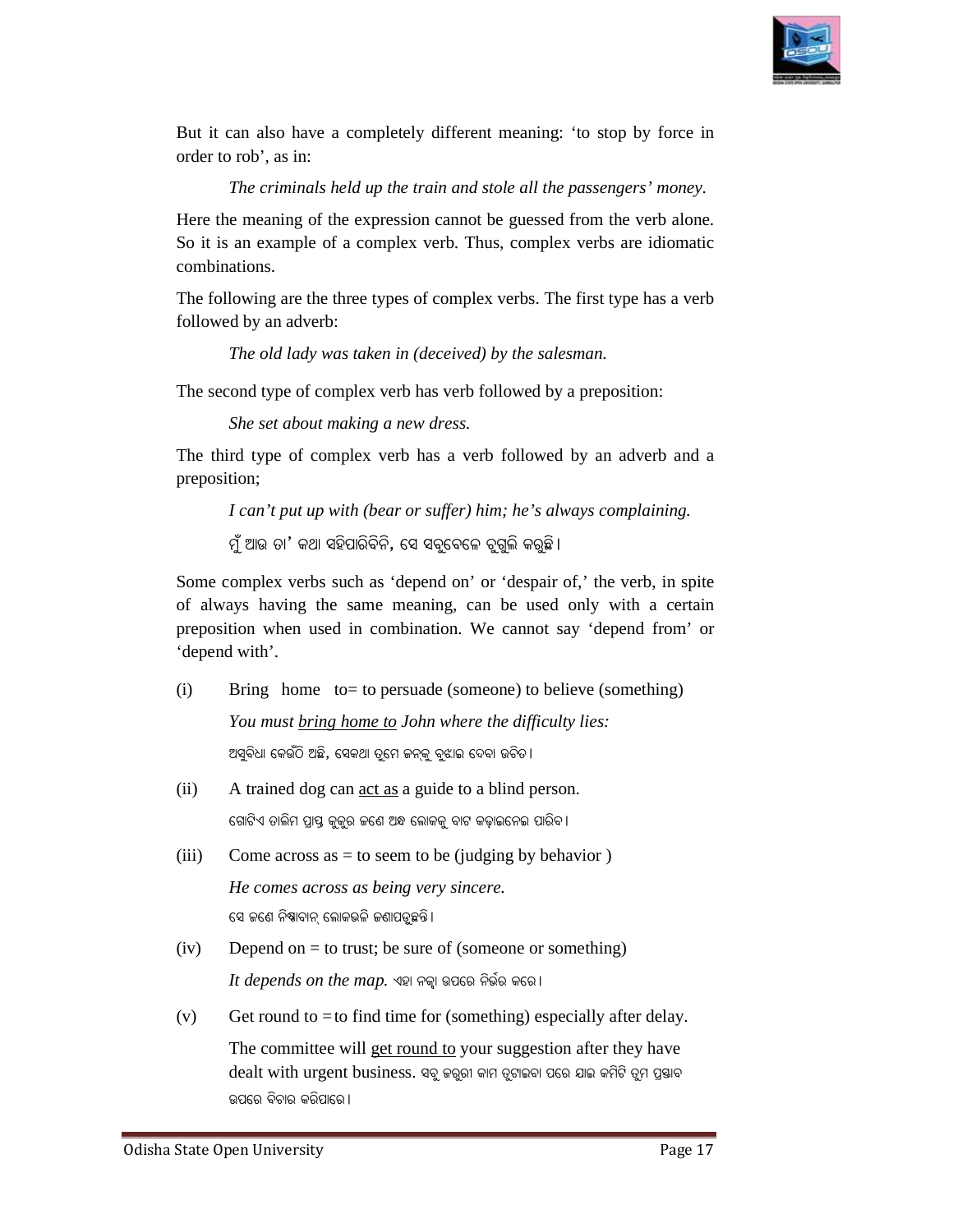

# (vi) Lead to:

*It's sleeping late in the morning that leads to missing the bus.* ବସ୍ ଧରିନପାରିବା ସକାଳେ ଡେରି ପର୍ଯ୍ୟନ୍ତ ଶୋଇବାର ଫଳ।

- (vii) Pick on: to choose (someone) for a purpose, often unpleasant. *The examiners can pick on any student to answer questions.* ପ୍ରଶ୍ନ ଗୁଡ଼ିକର ଉତ୍ତର ଦେବାପାଇଁ ପରୀକ୍ଷକମାନେ ଯେକୌଣସି ଛାତ୍ରକୁ ବାଛି ପାରନ୍ତି।
	- (viii) Keep on at: to repeatedly tell (someone to do something) *She kept on at me to buy her a new coat*. ତା ପାଇଁ ନୂଆ କୋଟ୍ କିଣିବାକୁ ସେ ମୋତେ ବାରୟାର କହୁଥାଏ/ ମୋ ସହିତ ଘୋଷା ଲଗାଇଥାଏ।
- $(ix)$  Result in: to have (something) as a result in (something) at the end. *The quarrel resulted in his mother leaving the house.* କଳିତକରାଳର ଫଳସ୍ୱରୂପ ତାଙ୍କ ମା' ଘର ଛାଡ଼ି ଚାଲିଗଲେ।
	- (x) Keep from: to prevent or delay (someone or something) from (something or doing something).

 $Don't let me keep you from going out. ତୁମକୁ ବାହାରକୁ ଯିବାକୁ ବାରଣ କରିବାକୁ$ ମୋତେ ବାଧ୍ୟ କରନା ।

(xi) Put up to: to encourage; give (someone) the idea of doing (something) usually wrong. (something)

*I know who put him up to cheating.* ନକଲ କରିବାକୁ/ଠକିବାକୁ ତାକୁ କିଏ ଉୟାଉଛି, ମୁଁ ଜାଣିଛି।

(xii) Regard as : to consider ( (someone or something) to be (something) *They regarded him as foolish/ their enemy.* ସେମାନେ ତାକୁ ବୋକା/ ଶତ୍ରୁ ମନେ କରୁଥିଲେ <mark>।</mark>

Some complex verbs consisting of a verb and an adverb (phrasal verbs) are 'give up', 'give in', 'point out', 'figure out', 'fit up', 'leave off' and 'let through.'<br>In Odia complex verbs do not occur. This is one reason why Odia speaking through.'

In Odia complex verbs do not occur. This is one reason why Odia speaking English learners do not feel at ease in using the English complex-verbs. As has already been pointed out that in almost all cases the meaning of the complex verb cannot be predicted by looking at the individual meanings of its components. Secondly, some combinations like 'be behind'  $(V + prep)$ are used both in the literal sense and in the idiomatic sense. For example 'be behind' in its literal sense means 'to be placed at the back' and idiomatically pplex verb cannot be predicted by looking at the individual meanings of components. Secondly, some combinations like 'be behind'  $(V + prep)$  used both in the literal sense and in the idiomatic sense. For example 'be ind' in it in the total contrage; give (someone) the idea of domething) usually wrong.<br>
know who put him up to cheating.<br>  $\Theta$   $\widehat{\Theta}$   $\widehat{\Theta}$   $\widehat{\Theta}$   $\widehat{\Theta}$   $\widehat{\Theta}$   $\widehat{\Theta}$   $\widehat{\Theta}$   $\widehat{\Theta}$   $\widehat{\Theta}$   $\widehat{\Theta}$   $\widehat{\Theta}$   $\widehat{\Theta}$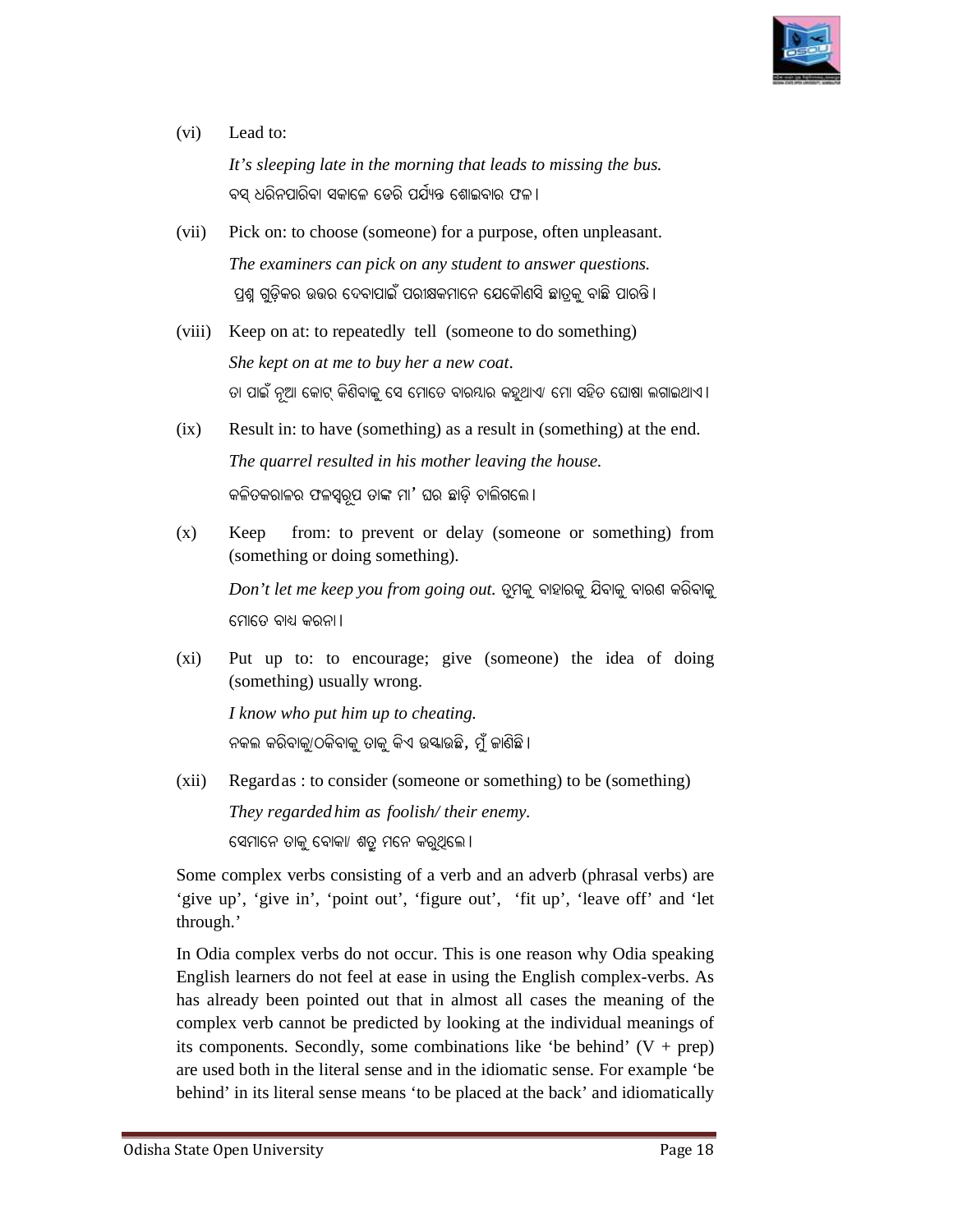

it means 'to provide a reason for something' or 'to be less advanced than something or somebody': it means 'to provide a reason for something' or 'to be less advan<br>something or somebody':<br>i. *Your letters are behind the clock*. (literal) ତୁମ ଚିଠିଗୁଡ଼ିକ ଘଷା ପଛରେ ଅଛି।

- 
- ii. *What's behind his offer?* ତାଙ୍କ ପ୍ରସ୍ତାବ ପଛରେ କି ରହସ୍ୟାଉଦ୍ଦେଶ୍ୟ ଅଛି ?(figurative meaning)
- iii. *Your grandfather's ideas are a long way behind those of to to-day.* (idiomatic) ତୁମ ଜେଜେବାପାଙ୍କ ବିଚାରସବୁ ବହୁତ ପୁରୁଣାକାଳିଆ।

#### **18.3.3 Miscomprehension due to Common errors in the use of complex verbs:**

Lack of exact and adequate knowledge of the complex verbs often leads to miscomprehension. The translator has to be careful about such mistakes that the text in the source language may have. Some of such common errors can be cited text in the source language may have. as follows:

| <b>Correct</b>   | <b>Incorrect</b>                             |
|------------------|----------------------------------------------|
| Fill in the form | fill up the form                             |
| Look after       | erroneously meant as 'looking at something.' |
| Hard up          | erroneously associated with 'hardness.'      |

As it has already been pointed out, Odia language has no complex-verbs such as idiomatic V + prep, V + adv or V + adv + prep structures. We can, however, find their verb equivalents in Odia. The adjacent table gives a list of English complex verbs and their Odia verb equivalents. language has no complex-verbs such as<br>idiomatic V + prep, V + adv or V + adv +<br>prep structures. We can, however, find their<br>verb equivalents in Odia. The adjacent table<br>gives a list of English complex verbs and<br>their Odia

Now-a-days many complex-verbs are also used as 'compound' nouns / adjectives. For example, 'Knock out' (verb), for example, is used as a compound noun and 'cast off' (verb) is used as a compound adjective. The used as a compound noun and 'cast off' **Tinge with** a subsequent (verb) is used as a compound adjective. The meaning(s) and usage (s) of some frequent compound noun / adjectives and their

| $\overline{rs}$ are behind the clock. (literal) ତୁମ ଚିଠିଗୁଡ଼ିକ ଘଷା ପଛରେ ଅଛି।<br>$ehind\ his\ offer?$ ତାଙ୍କ ପ୍ରଷ୍ଠାବ ପଛରେ କି ରହସ୍ୟାଉଦ୍ଦେଶ୍ୟ ଅଛି $?$ (figurative meaning)<br>dfather's ideas are a long way behind those of to-day. (idiomatic) |  |  |  |  |  |
|-----------------------------------------------------------------------------------------------------------------------------------------------------------------------------------------------------------------------------------------------|--|--|--|--|--|
|                                                                                                                                                                                                                                               |  |  |  |  |  |
|                                                                                                                                                                                                                                               |  |  |  |  |  |
|                                                                                                                                                                                                                                               |  |  |  |  |  |
| <mark>ପାଙ୍କ ବିଚାରସବୁ ବହୁତ ପୁରୁଣାକାଳିଆ ।</mark>                                                                                                                                                                                                |  |  |  |  |  |
| ension due to Common errors in the use of complex verbs:                                                                                                                                                                                      |  |  |  |  |  |
| nd adequate knowledge of the complex verbs often leads to<br>on. The translator has to be careful about such mistakes that the<br>language may have. Some of such common errors can be cited                                                  |  |  |  |  |  |
| <b>Incorrect</b>                                                                                                                                                                                                                              |  |  |  |  |  |
| fill up the form                                                                                                                                                                                                                              |  |  |  |  |  |
| erroneously meant as 'looking at something.'                                                                                                                                                                                                  |  |  |  |  |  |
| erroneously associated with 'hardness.'                                                                                                                                                                                                       |  |  |  |  |  |
|                                                                                                                                                                                                                                               |  |  |  |  |  |
| been pointed out, Odia<br>Put on<br>Wear, ପିନ୍ଧିବା                                                                                                                                                                                            |  |  |  |  |  |
| complex-verbs such as<br>Call on<br>ସାକ୍ଷାତ କରିବା                                                                                                                                                                                             |  |  |  |  |  |
| $V + adv$ or $V + adv +$<br>Abide by<br>obey, ମାନିବା<br>can, however, find their                                                                                                                                                              |  |  |  |  |  |
| Be at<br>attack, ଆକ୍ରମଣ କରିବା                                                                                                                                                                                                                 |  |  |  |  |  |
| ଦାବି କରିବା<br>Insist on                                                                                                                                                                                                                       |  |  |  |  |  |
| Listen to<br>obey, ମାନିବା; Hear, ଶୁଣିବା                                                                                                                                                                                                       |  |  |  |  |  |
| <b>Reconcile with</b><br>ପୁ'ଣି ସାଙ୍ଗ ହେବା                                                                                                                                                                                                     |  |  |  |  |  |
| Odia. The adjacent table<br>lish complex verbs and<br>alents.<br>complex-verbs are also<br>ପ୍ରତିରୋଧ କରିବା<br><b>Refrain from</b><br>nouns / adjectives. For                                                                                   |  |  |  |  |  |
| t' (verb), for example, is<br>Teem with<br>ପରିପୂର୍ଣ୍ଣ ହେବା                                                                                                                                                                                    |  |  |  |  |  |
| nd noun and 'cast off'<br>Tinge with<br>ରଞ୍ଜିତକରିବା<br>compound adjective. The                                                                                                                                                                |  |  |  |  |  |

Odia equivalents are given below.

| <b>Complex verbs</b>                                                                                    | <b>Complex nouns / adjectives</b>                                 | Odia<br><b>Equivalents</b> |
|---------------------------------------------------------------------------------------------------------|-------------------------------------------------------------------|----------------------------|
| Look on: Why do you   Looker-on $(n)$ = spectator.<br>look on football<br>merely<br>instead of playing? | I did not take part in the game : I was<br>merely a looker-on     | ଦଶନ (n)                    |
| <b>Break</b><br>Cholera<br>has<br>out:<br>broken out in our city.                                       | Break – out $(n)$ : People are afraid of<br>break-out of cholera. | ହଠାତ<br>ଆରୟ<br>ହେବା        |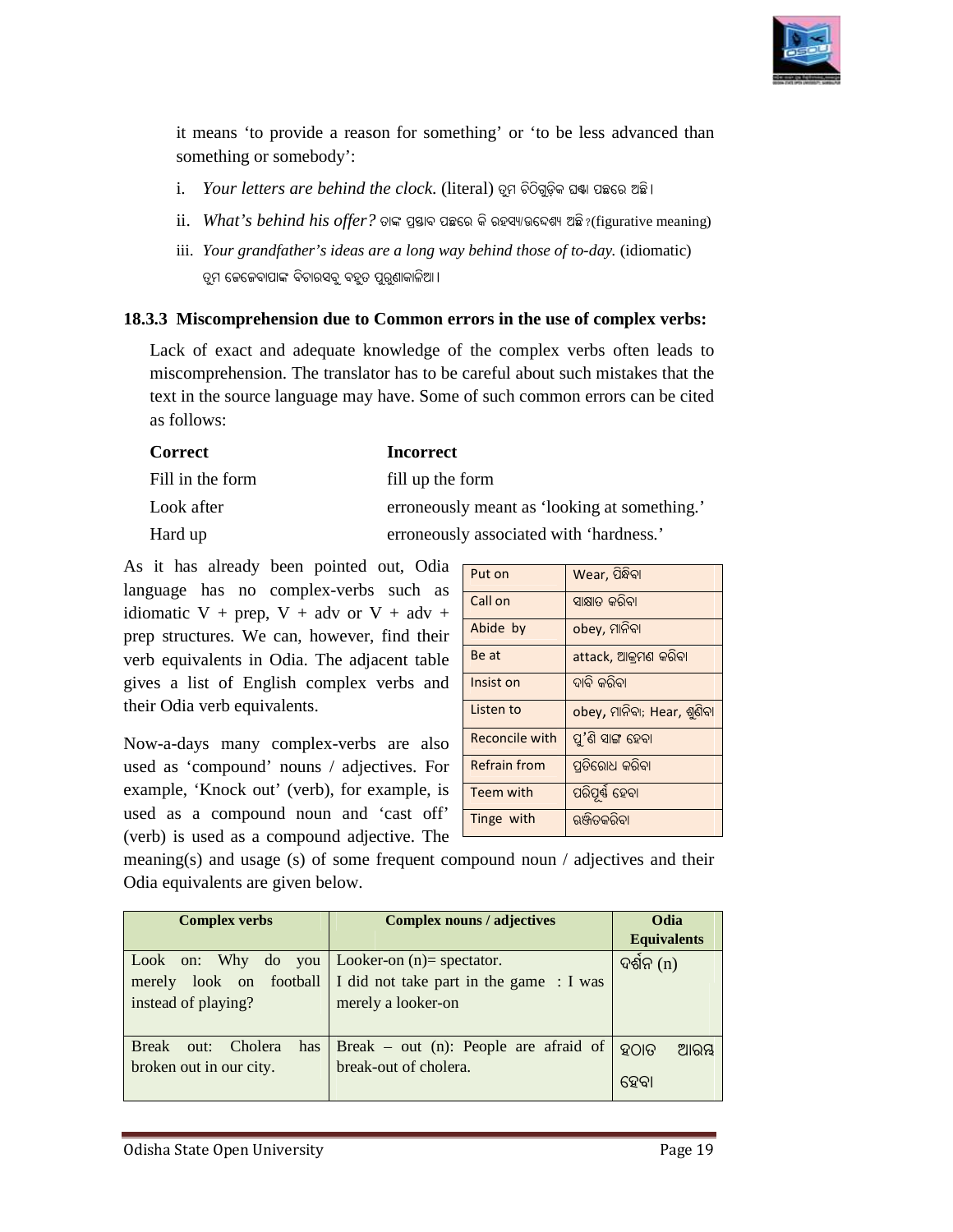

| Break down: Overworking<br>broke-down Mr. Dey. | Break down (n): Very hard work was<br>responsible for Mr. Dey's nervous<br>breakdown. | ନଷ୍ଟ ହେବା    |
|------------------------------------------------|---------------------------------------------------------------------------------------|--------------|
| Walk over                                      | A walk-over $(n)$ = an easy victory                                                   | ସହଜରେ ପରାସ୍ତ |
|                                                | without (much) opposition: Our team had<br>a walk-over last Saturday.                 | କରିବା        |
| Knock out: His opponent                        | Knock-out (adj.): He suddenly gives his                                               |              |
| knocked out within<br>was                      | opponent a knock-out.                                                                 |              |
| minutes.                                       | A knock-out: He won by a knock-out.                                                   | ମରାସ କରିଚା   |

|                                  | Some more of the very frequent compound adjectives / nouns derived from                   |
|----------------------------------|-------------------------------------------------------------------------------------------|
| complex verbs are as follows:    |                                                                                           |
|                                  |                                                                                           |
| a black $-$ out (n)              | a state of complete darkness when every light is extinguished                             |
|                                  | or concealed. ବ୍ଲାକ୍ ଆଉଟ୍                                                                 |
| break-through<br>a<br>(n)        | an advance past the enemy's line of defence. ଶତୁର ବ୍ୟୁହ ଭେଦ                               |
| $a$ build-up $(n)$               | a concentration of forces.                                                                |
| call-up $(n)$                    | a summons for military service ଡାକରା                                                      |
| $cast-off (adj)$                 | Rejected ଖାରକ                                                                             |
| $a \text{ close} - \text{up}(n)$ | a picture taken with the object very near the camera. ଆଖ-ପାଖ                              |
| $a$ come $-back(n)$              | a return (to action, boxing etc.) ପ୍ରତ୍ୟାବର୍ତ୍ତନ                                          |
| $a$ cut-out $(n)$                | a picture cut from a paper. କଟ୍ଆଭଟ୍                                                       |
| a drawback (n)                   | a disadvantage. ଅସୁବିଧା                                                                   |
| $a$ fall off $(n)$               | a decree                                                                                  |
| a flash-back (n)                 | a scene (usually in a film) in the past by way of explanation<br>or commentary. ସ୍ୱତିଚାରଣ |
| a frame-up $(n)$                 | a trick to make an innocent person seem guilty. ମନଗଢ଼ା କାହାଣୀ                             |
| a go-between (n)                 | an intermediary. SNHg                                                                     |
| $(a)$ Grown-up                   | (an) adult. ପ୍ରାପ୍ତ ବୟୟ, ସାବାଳକ                                                           |
| (n),(adj)                        |                                                                                           |
| a hang-over $(n)$                | the after effect of being intoxicated. ନିଶାର ପ୍ରଭାବ                                       |
| $a$ hide-out $(n)$               | a place for hiding. Sig ଆଡ଼ା,                                                             |
| $a$ hold -up $(n)$               | a forcible detention of people. ଅଟକ                                                       |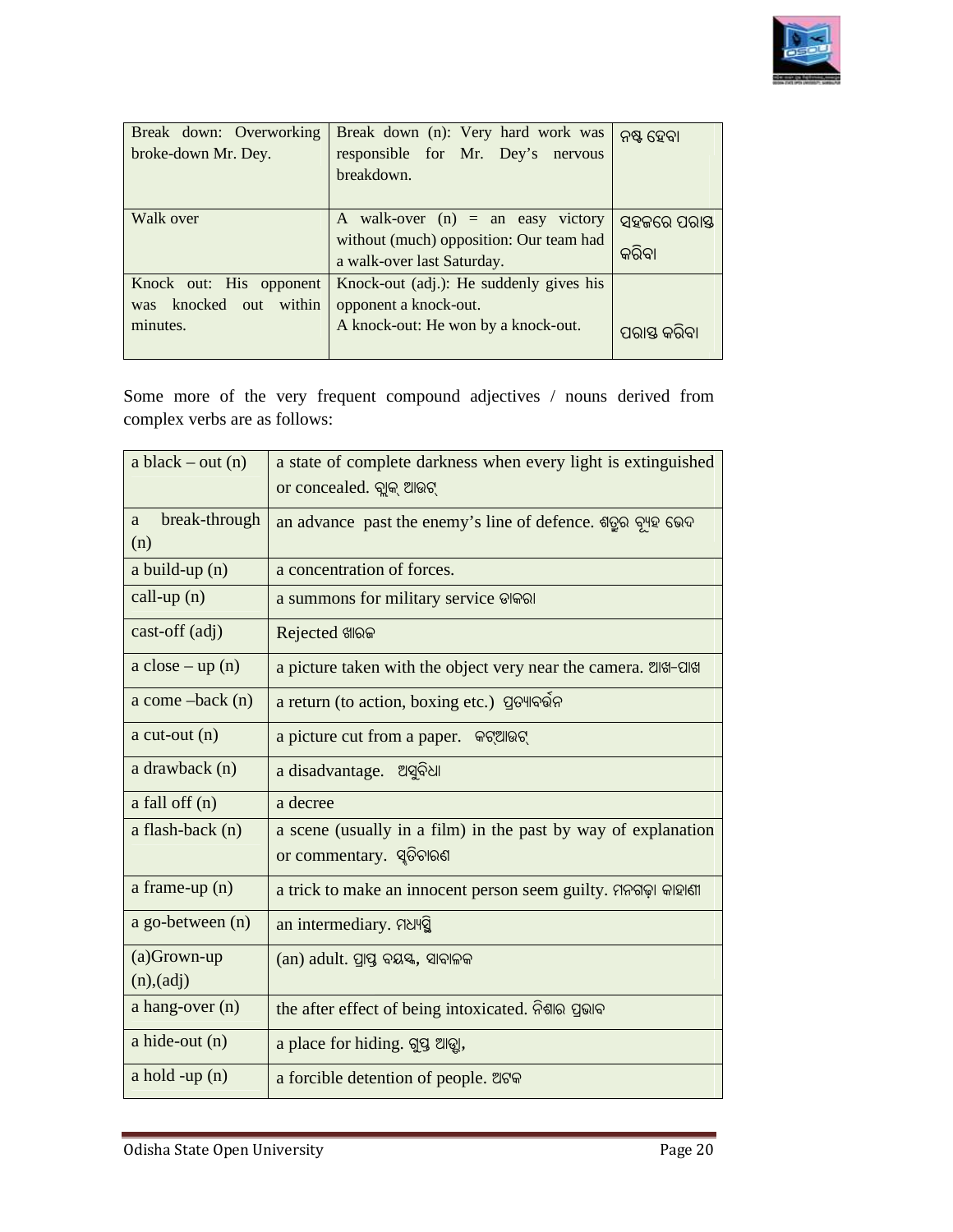

| a lay-off $(n)$    | a time when a person is unemployed. the same                                                         |
|--------------------|------------------------------------------------------------------------------------------------------|
| a let-out $(n)$    | an excuse. ବାହାନା                                                                                    |
| a passer-by (n)    | Several passers-by witnessed the accident. ଏକା ବାଟଦେଇ                                                |
|                    | ଯାଉଥିବା ବ୍ୟକ୍ତି                                                                                      |
| a runner - $up(n)$ | a person, or an animal, or a thing which comes second in a<br>race or competition. ଦୁଇନୟର ପ୍ରତିଯୋଗୀ, |
| a send-off $(n)$   | a denomination of farewell and good wishes for a journey.<br>ବିଦାୟ ସୟର୍ଦ୍ଧନା                         |
| a set-back $(n)$   | a reverse, a check. QINI                                                                             |
| a stand -by $(n)$  | a person or thing one can rely on for support. Relational                                            |
|                    | ସହାୟକ                                                                                                |
| a stand-in $(n)$   | substitute. ବିକଳ୍ପ<br>a.                                                                             |
| a stop-over $(n)$  | brief stay at a place during a journey. ତେରା, ସଂକ୍ଷିପ୍ତ ରହଣି<br>a                                    |
| a try-out $(n)$    | test. ପରୀକ୍ଷା<br>a                                                                                   |
| a turn-out $(n)$   | Gathering, output. Qo,                                                                               |
| a turnover $(n)$   | 1. The total amount of sales. କାରବାର 2. An upset ବିପର୍ଯ୍ୟୟ                                           |

#### **Self-Check Exercise-3**

- A. Give a one-sentence definition of 'proverb'.
- **B.** Give one-word substitutionin in English and Odia equivalents of the following: call up, leave out, look at, make out, turn on, switch off, put off, turn up, appear. *dia equivalents of the following:*<br>itch off, put off, turn up, appear.

*\_\_\_\_\_\_\_\_\_\_\_\_\_\_\_\_\_\_\_\_\_\_\_\_\_\_\_\_\_\_\_\_\_\_\_\_\_\_\_\_\_\_\_\_\_\_\_\_\_\_\_\_\_\_\_\_\_\_\_\_\_\_\_\_\_\_\_\_\_\_\_\_\_\_\_\_\_\_\_\_\_\_\_\_\_\_\_\_\_\_\_\_\_\_\_\_\_\_\_\_\_\_\_\_\_\_\_\_\_\_\_\_\_\_\_\_\_\_\_\_\_\_\_\_\_ \_\_\_\_\_\_\_\_\_\_\_\_\_\_\_\_\_\_\_\_\_\_\_\_\_\_\_\_\_\_\_\_\_\_\_\_\_\_\_\_\_\_\_\_\_\_\_\_\_\_\_\_\_\_\_\_\_\_\_\_\_\_\_\_\_\_\_\_\_\_\_\_\_\_\_\_\_\_\_\_\_\_\_\_\_\_\_\_\_\_\_\_\_\_\_\_\_\_\_\_\_\_\_\_\_\_\_\_\_\_\_\_\_\_\_\_\_\_\_\_\_\_\_\_\_*

*\_\_\_\_\_\_\_\_\_\_\_\_\_\_\_\_\_\_\_\_\_\_\_\_\_\_\_\_\_\_\_\_\_\_\_\_\_\_\_\_\_\_\_\_\_\_\_\_\_\_\_\_\_\_\_\_\_\_\_\_\_\_\_\_\_\_\_\_\_\_\_\_\_\_\_\_\_\_\_\_\_\_\_\_\_\_\_\_\_\_\_\_\_\_\_\_\_\_\_\_\_\_\_\_\_\_\_\_\_\_\_\_\_\_\_\_\_\_\_\_\_\_\_\_\_\_ \_\_\_\_\_\_\_\_\_\_\_\_\_\_\_\_\_\_\_\_\_\_\_\_\_\_\_\_\_\_\_\_\_\_\_\_\_\_\_\_\_\_\_\_\_\_\_\_\_\_\_\_\_\_\_\_\_\_\_\_\_\_\_\_\_\_\_\_\_\_\_\_\_\_\_\_\_\_\_\_\_\_\_\_\_\_\_\_\_\_\_\_\_\_\_\_\_\_\_\_\_\_\_\_\_\_\_\_\_\_\_\_\_\_\_\_\_\_\_\_\_\_\_\_\_\_*

*\_\_\_\_\_\_\_\_\_\_\_\_\_\_\_\_\_\_\_\_\_\_\_\_\_\_\_\_\_\_\_\_\_\_\_\_\_\_\_\_\_\_\_\_\_\_\_\_\_\_\_\_\_\_\_\_\_\_\_\_\_\_\_\_\_\_\_\_\_\_\_\_\_\_\_\_\_\_\_\_\_\_\_\_\_\_\_\_\_\_\_\_\_\_\_\_\_\_\_\_\_\_\_\_\_\_\_\_\_\_\_\_\_\_\_\_\_\_\_\_\_\_\_\_\_ \_\_\_\_\_\_\_\_\_\_\_\_\_\_\_\_\_\_\_\_\_\_\_\_\_\_\_\_\_\_\_\_\_\_\_\_\_\_\_\_\_\_\_\_\_\_\_\_\_\_\_\_\_\_\_\_\_\_\_\_\_\_\_\_\_\_\_\_\_\_\_\_\_\_\_\_\_\_\_\_\_\_\_\_\_\_\_\_\_\_\_\_\_\_\_\_\_\_\_\_\_\_\_\_\_\_\_\_\_\_\_\_\_\_\_\_\_\_\_\_\_\_\_\_\_*

*\_\_\_\_\_\_\_\_\_\_\_\_\_\_\_\_\_\_\_\_\_\_\_\_\_\_\_\_\_\_\_\_\_\_\_\_\_\_\_\_\_\_\_\_\_\_\_\_\_\_\_\_\_\_\_\_\_\_\_\_\_\_\_\_\_\_\_\_\_\_\_\_\_\_\_\_\_\_\_\_\_\_\_\_\_\_\_\_\_\_\_\_\_\_\_\_\_\_\_\_\_\_\_\_\_\_\_\_\_\_\_\_\_\_\_\_\_\_\_\_\_\_\_\_\_\_ \_\_\_\_\_\_\_\_\_\_\_\_\_\_\_\_\_\_\_\_\_\_\_\_\_\_\_\_\_\_\_\_\_\_\_\_\_\_\_\_\_\_\_\_\_\_\_\_\_\_\_\_\_\_\_\_\_\_\_\_\_\_\_\_\_\_\_\_\_\_\_\_\_\_\_\_\_\_\_\_\_\_\_\_\_\_\_\_\_\_\_\_\_\_\_\_\_\_\_\_\_\_\_\_\_\_\_\_\_\_\_\_\_\_\_\_\_\_\_\_\_\_\_\_\_\_*

#### **C.** *Translate into Odia:*

(1) The teacher called up the naughty boy  $\frac{1}{\sqrt{2\pi}}$ 

(2) *Rani put up with her husband in spite of the atrocities inflicte inflicted upon her Rani put up with her husband in spite of the atrocities inflicted upon her*<br><br><br>I called on my friend in the hospital.

*\_\_\_\_\_\_\_\_\_\_\_\_\_\_\_\_\_\_\_\_\_\_\_\_\_\_\_\_\_\_\_\_\_\_\_\_\_\_\_\_\_\_\_\_\_\_\_\_\_\_\_\_\_\_\_\_\_\_\_\_\_\_\_\_\_\_\_\_\_\_\_\_\_\_\_\_\_\_\_\_\_*

*\_\_\_\_\_\_\_\_\_\_\_\_\_\_\_\_\_\_\_\_\_\_\_\_\_\_\_\_\_\_\_\_\_\_\_\_\_\_\_\_\_\_\_\_\_\_\_\_\_\_\_\_\_\_\_\_\_\_\_\_\_\_\_\_\_\_\_\_\_\_\_\_\_\_\_\_\_\_\_\_\_\_\_\_\_\_\_\_\_\_\_\_\_\_\_\_\_\_\_\_\_\_\_\_\_\_\_\_*

*\_\_\_\_\_\_\_\_\_\_\_\_\_\_\_\_\_\_\_\_\_\_\_\_\_\_\_\_\_\_\_\_\_\_\_\_\_\_\_\_\_\_\_\_\_\_\_\_\_\_\_\_\_\_\_\_\_\_\_\_\_\_\_\_\_\_\_\_\_\_\_\_\_\_\_\_\_\_\_\_\_\_\_\_\_\_\_\_\_\_\_\_\_\_\_\_\_\_\_\_\_\_\_\_\_\_\_\_\_\_\_\_\_\_\_\_\_\_\_\_\_*

*\_\_\_\_\_\_\_\_\_\_\_\_\_\_\_\_\_\_\_\_\_\_\_\_\_\_\_\_\_\_\_\_\_\_\_\_\_\_\_\_\_\_\_\_\_\_\_\_\_\_\_\_\_\_\_\_\_\_\_\_\_\_\_\_\_\_\_\_\_\_\_\_\_\_\_\_\_\_\_\_\_\_\_\_\_\_\_\_\_\_\_\_\_\_\_\_\_\_\_\_\_\_\_\_\_\_\_\_\_\_\_\_\_\_\_\_\_\_\_\_\_*

*\_\_\_\_\_\_\_\_\_\_\_\_\_\_\_\_\_\_\_\_\_\_\_\_\_\_\_\_\_\_\_\_\_\_\_\_\_\_\_\_\_\_\_\_\_\_\_\_\_\_\_\_\_\_\_\_\_\_\_\_\_\_\_\_\_\_\_\_\_\_\_\_\_\_\_\_\_\_\_\_\_\_\_\_\_\_\_\_\_\_\_\_\_\_\_\_\_\_\_\_\_\_\_\_\_\_\_\_\_\_\_\_\_\_\_\_\_\_\_\_\_*

(3) *I called on my friend in the hospital hospital. \_\_\_\_\_\_\_\_\_\_\_\_\_\_\_\_\_\_\_\_\_\_\_\_\_\_\_\_\_\_\_\_\_\_\_\_\_\_\_\_\_\_\_\_\_\_\_\_\_\_\_\_\_\_\_\_\_\_\_\_\_\_\_\_\_\_\_*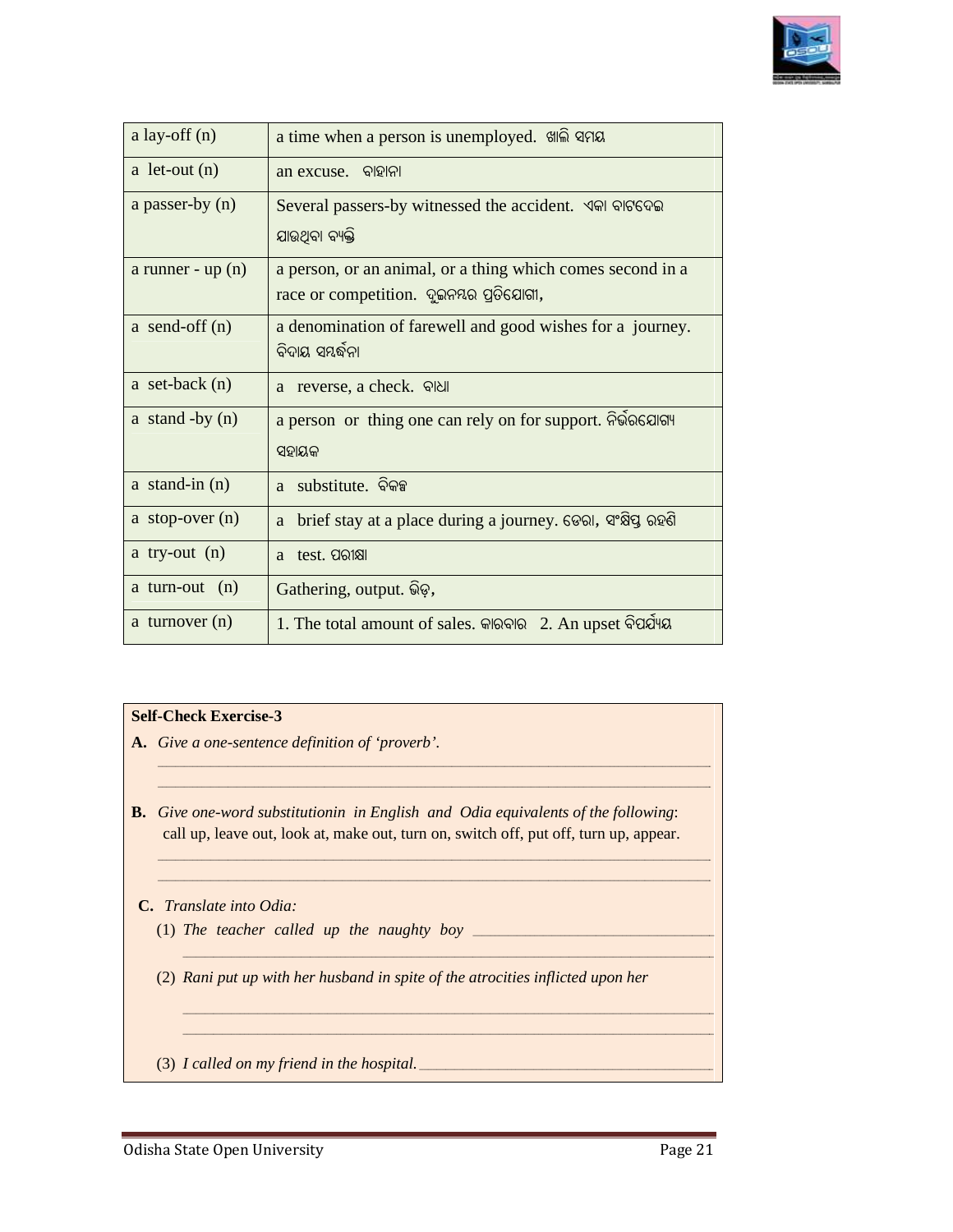

#### **18.4 Understanding Idioms and Proverbs**

#### 18.4.1 Understanding by the use of Prepositions:

**\_\_\_\_\_\_\_\_\_\_\_\_\_\_\_\_\_\_\_\_\_\_\_\_\_\_\_\_\_\_\_\_\_\_\_\_\_\_\_\_\_\_\_\_\_\_\_\_\_\_\_\_\_\_\_\_\_\_\_\_\_\_\_\_\_\_\_\_\_\_\_\_\_\_\_\_\_\_\_\_\_\_\_\_\_\_\_**

Prepositions in English Proverbs are not as problematic as those in complex verbs because conceptually they do not vary to any considerable extent. In most cases, in proverbs, they mean the same as in normal (unidiomatic) expressions. For example the preposition 'to' before the word 'Newcastle' in 'To carry coal to Newcastle' does not give any specific meaning. Thus this does not modify the proverb proverbs, they mean the same as in normal (unidiomatic) expressions. For example the preposition 'to' before the word 'Newcastle' in 'To carry coal to Newcastle' does not give any specific meaning. Thus this does not modif complex verb 'taken in' (deceived). Other such proverbial prepositions (underscribed) show this point: se conceptually they do not vary to any considerable extent. In most cases, in<br>the the same as in normal (unidiomatic) expressions. For example<br>eposition 'to' before the word 'Newcastle' in 'To carry coal to Newcastle'<br>not

**\_\_\_\_\_\_\_\_\_\_\_\_\_\_\_\_\_\_\_\_\_\_\_\_\_\_\_\_\_\_\_\_\_\_\_\_\_\_\_\_\_\_\_\_\_\_\_\_\_\_\_\_\_\_\_\_\_\_\_\_\_\_\_\_\_\_\_\_\_\_\_\_\_\_\_\_\_\_\_\_\_\_\_\_\_\_\_\_\_\_\_\_\_\_\_\_\_\_\_\_\_\_\_\_\_\_\_\_\_\_\_\_\_\_\_\_\_\_\_\_\_\_\_\_\_**

**\_\_\_\_\_\_\_\_\_\_\_\_\_\_\_\_\_\_\_\_\_\_\_\_\_\_\_\_\_\_\_\_\_\_\_\_\_\_\_\_\_\_\_\_\_\_\_\_\_\_\_\_\_\_\_\_\_\_\_\_\_\_\_\_\_\_\_\_\_\_\_\_\_\_\_\_\_\_\_\_\_\_\_\_\_\_\_\_\_\_\_\_\_\_\_\_\_\_\_\_\_\_\_\_\_\_\_\_\_\_\_\_\_\_\_\_\_\_\_\_\_\_\_\_\_\_\_\_\_\_\_\_\_\_**

**\_\_\_\_\_\_\_\_\_\_\_\_\_\_\_\_\_\_\_\_\_\_\_\_\_\_\_\_\_\_\_\_\_\_\_\_\_\_\_\_\_\_\_\_\_\_\_\_\_\_\_\_\_\_\_\_**

**\_\_\_\_\_\_\_\_\_\_\_\_\_\_\_\_\_\_\_\_\_\_\_\_\_\_\_\_\_\_\_\_\_\_\_\_\_\_\_\_\_\_\_\_\_\_\_\_\_\_\_\_\_\_\_\_\_\_\_\_\_\_\_\_\_\_\_\_\_\_\_\_\_\_\_\_\_\_\_\_\_\_\_\_\_\_\_\_\_\_\_\_\_\_\_\_\_\_\_\_\_\_\_\_\_\_\_\_\_\_\_\_\_\_\_\_\_\_\_\_\_\_\_\_\_\_\_\_\_\_\_\_\_\_**

- 1. When in Rome do as the Romans do. ଯେ ଦେଶେ ଯାଇ ସେ ଫଳ ଖାଇ
- 2. People who live in glass house should not throw stones. କାଚଘରେ ରହୁଥିବା ଲୋକ ଅନ୍ୟ ଆଡ଼କୁ ଟେକା ଫିଙ୍ଗିବା ଅନୁଚିତ୍
- 3. To rub salt <u>on</u> the green wound. କଟା ଘାଆରେ ଚୂନ ବୋଳିବା
- 4. To shoot in the dark. ଅହାର ଘରେ ବାଡି ବ୍ଲାଇବା
- 5. Too much <u>of</u> anything is good for nothing. ଅତି ଲେମ୍ଭୁ ଚିପୁଡ଼ିଲେ ପିତା
- 6. To fish <u>in</u> troubled waters. କଙ୍କଡ଼ାକୁ ଗୋଳିଆ ପାଣି ସୁହାଏ/ ପରିପ୍ଥିତିର ପାଇବା ଉଠାଇବା
- 7. A bad workman quarrels <u>with</u> his tools. ନାଚି ନକାଶି ଅଗଣା ବଙ୍କା
- 8. To add fuel to the fire. ନିଆଁରେ ଘିଅ ଢାଳିବା
- 9. A prophet is not honored <u>in</u> his community. ଗାଁ କନିଆ ସିଙ୍ଘାଶିନାକୀ

Odia speaking English learners and translators sometimes commit a typical mistake which can be traced back to the Vibhakti (ବିଭକ୍ତି) system (postpositions) of their language:

 $He$  will be angry on/upon me: ସେ ମୋ ଉପରେ ରାଗିବ ।

#### 18.4.2 Understanding Idioms With Reference To the Prepositions:

One of the problems of understanding, remembering and aptly using idiomatic expression such as complex verbs arises from the many possible collocations of verbs with prepositions and adverbs. Let us take, for example, the verb 'put'. It can collocate with such prepositions or adverbs as 'up', 'out', 'to', 'off', 'on' etcetera to form complex verbs. ners and translators sometimes commit a typical<br>ed back to the Vibhakti (ବିଭକ୍ତି) system (post-<br>'upon me: ସେ ମୋ ଉପରେ ରାଗିବ ।<br>th Reference To the Prepositions:<br>understanding, remembering and aptly using<br>as complex verbs ar

Anyone who opposes the King will be put to death. ରାଜାଙ୍କୁ ବିରୋଧ କରୁଥିବା ଲୋକକୁ ମାରିଦିଆଯିବ।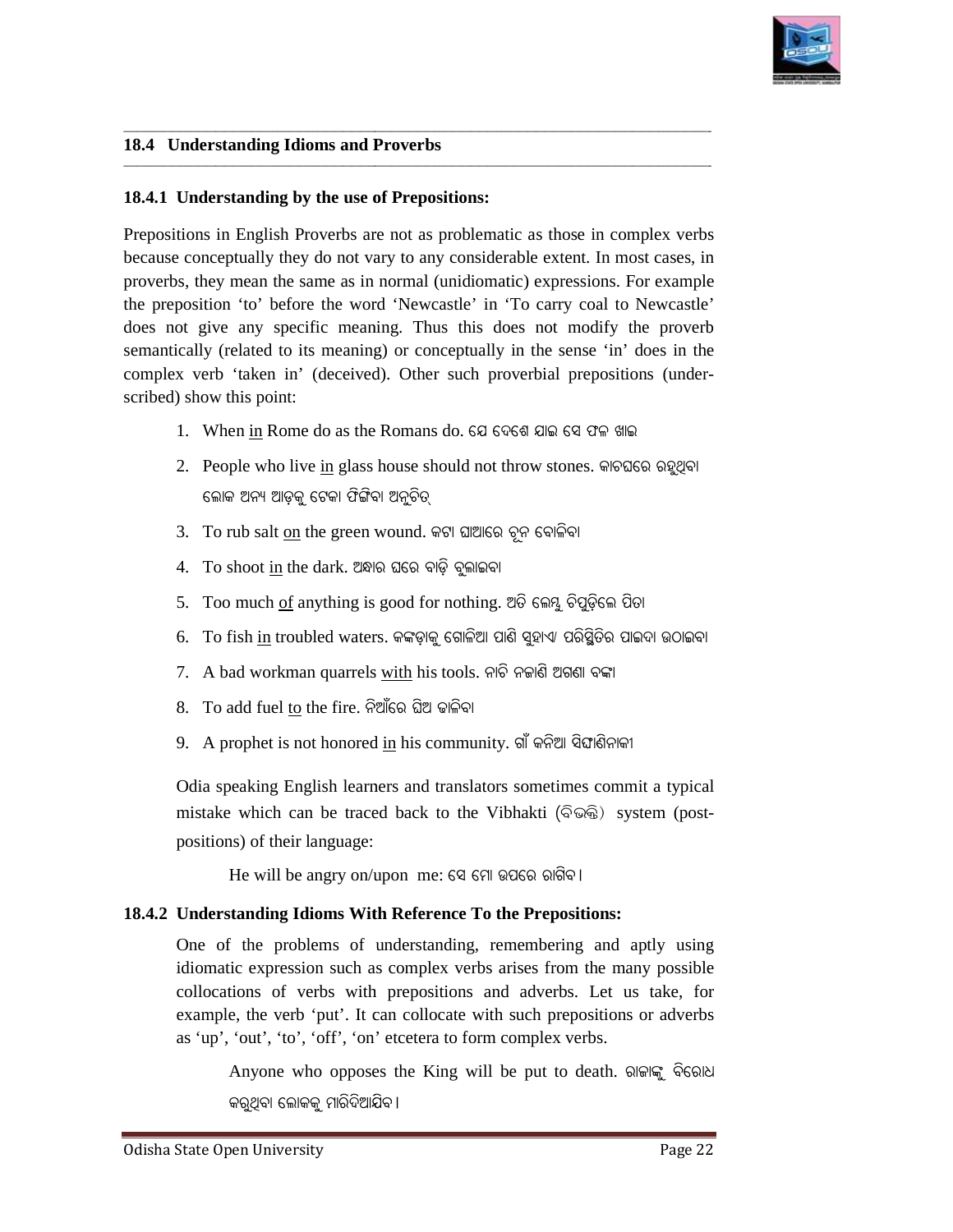

The meeting was put off indefinitely. ସଭା ଅନିଷିତ କାଳ ପାଇଁ ସ୍ଥଗିତ ହେଲା। We have to put up with all odds of life. ଆମକୁ ଜୀବନର ସବୁ ପ୍ରତିକୂଳ ପରିସ୍ଥିତିକୁ ସାମ୍ନା କରିବାକୁ / ସହିବାକୁ ପଡ଼ିବ l

Further, most phrasal structures such as 'put to' may be complex verbs as well as literal elsewhere (and hence non-idiomatic).

She put a finger to her lips to signal silence. ('Put to' is literal and non-idiomatic). ସେ ପାଟିରେ ଆଙ୍ଗୁଠି ରଖି ଚୁପ୍ ରହିବାକୁ ସଙ୍କେତ ଦେଲେ।

They abide by the rule. ସେମାନେ ନିୟମ ମାନନ୍ତି/ ମାନି ଚଳନ୍ତି।

The rule by which they abide was framed during the British regime. ସେମାନେ ମାନୁଥିବା ଆଇନ ଇଂରେକ ଅମଳରେ ତିଆରି ହୋଇଥିଲା ।

You must abide by the results of your mistakes. ତୁମେ ନିଜ ଭୁଲର ଫଳାଫଳକୁ ମାନିନେବା ଉଚିତ।

#### **Account for:**

The employee accounted for the mistake. କର୍ମଚାରୀ ନିଜ ଭୁଲ ପାଇଁ କୈଫିୟତ୍ ଦେଲୋ କ୍ଷତିପୂରଣ ଦେଲେ ।

The mistake was accounted for by the employee. ଭୁଲ ପାଇଁ କର୍ମଚାରୀଙ୍କ ଦ୍ୱାର ଜିେଫିୟତା କ୍ଷତିପୂରଣ ଦିଆଗଲା ।

 $\operatorname{What}$  did the employee account for? କର୍ମଚାରୀ କାହିଁକି କୈଫିୟତ/ କ୍ଷତିପୂରଣ ଦେଲେ ?

#### **Admit to:**

We admitted the students to the tenth class. ଆମେ ଛାତ୍ରମାନଙ୍କୁ ଦଶମ ଶ୍ରେଶୀରେ ନାମ ଲେଖାଇଲୁ । ନଲେ/<br>-<br>ମାନ୍ ।<br>ଶରେ

The patient was admitte to the hospital. ରୋଗୀକୁ ଡାକ୍ତରଖାନାରେ ଭର୍ତ୍ତି କରାଗଲା।

#### **Agree on / upon / about:**

I agree entirely with him. ମୁଁ ତାଙ୍କ ସହିତ ସମ୍ପୂର୍ଷ ଭାବରେ ଏକମତ।

The man with whom I agree is very wise. ମୁଁ ଏକମତ ହୋଇଥିବା ବ୍ୟକ୍ତି ଜଣକ ବୁଦ୍ଧିମାନ୍।

 $W$ ho do I agree with? ମୁଁ କାହା ସହିତ ଏକମତ?

They have agreed upon fighting the evil in the country. ସେମାନେ ଦେଶରେ ଅନ୍ୟାୟ-ଅନୀତି ବିରୁଦ୍ଧରେ ଲଢ଼େଇ କରିବାକୁ ନି<mark>ଷ</mark>ତ୍ତି ନେଇଛନ୍ତି।

#### **Go back:**

 $\operatorname{They}$  went  $\operatorname{back.}$  ସେମାନେ ଫେରିଗଲେ ।

 $\rm{Go~back,~the~bomb~may~explode~now.}$  ଫେରିଯାଅ, ବୋମାଟି ଏବେ ଫୁଟିଯାଇପାରେ ।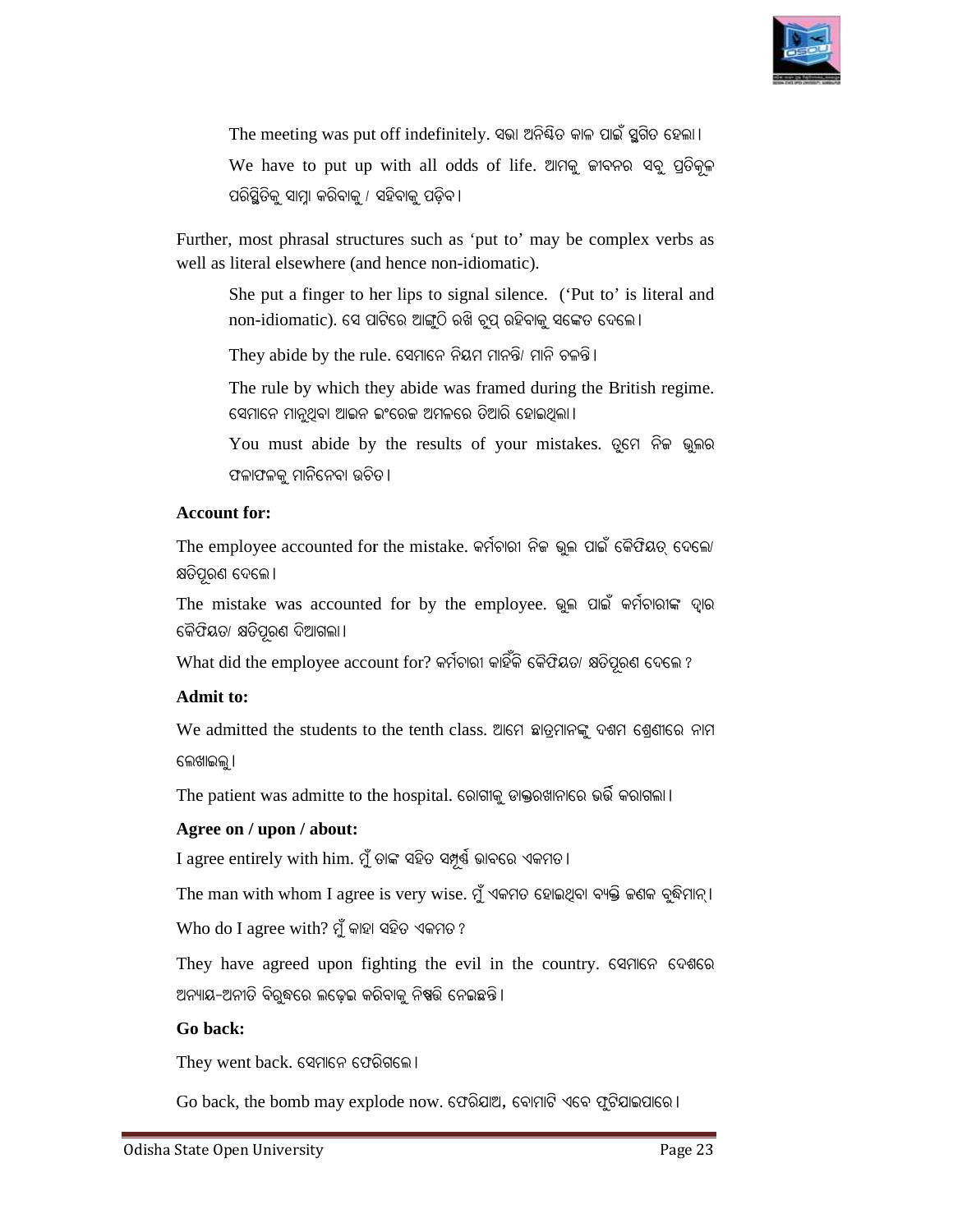

It is idiomatic in '*Let us go back to what the Chairman was saying'*. ଆମେ ଅଧ୍ୟକ୍ଷ ମହୋଦୟ କହିଥିବା କଥାକୁ ଫେରିଯିବା।

 $\mathrm I$  missed the train and had to go back on the bus. ତ୍ରେନ୍ ଧରିନପାରିବାରୁ ମୋଡେ ବସ୍ ଦ୍ୱାରା ଫେରିବାକୁ ହେଲା ।

But it is idiomatic in the following:

You should never go back on your promise to a child. ( (fail to fulfil ) ଗୋଟିଏ ପିଲାକୁ ଦେଇଥିବା ପ୍ରତିଶ୍ରୁଡିରୁ ଡୁମେ ଓହରିଯିବା ଅନୁଚିତ।

The storm was so severe that even the sailors had to hold to the ropes. (seize) ଝଡ଼ଡୋଫାନ୍ ଏତେ ତୀବ୍ର ଥିଲା ଯେ ନାବିକମାନେ ସୁରକ୍ଷା ପାଇଁ ଲଙ୍ଗର ପକାଇବାକୁ/ ଅଟକିଯିବାକୁ ବାଧ୍ୟ ହେଲେ ।

The ship held to her course in spite of the storm. (keep to). ଝଡ଼ଚୋଫାନ ସତ୍ତ୍ୱେ ଜାହାଜ ନିଜ ଗନ୍ତବ୍ୟ ପଥରେ ଆଗେଇଚାଲିଲା। (ଜାରି ରଖିବା)

The storm was so severe that they had to hold firmly to the ropes. ଝଡ଼ଚୋଫାନ୍ ଏଡେ ତୀବ୍ର ଥିଲା ଯେ ସେମାନେ ଦୃଢ଼ତାର ସହିତ ଦଉଡ଼ିକୁ ଜାବୁଡ଼ି ଧରିବାକୁ ବାଧ ହେଲେ ।

The ropes to which they held were the only hope for them during the storm. ସେମାନେ ଜାବୁଡ଼ି ଧରିଥିବା ଦଉଡ଼ି ହିଁ ଝଡ଼ବତାସ ସମୟରେ ସେମାନଙ୍କ ପାଇଁ ଏକମାତ୍ର ସାହାଭରଷା ଥିଲା ।

The thief held out a gun and every one raised their hands in fear. ଚୋରଟି ବନ୍ଧୁକ ଦେଖାଇବାରେ ସମ<mark>ସେ ଭୟରେ ହାତ ଉପରକୁ ଟେକିଦେଲେ l</mark>

The thief held firmly out the gun. ଚୋରଟି ଦୃଢ଼ତାର ସହିତ ବନ୍ଧୁକ ଧରିଲା ।

'Hold out` can also be used in metaphorical sense:

'Hold out` can also be used in metaphorical sense:<br>I don't hold out much hope for his success in the examination. ପରୀକ୍ଷାରେ ତା'ର ସଫଳତା ନେଇ ମୁଁ ବେଶି ଆଶାବାଦୀ ନୁହେଁ।

Will the water supply hold out through the summer? (to last) କଳଯୋଗାଣ ଗୀଷୁକାଳ ଯାକ ଅବ୍ୟାହତ ରହିପାରିବତ ?

It is to be marked here that like most other idioms, 'hold out' is quite different from its component words ('hold' and 'out') and thus it poses problems for the learners and translators. It is to be marked here that like most other idioms, 'hold out' is quite different from<br>its component words ('hold' and 'out') and thus it poses problems for the learners<br>and translators.<br>Hand the cases over to me, it is omatic in "Let as go back to what the Chairman was saying". 2067<br>
stress signs earlig codified the train and halo to go back on the bas. 699; ελδισσίδιοις collets of the first mand halo to go back on the bas. 699; ελδισσί

Hand the cases over to me, it is mine. ମାମଲାଗୁଡ଼ିକ ମୋତେ ଦେଇଦିଅ, ସେଗୁଡ଼ିକ ମୋର ।<br>mmand of the ship was handed over to the captain. କାହାକର ପରିଚାଳନା ଦାୟିତ୍ୱ The command of the ship was handed over to the captain. କାହାକର ପରିଚାଳନା ଦାୟିତ୍ୱ କ୍ୟାପ୍ତେନ୍କଙ୍କ ଉପରେ ନ୍ୟତ୍ତ କରିଦିଆଗଲା ।

Hear me out, please; I've still a lot to say. (to listen (someone / something) to the end.) ଦୟାକରି ଧ୍ୟାନ ଦିଅନ୍ତୁ, ମୋ'ର ଆହୁରି ଅନେକ କିଛି କହିବାକୁ ଅଛି। Hear me out, please; I've still a lot to say. (to listen (someone / something) to the<br>end.) ଦୟାକରି ଧ୍ୟାନ ଦିଅନ୍ତୁ, ମୋ'ର ଆହୁରି ଅନେକ କିଛି କହିବାକୁ ଅଛି।<br>Your support helped the team on to victory. (to encourage someone or som

ଆପଣଙ୍କ ସମର୍ଥନ ଦଳକୁ ଜିଶିବାରେ ସାହାଯ୍ୟ କଲା ।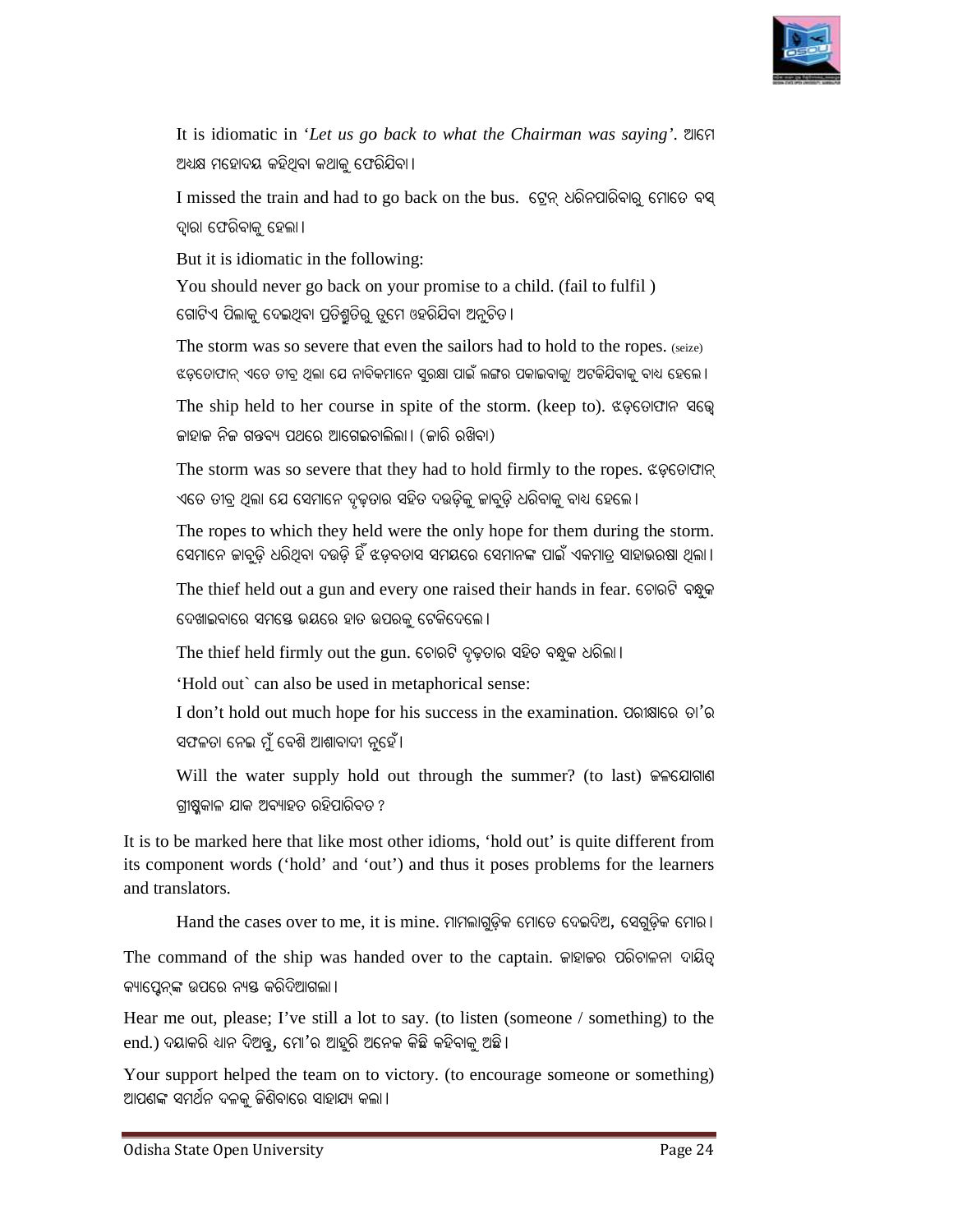

Your support helped the team undoubtedly on to victory. ନିଃସନ୍ଦେହ ଭାବରେ ଆପଶଙ୍କ ସାହାଯ୍ୟ ଟିମ୍କୁ ବିଜୟ ହାସଲ କରିବାରେ ସାହାଯ୍ୟ କଲା ।

The police kept after the criminal for a long time. (to continue chasing) ପୋଲିସ ଦାର୍ଘ ସମୟଧରି ଅପରାଧୀକୁ ଗୋଡ଼ାଇଲା/ ଗୋଡ଼ାଇବା ଜାରିରଖିଲା/ ଅବ୍ୟାହତ ରଖିଲା ।

The police 'kept after the criminal. ପୋଲିସ ଅପରାଧୀକୁ ଗୋଡ଼ାଇବା ଜାରି ରଖିଲା।/ଗୋଡ଼ାଉଥାଏ ।

The criminal was kept after by the police. ପୋଲିସ ଦ୍ୱାରା ଅପରାଧୀକୁ ଗୋଡ଼ାଇବା ଜାରିରଖାଗଲା।

Who did the police keep after? ପୋଲିସ କାହାପଛରେ ଗୋଡ଼ାଉଥାଏ ?

Where did the police keep after? ପୋଲିସ କେଉଁଠି ଗୋଡ଼ାଇଲା ?

Get your hands off. ତ୍ରମେ ହୟକ୍ଷେପ କରିବା ବନ୍ଦକରା ତ୍ରମେ (ଏଥିରେ) ମୁଷ ଖେଳାଅ ନାହିଁ।

The police at last caught the young jewel thief and led him away. ପୋଲିସ ଅନ୍ତତଃ ରତ୍ ଚୋରିକରିଥିବା ଚୋରକ୍ ଧରିନେଇଗଲା ।

The police led the thief quickly away to the Police Station. ପୋଲିସ ଖୁବ୍ ଶାଘ୍ର ଚୋରକୁ ଥାନାକୁ ନେଇଗଲା ।

The girl led her little brother to school. ଝିଅଟି ତା' ଭାଇକୁ ସ୍କୁଲକୁ ବାଟେଇନେଲା/ ବାଟ କଢ଼ାଇନେଲା। (to guide something, someone or an animal to a place)

This road leads to Berhampur. ଏହି ସଡ଼କଟି ବ୍ରହ୍ମପୁରକୁ ଯାଇଛି।

Who did the girl lead to school? ଝିଅଟି କାହାକୁ ସ୍କୁଲକୁ ବାଟେଇନେଲା ?

What (place) does the road lead to? ସଡ଼କଟି କେଉଁଠିକୁ ଯାଇଛି ?

Her little brother was led to school this morning. ତା' ଭାଇକୁ ଆଜି ସକାଳେ ସ୍କୁଲକୁ ବାଟେଇଦିଆଗଲା ।

The girl led her little brother quickly to school. ଝିଅଟି ନିଜ ଟିକି ଭାଇଟିକୁ ଶୀଘ୍ର ବିଦ୍ୟାଳୟକୁ ତାଟେଲନେଲା I ) victory. ନିଃସନ୍ଦେହ ଭାବରେ ଆପଶଙ୍କ<br>(to continue chasing ) ପୋଲିସ ଦାର୍ଘ<br>) ରଖିଲା ।<br>ଗୋଡ଼ାଇବା କାରି ରଖିଲା ।/ଗୋଡ଼ାଉଥାଏ ।<br>ରା ଅପରାଧାକୁ ଗୋଡ଼ାଇବା କାରିରଖାଲା ।<br>ଡ଼ାଉଥାଏ ?<br>କ୍ଲା ?<br>ଏଥ୍ରେ) ମୁଣ୍ଡ ଖେଳାଅ ନାହିଁ ।<br>d led him away. ପୋଲିସ ଅନ୍ତତଃ ର

This road leads straight to Berhampur. ଏହି ସଡ଼କଟି ସିଧାସଳଖ ବ୍ରହ୍କପୁରକୁ ଯାଇଛି।

Her little brother whom she led to the school is very clever. (ଝିଅଟି) ତା'ର ଯେଉଁ ସାନଭାଇକୁ ସ୍କୁଲକୁ ବାଟେଇଦେଲା, ସେ ଭା'ରି ବୃଦ୍ଧିଆ।

A school should not try to lead a child away from him family. (to influence someone), especially to leave. ବିଦ୍ୟାଳୟ ପିଲାମାନଙ୍କୁ ନିଜ ପରିବାରଠାରୁ ଦୂରେଇଦେବା ବା ଖାସ୍କରି ଛାଡ଼ିଯିବା ପାଇଁ ପ୍ରଭାବିତ କରିବାକୁ ଚେଷ୍ଟା କରିବା ଅନୁଚିତ।

It was raining when I last looked out. (to direct one's eyes outside) ମୁଁ ବାହାରକୁ ଉତ୍ତିଲାବେଳେ ବର୍ଷା ହେଉଥିଲା ।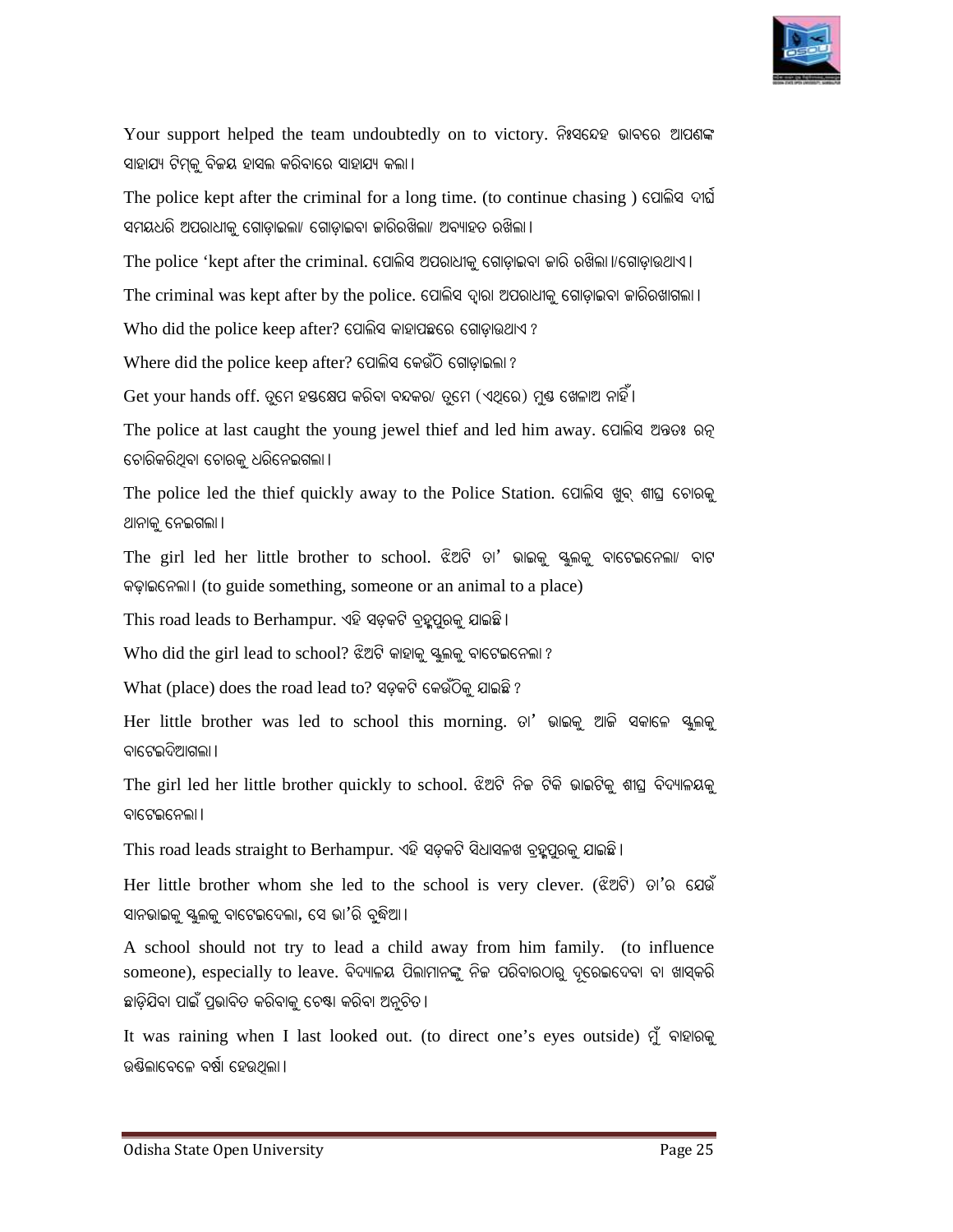

He turned and left her; but she looked after him with tears in his eyes. (=to watch) ସେ ତାକୁ ଛାଡ଼ି ଫେରିଗଲେ; କିନ୍ତୁ ସେ ତାଙ୍କ ଯିବା ବାଟକୁ ଅଶ୍ରୁପୂର୍ଷ ନୟନରେ ଚାହିଁ ରହିଥା'ନ୍ତି ।

 $S$ he  $\rm{looked}$  after  $\rm{him}$  / the  $\rm{man}$  ସେ ତାଙ୍କ (ଲୋକଟି) ଉପରେ ଲକ୍ଷ୍ୟ ରଖିଲେ; ତାଙ୍କର / ଲୋକଟିର ସବ୍କକଥା ବୃଝିଲେ/ ଦାୟିତ୍ୱ ନେଲେ । He turned and left her; but she looked after him with tears in his eyes.<br>ସେ ତାକୁ ଛାଡ଼ି ଫେରିଗଲେ; କିନ୍ତୁ ସେ ତାଙ୍କ ଯିବା ବାଟକୁ ଅଶ୍ରୁପୂର୍ଷ ନୟନରେ ଚାହିଁ ରହିଥା'ନ୍ତି ।<br>She looked after him / the man ସେ ତାଙ୍କ (ଲୋକଟି) ଉପରେ ଲକ୍ଷ୍ୟ ର

 $S$ he looked sorrowfully after him. ସେ ବିମର୍ଷ ଭାବରେ ତାଙ୍କ ଯିବା ବାଟକ ଚାହିଁଲେ ।

You must make up the time that you have wasted.(to repay a loss of money or  $time$ ) ତ୍ରମେ ନଷ୍ଟ କରିଥିବା ସମୟର କାମକ୍ ତ୍ରମେ ଭରଣା କରିବାକ୍ ପଡିବ l

 ${\rm You}$  must make up the time. ତୁମକୁ ସମୟ ପୂରା / ଭରଣା କରିବାକୁ ହେବ l

 $Y$ ou must make up it. ତୃମେ ଏହାକୁ ଭରଣା କରିବା ଉଚିତ/ କରିବାକୁ ବାଧ୍ୟ ।

Pass the cake round so that everyone can take a piece.) to hand something round a group of people.) ପିଠାଟିକୁ ତୁମେ ସମୟଙ୍କୁ ବୁଲାଇଦିଅ, ଯେମିତିକି ସମସ୍ତେ ସେଥିରୁ ଖଣ୍<u>ଷେ</u> ଖଣ୍<u>ଷେ</u> ନେଇପାରିବେ ।

We passed a rope round the sunken object to raise it. (to make something go round  $\,$ something or someone) ବୁଡ଼ିଯାଇଥିବା ଜିନିଷଟିକୁ ଉପରକୁ ଉଠାଇବାକୁ (ବାହାର କରିବାକୁ) ଆମେ ତାକୁ ଚାରିପଟ୍ର ଦଉଡିରେ ବାନ୍ଧିଦେଲ୍ l ମେ ସମସ୍ତଙ୍କୁ ବୁଲାଇଦିଅ, ଯେମିତିକି ସମସ୍ତେ ସେଥିରୁ ଖଣ୍ଡେ ଖଣ୍ଡେ<br>sunken object to raise it. (to make something go round<br>ଇଥିବା ଜିନିଷଟିକୁ ଉପରକୁ ଉଠାଇବାକୁ (ବାହାର କରିବାକୁ) ଆମେ ଚାକୁ<br>sunken object to raise it. ଜିନିଷଟିକୁ ଉପରକୁ ଉଠାଇବାକୁ

A rope was passed round the sunken object to raise it. କିନିଷଟିକୁ ଉପରକୁ ଉଠାଇବାକୁ (ବାହାର କରିବାକୁ) ତାକୁ ଚାରିପଟୁ ଦଉଡ଼ିରେ ବାନ୍ଧିଦିଆଗଲା <mark>।</mark>

The dinner guest put down his knife and fork with a look of satisfaction. ଭୋଜନ ପରେ ଅତିଥ୍ ତୃସ୍ତ ଓ ସବୁଷ କଣାପଡୁଥା'ନ୍ତି / ଅତିଥ୍ ଖାଇସାରି ସବୁଷ ହେଲେ ।

The police are attempting to put down violence in the city. (to control, defeat, stop  $\rm{something)}$  ପୋଲିସବାଲା ସହରରେ ହିଂସା ଦମନ (ପ୍ରଶମିତ) କରିବାକୁ ଚେଷା କରୁଛନ୍ତି।

The knife and fork which the dinner guest put down are not traceable. ଭୋଜନ ପରେ ଅତିଥି ଛାଡ଼ିଥିବା କଣ୍ଟାଚାମଚ ମିଳୁନାହିଁ।

Anybody who opposed the king was put to death. ରାଜାଙ୍କୁ ବିରୋଧ କରିଥିବା/ କରୁଥିବା ପ୍ରତ୍ୟେକ ବ୍ୟକ୍ତିକ୍ ମାରିଦିଆଗଲା ।

She put a finger suddenly to her lip to signal silence. ନୀରବ ରହିବାକୁ ସଙ୍କେତ ଦେବାପାଇଁ ସେ ହଠାତ୍ ନିଜ ଓଠରେ ଆଙ୍ଗ୍ରି ଦେଲେ ।

 $\mathrm I$  can see a bird up the chimney. ଚିମନି ଭିତରେ ଗୋଟିଏ ପକ୍ଷୀ ଥିବା ମୁଁ ଦେଖିପାରୁଛି ।

We've taken on a house in the country for the summer. (to rent a home)

 $\rm{We}$ 've taken recently on a house. ଗ୍ରୀଷ୍ଣକାଳ କଟାଇବା ପାଇଁ ଆମେ ଗାଁରେ ଘରଟିଏ ନେଇଛୁ।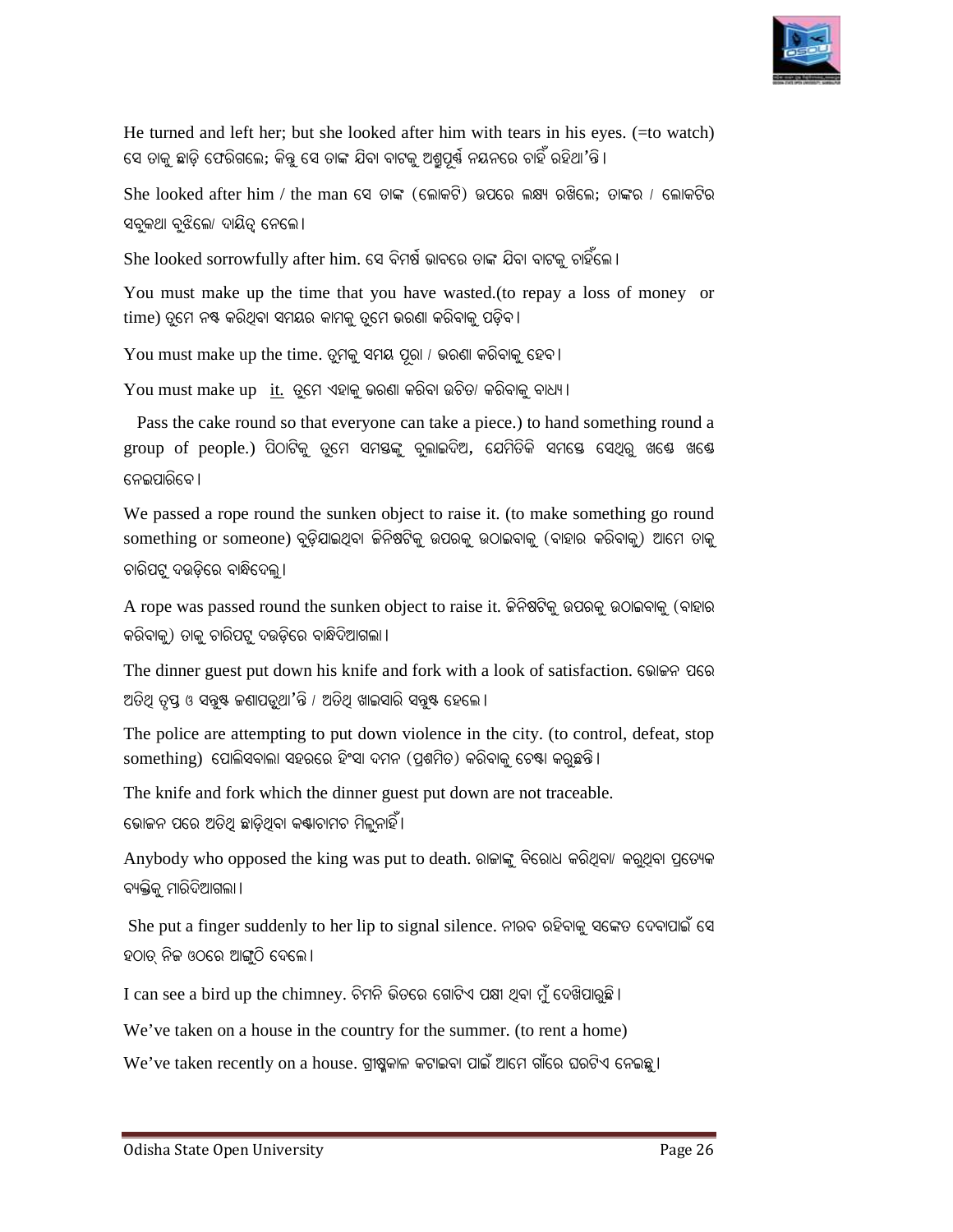

I took the old man carefully over the busy road. (to cross something such as water or road) ବୁଢ଼ାଲୋକଟିକୁ ମୁଁ ସତର୍କତାର ସହିତ ଭିଡ଼ ଲାଗିଥିବା ସଡ଼କ ପାରି କରାଇଦେଲି l

The director himself will take the visitors over the factory. (to show some one  ${\rm round}$  a p ${\rm lacc}$ ). ଆଗକ୍ତୁକମାନଙ୍କ ନିର୍ଦ୍ଦେଶକ ନିଜେ କାରଖାନା ବୁଲାଇ ଦେଖାଇବେ।

The two brothers are so much alike that their own mother can hardly tell them  $a$ part. ଦୁଇଭାଇ ପରସ୍ୱର ଦେଖିବାକୁ ଏତେ ମେଳ ଖା $^{\prime}$ ନ୍ତି ଯେ ସେମାନଙ୍କ ନିଜ ମାଆବି ସେମାନଙ୍କୁ ଅଲଗା ଅଲଗା ଚିହିପାରନ୍ତିନି । will take the visitors over the factory. (to show some one<br>।ନଙ୍କ ନିର୍ଦ୍ଦେଶକ ନିଜେ କାରଖାନା ବୁଲାଇ ଦେଖାଇବେ।<br>so much alike that their own mother can hardly tell them<br>ଖିବାକୁ ଏତେ ମେଳ ଖା'ନ୍ତି ଯେ ସେମାନଙ୍କ ନିଜ ମାଆବି ସେମାନଙ୍କୁ ଅଲଗା

His frequent lateness will tell against him when promotions are being decided. (to be recorded as unfavourable) ବିଳୟରେ ଆସିବା ଅଭ୍ୟାସ ପଦୋନ୍ନତି ବେଳେ ତାଙ୍କ ପାଇଁ ପ୍ରତିକୂଳ ପରିସ୍ଥିତି ସୃଷ୍ଟିକରିବ (ଡାଙ୍କ ବିପକ୍ଷରେ ଯିବ)।

I depend on my father. ମୁଁ ମୋ ବାପାଙ୍କ ଉପରେ ନିର୍ଭରଶାଳ।  $\rm My$  father on whom I depend is a writer. ମୁଁ ନିର୍ଭର କରୁଥିବା ମୋ ବାପା ଜଣେ ଲେଖକ। I depend entirely on my father. ମୁଁ ମୋ ବାପାଙ୍କ ଉପରେ ସମ୍ପୂର୍ଣ ରୂପେ ନିର୍ଭିରଶୀଳ ।  $\rm{Who}$  do  $\rm{I}$  depend on $?$  ମୁଁ କାହା ଉପରେ ନିର୍ଭର କରେ ?

#### **Self-check Exercise: 4**

**A.** *Give the Odia equivalents for the following idiom idioms:* 

1. To rub salt on the green wound.

\_\_\_\_\_\_\_\_\_\_\_\_\_\_\_\_\_\_\_\_\_\_\_\_\_\_\_\_\_\_\_\_\_\_\_\_\_\_\_\_\_\_\_\_\_

- 2. To shoot <u>in</u> the dark.
- 3. Too much of anything is good for nothing.
- **B.** *Translate into Odia:*
- 1. Anyone who opposes the minister will be dealt with severely. \_\_\_\_\_\_\_\_\_\_\_\_\_\_\_\_\_\_\_\_\_\_\_\_\_\_\_\_\_\_\_\_\_\_\_\_\_\_\_\_\_\_\_\_\_\_\_\_\_\_\_\_\_\_\_\_\_\_\_\_\_\_\_\_\_\_\_\_\_\_\_\_\_\_\_\_\_\_\_\_\_\_\_\_\_\_\_\_\_\_\_\_\_\_\_\_\_\_

\_\_\_\_\_\_\_\_\_\_\_\_\_\_\_\_\_\_\_\_\_\_\_\_\_\_\_\_\_\_\_\_\_\_\_\_\_\_\_\_\_\_\_\_\_\_\_\_\_\_\_\_\_\_\_\_\_\_\_\_\_\_\_\_\_\_\_\_\_\_\_\_\_\_\_\_\_\_\_\_\_\_\_\_\_\_\_\_\_\_\_\_\_\_\_\_\_\_\_\_\_\_\_\_\_\_\_\_\_\_\_\_\_\_\_\_\_\_\_\_\_\_

 $\mathcal{L}_\text{max}$  , and the contribution of the contribution of the contribution of the contribution of the contribution of the contribution of the contribution of the contribution of the contribution of the contribution of t

\_\_\_\_\_\_\_\_\_\_\_\_\_\_\_\_\_\_\_\_\_\_\_\_\_\_\_\_\_\_\_\_\_\_\_\_\_\_\_\_\_\_\_\_\_\_\_\_\_\_\_\_\_\_\_\_\_\_\_\_\_\_\_\_\_\_\_\_\_\_\_\_\_\_\_\_\_

\_\_\_\_\_\_\_\_\_\_\_\_\_\_\_\_\_\_\_\_\_\_\_\_\_\_\_\_\_\_\_\_\_\_\_\_\_\_

\_\_\_\_\_\_\_\_\_\_\_\_\_\_\_\_\_\_\_\_\_\_\_\_\_\_\_\_\_\_\_\_\_\_\_\_\_\_\_\_\_\_\_\_\_\_\_\_\_\_\_\_\_\_\_\_\_\_\_\_\_\_\_\_\_\_\_\_\_\_\_\_\_\_\_\_\_\_\_\_\_\_\_\_\_\_\_\_\_\_\_\_\_\_\_\_\_\_\_\_\_\_\_\_\_\_\_\_\_\_\_\_\_\_\_\_\_\_\_\_\_\_

- 2. Anyone who opposes the king will be put to death.
- 3. The meeting was put off indefinitely. \_\_\_\_\_\_\_\_\_\_\_\_\_\_\_\_\_\_\_\_\_\_\_\_\_\_\_\_\_\_\_\_\_\_\_\_\_\_\_\_\_\_\_\_\_\_\_\_\_\_\_\_\_\_\_\_\_\_\_\_\_\_\_\_\_\_\_

\_\_\_\_\_\_\_\_\_\_\_\_\_\_\_\_\_\_\_\_\_\_\_\_\_\_\_\_\_\_\_\_\_\_\_\_\_\_\_\_\_\_\_\_\_\_\_\_\_\_\_\_\_\_

- 4. They abide by the rule. \_\_\_\_\_\_\_\_\_\_\_\_\_\_\_\_\_\_\_\_\_\_\_\_\_\_\_\_\_\_\_\_\_\_\_\_\_\_\_\_\_\_\_\_\_\_\_\_\_\_\_\_\_\_\_\_\_\_\_\_\_\_\_\_\_\_\_\_\_\_\_\_\_\_\_\_\_\_\_\_\_\_\_\_\_ \_\_\_\_\_\_\_\_\_\_\_\_\_\_\_\_\_\_\_\_\_\_\_\_\_\_\_\_\_\_\_\_\_\_\_\_\_\_\_\_\_\_\_\_\_\_\_\_\_\_\_\_\_\_\_\_\_\_\_\_\_\_\_\_\_\_\_\_\_\_\_\_\_\_\_\_\_\_\_\_\_\_\_\_
- 5. The employee accounted for the mistake. mistake. \_\_\_\_\_\_\_\_\_\_\_\_\_\_\_\_\_\_\_\_\_\_\_\_\_\_\_\_\_\_\_\_\_\_\_\_\_\_\_\_\_\_\_\_\_\_\_\_\_\_\_\_\_\_\_\_\_\_\_\_
- 6. They have decided on fighting out the evil in the country. \_\_\_\_\_\_\_\_\_\_\_\_\_\_\_\_\_\_\_
- 7. Let us go back to what the Chairman was saying'. \_\_\_\_\_\_\_\_\_\_\_\_\_\_\_\_\_\_\_\_\_\_\_\_\_\_\_\_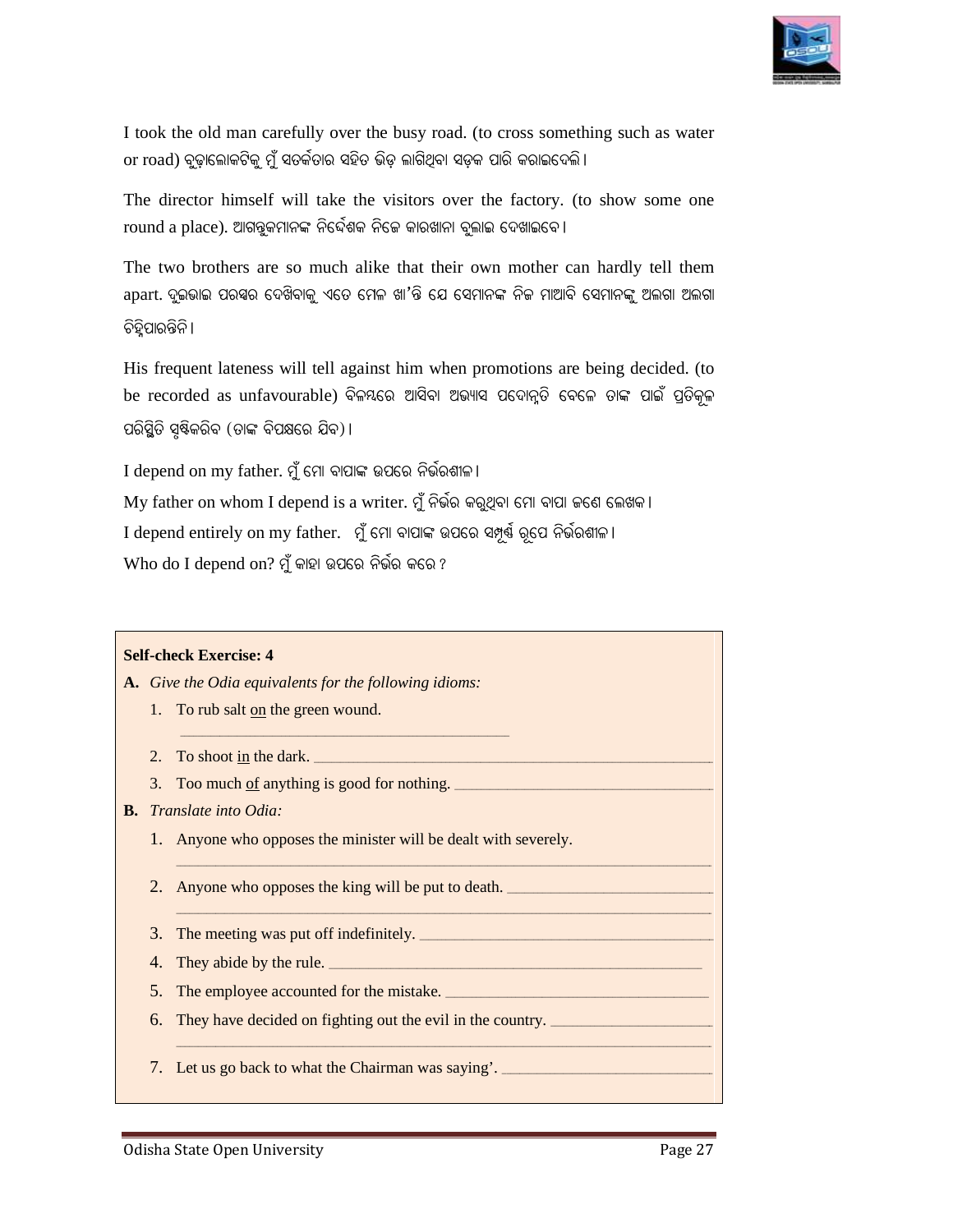

**\_\_\_\_\_\_\_\_\_**

#### **\_\_\_\_\_\_\_\_\_\_\_\_\_\_\_\_\_\_\_\_\_\_\_\_\_\_\_\_\_\_\_\_\_\_\_\_\_\_\_\_\_\_\_\_\_\_\_\_\_\_\_\_\_\_\_\_\_\_\_\_\_\_\_\_\_\_\_\_\_\_\_\_\_\_\_\_\_\_\_\_\_\_\_\_\_\_\_\_\_\_\_\_\_\_\_\_\_\_\_\_\_\_\_\_\_\_\_\_\_\_\_\_\_\_\_\_\_\_\_\_\_\_\_\_\_** 18.5 Understanding Idioms and Proverbs by Their Socio-cultural Roots

**\_\_\_\_\_\_\_\_\_\_\_\_\_\_\_\_\_\_\_\_\_\_\_\_\_\_\_\_\_\_\_\_\_\_\_\_\_\_\_\_\_\_\_\_\_\_\_\_\_\_\_\_\_\_\_\_\_\_\_\_\_\_\_\_\_\_\_\_\_\_\_\_\_\_\_\_\_\_\_\_\_\_\_\_\_\_\_\_\_\_\_\_\_\_\_\_\_\_\_\_\_\_\_\_\_\_\_\_\_\_\_\_\_\_\_\_\_\_\_\_\_\_\_\_\_\_\_\_\_\_\_\_\_\_**

**\_\_\_\_\_\_\_\_\_\_\_\_\_\_\_\_\_\_\_\_\_\_\_\_\_\_\_\_\_\_\_\_\_\_\_\_\_\_\_\_\_\_\_\_\_\_\_\_\_\_\_\_\_\_\_\_\_\_\_\_\_\_\_\_\_\_\_\_\_\_\_\_\_\_\_\_\_**

**\_\_\_\_\_\_\_\_\_\_\_\_\_\_\_\_\_\_\_\_\_\_\_\_\_\_\_\_\_\_\_\_\_\_\_\_\_\_\_\_\_\_\_\_\_\_\_\_\_\_\_\_\_\_\_\_\_\_\_\_\_\_\_\_\_\_\_\_\_\_\_\_\_\_\_\_\_\_\_\_\_\_\_\_\_\_\_\_\_\_\_\_\_\_\_\_\_\_\_\_\_\_\_\_\_\_\_\_\_\_\_\_\_\_\_\_\_\_\_\_\_\_\_\_\_\_\_\_\_\_\_\_\_\_**

#### **Idioms specific to a particular society Idioms**

Proverbs are also idiomatic in nature because of their invariableness and because Proverbs are also idiomatic in nature because of their invariableness and because their meaning cannot always be predicted from their constituents. But in some respects they vary from other idiomatic expressions such as idioms proper, e.g. 'a kettle of fish.' Some proverbs are full sentences or are sentence-like structures kettle of fish.' Some proverbs are full sentences or are sentence where the verb 'be' is 'understood'. 'Too much courtesy, too much craft' is one such example where the be-verb 'is' is understand. Most proverbs cast light on the socio-cultural aspects of the people who use them and have their origin in that society. In this sense they are culture-bound and socio-cultural in nature. For example the Odia proverb: **18.5 Cancertainaling Intoins and Proverbs by Their Socio-cultural Roots**<br> **Eldioms specific to a particular society**<br>
Proverbs are also indicates and because<br>
Proverbs are also indicates in nature because of their inva Proverbs are also idiomatic in nature because of their invariableness and because<br>their meaning cannot always be predicted from their constituents. But in some<br>respects they vary from other idiomatic expressions such as i

ଅତି ଲୋଭରୁ ତନ୍ତି ମରେ (The weaver dies from too much of greed. Too much greed breeds misfortune.)

This idiom has its origin in a legend of the Indian society while 'To carry coal to Newcastle' has its origin in Great Britain.

In order to properly understand such proverbs one should know their socio-cultural origin. The socio-cultural origin of 'ଅତି ଲୋଭରୁ ତନ୍ତି ମରେ' can be traced to an Indian

legend teaching morality and wisdom: God offered a boon to a weaver. He asked for a second head and a second pair of hands so that he could weave two pieces of cloth simultaneously. He thought that this would make him rich very soon. God blessed him with the boon. Having acquired the additional limbs, he started for home. Some people saw him on the way and instantly killed him thinking him to be a demon. This anecdote (short entertaining story or hearsay) implies that greed or foolish use of an opportunity may be very harmful.

foolish use of an opportunity may be very harmful.<br>Similarly, to understand the implication of 'To carry coal to Newcastle' the learner translator has to know that Newcastle in Great Britain is abundant with coal, and to carry coal to that place would be foolish, ludicrous and a mere waste of time, energy and money. carry coal to that place would be foolish, ludicrous and a mere waste of time,<br>energy and money.<br>Universal Idioms<br>Some proverbs, on the other hand are partly culture-bound and we find them used

#### **Universal Idioms**

in many countries. For example, proverbs like 'A barking dog seldom bites' (ଭୁକିଲାକୁକୁର କାମୁଡ଼େ ନାହିଁ), 'To err is human, to forgive is divine', and 'Man is mortal' (ମଣିଷ କୀବନ କ୍ଷଣଭଙ୍ଗୁର, କନ୍କରେ ମୃତ୍ୟୁ ଧ୍ରୁବ) are not culture-bound and are universal in nature. Their use or association is not confined to a certain country or countries alone. that place would be foolish, ludicrous and a mere waste of time,<br>ney.<br>**oms**<br>s, on the other hand are partly culture-bound and we find them used<br>tries. For example, proverbs like 'A barking dog seldom bites'<br>Jeo or  $\mathbb{R}$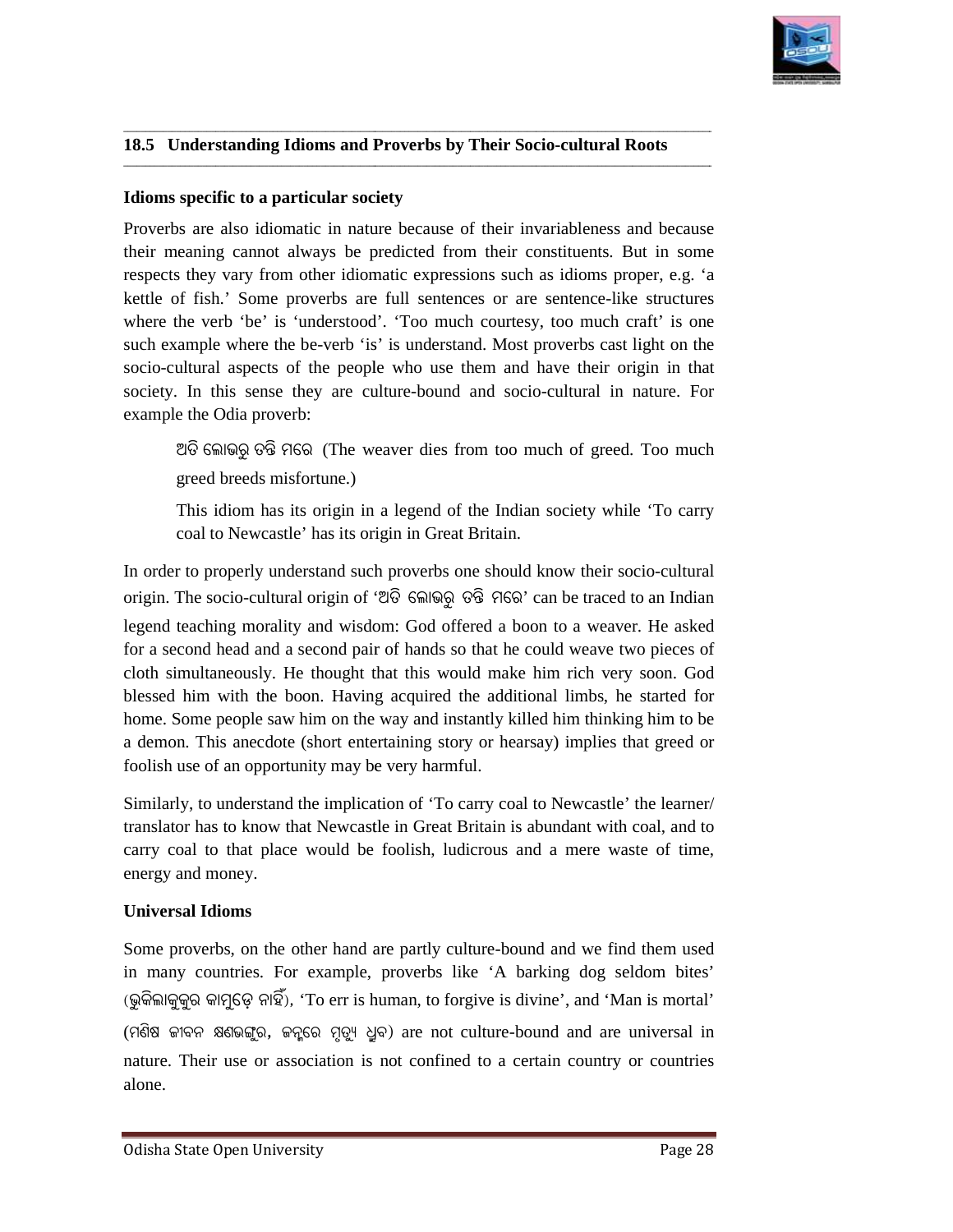

Most of the proverbs are like sermons and they contain in them the wisdom of past ages. They embody in themselves truth and experience of the innumerable ages. They embody in themselves truth and experience of the innumerable generations of humanity.

Odia is rich in proverbs. Some of its proverbs have their formal and conceptual Odia is rich in proverbs. Some of its proverbs have their formal and conceptual<br>counterparts in English as 'A barking dog seldom bites' has one (ଭୁକିଲା କୁକୁର କାମୁଡ଼େ ନାହିଁ); but most of them are conceptually equivalent to their English counterparts :<br>
'To carry coal to Newcastle' is conceptually almost the same as 'ଚେଲିଆ Most of the proverbs are like sermons and they contain in them the wisdom of<br>ages. They embody in themselves truth and experience of the innumer<br>generations of humanity.<br>Odia is rich in proverbs. Some of its proverbs have

'To carry coal to Newcastle' ମ୍ଭଣେ ତେଲ.'

#### **Unique Idioms and Proverbs**

Further, there are some proverbs in Odia which do not seem to have either formal or conceptual equivalents in English:

'ଗୋଦରା କୋଡ଼େ ଯେତେ ମାଡ଼େ ସେତେ' in English means: whatever quantity of clay that an elephantiasis affected person digs (with a spade), presses it down under his feet; and therefore all his labour is lost. This proverb is used when some hard work done by a person is wasted unwittingly (UQISGG) or unwisely.

#### 18.5.1 Understanding by Contrastive Consideration of Idiomatic Expressions **Containing Postpositions / Prepositions in English and Odia:**

Prepositions in English proverbs do not pose any special problem for Odia speaking students and most other non-native speakers of English because they behave the same way as in non-idiomatic sentences. For example prepositions such as 'in', 'on', 'at', 'about', 'after', 'under', 'behind', 'into', etc. do not play any different students and most other non-native speakers of English because they behave the same way as in non-idiomatic sentences. For example prepositions such as 'in', 'on', 'at', 'about', 'after', 'under', 'behind', 'into', etc. do 'in' in 'Rome was not built in a day' is not different from the 'in' in 'The work can be done in a day', But problems arise where the conventional use of the postposition (Odia has no preposition) in Odia varies from the c be done in a day', But problems arise where the conventional use of the postposition (Odia has no preposition) in prepositions in English. A sentence in Odia and its counterpart in English can illustrate this: its and most other non-native speakers of English because they behave the way as in non-idiomatic sentences. For example prepositions such as 'in', 'at', 'about', 'after', 'under', 'behind', 'into', etc. do not play any di

He is angry <u>with</u> me: ସେ ମୋ ଉପରେ ରାଗିଛି

The conventional preposition 'with' that collocates with 'being angry' in Odia is 'on.' Odia speaking English learners, like most Indians, are carried away by the habit of their mother tongues and consequently go wrong in the use of the English preposition and most of them tend to write and speak 'He is angry / annoyed on / preposition and most of them tend to write and speak 'He is angry  $/$  annoyed on  $/$ upon me.'

In Odia the equivalents of idiomatic phrasal verbs such as 'put on' (wear) 'look into' (investigate) do not exist and the Odia speaking translators tend to interpret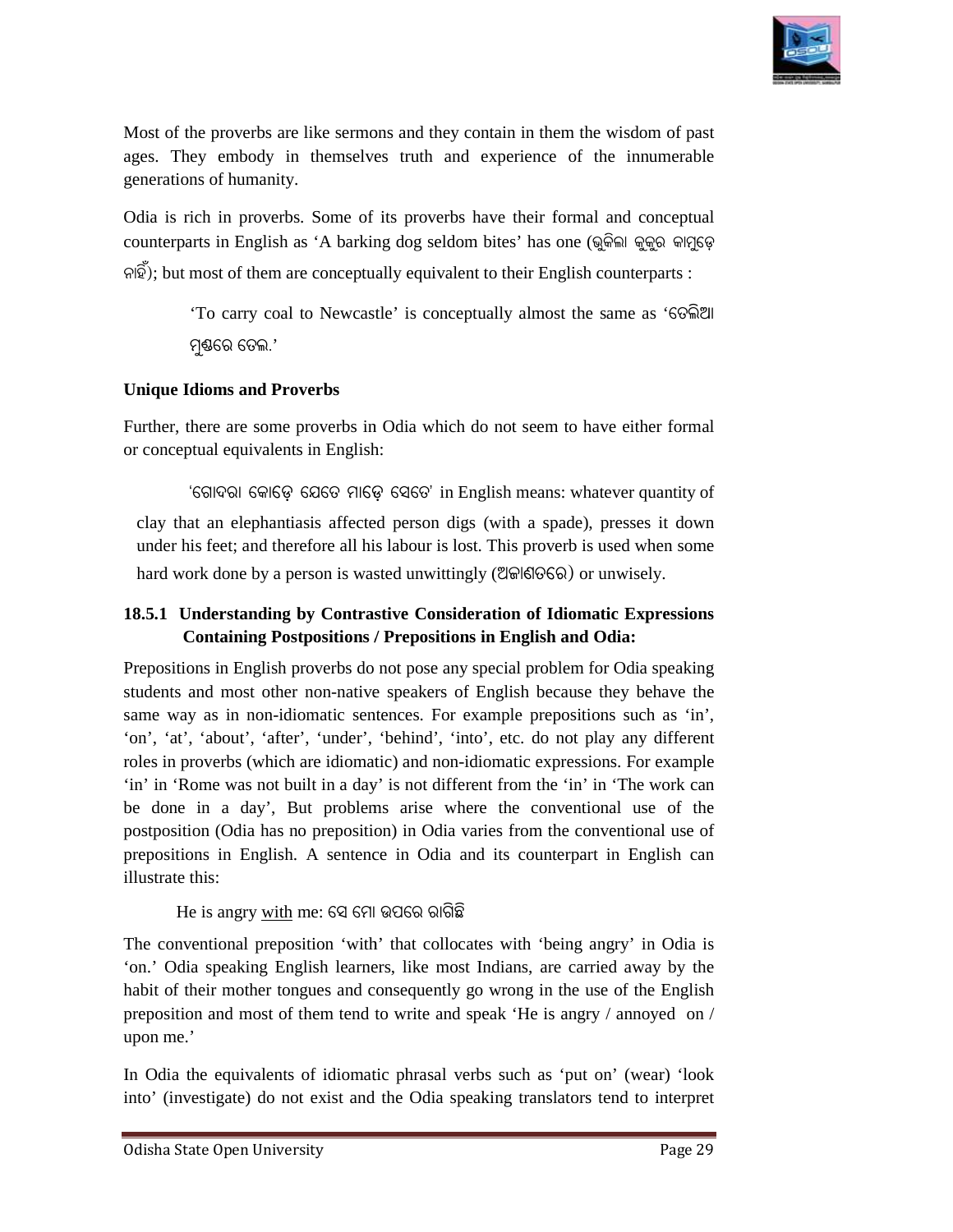

their meaning by taking into account the verb, and the preposition that follows and consequently go wrong.

#### **18.5.2 Understanding by considering the Literal and Metaphorical Meanings:**

The nature of the postposition in Odia and preposition in English proverbs shows that postpositions or prepositions are not responsible for the idiomaticity of the proverbs; proverbs tend to be idiomatic because of their fixed form and socio-cultural associations.

Guessing the meaning of idiomatic expressions is most likely to go wrong even in a given context. Our students are already familiar with the meaning and use of many proverbs in their mother tongue. You have to simply know the English equivalent proverbs and idioms. However, all complex verbs and proverbs in English do not have their equivalents in Odia. In such cases the idiomatic expressions may be understood through explanation and contextualization. Some idiomatic expressions are derogatory in implication and not fit for polite use. One should know the appropriate context of their use. proverbs; proverbs tend to be idiomatic because of their fixed form and socio-cultural associations.<br>Guessing the meaning of idiomatic expressions is most likely to go wrong even in a given context. Our students are alread understood through explanation and contextualization. Some idiomatic expressions<br>are derogatory in implication and not fit for polite use. One should know the<br>appropriate context of their use.<br>(a) Let us consider a few tip their meaning by taking into account the verb, and the preposition that follows and<br>
208.2 Understanding by considering the Literal and Metaphorical Meanings:<br> **176.2 Understanding by considering the Literal and Metaphoric** 

(a) Let us consider a few tips for learning complex verbs some of which can be used in their literal sense along with their idiomatic sense.

**'Incline to':** Let us consider both of its uses, literal and idiomatic. If we begin explaining this phrase first in its literal sense and then the idiomatic meaning, we can perceive the meanings and usage more effectively. The meaning of 'incline' as a verb is 'to bend, lean or slope towards something'. Now let us consider its meaning in this sentence:

Be careful round the corner of such a road where it inclines steadily to the right.

Now we can frame a sentence using 'incline to' idiomatically:

My experience inclines me to the view that all people are not to be trusted.

We can guess the meaning of the verbal phrase here and understand the suitable Odia equivalent of the English complex-verb: ଢଳିବା.

(b) All complex-verbs do not have an idiomatic meaning along with a literal meaning. **'Inculcate in'** for example has idiomatic meaning only. In such a case its meaning may be explained by using it in a sentence: verbs do not have an idiomatic meaning alon<br>culcate in' for example has idiomatic meaning<br>ing may be explained by using it in a sentence:

Inculcate in: to fix (an idea) by forceful teaching in some one. E.g.: We should inculcate good manners in our children.

**'Insist on'** is a complex verb that has more than one idiomatic meaning.

Insist on or 'upon':

Insist on' is a complex verb that has more than one idiomatic meaning.<br>Insist on or 'upon':<br>1. to declare something firmly: *Throughout the trial, the prisoner insisted on his lack of guilt.*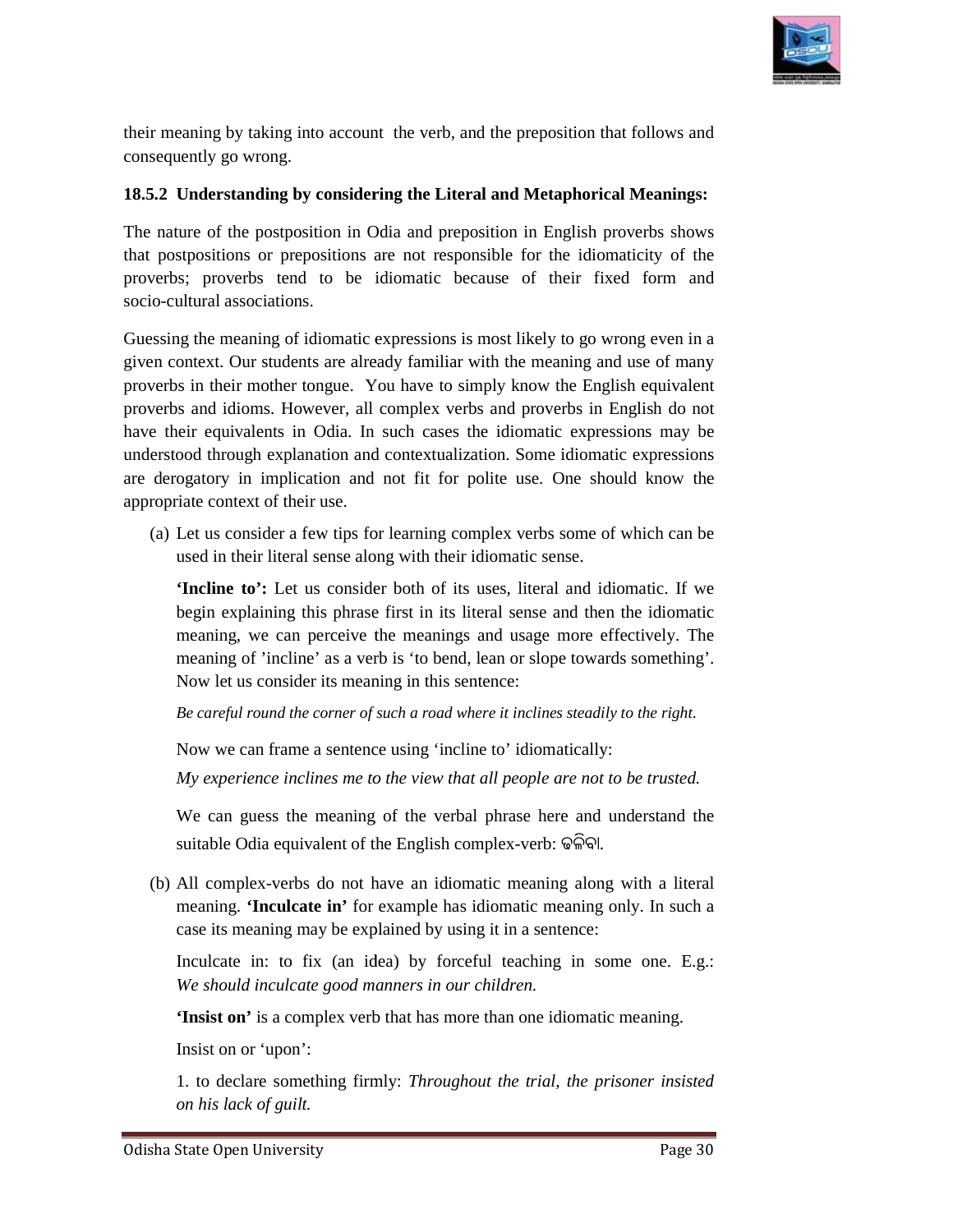

2. to urge, strongly demand: . I must insist on paying my share of the mean.

Another complex verb is 'live on': It has at least two literal meanings and two idiomatic meanings. We can get all the four meanings with suitable example as this is used in our day to day life.

Literal meaning:

1. to have one's home as (ବାସ କରିବା): *Some Chinese live on boats*.

2. to eat (Lû\ý \_\û[ð): *Cows mostly live on grass, husk and straw.* 

Idiomatic use: to live at the cost of someone else (ନିର୍ଭରକରି ବଞ୍ଚିବା): *He has been living on his sister for nearly a year; it is not fair when he is able to been living on his sister for nearly a year; it is not fair when he is able to work.* 

Consider the complex verb **'look after'** : It can be used idiomatically as well as literally.

 Literal meaning: to watch (someone or something) usually from the back as he/ it moves away*): He turned and left her; but she looked after him with tears in her eyes.*  Literal meaning: to watch (someone or something) usually from the back as he/ it moves away): *He turned and left her; but she looked after him with tears in her eyes.*<br>Idiomatic use: to take care of, take the responsibili

something): *Sarita looks after the children when their mother goes out to work.*

(c) English proverbs such as 'when in Rome, do as the Romans do', 'A bad workman quarrels with his tools', 'To add insult to injury', 'People / those who live in glass houses should not throw stones' can be understood in the following way:

'When in Rome, do as the Romans do'.

Many people who go to foreign countries feel uncomfortable due to the different culture, custom, manners and food habits. We should adapt different culture, custom, manners and food habits. We should adapt ourselves to these new surroundings. This consideration will remind us the Odia equivalent, 'ସେ ଦେଶେ ଯାଇ ସେ ଫଳ ଖାଇ ।'

A bad workman quarrels with his tools.

A bad workman does not hold himself responsible for his inefficient work; rather his tools; by saying that the tools are not of good quality etc.<br>Similarly some people who are not good at something do not admit their<br>deficiency and blame some others or something, instead of trying to<br>improve the Similarly some people who are not good at something do not admit their deficiency and blame some others or something, instead of trying to improve their own skill. This reminds us the Odia equivalent of the proverbs: 'କାଟି ନ ଜାଶିଲେ କଟୁରୀ ଦୋଷ' and 'ନାଚି ନଜାଶିଲେ ଅଗଣା ଦୋଷ'. A person who does not know how to dance properly finds fault with the courtyard. Consider the complex verb **'look after'**: It can be used idiomatically as well<br>as literally.<br>Literal meaning: to watch (someone or something) usually from the<br>back as hc/ it moves away): *He turned and left her; but she l* 

To add insult to injury.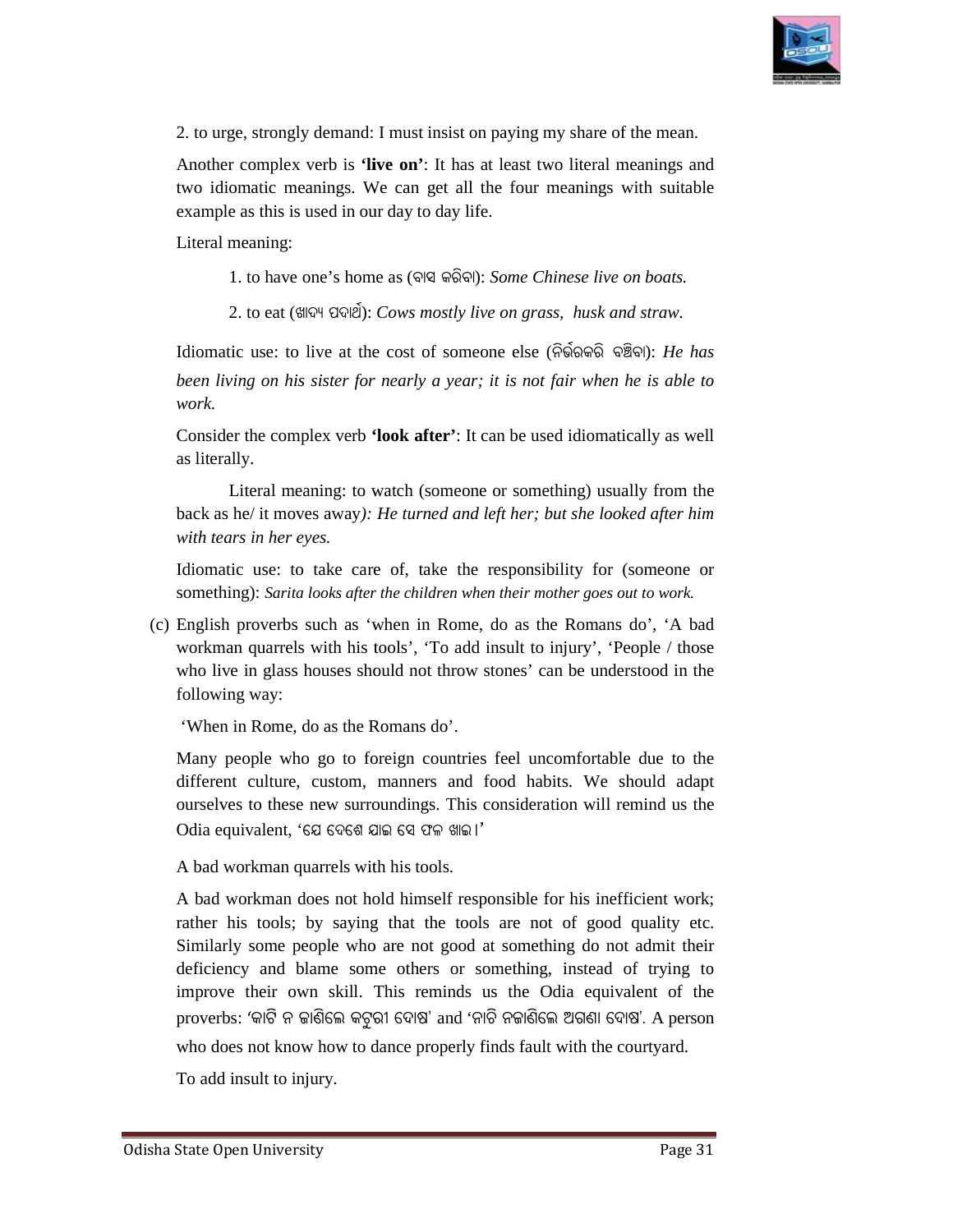

This proverb means causing offence to someone after one has already harmed to him in some other way: When she arrived he said that he wished she had never come, and then added insult to injury by not speaking to her. This considereation will remind us the Odia proverb: 'କଟା ଘାଆରେ ଚୂନ ଦେବା', proverb means causing offence to someone after one has already d to him in some other way: When she arrived he said that he wished d never come, and then added insult to injury by not speaking to her. onsidereation will r

i.e, to apply lime to an open wound.

People /those who live in glass houses should not throw stones:

If a person living in a glass house throws stones at others, there may be retaliation resulting in the breaking down of their own glass house. Similarly, if a person who commits vices him selves, makes allegations against others, it is sure that others will retaliate in the same way that could harm him selves as well. So such people should practise constraint in their<br>behaviour towards others. This consideration will remind the translator the behaviour towards others. This consideration will remind the translator Odia proverb: 'ଚାଲୁଣୀ କହୁଛି ଛୁଞ୍ଚିକି ତୋ ଦିହରେ ଗୋଟେ କଣା.The sieve is telling the needle that it (the latter) has a hole in its body, although it has hundreds of holes in its own body. The Odia equivalent is satirical in nature.<br>Too much of familiarity breeds contempt: ଅତି ପରିଚୟେ ଗୌରବ ନଷ୍ଟ holes in its own body. The Odia equivalent is satirical in nature. a person living in a glass house throws stones at others, there may be aliation resulting in the breaking down of their own glass house.<br>nilarly, if a person who commits vices him selves, makes allegations means causing offence to someone after one has already<br>m in some other way: When she arrived he said that he wished<br>came, and them added insult to injury by not speaking to her.<br>eation will remind us the Odia provech: " $6$ be the mission of the mission of the state of the state wished that he wished that we have the state that we have the state that we hadded insult to injury by ond speaking to her. This considereation will remind us the Odi

Too much of familiarity breeds

Literary meaning: Because of too much of familiarity with somebody prestige is lost. Literary meaning: Because of too much of familiarity with somebody<br>prestige is lost.<br>Metaphorical meaning: Let us not lose prestige by being too friendly with

somebody.

Necessity knows no laws: ଆତୁରେ ନିୟମ ନାସ୍ତି

Literal meaning: No laws need be observed when a situation so demands; i.e., they should not be literally observed in all circumstances.

Metaphorical meaning: Laws need be violated when a situation so demands. They should not be literally observed in all circumstances.<br>To carry coal to Newcastle: ତେଲିଆ ମୁକ୍ତରେ ତେଲ

To carry coal to Newcastle:

Literal meaning: There is no necessity of pouring oil on the oil-drenched head as there is already plenty of oil.

Metaphorical meaning: If somebody has enough of something there is no necessity of giving him that very thing anymore. It is unnecessary and necessity of giving him that very thing anymore. It is unnecessary and ridiculous.

This proverb is usually used when more of favours are bestowed on people This proverb is usually used when more of favours are bestowed on people who are already much favoured while the have-nots (with no 'oil on head') are ignored. New castle is famous for coal extraction. It is unnecessary, ridiculous and foolish to carry coal to that place for any purpose.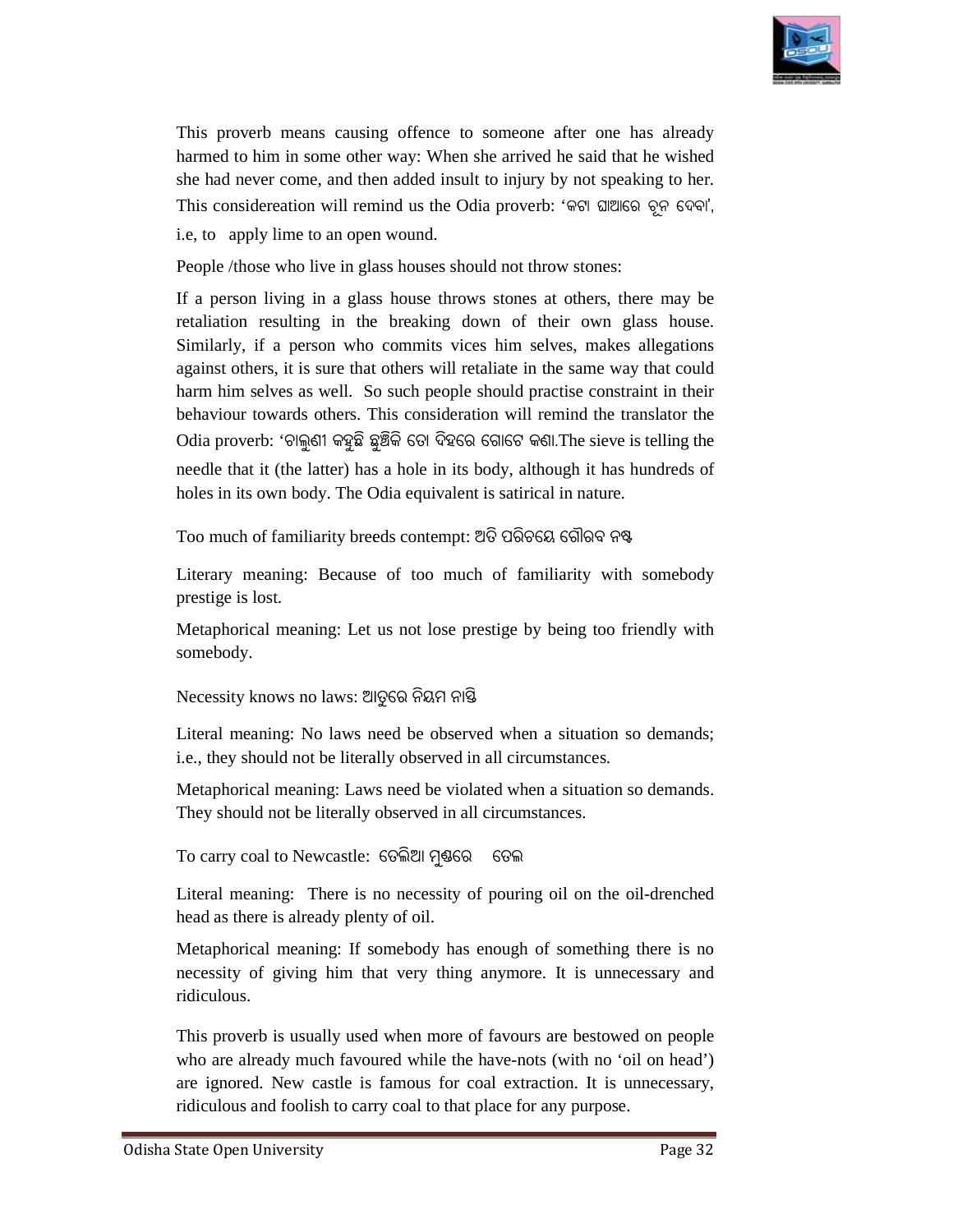

Morning shows the day or Face is the index of mind  ${\rm O}$ dia equivalent: ତୁଳସୀ ଦୁଇ ପତ୍ରରୁ ବାସେ  ${\rm or}\,$  ବିଛୁଆତି ଦୁଇ ପତ୍ରରୁ କୁଷାଇ ହୁଏ

Tulasi (Basil plant) smells well even when it is as small as having only two leaves while the nettle causes severe itching sensation at that smallest stage on contact. The Basil plant proverb is used when promise of goodness is marked in a small child and it is thought that this goodness would grow with the growth of the child. On the other hand, a person uses the 'Nettle' proverb when he notices wickedness in a child and thinks that this wickedness will continue to be there in the child or will increase with the latter's growth. In short, these two proverbs are used as will increase with the latter's growth. In short, these two p prediction regarding the quality that a child will have in future. is that goodiness when promise of goodness is marked in a small ideal it is thought that his goodness would grow with the growth of the child and this that this wickcedness will continue to be there in the child of line c

When in Rome, do as the Romans do: ଯେ ଦେଶେ ଯାଇ ସେ ଫଳ ଖାଇ

One should eat the fruits of the country to which one goes. Metaphorically it means that we should adapt to the circumstances in a new setting or environment.

Something is better than nothing: ନାହି ମାମୁଠାରୁ କଣା ମାମୁ ଭଲ

In Indian context, in general, and in Odia context, in particular, the maternal uncle is a source of great help (material and otherwise) to his nephew and niece. In such a case a physically handicapped maternal uncle will naturally be preferable to 'no case a physically handicapped maternal uncle will uncle' situation. To feel the native touch of such proverbs one need understand the social set-up related to it.<br>
People who live in glass houses should not throw stones.' Or,' The Kettle social set-up related to it.

People who live in glass houses should not throw stones.' Or,' The Kettle calls the pot black: ଚାଲୁଣି କହୁଛି ଛୁଞ୍ଚିକୁ ତୋ ଦିହରେ ଗୋଟେ କଣା

In spite of having hundreds of holes itself, the sieve is telling the needle that the latter has a hole in its body. This implies that a person who has several vices him selves, should not point fingers (try to defame) at others.

One cannot clap with only one hand: ଏକ ହାତରେ ତାଳି ବାଜେ ନାହି

This implies that it takes two persons to make a quarrel.

'To beat about the bush' or 'To shoot in the dark': ଅନ୍ଧାରରେ ବାଡି ବୁଲାଇବା The Odia proverb means 'To dangle a stick in the dark', that implies that someone is trying to approach a subject without coming to the point.

To count chickens before they are hatched: ଅନାଗତ ଚଢେଇକି ବେସର ବଟା

The Odia proverb implies the meaning 'Preparing spices (by grinding and crushing) for cooking the meat of a bird which is yet to be hatched out of the egg or which is yet to be caught and brought home. The metaphorical meaning is 'unnecessary planning for something that has not been realized yet'. Preparing spices (by grinding and crushing) f<br>to be hatched out of the egg or which is yet<br>phorical meaning is 'unnecessary planning f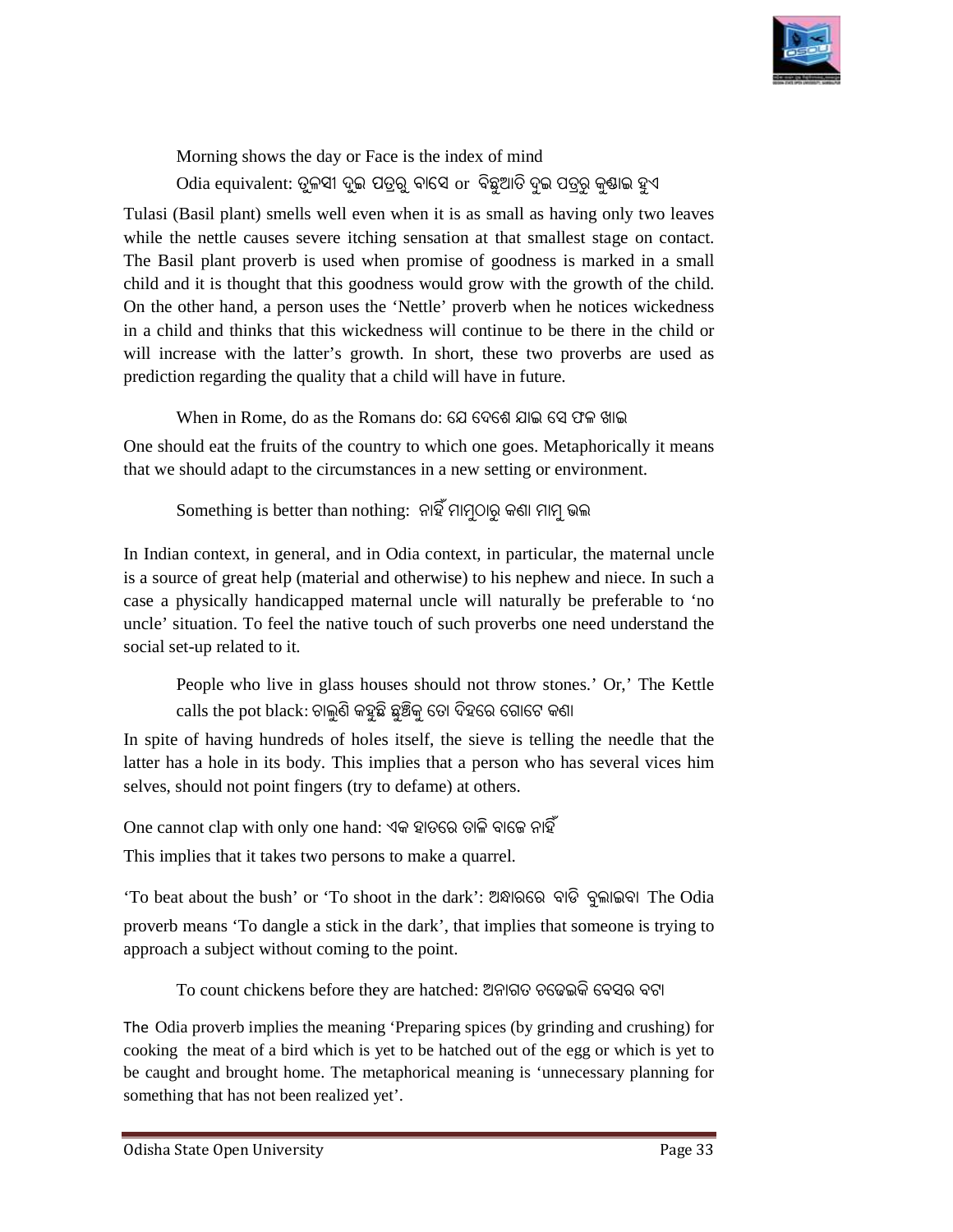

Muddy water suits the crabs well: କଙ୍କଡାକୁ ଗୋଳି ପାଶି ସୁହାଏ

The crab can prey well in muddy water as its prey cannot see it and it remains invisible to its predators such as birds. This proverb is used when a person takes an undue advantage of a mishap or troublesome situation. For example, black marketers and hoarders making huge profits during war and natural calamities. This proverb is applicable in such situations. n muddy water as its prey cannot see it and it remains<br>uch as birds. This proverb is used when a person takes an<br>mishap or troublesome situation. For example, black<br>aking huge profits during war and natural calamities. Th

proverb is applicable in such situations.<br>If a creature lives in water it should not quarrel with the crocodile. ପାଣିରେ ରହି କନ୍ଷୀର ସଙ୍ଗେ ବିବାଦ

The crocodile is much more powerful in water than on land. So it is dangerous to quarrel with it there. This proverb implies the meaning ' 'Do not quarrel with the mighty in the latter's favourable locality'.

େଢ9ି :ଗକୁ ଗେଲବି ଧାନ କୁେଟ **:**  Even if the paddy-pounder (paddy thrashing/ pounding machine) goes to heaven, it will have to pound paddy there (to extract rice). This proverb is used to refer to the constant nature of work that is not bettered by changing one place for another, however better the second place may be.

Money is the root of all evil. : ଅଥ ଅନଥର କାରଣ

 $\rm{One~slip~does~not~end~misery.}$ : ଏକ ମାଘରେ ଶୀତ ଯାଏ ନାହିଁ

Even if Magha (the cold month: December-January) comes to an end, it does not drive away cold from earth permanently: it recurs year after year. The metaphorical meaning is that 'One's misery may end temporarily but not for all times to come'.

Set a thief to catch a thief: କଣ୍ଟାରେ କଣ୍ଟା କାଢିବା

Take out the thorn that has pierced your flesh with the help of another thorn. Metaphorically it means to deal with a troublesome person one has to make use of another such person against him.

To add insult to injury: କଟା ଘାରେ ଚୂନ ଦେବା

Literally the Odia proverb means 'to apply lime to an open wound.' Metaphorically it means 'to torture a person who has already suffered a lot'.

Too many  $\;$  cooks  $\;$  spoil  $\;$  the broth: ବହୁ ଲୋକରେ ମୂଷା ମରେ ନାହି

Hunger is the best sauce.: ଭୋକ ବେଳେ ଆୟିଳା ଆମ୍ବ ସୁଆଦ

'Ill got, ill spent'. Or 'Easy come, easy go.' Or 'Easy ପାପ ଧନ AାୟBିତେର ଯାଏ

A person spends his ill-got money lavishly as he has not experienced the hardship of earning it.

When you are in Rome do as the Romans do: ଯେ ଦେଶେ ଯାଇ ସେ ଫଳ ଖାଇ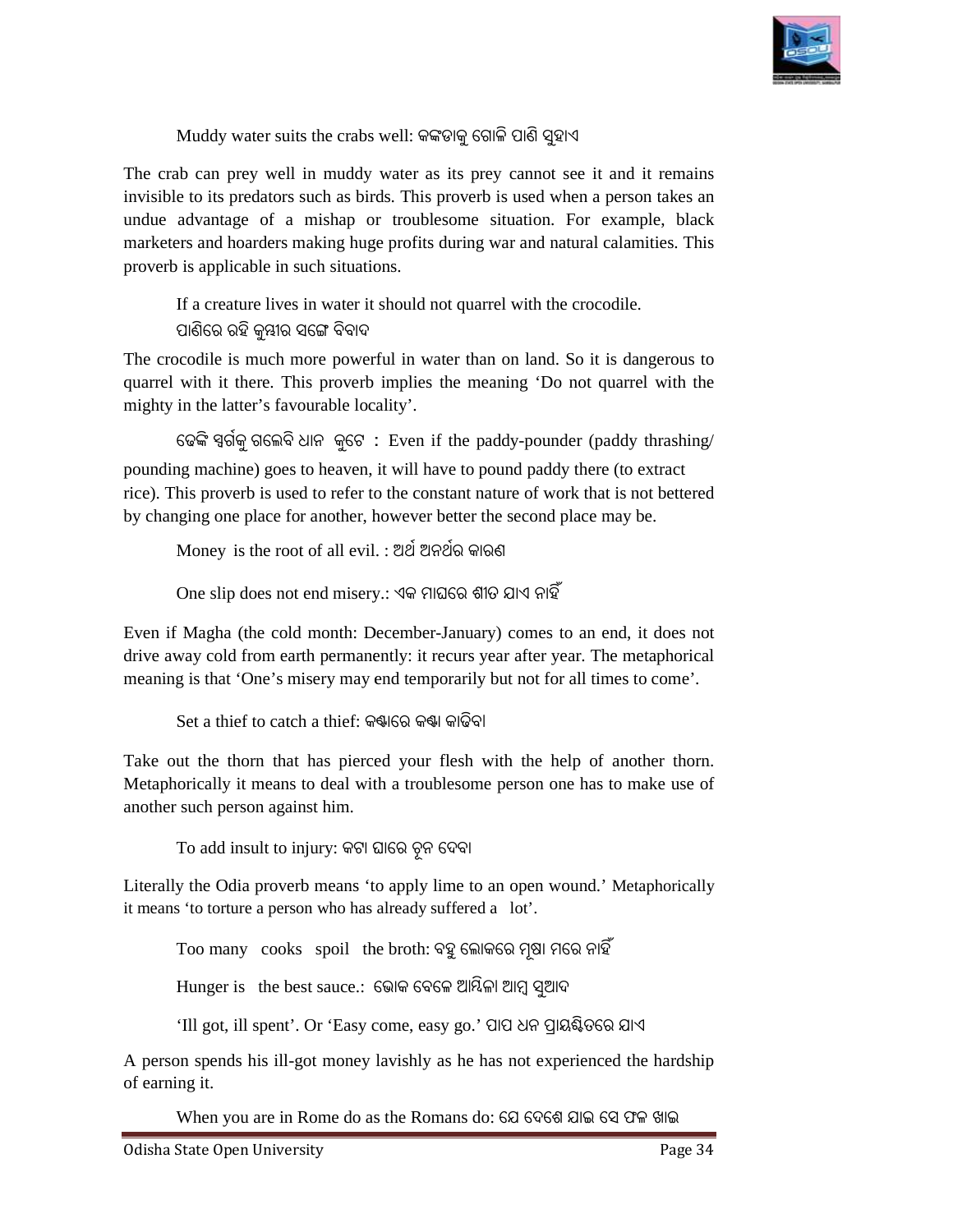

This implies that one should adapt himself to the new circumstances. This implies that one should adapt himself to the new circumst<br>Are sweets something unattainable for a king? ରଜାକୁ ଖଜା ଅପୂର୍ବ! Nothing is unattainable be unattainable for those who have money and power.

| <b>Self-check Exercise-5</b>                   |
|------------------------------------------------|
| Translate these idioms and proverbs into Odia: |
| 1. Too much greed breeds misfortune            |
| 2. A barking dog seldom bites                  |
| 3. Man is mortal                               |
| 4. Too much of familiarity breeds contempt     |
| 5. Necessity knows no laws                     |

**\_\_\_\_\_\_\_\_\_\_\_\_\_\_\_\_\_\_\_\_\_\_\_\_\_\_\_\_\_\_\_\_\_\_\_\_\_\_\_\_\_\_\_\_\_\_\_\_\_\_\_\_\_\_\_\_\_\_\_\_\_\_\_\_\_\_\_\_\_\_\_\_\_\_\_\_\_\_\_\_\_\_\_\_\_\_\_\_\_\_\_\_\_\_\_\_\_\_\_\_\_\_\_\_\_\_\_\_\_\_\_\_\_\_\_\_\_\_\_\_\_\_\_\_\_**

**\_\_\_\_\_\_\_\_\_\_\_\_\_\_\_\_\_\_\_\_\_\_\_\_\_\_\_\_\_\_\_\_\_\_\_\_\_\_\_\_\_\_\_\_\_\_\_\_\_\_\_\_\_\_\_\_\_\_\_\_\_\_\_\_\_\_\_\_\_\_\_\_\_\_\_\_\_\_\_\_\_\_\_\_\_\_\_\_\_\_\_\_\_\_\_\_\_\_\_\_\_\_\_\_\_\_\_\_\_\_\_\_\_\_\_\_\_\_\_\_\_\_\_\_\_\_\_\_\_\_\_\_\_\_**

**\_\_\_\_\_\_\_\_\_\_\_\_\_\_\_\_\_\_\_\_\_\_\_\_\_\_\_\_\_\_\_\_\_\_\_\_\_\_\_\_\_\_\_\_\_\_\_\_\_\_\_\_\_\_\_\_\_\_\_\_\_\_\_\_\_\_\_\_\_\_\_\_\_\_\_\_\_\_\_\_\_\_\_\_\_\_\_\_\_\_\_\_\_\_\_\_\_\_\_\_\_\_\_\_\_\_\_\_\_\_\_\_\_\_\_\_\_\_\_\_\_\_\_\_\_\_\_\_\_\_\_\_\_\_**

**\_\_\_\_\_\_\_\_\_\_\_\_\_\_\_\_\_\_\_\_\_\_\_\_\_\_\_\_\_\_\_\_\_\_\_\_\_\_\_\_\_\_\_\_\_\_\_\_\_\_\_\_\_\_\_\_\_\_\_\_\_\_\_\_\_\_\_\_\_\_\_\_\_\_\_\_\_\_\_\_\_\_\_\_\_\_\_\_\_\_\_\_\_\_\_\_\_\_\_\_\_\_\_\_\_\_\_\_\_\_\_\_\_\_\_\_\_\_\_\_\_\_\_\_\_**

#### **18.6 Culture-Specific Terms**

#### **18.6.1 What is Culture-Specific**:

Man lives in the society in association with other human beings. The concept of family, God, good and bad things and habits, fear and activities of natural forces etcetera have given rise to many beliefs, practices and taboos that differs from place to place and people to people. Just as as they have developed many languages that are quite different from each other. All these aspects together constitute the culture of a particular society and the terms used for specific things, practices and beliefs are termed as culture-specific terms. Since the practices and taboos of one place is quite different from another, it is most likely that equivalents of the terms used specifically in one society may not be available in another. This poses a very tough challenge for the translator to find out synonyms of such terms in the target language. This implies that one should adapt himself to the new circumstances,<br>Are sweets something unaturinable for a king? 660fg 967 20g<sup>20</sup>.<br>Nothing is matrianable he matrainable for those who have money and power,<br>**Such and the** 

Every society has its own practices and culture specific activities. Muslims take out tazias on Muharram and observe month long fast during Ramzan. Christians too observe specific rituals on Christmas, Ester, and other occasions. All these terms like Ramzan, tazia, Muharram, Ester, Christmas etcetera are culture specific and cannot be translated due to absence of such practices in other societies. Idol worshippers practice human-like activities for their deities like bathing, brushing teeth, dressing them with specific costumes on specific occasions and so on and teeth, dressing them with specific costumes on specific occasions and so on and these activities are denoted by specific localized terms. Such culture-specific terms are not translated, rather put as they are in the target language while translating such a text in another language where such practices are not there. A foot note however is given explaining the term and the practice attached to it in brief. Every society has its own practices and culture specific activities. Muslims take out tazias on Muharram and observe month long fast during Ramzan. Christians too observe specific rituals on Christmas, Ester, and other occ very society has its own practices and culture specific activities. Muslims take zias on Muharram and observe month long fast during Ramzan. Christians serve specific rituals on Christmas, Ester, and other occasions. All t

**\_\_\_\_\_\_\_\_\_\_\_\_\_\_\_\_\_\_**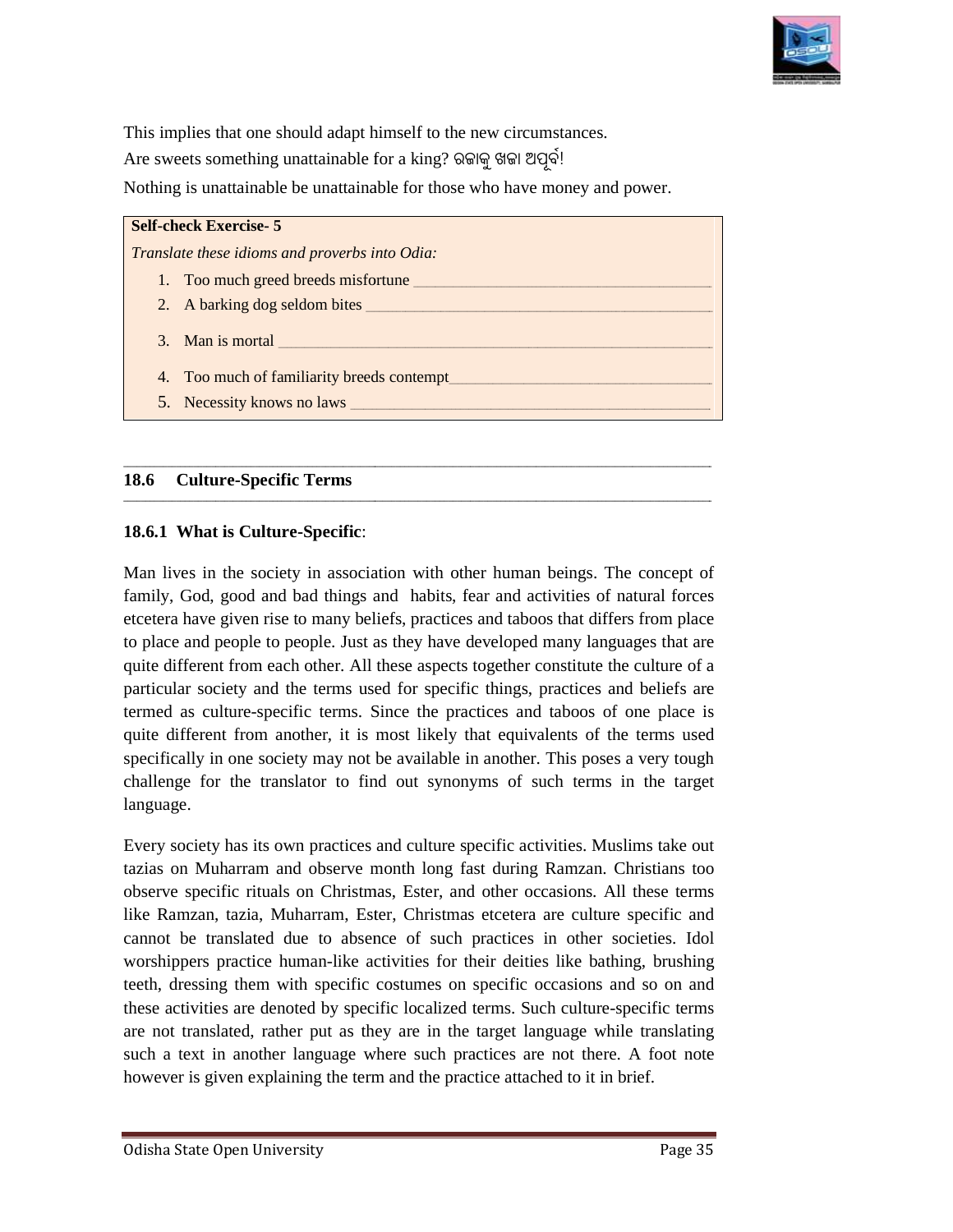

#### **18.6.2 Taboos and Life-style:**

A taboo (also tabu) is a social or religious custom placing prohibition or restriction on a particular thing or person.

Every society has many such practices based on social practices of the people. For A taboo (also tabu) is a social or religious custom placing prohibition or restriction<br>on a particular thing or person.<br>Every society has many such practices based on social practices of the people. For<br>example: Funerals, ancestors by offering oblations, observing fasts and specific worships, offering prayers to deities and so on. Many taboos have crept up in such observances. Taking food is prohibited in many such rituals. In Odisha, people don't take non veg food on Thursdays and Mondays, the days of worships like Ganesh Chaturthi, Saraswati Puja, Dussehera etc. Santoshi Mata is worshipped on Fridays when sour food is totally prohibited. Many taboos are based on blind beliefs; a few examples may be cited here: It is a sin to clean the floor after eve food is totally prohibited. Many taboos are based on blind beliefs; a few examples may be cited here: It is a sin to clean the floor after evening. One should not move on if a cat crosses the road while you are moving. You should not cut nails at night. Metals, especially iron should not be given to anybody after evening. Instruments kept on the worship place cannot be taken out even if it is necessary to extinguish fire that has caught your house. In rural areas, people worship unknown deities to fire that has caught your house. In rural areas, people worship unknown deities to cure fatal diseases like cholera, chicken pox etc. and think the deity will get annoyed if they take the patient to the hospital. In remote areas, rustic people cause burn injuries to babies suffering from disease thinking that the child is under the spell of some evil spirit. ancestors by offering oblations, observing fasts and specific worships, offering<br>prayers to deities and so on. Many taboos have crept up in such observances.<br>Taking food is prohibited in many such rituals. In Odisha, peopl r chigtous custom placing prohibition or restriction<br>retices based on social practices of the people. For<br>ecremony, rituals on birth, appeasing the spirits of<br> $\alpha$ , observing fasts and specific worships, offering<br>dany tab (also tabu) is a social or religious custom placing prohibition or restriction<br>icular thing or person.<br>ociety has many such practices based on social practices of the people. For<br>: Funerals, Christening ceremony, rituals o Saraswati Puja, Dussehera etc. Santoshi Mata is worshipped on Fridays when s<br>food is totally prohibited. Many taboos are based on blind beliefs; a few examp<br>may be cited here: It is a sin to clean the floor after evening.

A translator has to be careful while translating such things. While the practices can be described in the target language, the associated terms should be kept as they are in the source language simply in transcript form, of course with a foot note giving an idea of the custom or taboo. burn injuries to babies suffering from disease<br>spell of some evil spirit.<br>A translator has to be careful while translating<br>be described in the target language, the associa

#### **Self-check Exercise-6**

*Answer the following questions within 50 words:*

1. What do you mean by a culture specific term?

Every human society practices specific rituals and customs and have specific terms denoting specific acts or objects. These terms are known as culture specific terms.

2. What is a taboo?

A taboo (also tabu) is a social or religious custom placing prohibition or restriction Every human society practices sp<br>denoting specific acts or objects.<br>What is a taboo?<br>A taboo (also tabu) is a social or<br>on a particular thing or person.

- 3. Give two examples of taboos widely practiced in India.
	- (a) People stop proceeding ahead when a cat crosses the road in their front.
	- (b) Instruments kept on the worship place cannot be taken out even if it is necessary to extinguish fire that has caught your house.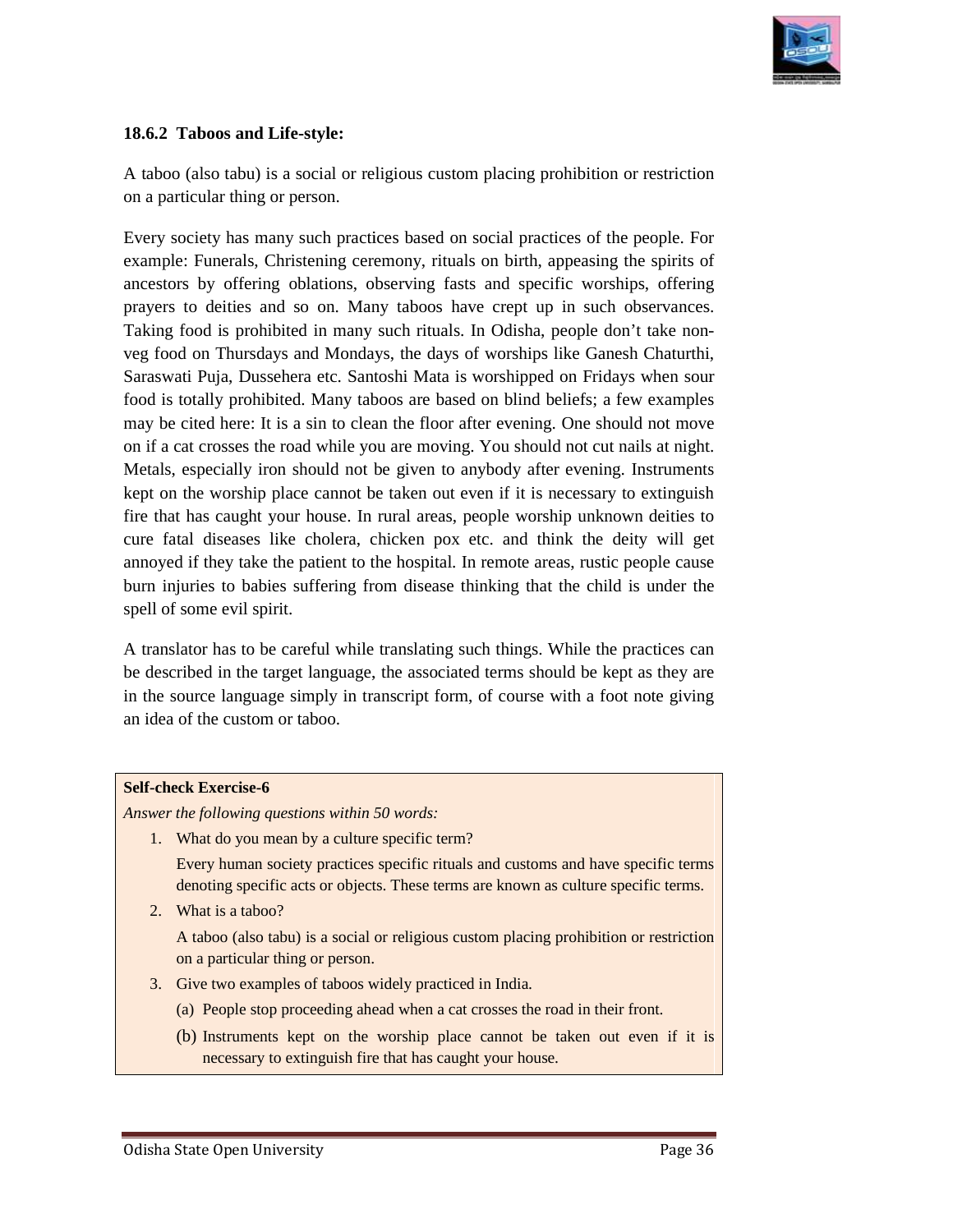

**\_\_\_\_\_\_\_\_\_\_\_\_\_\_\_\_\_\_**

#### **18.7 Summing Up**

Idioms and proverbs have their origin in the culture of specific human societies. We have three types of idioms:

**\_\_\_\_\_\_\_\_\_\_\_\_\_\_\_\_\_\_\_\_\_\_\_\_\_\_\_\_\_\_\_\_\_\_\_\_\_\_\_\_\_\_\_\_\_\_\_\_\_\_\_\_\_\_\_\_\_\_\_\_\_\_\_\_\_\_\_\_\_\_\_\_\_\_\_\_\_\_\_\_\_\_\_\_\_\_\_\_\_\_\_\_\_\_\_\_\_\_\_\_\_\_\_\_\_\_\_\_\_\_\_\_\_\_\_\_\_\_\_\_\_\_\_\_\_**

**\_\_\_\_\_\_\_\_\_\_\_\_\_\_\_\_\_\_\_\_\_\_\_\_\_\_\_\_\_\_\_\_\_\_\_\_\_\_\_\_\_\_\_\_\_\_\_\_\_\_\_\_\_\_\_\_\_\_\_\_\_\_\_\_\_\_\_\_\_\_\_\_\_\_\_\_\_\_\_\_\_\_\_\_\_\_\_\_\_\_\_\_\_\_\_\_\_\_\_\_\_\_\_\_\_\_\_\_\_\_\_\_\_\_\_\_\_\_\_\_\_\_\_\_\_\_\_\_\_\_\_\_\_\_**

**\_\_\_\_\_\_\_\_\_\_\_\_\_\_\_\_\_\_\_\_\_\_\_\_\_\_\_\_\_\_\_\_\_\_\_\_\_\_\_\_\_\_\_\_\_\_\_\_\_\_\_\_\_\_\_\_\_\_\_\_\_\_\_\_\_\_\_\_\_\_\_\_\_\_\_\_\_\_\_\_\_\_\_\_\_\_\_\_\_\_\_\_\_\_\_\_\_\_\_\_\_\_\_\_\_\_\_\_\_\_\_\_\_\_\_\_\_\_\_\_\_\_\_\_\_\_\_\_\_\_\_\_\_\_**

**\_\_\_\_\_\_\_\_\_\_\_\_\_\_\_\_\_\_\_\_\_\_\_\_\_\_\_\_\_\_\_\_\_\_\_\_\_\_\_\_\_\_\_\_\_\_\_\_\_\_\_\_\_\_\_\_\_\_\_\_\_\_\_\_\_\_\_\_\_\_\_\_\_\_\_\_\_\_\_\_\_\_\_\_\_\_\_\_\_\_\_\_\_\_\_\_\_\_\_\_\_\_\_\_\_\_\_\_\_\_\_\_\_\_\_\_\_\_\_\_\_\_\_\_\_**

- 1. **Universal:** Some idioms are universal in nature and therefore have their equivalents with the same literal and metaphorical meanings in various languages of the world. A translator thus is automatically reminded of its equivalent in the target language. Idioms and proverbs have their origin in the culture of specific human societies.<br>We have three types of idioms:<br>1. **Universal:** Some idioms are universal in nature and therefore have their<br>equivalents with the same litera
	- 2. Some idioms and proverbs have only metaphorical equivalents in various languages having same contextual meanings. A translator should take the help of his own memory and resources like Idiom thesaurus, dictionary and friends etc to find out such equivalents in the target language. friends etc to find out such equivalents in the target language.
	- 3. There are still some other idioms and proverbs, which are specific to a particular culture having their roots in the legends and scriptures of the concerned society. A translator has to create his own piece of translated proverb in the target language or reproduce the text in a plain manner with its contextual meaning.

Before translating idioms and proverbs or culture specific terms, one has to understand its underlying meaning. A contrastive study nature of prepositions, postpositions, verbs and adverbs, complex verbs etc in the source and target languages helps us in perceiving the meaning of the idioms and proverbs. et language or reproduce the text in a plain manner with<br>ing.<br>oms and proverbs or culture specific terms, one has to<br>ing meaning. A contrastive study and knowledge of the

Every society has its own vocabulary based on the specific cultural activities and life-style of the people. Rituals and taboos give rise to a lot of culture-specific terms that does not find equivalents in the target language that is used by another set of people residing at a different distant place. Such culture specific terms are given in the translated text only in the transcript original form with a brief foot-note about the contextual meaning in the source language. the source and target languages helps us in perceiving the medioms and proverbs.<br>Every society has its own vocabulary based on the specific cult<br>and life-style of the people. Rituals and taboos give rise<br>culture-specific t **Universal:** Some idioms are universal in nature and therefore have the cauguages of the wordd. A translator thus is automatically reminded of equivalent in the target language.<br>Some idioms and proverbs have only metaphori

**\_\_\_\_\_\_\_\_\_\_\_\_\_\_\_\_\_\_\_\_\_\_\_\_\_\_\_\_\_\_\_\_\_\_\_\_\_\_\_\_\_\_\_\_\_\_\_\_\_\_\_\_\_\_\_\_\_\_\_\_\_\_\_\_\_\_\_\_\_\_\_\_\_\_\_\_\_\_\_\_\_\_\_\_\_\_\_\_\_\_\_\_\_\_\_\_\_\_\_\_\_\_\_\_\_\_\_\_\_\_\_\_\_\_\_\_\_\_\_\_\_\_\_\_\_**

**\_\_\_\_\_\_\_\_\_\_\_\_\_\_\_\_\_\_\_\_\_\_\_\_\_\_\_\_\_\_\_\_\_\_\_\_\_\_\_\_\_\_\_\_\_\_\_\_\_\_\_\_\_\_\_\_\_\_\_\_\_\_\_\_\_\_\_\_\_\_\_\_\_\_\_\_\_\_\_\_\_\_\_\_\_\_\_\_\_\_\_\_\_\_\_\_\_\_\_\_\_\_\_\_\_\_\_\_\_\_\_\_\_\_\_\_\_\_\_\_\_\_\_\_\_\_\_\_\_\_\_\_\_\_**

**\_\_\_\_\_\_\_\_\_\_\_\_\_\_\_\_\_\_\_\_\_\_\_\_\_\_\_\_\_\_\_\_\_\_\_\_\_\_\_\_\_\_\_\_\_\_\_\_\_\_\_\_\_\_\_\_\_\_\_\_\_\_\_\_\_\_\_\_\_\_\_\_\_\_\_\_\_\_\_\_\_\_\_\_\_\_\_\_\_\_\_\_\_\_\_\_\_\_\_\_\_\_\_\_\_\_\_\_\_\_\_\_\_\_\_\_\_\_\_\_\_\_\_\_\_\_\_\_\_\_\_\_\_\_**

#### 18.8 Model Answers to Self-Check Exercises **\_\_\_\_\_\_\_\_\_\_\_\_\_\_\_\_\_\_\_\_\_\_\_\_\_\_\_\_\_\_\_\_\_\_\_\_\_\_\_\_\_\_\_\_\_\_\_\_\_\_\_\_\_\_\_\_\_\_\_\_\_\_\_\_\_\_\_\_\_\_\_\_\_\_\_\_\_\_**  $\mathbf{s}$

#### **Self-check exercise-1**

#### A. *Fill in the blanks:*

- 1. Idioms and phrases make a language and its literature more enjoyable and effective.
- 2. Idioms and proverbs have historical roots, metaphorical meaning and deep relation with culture.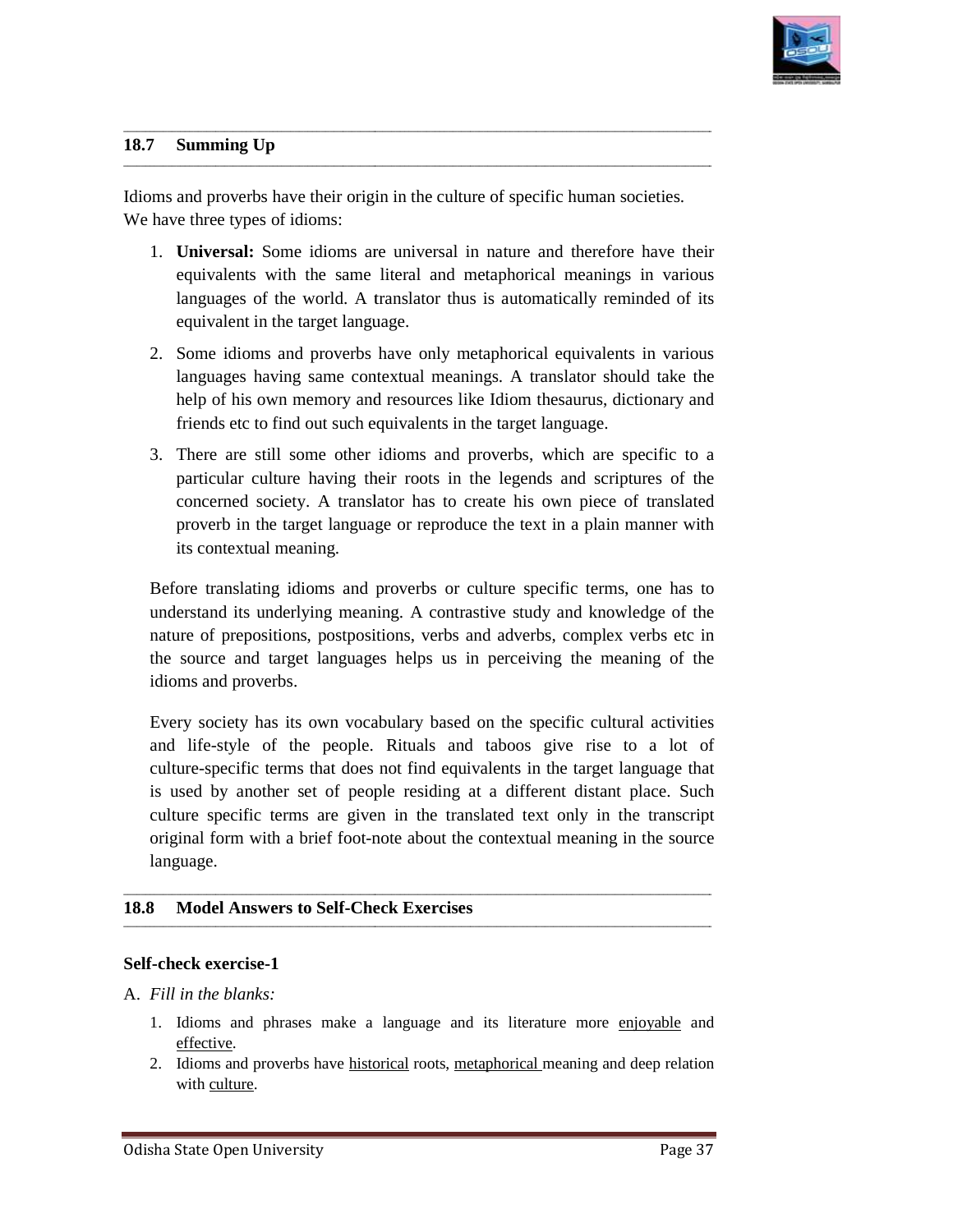

- 3. The concept of some idioms and proverbs are easy to understand; but some of them elude all our wisdom and knowledge.
- 4. While trying to translate an idiom, it is very essential that we understand its contextual meaning correctly.
- $B.$  *Translat e into Odia:* To carry coal to Newcastle: ତେଲିଆ ମୁଷରେ ତେଲ ,

Hard up: କାଠେଇଯିବ<mark>ା</mark>

C. *Give the definition of 'idiom' as given by the Webster's Dictionary.*

Webster's Dictionary defines an 'idiom' as an accepted phrase, construction or expression contrary to the usual patterns of the language or having a meaning different from the literal. Webster's Dictionary defines an 'idiom' as an accepted phrase, construction or<br>expression contrary to the usual patterns of the language or having a meaning<br>different from the literal.<br>Fill in the blanks:<br>1. some of the ph

#### **Self-Check Exercise-2:**

- A. *Fill in the blanks:* 
	- 1. some of the phrases may be used in a literal context or they may be used idiomatically.
	- 2. historical explanations of some idioms are given in some dictionaries.
	- 3. The metaphorical meaning of some idioms is easier to understand when one knows how it developed.
	- 4. When one uses an idiom, some grammatical operations like the formation of the passive are not possible in all cases. ming of some idioms is easier<br>
	<u>ed</u>.<br>
	m, some grammatical operatic<br>
	sible in all cases.
- B. Give Odia equivalents of the following idioms and proverbs along with their literal *meaning:*

kick the bucket: ମୃତ୍ୟୁ ମୁଖରେ ପଡ଼ିବା, ବାଲଟିକୁ ଲାତ ମାରିବା; come down with: ରୋଗାକ୍ରାନ୍ତ ହେବା, କାହା ସହିତ ତଳକୁ ଓହ୍ଲାଇବା; Spill the beans: କଥା ବା ରହସ୍ୟ ଓଗାଳିବା, ବିନ୍ଗୁଡ଼ିକୁ ବିଂଛି ଦେବା cept of some idioms and proverbs are easy to understand: but some of<br>deall our <u>wisdom and knowledge</u><br>point on the and one in diom. it is very essential that we understand its<br>plane in the due of solven by the Webster's Di bster's Dictionary defines an 'idiom' as an accepted phrase, construction or<br>ression contrary to the usual patterns of the language or having a meaning<br>reent from the literal.<br>
in the blanks:<br>
some of the phrases may be u

- C. *Translate into Odia:* 
	- 1. His mother was ill since a month, and finally she gave up the ghost last night: ତାଙ୍କ ମାଆ ମାସେ ହେଲା ବେମାର ଥିଲେ, ଶେଷରେ ଗତ ରାତିରେ ତାଙ୍କର ପ୍ରାଣବାୟୁ **ଉଡ଼ିଗଲା** ।
	- 2 I could not go to you because it was raining cats and dogs the whole day:<br>ଦିନ ତମାମ ମୂଷଳାଧାର ବର୍ଷା ହେବା ଯୋଗୁଁ ମୁଁ ଆପଶଙ୍କ ନିକଟକୁ ଯାଇପାରିଲିନି।<br>3. Mr. Ramesh cannot be involved in such illegal deeds; he is the salt of the ଦିନ ତମାମ ମୂଷଳାଧାର ବର୍ଷା ହେବା ଯୋଗୁଁ ମୁଁ ଆପଣଙ୍କ ନିକଟକୁ ଯାଇପାରିଲିନି।
	- 3. Mr. Ramesh cannot be involved in such illegal deeds; he is the salt of the  $\operatorname{earth:}$  ଋମେଶବାବୁ ଏଭଳି ବେଆଇନ ଗତିବିଧିରେ ଲିପ୍ତ ହୋଇପାରିବେନି; ସେ ସତ୍ୟବାଦୀ ହରିଷ୍କନ୍ଦ୍ର ।

#### **Self-Check Exercise-3**

- A. Give a one-sentence definition of 'proverb'. A proverb is a short pithy saying in general use, stating a general truth or piece of advice.
- **B.** Give one-word substitutionin in English and Odia equivalents of the *following*: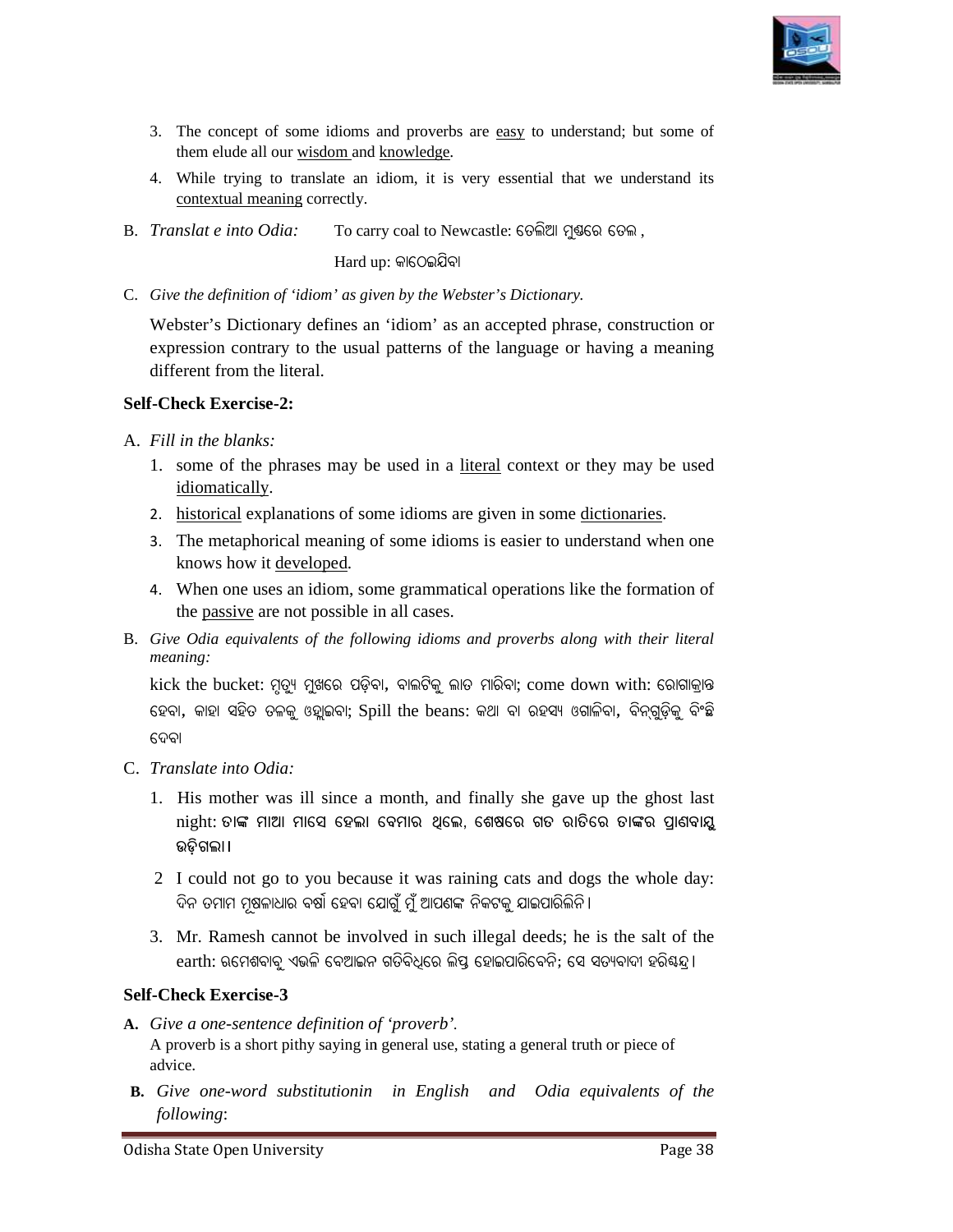

call up: summon, ଡକାଇବା; leave out: omit, (କୌଣସି କଥାକୁ)ଏଡ଼ାଇଦେବା; look at: see, ଅନାଇବା, ଚାହିଁବା, ଦେଖିବା; make out: understand, ବୁଝିପାରିବା; turn on: to start, ଚାଲୁ କରିବା; switch off: to stop, ବନ୍ଦକରିବା; put off: post pone, ସ୍ଥଗିତ ହେବା; turn up: appear, ଆସିବା; : see,<br>:, ଚାଲୁ<br>n up:

- **C.** *Translate into Odia:* 
	- (1) The teacher called up the naughty boy: ଶିକ୍ଷକ ଦୁଷ ପିଲାଟିକୁ ଡକାଇଲେ
	- (2) Rani put up with her husband in spite of the atrocities inflicted upon her: ତମାମ ଅତ୍ୟାଚାର ସତ୍ତ୍ୱେ ରାଣୀ ତା' ସ୍ୱାମୀଙ୍କୁ ସହ୍ୟ କଲା ।
	- ତମାମ ଅତ୍ୟାଚାର ସତ୍ତ୍ୱେ ରାଣୀ ତା' ସ୍ୱାମାଙ୍କୁ ସହ୍ୟ କଲା ।<br>(3) *I called on my friend in the hospital:* ମୁଁ ମୋ ସାଙ୍ଗକୁ ଡାକ୍ତରଖାନାରେ ଦେଖା କଲି ।

#### **Self-check Exercise: 4**

- A. Give the Odia equivalents for the following idiom:
	- 1. To rub salt on the green wound. କଟା ଘାଆରେ ଚୂନ ବୋଳିବା
	- 2. To shoot in the dark. ଅନ୍ଧାର ଘରେ ବାଡ଼ି ବୁଲାଇବା
	- 3. Too much <u>of</u> anything is good for nothing. ଅତି ଲେମ୍ଭୁ ଚିପୁଡ଼ିଲେ ପିତା
- **B.** *Translate into Odia:* 
	- 1. Anyone who opposes the minister will be dealt with severely. ମତ୍ତାଙ୍କୁ ବିରୋଧ କର୍ଥିବା ଲୋକ ବିର୍ଛରେ କଡ଼ା କାର୍ଯ୍ୟାନ୍ୟାନ ଗ୍ରହଣ କରାଯିବ ।
	- 2. Anyone who opposes the king will be put to death. ରାଜାଙ୍କୁ ବିରୋଧ କରୁଥିବା ଲୋକକ ମାରିଦିଆଯିବ
	- 3. The meeting was put off indefinitely. ସଭା ଅନିଷ୍ଟିତ କାଳ ପାଇଁ ସ୍ଥଗିତ ହେଲା
	- $4$ . They abide by the rule. ସେମାନେ ନିୟମ ମାନନ୍ତି/ ମାନି ଚଳନ୍ତି
	- 5. The employee accounted for the mistake. କର୍ମଚାରୀ ନିଜ ଭୁଲ ପାଇଁ କୈଫିୟତ୍ ଦେଲେ।<br>କ୍ଷତିପୂରଣ ଦେଲେ<br>6. They have decided on fighting the evil in the country. ସେମାନେ ଦେଶରେ ଅନ୍ୟାୟ-<br>ଅନୀତି ବିରୁଦ୍ଧରେ ଲଢ଼େଇ କରିବାକୁ ନିଷରି ନେଇଛନ୍ତି। କ୍ଷତିପୂରଣ ଦେଲେ
	- 6. They have decided on fighting the evil in the country. ସେମାନେ ଦେଶରେ ଅନ୍ୟାୟ-ଅନୀତି ବିର୍**ଦ୍ଧରେ ଲଢ଼େଇ କରିବାକୁ ନିଷ୍ପତ୍ତି 6ନ**ଇଛନ୍ତି ।
	- 7. Let us go back to what the Chairman was saying'. ଆମେ ଅଧ୍ୟକ୍ଷ ମହୋଦୟ କହିଥିବା କଥାକୁ ଫେରିଯିବା।

#### **Self-check Exercise: 5**

*Translate these idioms and proverbs into Odia: Translate these* 

- 1. Too much greed breeds misfortune: ଅତି ଲୋଭରୁ ତନ୍ତି ମରେ
- 2. A barking dog seldom bites: ଭୁକିଲାକୁକୁର କାମୁଡ଼େ ନାହିଁ
- $3.$  Man is mortal: ମଣିଷ ଜୀବନ କ୍ଷଣଭଙ୍ଗୁର, ଜନ୍ନରେ ମୃତ୍ୟୁ ଧ୍ରୁବ
- 4. Too much of familiarity breeds contempt: ଅତି ପରିଚୟେ ଗୌରବ ନଷ୍ଟ
- 5. Necessity knows no laws: ଆଡୁରେ ନିୟମ ନାର୍ଷି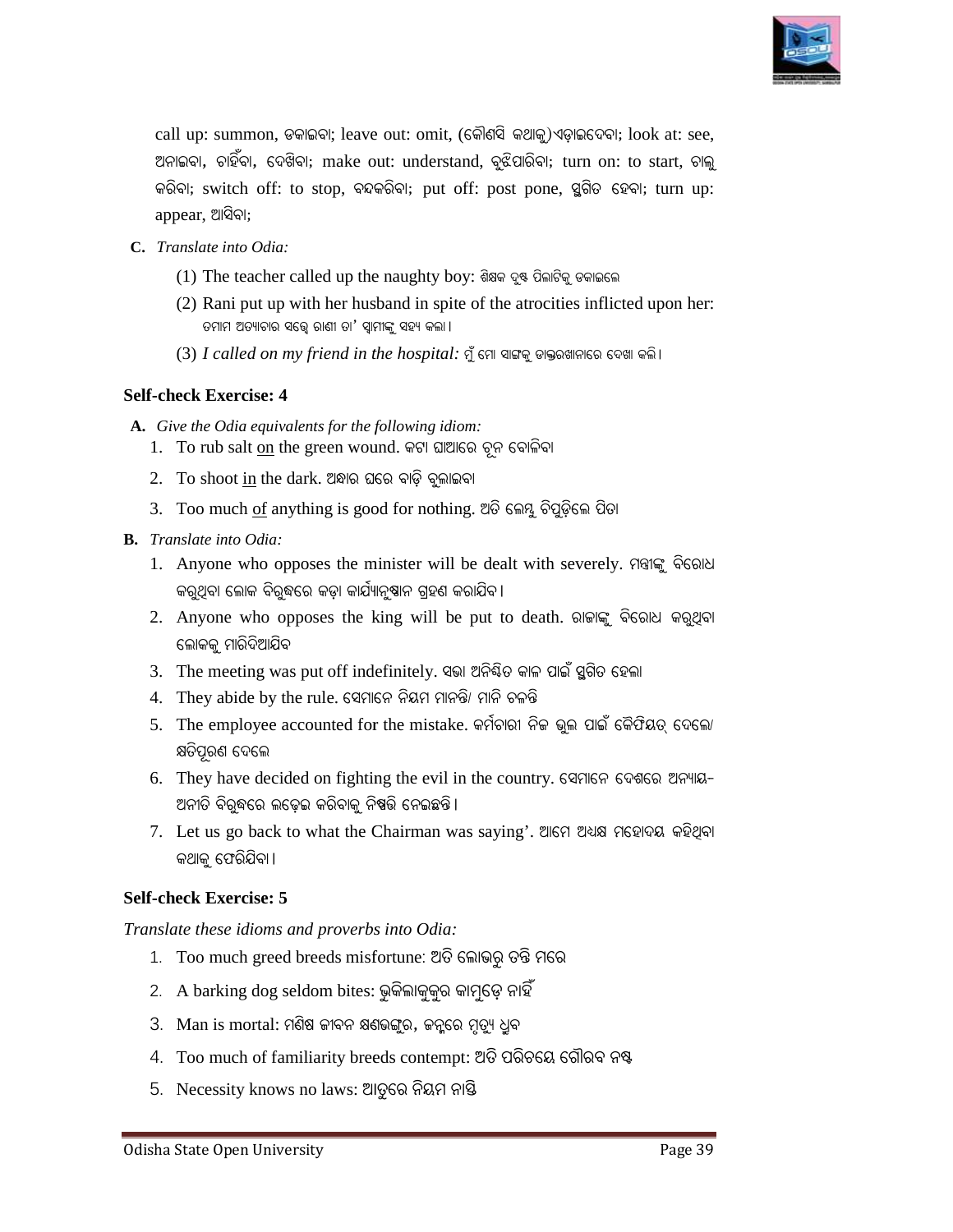

#### **Self-check Exercise-6**

*Answer the following questions within 50 words: Answer* 

1. What do you mean by a culture specific term?

Every human society practices specific rituals and customs and have specific terms Every human society practices specific rituals and customs and have specific term<br>denoting specific acts or objects. These terms are known as culture specific terms. ry human society practices specific rituals and customs and<br>oting specific acts or objects. These terms are known as cultu<br>at is a taboo?<br>boo (also tabu) is a social or religious custom placing prohi<br>particular thing or pe

2. What is a taboo?

A taboo (also tabu) is a social or religious custom placing prohibition or restriction on a particular thing or person. on a particular thing or person.

- 3. Give two examples of taboos widely practiced in India.
	- (1) People stop proceeding ahead when a cat crosses the road in their front.
	- (2) Instruments kept on the worship place cannot be taken out even if it is necessary to extinguish fire that has caught your house.

#### **References:**

- 1. Idiomatic Prepositions for Oriya Speaking Learners at the Undergraduate Level: A Constrastive and Pedagogical Study by Suresh Kumar Mahapatro, M. Litt., Central Institute of English & Foreign Languages, Hyderabad - 500 007, June, 1985.
- 2. The Concise Oxford Dictionary. Seventh Edition.
- 3. Webster's New Twentieth Century Dictionary. Second unabridged Edition.

#### **Further Reading:**

- 1. Meaning of the English Verb, ISBN-0-582-30531-4 by Geoffrey N. Leech, Longman Group UK Ltd., Longman House, Burnt Mill, Harlow, Essex CM 202JE, England; Published by Longman Inc. New York. Group UK Ltd., Longman House, Burnt Mill, Harlow,<br>Published by Longman Inc. New York.<br>2. The English Verb, by Michael Lewis, ISBN-0-906717-40-X mstrastive and Pedagogical Study by Suresh Kumar Mahapatro, M. I<br>stitute of English & Foreign Languages, Hyderabad – 500 007, June, 1985.<br>e Concise Oxford Dictionary. Seventh Edition.<br>ebster's New Twentieth Century Diction
- 
- 3. A University Grammar of English by Randolph Quirk & Sidney Green Baum (Conscised), Longman Group Ltd., ISBN-0-582-52280-3 Longman Group Ltd., ISBN-0-582-52280-3
- 4. A Grammar of Contemporary English. 1972, by R. Quirk.
- 5. An Intermediate English practice Book by S. Pit Carder, 1960.
- 6. Interpreting Idioms, 1982, by Estill and Kemper.
- 7. Introduction to Stratificational Grammar, by David C. Lockwood.
- 8. Longman Dictionary of English idioms, 1979.
- 9. Longmans Dictionary of Phrasal Verb, 1983.
- 10. Longman Dictionary of English idioms, 1979.<br>10. Longmans Dictionary of Phrasal Verb, 1983.<br>10. Outline to Stratificational Grammer by Sydney M. Lamb.
- 11. Prepositional and Adverbial Particles by J.B. Heaton, 1965. Heaton,

[*Written on the lines of 'Idiomatic Prepositions for Oriya Speaking Learners at the Undergraduate Level: a Contrastiv the Contrastive and*  [Written on the lines of 'Idiomatic Prepositions for Oriya Speaking Learners at the Undergraduate Level: a Contrastive and<br>Pedagogical Study' By Suresh Kumar Mahapatro M.Lit., Central Institute of English and Foreign Langu *500007, 1985 with the author's verbal permission.*]

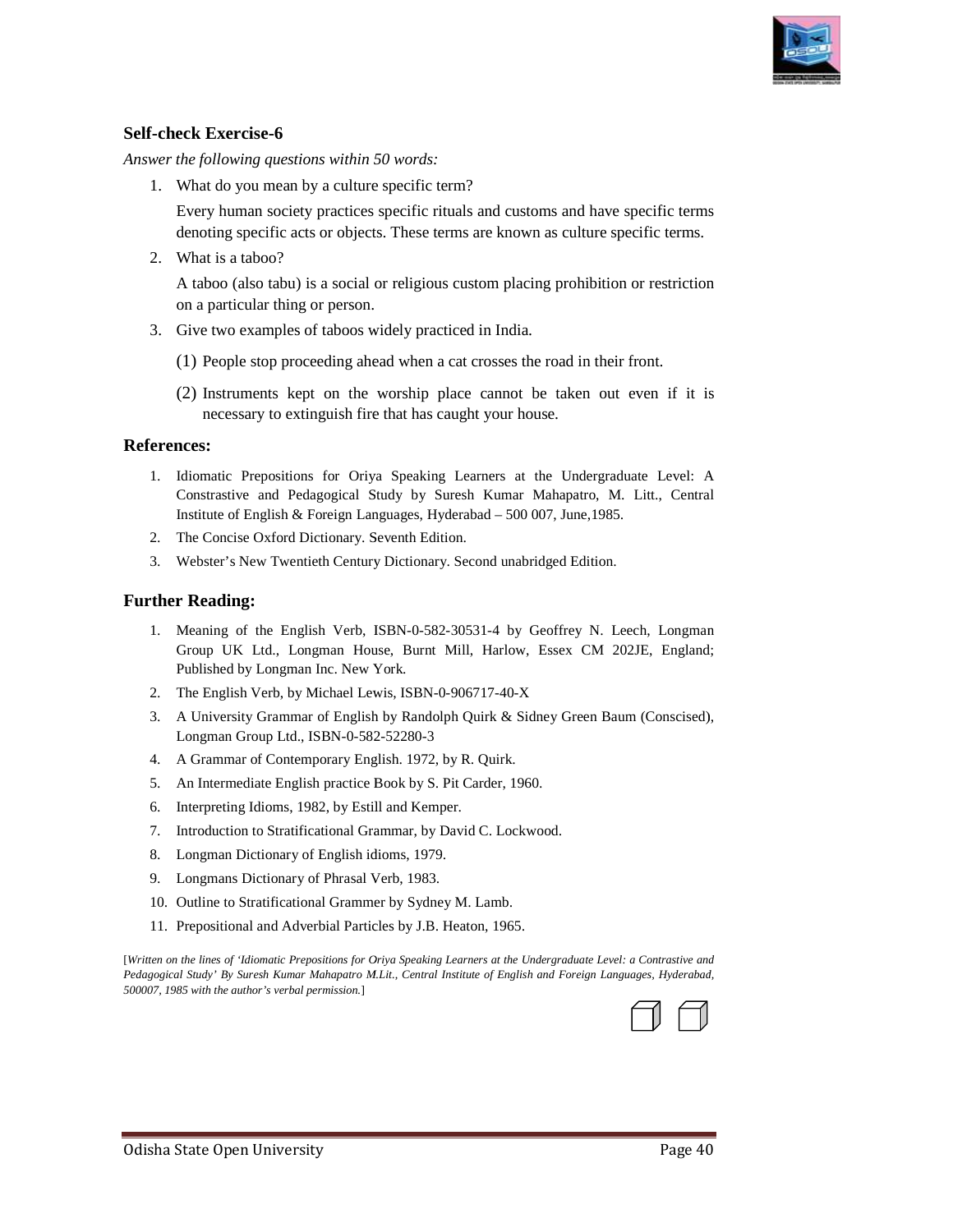

## **Unit-19 9**

**\_\_\_\_\_\_\_\_\_**

Standardization of Odia Terms and Expressions

| <b>Structure of the Unit</b> |  |  |
|------------------------------|--|--|
|------------------------------|--|--|

| <b>19.0</b> | <b>Objectives</b>   |                                                         |
|-------------|---------------------|---------------------------------------------------------|
|             |                     |                                                         |
| 19.7        |                     | <b>Model Questions</b>                                  |
| 19.6        |                     | Model Answers to Self-Check Exercises                   |
| 19.5        | Summing Up          |                                                         |
|             | 19.4.2              | Syntactic modulation                                    |
|             | 19.4.1              | Phrases, Idioms and Proverbs                            |
| 19.4        |                     | Standardisation in literature                           |
|             | 19.3.4              | Law and judiciary                                       |
|             | 19.3.3              | Science and Technology                                  |
|             | 19.3.2              | Administrative phrases used in the annals of governance |
|             | 19.3.1              | <b>Administrative Terminology</b>                       |
| 19.3        |                     | Standardisation of Administrative Terminology           |
|             | 19.2.3              | Scope of standardization in Translation                 |
|             |                     | 19.2.2 Why is standardization necessary                 |
|             |                     | 19.2.1 Definition                                       |
| 19.2        |                     | What is Standardisation                                 |
| 19.1        | <b>Introduction</b> |                                                         |
| 19.0        | Objectives          |                                                         |

**\_\_\_\_\_\_\_\_\_\_\_\_\_\_\_\_\_\_\_\_\_\_\_\_\_\_\_\_\_\_\_\_\_\_\_\_\_\_\_\_\_\_\_\_\_\_\_\_\_\_\_\_\_\_\_\_\_\_\_\_\_\_\_\_\_\_\_\_\_\_\_\_\_\_\_\_\_\_\_\_\_\_\_\_\_\_\_\_\_\_\_\_\_\_\_\_\_\_\_\_\_\_\_\_\_\_\_\_\_\_\_\_\_\_\_\_\_\_\_\_\_\_\_\_\_**

**\_\_\_\_\_\_\_\_\_\_\_\_\_\_\_\_\_\_\_\_\_\_\_\_\_\_\_\_\_\_\_\_\_\_\_\_\_\_\_\_\_\_\_\_\_\_\_\_\_\_\_\_\_\_\_\_\_\_\_\_\_\_\_\_\_\_\_\_\_\_\_\_\_\_\_\_\_\_\_\_\_\_\_\_\_\_\_\_\_\_\_\_\_\_\_\_\_\_\_\_\_\_\_\_\_\_\_\_\_\_\_\_\_\_\_\_\_\_\_\_\_\_\_\_\_\_\_\_\_\_\_\_\_\_**

#### **19.0 Objectives**

This unit is about Standardization of Odia Terms and Expressions Expressions. After going through the Unit the learners will be able to:

through the Unit the learners will be able to:<br>
• Know the meaning of standardization and why it is necessary;

- Know the nature of English and Odia languages and learn how to create a Know the nature of English and Odia languages and learn how to<br>new text compatible to the nature and spirit of the target language; is about Standardization of Odia Terms and Expressions.<br>
he Unit the learners will be able to:<br>
how the meaning of standardization and why it is necessary;<br>
how the nature of English and Odia languages and learn how<br>
w tex
- Know the technique how to find most appropriate contextual equivalents of Know the technique how to find most a English terms and expressions in Odia;
- Give correct form and sequence to the terms and expressions in Odia Give correct form and sequence to the terms and expresent beautifully so that the translation looks like an original text.

#### **19.1 Introduction**  \_\_\_\_\_\_\_\_\_\_\_\_\_\_\_\_\_\_\_\_\_\_\_\_\_\_\_\_\_\_\_\_\_\_\_\_\_\_\_\_\_\_\_\_\_\_\_\_\_\_\_\_\_\_\_\_\_\_\_\_\_\_\_\_\_\_\_\_\_\_\_\_\_\_\_\_\_\_\_\_\_\_\_\_\_\_\_\_\_\_\_\_\_\_\_\_\_\_\_\_\_\_\_\_\_\_\_\_\_\_\_\_\_\_\_\_\_\_\_\_\_\_\_\_\_ \_\_\_\_\_\_\_\_\_\_\_\_\_\_\_\_\_\_\_\_\_\_\_\_\_\_\_\_\_\_\_\_\_\_\_\_\_\_\_\_\_\_\_\_\_\_\_\_\_\_\_\_\_\_\_\_\_\_\_\_\_\_\_\_\_\_\_\_\_\_\_\_\_\_\_\_\_\_\_\_\_\_\_\_\_\_\_\_\_\_\_\_\_\_\_\_\_\_\_\_\_\_\_\_\_\_\_\_\_\_\_\_\_\_\_\_\_\_\_\_\_\_\_\_\_\_\_\_\_\_\_\_\_\_

Translation has become an indispensable activity in the modern world. Globalisation and ever increasing predominance of English in governance, law, business and corporate world, science and technology and every sphere of human life warrants that all important activities carried on in English are translated into Translation has become an indispensable activity in the modern world.<br>
Globalisation and ever increasing predominance of English in governance, law,<br>
business and corporate world, science and technology and every sphere of

\_\_\_\_\_\_\_\_\_\_\_\_\_\_\_\_\_\_\_\_\_\_\_\_\_\_\_\_\_\_\_\_\_\_\_\_\_\_\_\_\_\_\_\_\_\_\_\_\_\_\_\_\_\_\_\_\_\_\_\_\_\_\_\_\_\_\_\_\_\_\_\_\_\_\_\_\_\_\_\_\_\_\_\_\_\_\_\_\_\_\_\_\_\_\_\_\_\_\_\_\_\_\_\_\_\_\_\_\_\_\_\_\_\_\_\_\_\_\_\_\_\_\_\_\_

\_\_\_\_\_\_\_\_\_\_\_\_\_\_\_\_\_\_\_\_\_\_\_\_\_\_\_\_\_\_\_\_\_\_\_\_\_\_\_\_\_\_\_\_\_\_\_\_\_\_\_\_\_\_\_\_\_\_\_\_\_\_\_\_\_\_\_\_\_\_\_\_\_\_\_\_\_\_\_\_\_\_\_\_\_\_\_\_\_\_\_\_\_\_\_\_\_\_\_\_\_\_\_\_\_\_\_\_\_\_\_\_\_\_\_\_\_\_\_\_\_\_\_\_\_\_\_\_\_\_\_\_\_

 $\overline{\phantom{a}}$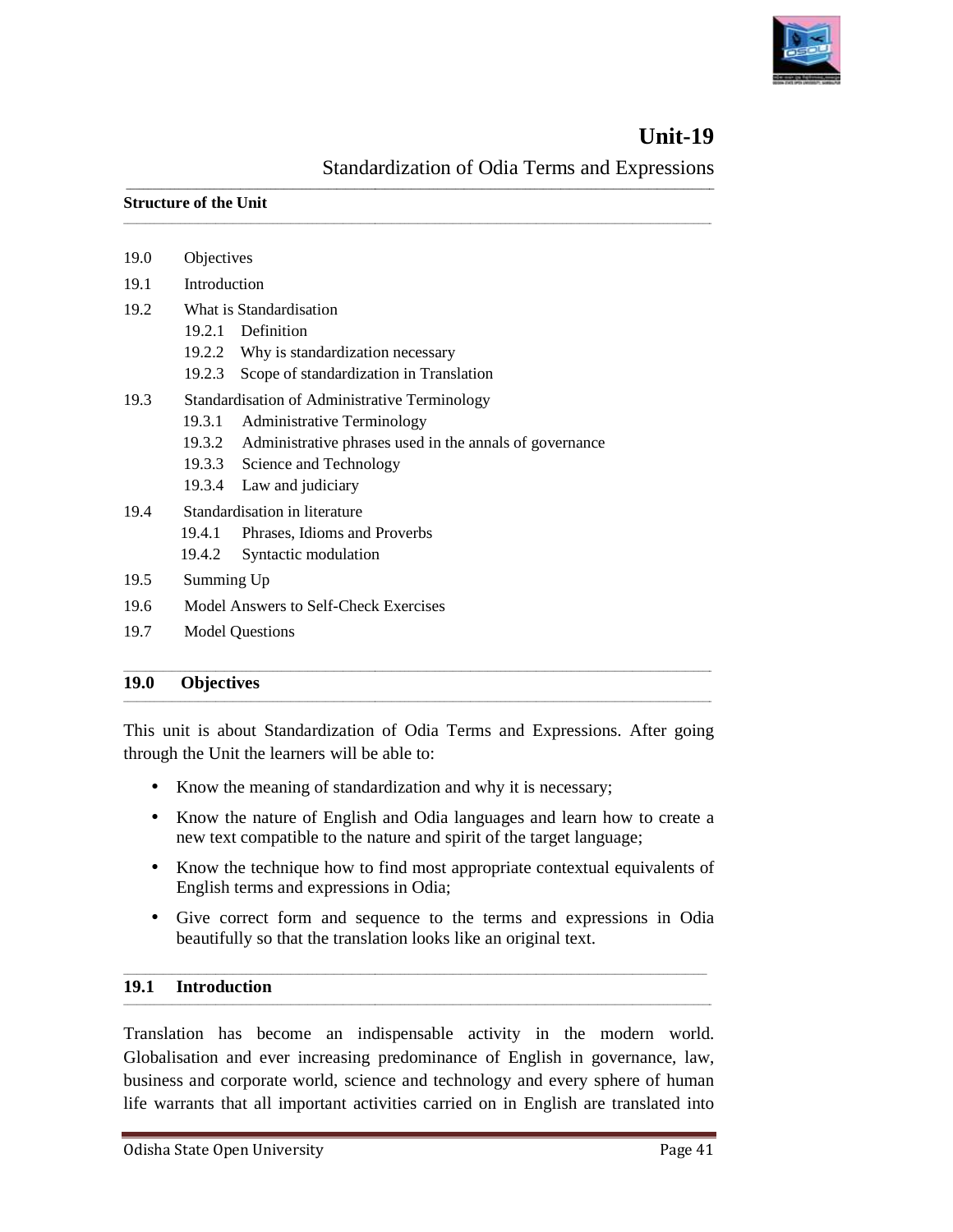

various local languages to make it accessible for the ethnic people of various parts of the world.

During the process of translation a translator faces difficulty in perceiving the During the process of translation a translator faces difficulty in perceiving the correct concept of the original text; and on getting to it, his search for the most appropriate term or expression in the target language begins. A single word may have very different meanings and contextual usage and accordingly may denote a appropriate term or expression in the target language begins. A single word may have very different meanings and contextual usage and accordingly may denote a series of terms in the target language, out of which the transl most appropriate one as per the context of the original text. The complex and lengthy process of 'standardisation' begins at this point. The appropriate word so obtained then has to be modified according to the tense, number, degree, voice, person, narration and all other grammatical features as may be needed to give it a person, narration and all other grammatical features natural shape in the target language. Then the words have to be arranged in the sentence according to the syntactic rules of the target language. The sentence thus obtained also has to undergo modulation according to the register (code) used in the original text. All these activities are included under 'standardisation'. During the process of translation a translator faces difficulty in perceiving the correct concept of the original text; and on getting to it, his search for the most appropriate term or expression in the target language he

The most important feature of 'Standardisation' is that of using particular words original text. All these activities are included under 'standardisation'.<br>The most important feature of 'Standardisation' is that of using particular words<br>and terms for particular objects or activities throughout the enti region so as to avoid confusion or any type of ambiguity, especially in respect of official dealings, education, law and judiciary and science and technology etcetera and even in sports. Such standardisation is also needed official dealings, education, law and judiciary and science and technology etcetera and even in sports. Such standardisation is also needed while translating literatur when we come across idioms, phrases and proverbs etcetera. when

\_\_\_\_\_\_\_\_\_\_\_\_\_\_\_\_\_\_\_\_\_\_\_\_\_\_\_\_\_\_\_\_\_\_\_\_\_\_\_\_\_\_\_\_\_\_\_\_\_\_\_\_\_\_\_\_\_\_\_\_\_\_\_\_\_\_\_\_\_\_\_\_\_\_\_\_\_\_\_\_\_\_\_\_\_\_\_\_\_\_\_\_\_\_\_\_\_\_\_\_\_\_\_\_\_\_\_\_\_\_\_\_\_\_\_\_\_\_\_\_\_\_\_\_\_

\_\_\_\_\_\_\_\_\_\_\_\_\_\_\_\_\_\_\_\_\_\_\_\_\_\_\_\_\_\_\_\_\_\_\_\_\_\_\_\_\_\_\_\_\_\_\_\_\_\_\_\_\_\_\_\_\_\_\_\_\_\_\_\_\_\_\_\_\_\_\_\_\_\_\_\_\_\_\_\_\_\_\_\_\_\_\_\_\_\_\_\_\_\_\_\_\_\_\_\_\_\_\_\_\_\_\_\_\_\_\_\_\_\_\_\_\_\_\_\_\_\_\_\_\_\_\_\_\_\_\_\_\_ \_\_\_\_\_\_\_\_\_\_\_\_\_\_\_\_\_\_\_\_\_\_\_\_\_\_\_\_\_\_\_\_\_\_\_\_\_\_\_\_\_\_\_\_\_\_\_\_\_\_\_\_\_\_\_\_\_\_\_\_\_\_\_\_\_\_\_\_\_\_\_\_\_\_\_\_\_\_\_\_\_\_\_\_\_\_\_\_\_\_\_\_\_\_\_\_\_\_\_\_\_\_\_\_\_\_\_\_\_\_\_\_\_\_\_\_\_\_\_\_\_\_\_\_\_\_\_\_\_\_\_\_\_\_

\_\_\_\_\_\_\_\_\_\_\_\_\_\_\_\_\_\_\_\_\_\_\_\_\_\_\_\_\_\_\_\_\_\_\_\_\_\_\_\_\_\_\_\_\_\_\_\_\_\_\_\_\_\_\_\_\_\_\_\_\_\_\_\_\_\_\_\_\_\_\_\_\_\_\_\_\_\_\_\_\_\_\_\_\_\_\_\_\_\_\_\_\_\_\_\_\_\_\_\_\_\_\_\_\_\_\_\_\_\_\_\_\_\_\_\_\_\_\_\_\_\_\_\_\_

#### **19.2 What is Standardisation**

#### **19.2.1 Meaning and Definition**

Before we go for 'Standardisation, let us first understand what is a 'standard.' Before we go for 'Standardisation, let us first understand what is a 'standard.'<br>The Oxford conscise Dictionary (10<sup>th</sup> edition) defines 'standard' in the following way:

**Standard:**  $\cdot$  **n.** 1. a level of quality or attainment.  $\triangleright$  a required or agreed level of quality or attainment. **Firit.** historical (in elementary schools) a grade of proficiency tested by examination. **S. African** a class or year in a high school. **2.** something used as a measure, norm, or model in comparative evaluations.  $\triangleright$ (standards) principles of honourable, decent behaviour.  $\triangleright$  the prescribed weight of fine metal in gold or silver coins.  $\triangleright$  a system by which the value of a currency is defined in terms of gold or silver.  $\triangleright$  a measure for timber, equivalent to 165 cu. ft (4.67 cubic metres). **3.** a military or ceremonial flag. **4.** a tree that grows on an erect stem of full height.  $\triangleright$  a shrub grafted on an erect stem and trained in tree form. **5.** An upright water or gas pipe. attainment.  $\triangleright$  a required or agreed le<br>
ical (in elementary schools) a gra<br>
African a class or year in a high schoor<br>
or model in comparative evaluatic<br>
ccent behaviour.  $\triangleright$  the prescribed wei<br>
system by which the

• adj. used or accepted as normal or average.  $\triangleright$  (of a size, measure, etc.) such as is regularly used or produced.  $\triangleright$  (of a work, writer, etc.) viewed as authoritative and so widely read.

 $\overline{\phantom{a}}$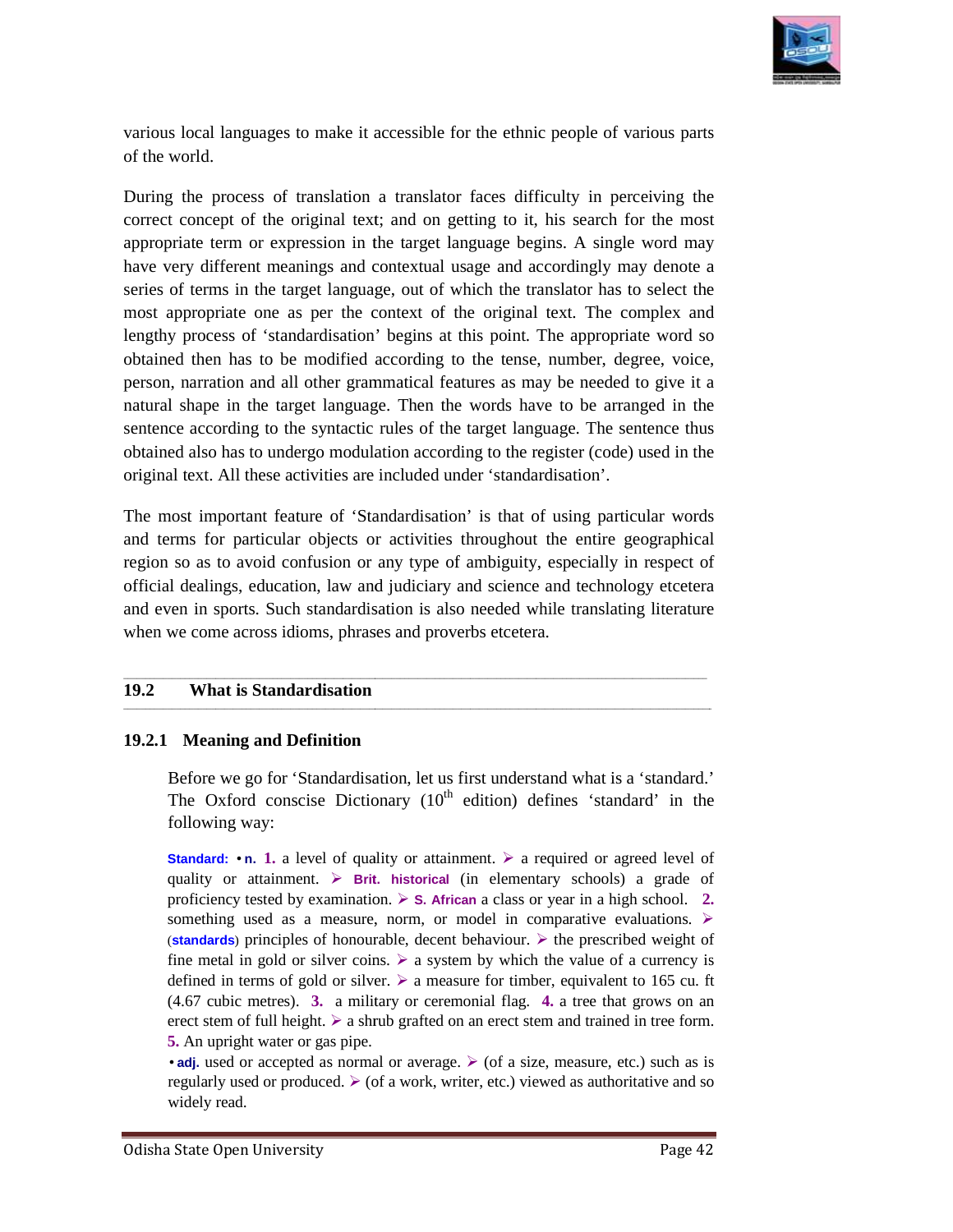

The Oxford English-English-Odia Dictionary  $(1<sup>st</sup>$  edition) defines the word 'standard' as: n. thing, quality or specification by which something may be tested or measured; yardstick or principle to judge quality ମାନ; ଆଦର୍ଶ, required level of  $\,$ quality ମାନର ପୂର୍ଷ ପରିମାଣ;  $\,$  average quality ହାରାହାରି ବା ସାଧାରଣ ମାନ; ordinary procedure ସାଧାରଣ ପଦ୍ଧତି; song of established popularity ପ୍ରସିଦ୍ଧ ଗୀତ; flag ଧ୍ୱଜା ବା ପତାକା; a serving or used as a standard ମାନ ସ୍ୱରୂପ ବ୍ୟବହୃତ, ପ୍ରାମାଣିକ; of average or usual  $\,$ quality ସାଧାରଣ ମାନର; of rea $\,$ ognized merit or authority ପରିଚିତ ବା ସୁବିଦିତ ମାନର; $\,$ Standardise: Cause to conform to a standard, **Standardization**: ମାନଯୁକ୍ତ କରିବା; ମାନକୀକରଣ **।** English-Odia Dictionary (1<sup>st</sup> edition) defines the<br>quality or specification by which something may be tes<br>r principle to judge quality ମାନ; ଆଦର୍ଶ; required le<br>ହମାଣ; average quality ହାରାହାରି ବା ସାଧାରଣ ମାନ; or<br>; song of es

Taking into consideration all above meanings, we can draw the definition as:

'Standard' is a level of quality and/or quantity of something that has been legally or widely accepted by a particular society.

Hence 'Standardization' can be defined as: The act of conforming to the *quality or quantity of something to the legally or socially accepted level in respect of that particular object or activity by effecting necessary changes or socially of effecting the necessary relative to the accepted level.*

Here in the present context we are dealing with the standardization of terms and expressions in the Odia text created by way of translation. Hence as per the context here, we can standardize the meaning of 'standardization' as: the standardiza expressions in the Odia text created by way of translation. I context here, we can standardize the meaning of 'standardiza' Conforming the meaning of the terms and expressions translated text to the context

- 1. 'Conforming the meaning of the terms and expressions used in the
- 2. The syntax of the sentences to that of the target language;
- 3. The register (code, style) to the original text in the source language while The syntax of the sentences to that of the target language;<br>The register (code, style) to the original text in the source language while<br>the terminology in the target language should be chosen according to that particular register. Here in the present context we are dealing with the standardization of terms and expressions in the Odia text created by way of translation. Hence as perferencent here, we can standardize the meaning of 'standardization' a

\_\_\_\_\_\_\_\_\_\_\_\_\_\_\_\_\_\_\_\_\_\_\_\_\_\_\_\_\_\_\_\_\_\_\_\_\_\_\_\_\_\_\_\_\_\_\_\_\_\_\_\_\_\_\_\_\_\_\_\_\_\_\_\_ \_\_\_\_\_\_\_\_\_\_\_\_\_\_\_\_\_\_\_\_\_\_\_\_\_\_\_\_\_\_\_\_\_\_\_\_\_\_\_\_\_\_\_\_\_\_\_\_\_\_\_\_\_\_\_\_\_\_\_\_\_\_\_\_ \_\_\_\_\_\_\_\_\_\_\_\_\_\_\_\_\_\_\_\_\_\_\_\_\_\_\_\_\_\_\_\_\_\_\_\_\_\_\_\_\_\_\_\_\_\_\_\_\_\_\_\_\_\_\_\_\_\_\_\_\_\_\_\_ \_\_\_\_\_\_\_\_\_\_\_\_\_\_\_\_\_\_\_\_\_\_\_\_\_\_\_\_\_\_\_\_\_\_\_\_\_\_\_\_\_\_\_\_\_\_\_\_\_\_\_\_\_\_\_\_\_\_\_\_\_\_\_\_ \_\_\_\_\_\_\_\_\_\_\_\_\_\_\_\_\_\_\_\_\_\_\_\_\_\_\_\_\_\_\_\_\_\_\_\_\_\_\_\_\_\_\_\_\_\_\_\_\_\_\_\_\_\_\_\_\_\_\_\_\_\_\_\_ \_\_\_\_\_\_\_\_\_\_\_\_\_\_\_\_\_\_\_\_\_\_\_\_\_\_\_\_\_\_\_\_\_\_\_\_\_\_\_\_\_\_\_\_\_\_\_\_\_\_\_\_\_\_\_\_\_\_\_\_\_\_\_\_ \_\_\_\_\_\_\_\_\_\_\_\_\_\_\_\_\_\_\_\_\_\_\_\_\_\_\_\_\_\_\_\_\_\_\_\_\_\_\_\_\_\_\_\_\_\_\_\_\_\_\_\_\_\_\_\_\_\_\_\_\_\_\_\_ \_\_\_\_\_\_\_\_\_\_\_\_\_\_\_\_\_\_\_\_\_\_\_\_\_\_\_\_\_\_\_\_\_\_\_\_\_\_\_\_\_\_\_\_\_\_\_\_\_\_\_\_\_\_\_\_\_\_\_\_\_\_\_\_ \_\_\_\_\_\_\_\_\_\_\_\_\_\_\_\_\_\_\_\_\_\_\_\_\_\_\_\_\_\_\_\_\_\_\_\_\_\_\_\_\_\_\_\_\_\_\_\_\_\_\_\_\_\_\_\_\_\_\_\_\_\_\_

\_\_\_\_\_\_\_\_\_\_\_\_\_\_\_\_\_\_\_\_\_\_\_\_\_\_\_\_\_\_\_\_\_\_\_\_\_\_\_\_\_\_\_\_\_\_\_\_\_\_\_\_\_\_\_

#### **Self-Check Exercise-1**

Answer the following questions within 50-100 words:

1. Define Standardisation.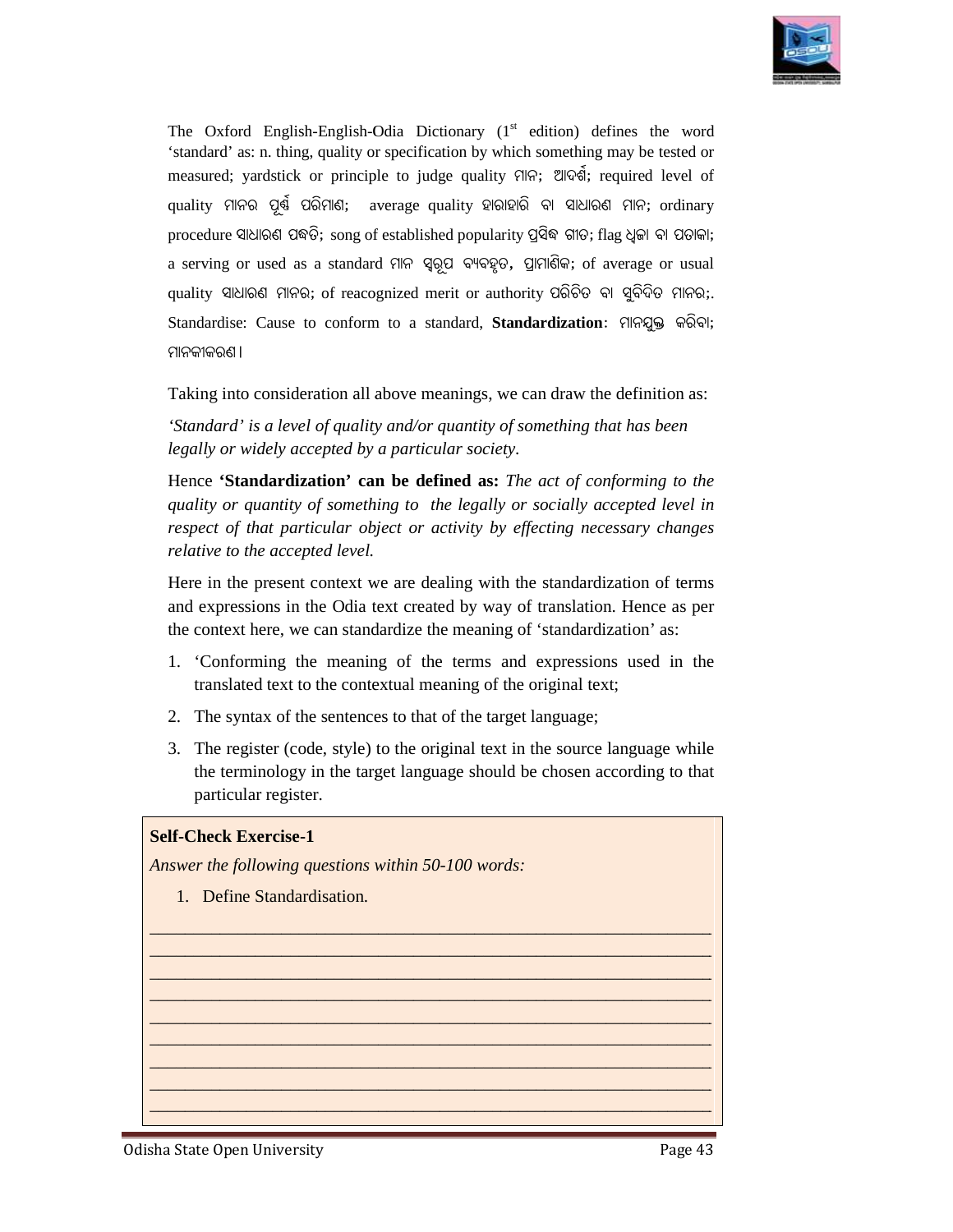

| 2. | What are the various steps of standardisation in the process of<br>translation?                                                                     |
|----|-----------------------------------------------------------------------------------------------------------------------------------------------------|
|    |                                                                                                                                                     |
|    |                                                                                                                                                     |
|    |                                                                                                                                                     |
|    |                                                                                                                                                     |
|    |                                                                                                                                                     |
|    |                                                                                                                                                     |
|    |                                                                                                                                                     |
|    |                                                                                                                                                     |
|    |                                                                                                                                                     |
|    |                                                                                                                                                     |
|    |                                                                                                                                                     |
|    |                                                                                                                                                     |
|    |                                                                                                                                                     |
|    |                                                                                                                                                     |
|    | .2.2 Why is standardization necessary                                                                                                               |
|    | 19.2.2 (A) Genereal Concept                                                                                                                         |
|    | (a) Every language has its own unique vocabulary, syntax, pronunciation,<br>accent etcetera without which it loses its identity. These aspects of a |
|    | language differ from language to language. For example let us consider                                                                              |
|    |                                                                                                                                                     |
|    | the following sentences:                                                                                                                            |
|    | 1. I am fond of curd:                                                                                                                               |
|    | Literal Translation: ମୁଁ ଅଛି ଭଲ ପାଏ ଦହି                                                                                                             |
|    | Though the meaning of the English sentence is conveyed up to some                                                                                   |
|    |                                                                                                                                                     |
|    | language. Hence we have to standardise it as: ମୁଁ ଦହି ଖାଇବାକୁ ଭଲ ପାଏ।                                                                               |
| 2. | extent in this translation, it does not conform to the syntax of Odia<br>Your mother will not be able to go to watch the movie alone:               |
|    | Literal Translation: ତୁମ ମାଆ ନାହିଁ ପାରିବେ ଯିବାକୁ ଦେଖିବାକୁ ଚଳଚ୍ଚିତ୍ର ଏକୃଟିଆ।                                                                         |
|    | Though the meaning of the English sentence is conveyed up to some<br>extent in this translation, it does not conform to the syntax of Odia          |
|    | languae. Hence we have to standardise its syntax as: ତୁମ ମାଆ ଏକାକୀ                                                                                  |

#### **19.2.2 Why is standardization necessary**

#### **19.2.2 (A) Genereal Concept**

- (a) Every language has its own unique vocabulary, syntax, pronunciation, accent etcetera without which it loses its identity. These aspects of a accent etcetera without which it loses its identity. These aspects of a<br>language differ from language to language. For example let us consider the following sentences: has its own unique vocabulary, syntax, pronum<br>without which it loses its identity. These asper<br>from language to language. For example let us a<br>ntences:<br>f curd:<br>slation: ମୁଁ ଅଛି ଭଲ ପାଏ ଦହି<br>meaning of the English sentence i
	- 1. I am fond of curd: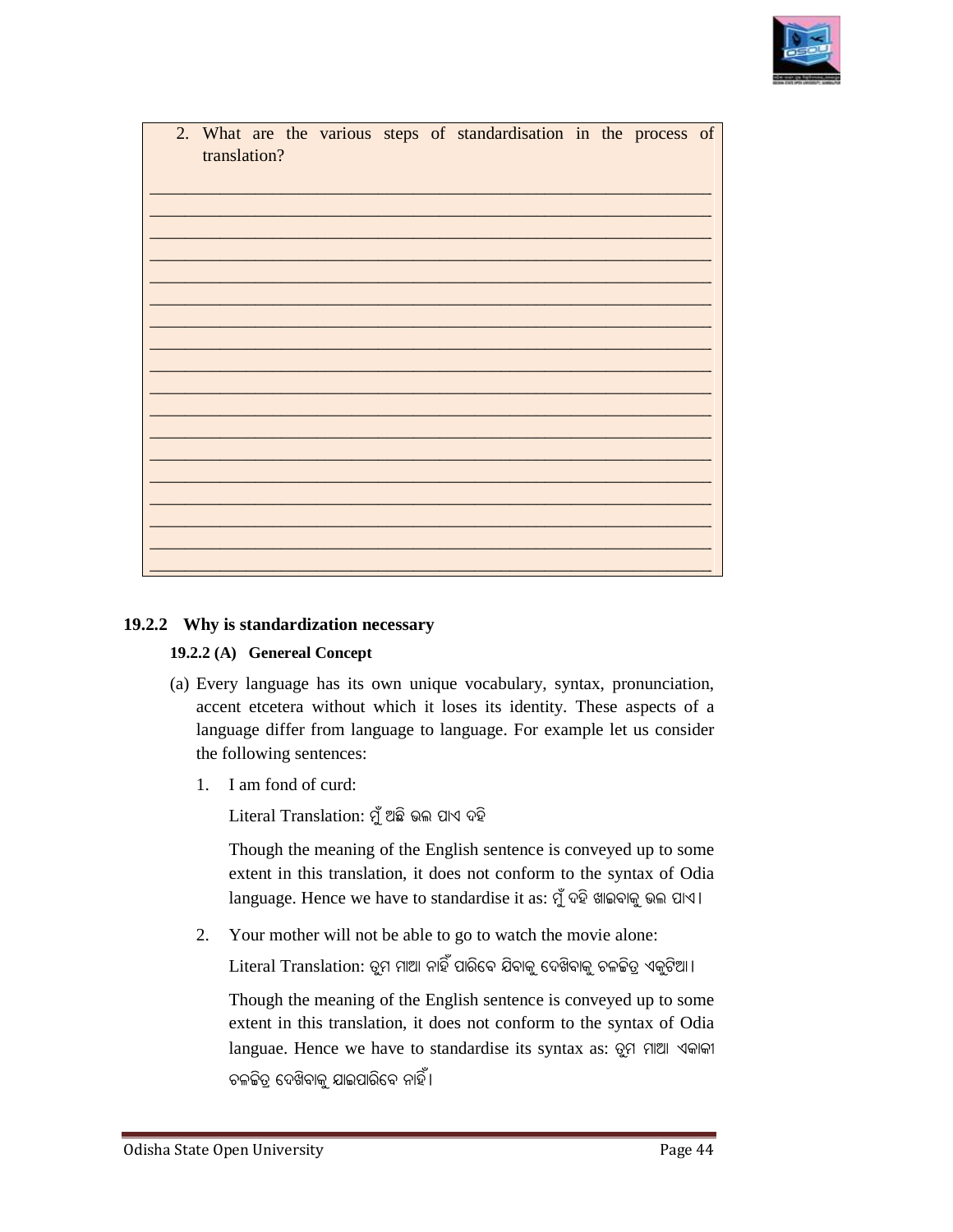

3. Radha dances pretty well:

Literal Translation: ରାଧା ନାଚେ ସ୍ୱନ୍ଦର ଭଲ

In this translation, though we get some indication of the original context, but ambiguity remains as to whether Radha is pretty or her dance is of good quality; or both are nice. Hence we have to  $standardise$  the  $O$ dia text a $s$ : ରାଧା ଭଲା (ସୁନ୍ଦର ଭାବରେ) ନାଚେ । retty well:<br>inslation: ରାଧା ନାଚେ ସୁନ୍ଦର ତ<br>inslation, though we get<br>ut ambiguity remains as t<br>of good quality; or bot

4. She could win the medal because her co-participant was sick.  $L$ iteral  $T$ rans $l$ ation: ସେ ପାରିଲା ଜିତି ମେଡାଲଟି କାରଣ ତା'ର ସହପ୍ରତିଯୋଗୀ ଥିଲା ବେମାର । In this translation, though we get the contextual meaning of the original context, but it does not reflect the spirit of Odia language.<br>Hence we have to standardise the Odia text as: original context, but it does not reflect the spirit of Odia language. Hence we have to standardise the Odia text as: ଡା'ର ସହପ୍ରତିଯୋଗୀ ବେମାର ଥିବାର୍ ସେ ମେଡାଲ ଜିତିବାରେ ସଫଳ ହେଲା ।

We should note here that while standardizing the translated text in the target language we have to shift positions of various words such as verbs, adjectives, objects etcetera in the sentence; besides, we may even have to add or remove certain words as we have added 'ଖାଇବାକୁ' in the 1<sup>st</sup> sentence, and 'QCT<sup>'</sup> in the 4<sup>th</sup> sentence. We can also see that in 2<sup>nd</sup> sentence, we have taken the contextual meaning of 'pretty' as 'qoo bûaùe' otherwise it would have meant 'beautiful'. re that while standardizing the translated text in the have to shift positions of various words such as verbs, etcetera in the sentence; besides, we may even have to In this translation, though we get some indication of the original or are some indicator of the original original original original original original original original original original original original original original

(b) Noteworthy here is that in some cases, such as idioms, proverbs and phrases, we sometimes need to find out an all together new expression in the target language sans all the words given in the source text. would have meant 'beautiful'.<br>
S that in some cases, such as idioms, proverbs and<br>
mes need to find out an all together new expression in<br>
sans all the words given in the source text.<br>
following idioms:<br>
etter than two in

Let us examine the following idioms:

A bird in hand is better than two in the bush. It will not hold good if we translate this idiom in this way:

ବୁଦା ଭିତରେ ଥିବା ଦୁଇଟି ଚଢ଼େଇ ଅପେକ୍ଷା ହାତରେ ଥିବା ଗୋଟିଏ ଚଢ଼େଇ ଭଲ <mark>।</mark>

This sentence does not convey any meaning in the cultural context of Odisha. We therefore have to ponder into our memory or resources to We find out an Odia idiom that fits to this English one contextually. Thus when we say 'ନାହିଁ ମାମୁଠୁ କଣାମାମୁ ଭଲ', we understand that it means 'something is better than nothing'. Thus we have to standardise the equivalent Odia expression by pondering into the socio-cultural practice in Odisha.

(c) Standardisation is also necessary because some times a single word is used in different meanings in various contexts and a translator has to find out its contextual equivalent, lest he should commit blunders. Let us consider this sentence: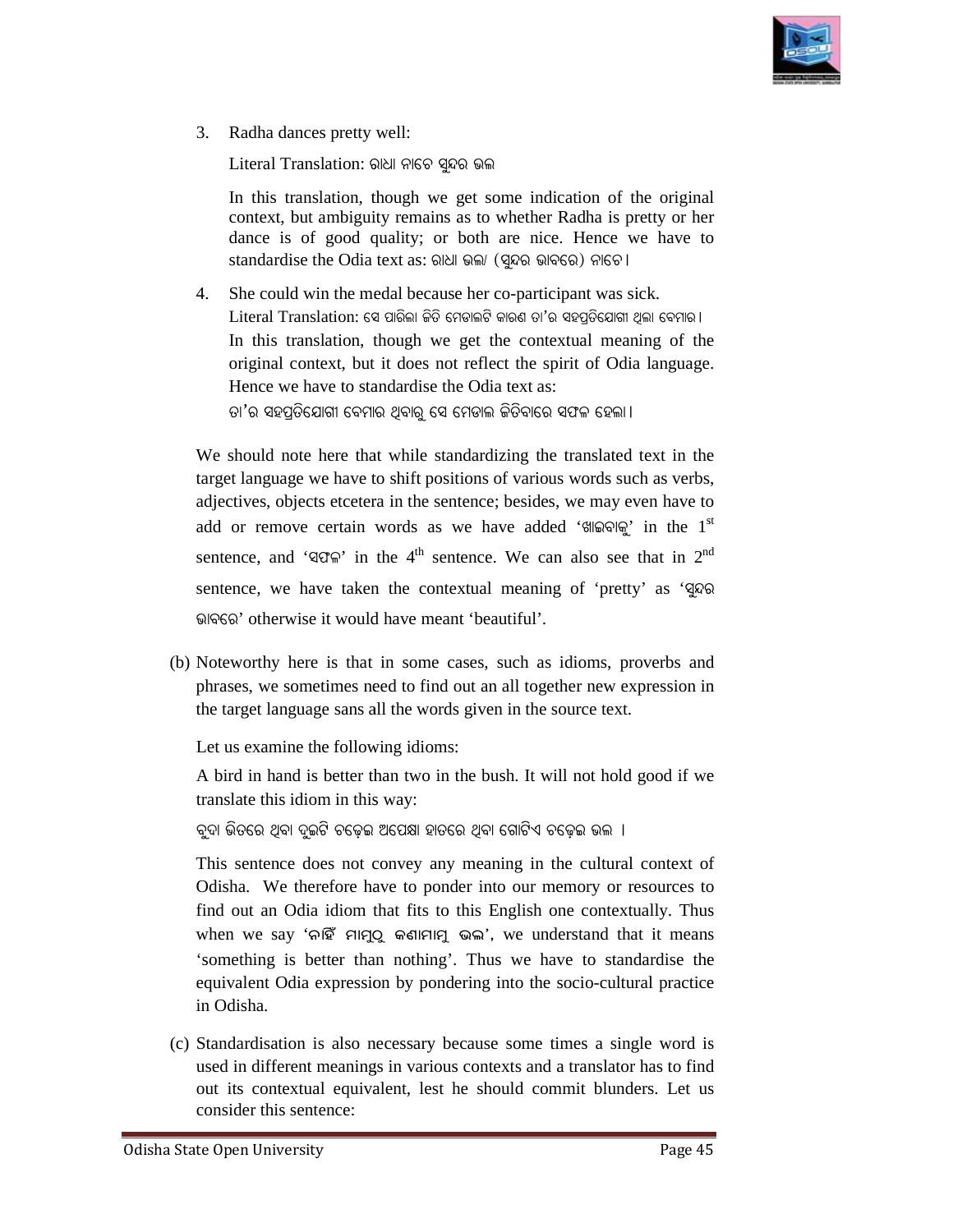

The speaker delivered a good speech: ବକ୍ତା ଗୋଟିଏ ଭଲ ଭାଷଣ ପ୍ରସବ କଲେଫ

 $D$ eliver=give ଦେବ।, supply ଯୋଗାଇବ।, give birth ଜନ୍ଗଦେବ। ବା ପ୍ରସବ କରିବ।, speak out **Kjòaû,** etc.

Here we have to select and standardise the word in Odia according to the context of the source text, and thus the translation should be: <sub>e</sub> s s s s an ଭଲ ଭାଷଣ ପଦାନ କଲେ ।

(d) Similarly, sometimes for one word in the source language, we find many equivalents in the target language; and in such a case we have to select equivalents in the target language; and in such a case we have to se<br>the most appropriate one according to the context of the original text.

Term = **g± aû \_\ (**linguistics and grammar), **gòlûahð (**education) **@a]ô (Banking, insurance), ଆଖ୍ୟାଦେବା (literature & law),** 

See or look= **Pûjóaû, @^ûAaû, ù ù\Lòaû;** However, the Odia word '**Pûjóaû**' has two meanings, viz., 'look' and also 'to wish.' E.g.:

- 1. I don't want to trouble you: ମୁଁ ତୁମକୁ କଷ୍ଟ ଦେବାକୁ ଚାହେଁନା ।
- $2.$  Look at me: ମୋ ଆଡ଼କୁ ଚାହାଁ ।

All these examples make it clear what is standardization in the context of translation and why standardisation is necessary. A translator or writer has to use the most appropriate and non-ambiguous word by way of standardisation for easy perception of the idea that s/he wants to convey to the reader.

#### **19.2.2 (B) Need for standardization of Administrative Terminology**

As we have seen above, a single word acquires different meanings with the change of context; we have to be very careful about choosing words for official language. Similarly, many a times, the same act or thing is denoted by different words in the same language. However, we have to select a particular word for a particular meaning in official language; otherwise it may create a lot of confusion or give rise to untoward situations in governance, legal matters, media etcetera. Needless to say that it becomes easy for the masses to work in a particular language when we use the same vocabulary for things carrying the same meaning. ave seen above, a single word acquires different meanings with the f context; we have to be very careful about choosing words for official Similarly, many a times, the same act or thing is denoted by different the same lan Needless to say that it becomes easy for the masses to work in a stragge when we use the same vocabulary for things carrying the see, government of India and the State governments have been

For the purpose, government of India and the State governments have been engaged in the evolution of a common Administrative Terminology in various languages of India through various departments. In view of the pressing need of such terminology, authors, publishers and law houses too have contributed a lot. Government of India has even set up a permanent Commission for Scientific and Technical Terminology to develop, cause to develop and monitor development of the vocabulary of administrative terminology in various Indian languages. A translator should be aware of the rules laid down by the Government and other constitutional bodies thereof from time to time in respect of standardisation of administrative and technical terms. guages of India through various departments. In view of the pressing need of<br>th terminology, authors, publishers and law houses too have contributed a lot.<br>vernment of India has even set up a permanent Commission for Scien Free we have to select and standardises the word in Odia according to the<br>context of the source text, and thus the translation should be:  $\Im$ esiesti $\Im$ esiesting-<br>of  $\Im$  Similarly, sometimes for one word in the source l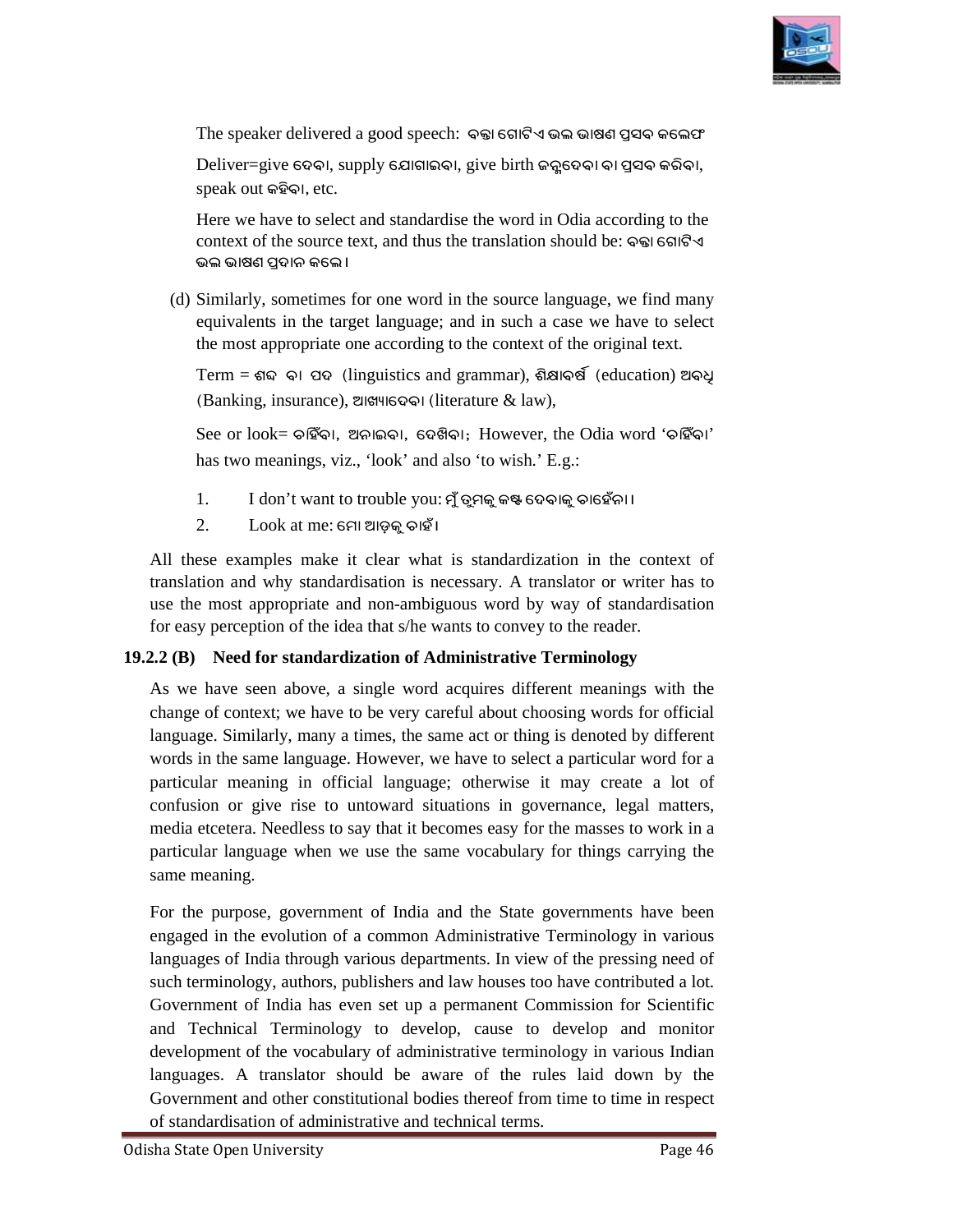

#### 19.2.2 (C) Need for standardization of Administrative Terminology in Odia

Though Odia has been used in official works in some departments since 1954, we still have a long way to go. We refer to the English pattern every now and then, and mostly depend upon its translation into Odia. We have to apply 'Look Back and Move Forward Method'; i.e., look back how our predecessors worked, and then move forward accordingly while using our own intelligence, wit and vocabulary striving to make it more decent, intelligible and acceptable. We need to bring the same kind of uniformity in Odia as in English, in terminology, language and expression in respect of the official works in various offices. been used in official works in some departments since 1954, ong way to go. We refer to the English pattern every now and depend upon its translation into Odia. We have to apply 'Look Forward Method'; i.e., look back how ou

language and expression in respect of the official works in various offices.<br>For this purpose Law department, Government of Odisha has published some glossaries of administrative and technical terminology, sample usable common notings, and drafts of letters, note-sheets, office orders etc. in Odia in two compilations, viz., **'\_âgûi^ g±ùKûg'** and **'ieKûeú bûhû ijPe'** corresponding to administrative terminology and noting-drafting respectively. Besides, some private authors and publishers have also tried to bring out such compilations that have been of immense help for the beginners in the government and other offices to work in Odia language. private authors and publishers have also t<br>have been of immense help for the be<br>offices to work in Odia language.<br>In spite of the publications and circular<br>available taken together is like a drop in Though Odia has been used in official works in some departments since 1954,<br>We still have a long way to go. We refer to the English pattern every now und<br>then, and mostly depend upon its translation into Odia. We have to

In spite of the publications and circulars of the Government, all the material available taken together is like a drop in the ocean. A person endorsed with the job therefore has to refer to other private authors' publications and even consult bilingual or trilingual dictionaries to effectively complete his work; and while doing so, has to select the most appropriate Odia synonym of the English term according to the context of his work.

according to the context of his work.<br>One should not coin new words when existing words are sufficient. However, even after all the exercise cited above, one may not sometimes find a suitable term to perfectly fit to his context. In such a case one has to coin a new word or phrase taking into account the guidelines laid down by the Com Scientific and Technical Terminology, Ministry of Human Resource Development, Department of Higher Education, Government of India and those laid down by the Government of Odisha on the subject. even after all the exercise cited above, one may not sometimes find a suitable<br>term to perfectly fit to his context. In such a case one has to coin a new word or<br>phrase taking into account the guidelines laid down by the C Scientific and Technical Terminology, Ministry of I<br>Development, Department of Higher Education, Government<br>laid down by the Government of Odisha on the subject.

#### **19.2.3 Scope of standardization in in Translation**

We have discussed in details the need of 'standardisation' in the previous section that makes it clear that standardisation in translation has a very wide scope. It is necessary at every step during the process of translation irrespective of the subject dealt with in the source text; whether it is literature, law, science, technology, media, sports, economics and whatsoever. Even the words change according to the code or register used in the source text; whether it is classical, We have discussed in details the need of 'standardisation' in the previous section<br>that makes it clear that standardisation in translation has a very wide scope. It is<br>necessary at every step during the process of translat more appropriate, accurate, easy to perceive, acceptable and useful.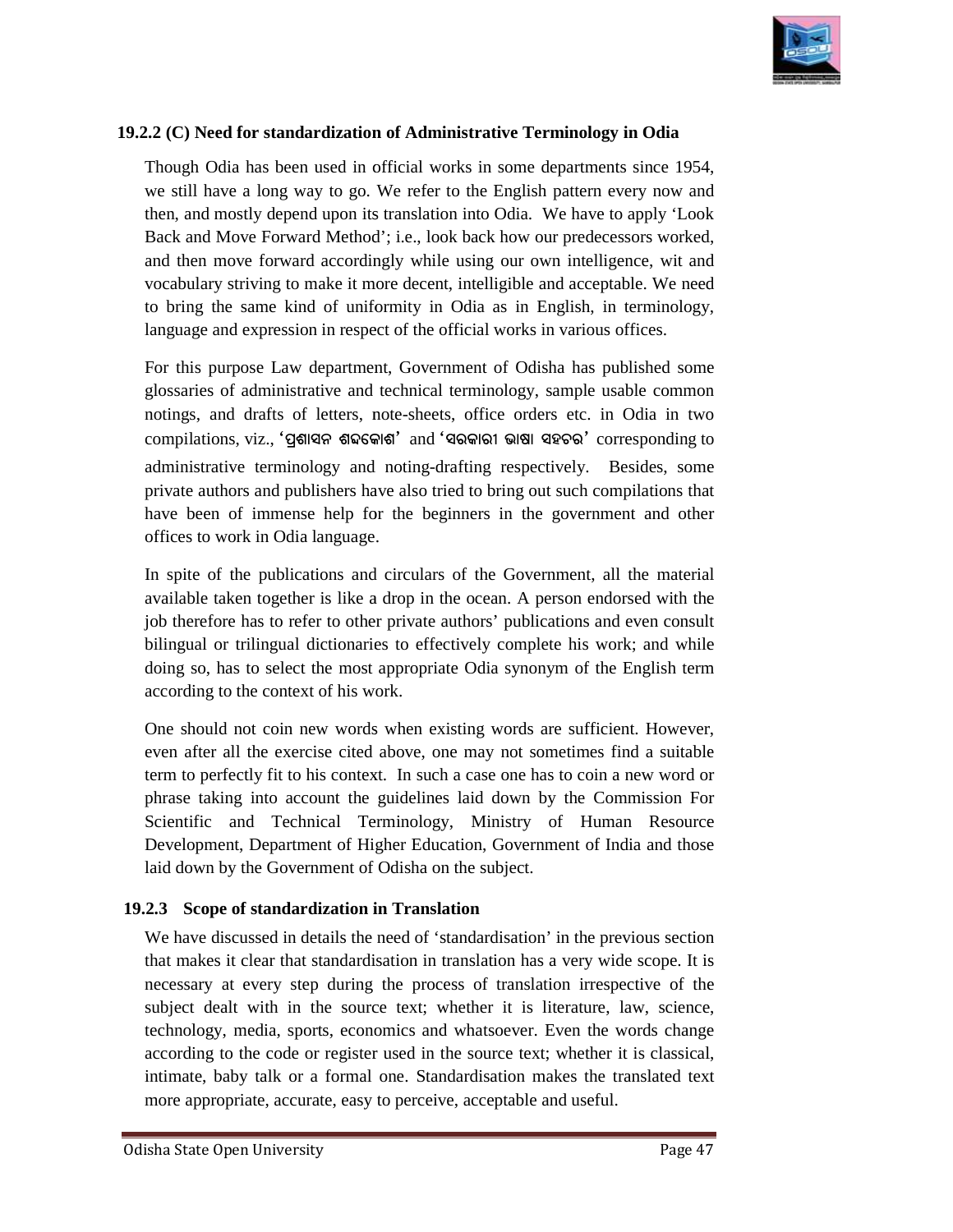

When we are speaking something for the common masses or say to the farmers, When we are speaking something for the common masses or say to the farmers, we have to standardise our language, words, syntax and all, according to the 'educational' and social 'standard' of the farmers. If we use classical words and expressions, the basic goal of our creation may fail altogether. We have to standardise our language and terms taking into consideration our target audience or readers so that the basic purpose of our job can be achieved. al' and social 'standard' of the farmers. If we use cl.<br>s, the basic goal of our creation may fail altoget<br>e our language and terms taking into consideration of<br>so that the basic purpose of our job can be achieved. When we are speaking something for the common masses or say to the farmer<br>such that we were showed that the conting to the changing to the conting to the conting to the continual and social 'standard' of the farmers. If w

#### **Self-Check Exercise-2**

- **A.** *Answer these questions within 100 words:*
- 1. Why is standardisation necessary in respect of administrative, scientific and technological terms?

\_\_\_\_\_\_\_\_\_\_\_\_\_\_\_\_\_\_\_\_\_\_\_\_\_\_\_\_\_\_\_\_\_\_\_\_\_\_\_\_\_\_\_\_\_\_\_\_\_\_\_\_\_\_\_\_\_\_\_\_\_\_\_\_ \_\_\_\_\_\_\_\_\_\_\_\_\_\_\_\_\_\_\_\_\_\_\_\_\_\_\_\_\_\_\_\_\_\_\_\_\_\_\_\_\_\_\_\_\_\_\_\_\_\_\_\_\_\_\_\_\_\_\_\_\_\_\_\_ \_\_\_\_\_\_\_\_\_\_\_\_\_\_\_\_\_\_\_\_\_\_\_\_\_\_\_\_\_\_\_\_\_\_\_\_\_\_\_\_\_\_\_\_\_\_\_\_\_\_\_\_\_\_\_\_\_\_\_\_\_\_\_\_ \_\_\_\_\_\_\_\_\_\_\_\_\_\_\_\_\_\_\_\_\_\_\_\_\_\_\_\_\_\_\_\_\_\_\_\_\_\_\_\_\_\_\_\_\_\_\_\_\_\_\_\_\_\_\_\_\_\_\_\_\_\_\_\_ \_\_\_\_\_\_\_\_\_\_\_\_\_\_\_\_\_\_\_\_\_\_\_\_\_\_\_\_\_\_\_\_\_\_\_\_\_\_\_\_\_\_\_\_\_\_\_\_\_\_\_\_\_\_\_\_\_\_\_\_\_\_\_\_ \_\_\_\_\_\_\_\_\_\_\_\_\_\_\_\_\_\_\_\_\_\_\_\_\_\_\_\_\_\_\_\_\_\_\_\_\_\_\_\_\_\_\_\_\_\_\_\_\_\_\_\_\_\_\_\_\_\_\_\_\_\_\_\_ \_\_\_\_\_\_\_\_\_\_\_\_\_\_\_\_\_\_\_\_\_\_\_\_\_\_\_\_\_\_\_\_\_\_\_\_\_\_\_\_\_\_\_\_\_\_\_\_\_\_\_\_\_\_\_\_\_\_\_\_\_\_\_\_ \_\_\_\_\_\_\_\_\_\_\_\_\_\_\_\_\_\_\_\_\_\_\_\_\_\_\_\_\_\_\_\_\_\_\_\_\_\_\_\_\_\_\_\_\_\_\_\_\_\_\_\_\_\_\_\_\_\_\_\_\_\_\_\_ \_\_\_\_\_\_\_\_\_\_\_\_\_\_\_\_\_\_\_\_\_\_\_\_\_\_\_\_\_\_\_\_\_\_\_\_\_\_\_\_\_\_\_\_\_\_\_\_\_\_\_\_\_\_\_\_\_\_\_\_\_\_\_

2. What steps have been taken by Government of India and State of Odisha in respect of standardization of administrative terms? at steps have been taken by Government of India and State of Odish<br>espect of standardization of administrative terms?

\_\_\_\_\_\_\_\_\_\_\_\_\_\_\_\_\_\_\_\_\_\_\_\_\_\_\_\_\_\_\_\_\_\_\_\_\_\_\_\_\_\_\_\_\_\_\_\_\_\_\_\_\_\_\_

\_\_\_\_\_\_\_\_\_\_\_\_\_\_\_\_\_\_\_\_\_\_\_\_\_\_\_\_\_\_\_\_\_\_\_\_\_\_\_\_\_\_\_\_\_\_\_\_\_\_\_\_\_\_\_\_\_\_\_\_\_\_\_\_ \_\_\_\_\_\_\_\_\_\_\_\_\_\_\_\_\_\_\_\_\_\_\_\_\_\_\_\_\_\_\_\_\_\_\_\_\_\_\_\_\_\_\_\_\_\_\_\_\_\_\_\_\_\_\_\_\_\_\_\_\_\_\_\_ \_\_\_\_\_\_\_\_\_\_\_\_\_\_\_\_\_\_\_\_\_\_\_\_\_\_\_\_\_\_\_\_\_\_\_\_\_\_\_\_\_\_\_\_\_\_\_\_\_\_\_\_\_\_\_\_\_\_\_\_\_\_\_\_ \_\_\_\_\_\_\_\_\_\_\_\_\_\_\_\_\_\_\_\_\_\_\_\_\_\_\_\_\_\_\_\_\_\_\_\_\_\_\_\_\_\_\_\_\_\_\_\_\_\_\_\_\_\_\_\_\_\_\_\_\_\_\_\_ \_\_\_\_\_\_\_\_\_\_\_\_\_\_\_\_\_\_\_\_\_\_\_\_\_\_\_\_\_\_\_\_\_\_\_\_\_\_\_\_\_\_\_\_\_\_\_\_\_\_\_\_\_\_\_\_\_\_\_\_\_\_\_\_ \_\_\_\_\_\_\_\_\_\_\_\_\_\_\_\_\_\_\_\_\_\_\_\_\_\_\_\_\_\_\_\_\_\_\_\_\_\_\_\_\_\_\_\_\_\_\_\_\_\_\_\_\_\_\_\_\_\_\_\_\_\_\_\_ \_\_\_\_\_\_\_\_\_\_\_\_\_\_\_\_\_\_\_\_\_\_\_\_\_\_\_\_\_\_\_\_\_\_\_\_\_\_\_\_\_\_\_\_\_\_\_\_\_\_\_\_\_\_\_\_\_\_\_\_\_\_\_\_ \_\_\_\_\_\_\_\_\_\_\_\_\_\_\_\_\_\_\_\_\_\_\_\_\_\_\_\_\_\_\_\_\_\_\_\_\_\_\_\_\_\_\_\_\_\_\_\_\_\_\_\_\_\_\_\_\_\_\_\_\_\_\_\_ \_\_\_\_\_\_\_\_\_\_\_\_\_\_\_\_\_\_\_\_\_\_\_\_\_\_\_\_\_\_\_\_\_\_\_\_\_\_\_\_\_\_\_\_\_\_\_\_\_\_\_\_\_\_\_\_\_\_\_\_\_\_\_

- **B.** *Fill in the blanks:*
- (a) A translator has to follow the \_\_\_\_\_\_\_\_\_\_\_\_\_\_\_\_\_\_\_\_\_\_\_\_\_\_\_\_ prepared by the Government and other constitutional bodies there of from time to time in respect of \_\_\_\_\_\_\_\_\_\_\_\_\_\_\_\_\_\_\_\_\_\_\_\_\_\_ \_\_\_\_\_\_\_\_\_\_\_ of administrative and technical terms.
- (b) Odia has been being used in \_\_\_\_\_\_\_\_\_\_\_\_\_\_\_\_\_\_\_\_\_ works in some departments since \_\_\_\_\_\_\_\_\_\_\_\_\_\_\_\_\_\_.
- (c) Standardisation makes the translated text more \_\_\_\_\_\_\_\_\_\_\_\_\_\_\_\_\_\_\_\_\_, easy to  $\blacksquare$ , acceptable and  $\blacksquare$ .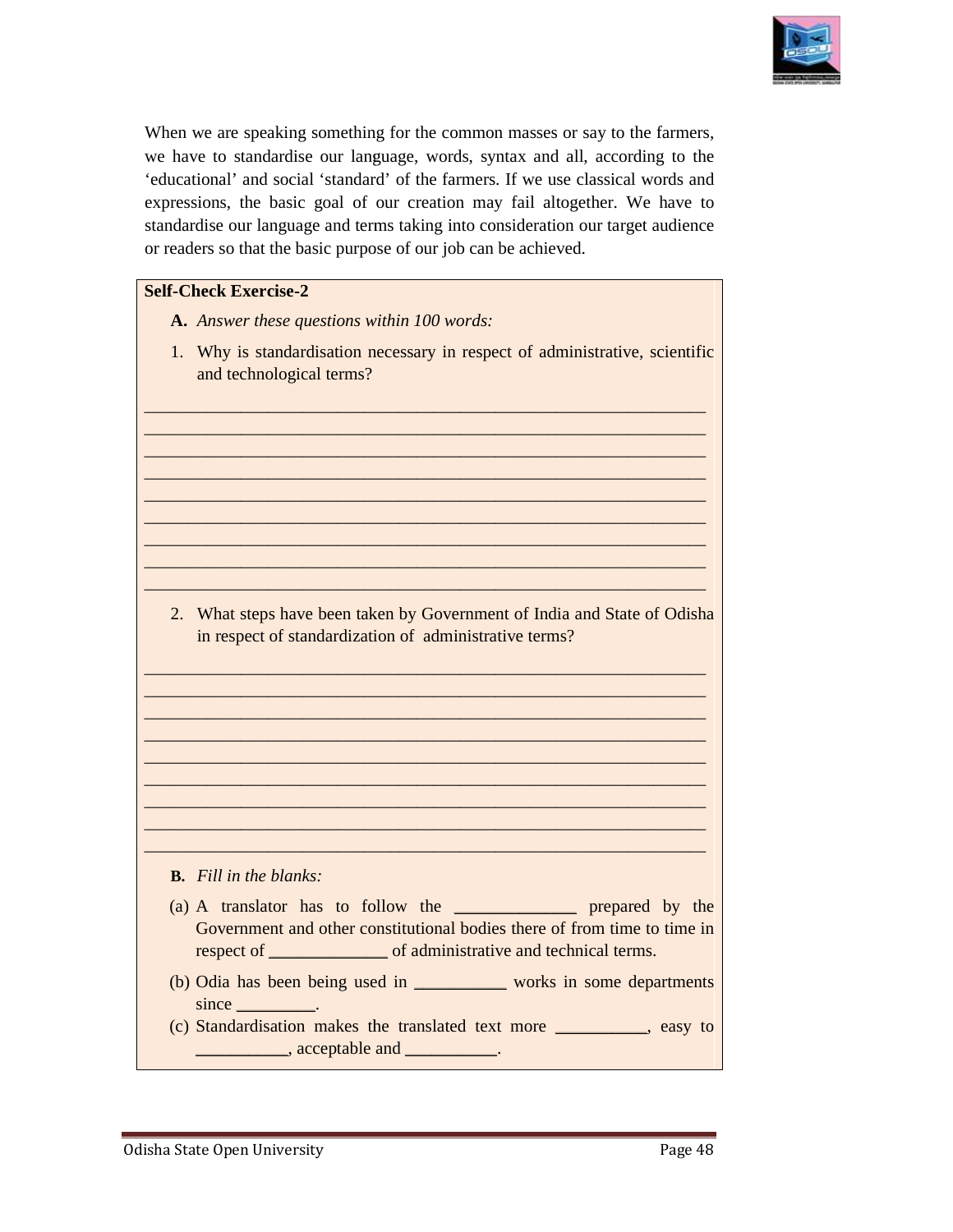

 $\overline{\phantom{a}}$ 

#### **19.3 Standardisation of Administrative Terminology**

Administrative field is the most complex area for a translator as it includes all branches of activities of the modern man viz., governance, science and technology, news, sports, telecoms, law and judiciary, banking and commerce and all that except the field of literature. Standardisation plays the most vital role in administrative terminology because in this field we have to use a specific word to denote a specific object or activity, lest it should be misunderstood elsewhere. This is most essential for the preparation of text books in science and technology in the vernacular languages for the ethnic folk. The laws of motion or a chemical reaction may be misunderstood if the terms and language is not uniform throughout the stretch of the country and abroad. The court verdicts, laws formulated by the government, the news, banking procedures and rules etc need to be prepared using uniform terminology denoting the same thing everywhere, lest it should give rise to untoward misinterpretations. (a) the same thing everywhere, lest it should give rise to uniform terminology denoting the same thing everywhere, lest it should give rise to untoward misinterpretations.<br> **19.3.1 Administrative Terminology**<br>
(a) 'Adminis field is the most complex area for a translator as it includes<br>ivities of the modern man viz., governance, science and technolo<br>elecoms, law and judiciary, banking and commerce and all t<br>ld of literature. Standardisation p Inslator as it includes all<br>
science and technology,<br>
tommerce and all that<br>
the most vital role in<br>
to use a specific word to<br>
derstood elsewhere. This<br>
no or a chemical reaction<br>
on or a chemical reaction<br>
uniform throug Administrative field is the most complex area for a translator as it includes<br>branches of activities of the modern man via:, governance, science and uchnost<br>enews, sports, telecoms, law and judiciary, bunking and commerce

\_\_\_\_\_\_\_\_\_\_\_\_\_\_\_\_\_\_\_\_\_\_\_\_\_\_\_\_\_\_\_\_\_\_\_\_\_\_\_\_\_\_\_\_\_\_\_\_\_\_\_\_\_\_\_\_\_\_\_\_\_\_\_\_\_\_\_\_\_\_\_\_\_\_\_\_\_\_\_\_\_\_\_\_\_\_\_\_\_\_\_\_\_\_\_\_\_\_\_\_\_\_\_\_\_\_\_\_\_\_\_\_\_\_\_\_\_\_\_\_\_\_\_\_\_

\_\_\_\_\_\_\_\_\_\_\_\_\_\_\_\_\_\_\_\_\_\_\_\_\_\_\_\_\_\_\_\_\_\_\_\_\_\_\_\_\_\_\_\_\_\_\_\_\_\_\_\_\_\_\_\_\_\_\_\_\_\_\_\_\_\_\_\_\_\_\_\_\_\_\_\_\_\_\_\_\_\_\_\_\_\_\_\_\_\_\_\_\_\_\_\_\_\_\_\_\_\_\_\_\_\_\_\_\_\_\_\_\_\_\_\_\_\_\_\_\_\_\_\_\_\_\_\_\_\_\_\_\_ \_\_\_\_\_\_\_\_\_\_\_\_\_\_\_\_\_\_\_\_\_\_\_\_\_\_\_\_\_\_\_\_\_\_\_\_\_\_\_\_\_\_\_\_\_\_\_\_\_\_\_\_\_\_\_\_\_\_\_\_\_\_\_\_\_\_\_\_\_\_\_\_\_\_\_\_\_\_\_\_\_\_\_\_\_\_\_\_\_\_\_\_\_\_\_\_\_\_\_\_\_\_\_\_\_\_\_\_\_\_\_\_\_\_\_\_\_\_\_\_\_\_\_\_\_\_\_\_\_\_\_\_\_\_

\_\_\_\_\_\_\_\_\_\_\_\_\_\_\_\_\_\_\_\_\_\_\_\_\_\_\_\_\_\_\_\_\_\_\_\_\_\_\_\_\_\_\_\_\_\_\_\_\_\_\_\_\_\_\_\_\_\_\_\_\_\_\_\_\_\_\_\_\_\_\_\_\_\_\_\_\_\_\_\_\_\_\_\_\_\_\_\_\_\_\_\_\_\_\_\_\_\_\_\_\_\_\_\_\_\_\_\_\_\_\_\_\_\_\_\_\_\_\_\_\_\_\_\_\_

#### **19.3.1 Administrative Terminology**

administration of the government, department, institution, organization and so on and the specific words or terms bearing specific meanings or sense used in transacting such activities. It is very essential that the administrator uses the right and best words in that particular language so as to effectively administer the rules. bearing specific words or terms bearing specific meanings or sense<br>cting such activities. It is very essential that the administrator<br>and best words in that particular language so as to effectively<br>rules.<br>of administration

Every branch of administration, science and knowledge has developed its own vocabulary, and the standardized method has become conventional in that particular department of administration or knowledge.

Since this branch of translation involves science, technology and official language etcetera, it is absolutely necessary that uniformity of terminology be maintained throughout the country. As has been stated earlier, Government of India has therefore established a permanent 'Commission for Scientific and Technical Terminology' under HRD Ministry, Department of Higher Education that prepares and looks after the evolution of such terminology. The Commission and various State governments have published glossaries of such terminology that is a reliable and most authentic resource for the translator. and Technical Terminology' under<br>igher Education that prepares and looks<br>gy. The Commission and various State<br>ries of such terminology that is a 1<br>e for the translator.

#### (b) **Principles of Standardisation of Administrative Terminology: of of**

Although this has been discussed in Unit-12, it seems to be relevant to quote here certain principles laid down by the Commission in this regard before we proceed ahead:

1. 'International terms' should be adopted and transliterated in the target language.viz., (a) names of elements and compounds, units of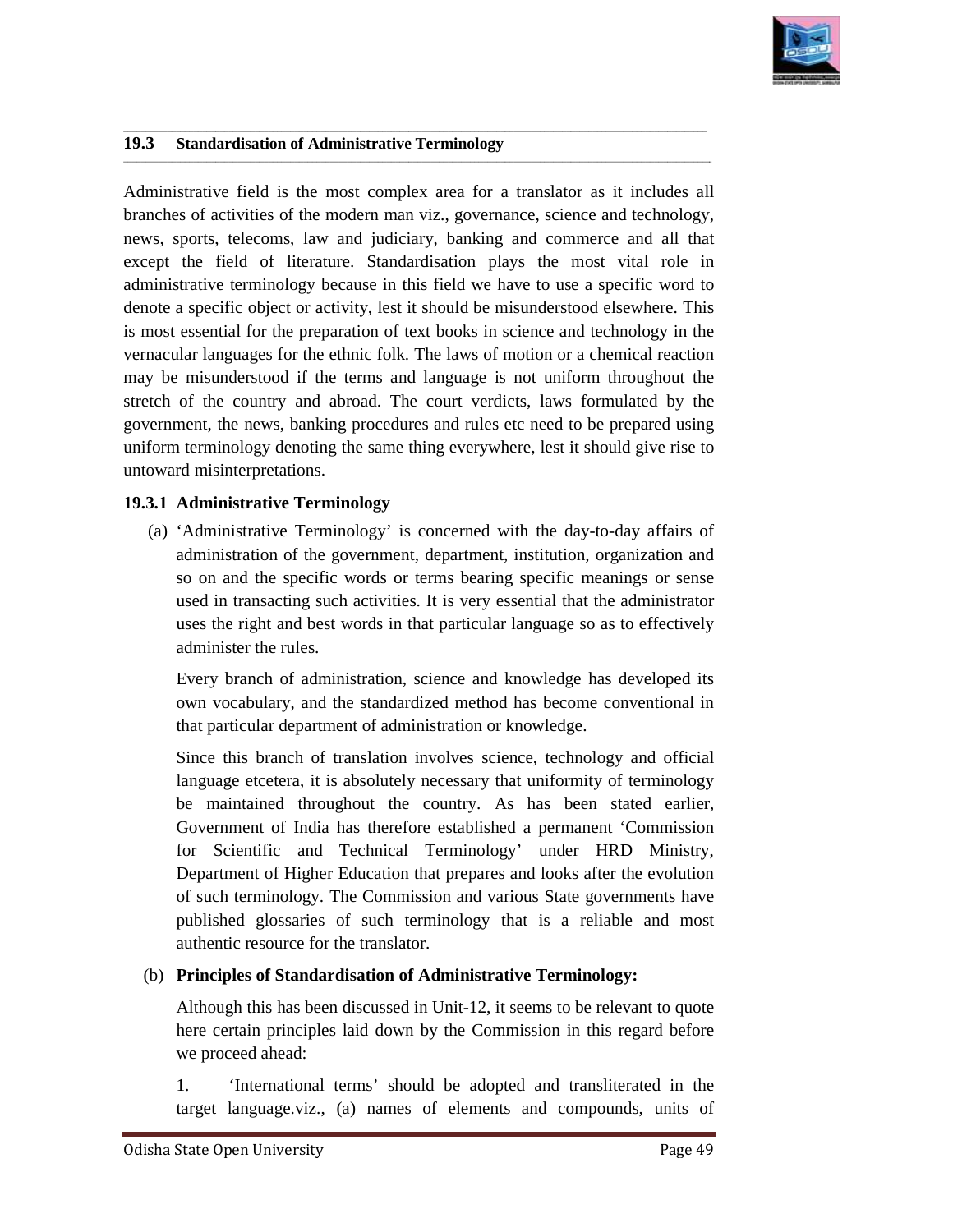

weights, measures and physical quantities, (b) terms based on proper names, e.g., like Marxism, Braille, boycott, guillotine, ampere, Fahrenheit etc., (c) binomial nomenclature in such sciences as Botany, Zoology, Geology etc., Constants, e.g.,  $\pi$ , g etc., (d) common words like Radio, Petrol, Radar, Electron, Proton, Neutron etc., which have gained practically world world-wide usage. (e) Words from English, Portuguese, French etc., which are widely used in Indian languages should be retained, e.g., ticket, signal, person, usage. (e) Words from English, Portuguese, French etc., which are widely used in Indian languages should be retained, e.g., ticket, signal, person, police, bureau, restaurant, deluxe, etc. (f) Similarly numerals, symbols, signs and formulae, used in mathematics and in other sciences, e.g., sin, cos, tan, log etc. will remain as they are. The letters used in mathematical operations should be in Roman or Greek alphabets. Letters of may be used in geometrical figures, e.g.,  $\mathbf{F}$ ,  $\mathbf{s}$ ,  $\mathbf{s}$ , but only letters of Roman and Greek alphabets should be used in trigonometrical relations, e.g., Sin A, Cos B, etc. (g) The symbols will remain in international form written in Roman, but abbreviations may be written in Odia and standardized form, and Greek alphabets should be used in trigonometrical relations, e.g., Sin A, Cos B, etc. (g) The symbols will remain in international form written in Roman, but abbreviations may be written in Odia and standardized form, other popular works; but in standard works of science and technology, the other popular works; but in standard works of scien<br>international symbols only, like cm., should be used. and formulae, used in mathematics and in other sciences, e.g., sin, cos, og etc. will remain as they are. The letters used in mathematical tions should be in Roman or Greek alphabets. Letters of Indian scripts ysical quantities, (b) terms hased on proper names,<br>e, boycott, guilloine, ampere, Fahrenheit etc., (c)<br>such sciences as Botuny, Zoology, Geology etc.,<br>c, (d) common words like Radio, Petrol, Radar,<br>etc., which have gained weights, measures and physical quantities, (b) terms based on proper names, e.g., like Marxism, Braille, boycott, guillotine, ampere, Fahrenheit etc., (c) binomial nomenclature in such sciences as Botany, Zoology, Geology

2. Conceptual terms should generally be translated, but simplicity, precision of meaning and easy intelligibility should be borne in mind; by selecting terms common to as many of the regional languages as possible, and based on Sanskrit roots.

3. Indigenous terms which are commonly used in our languages for certain technical words, as  $\Theta$ <sup>o</sup> for telegraph/telegram, **polity for continent**, **WûK** for post etc., should be retained.

4. Many terms like 'Parliament' 4. Many like **(iõi\), A¬ò^òde (~ªú)** etcetera have been translated into Indian languages and both English and indigenous forms are in use; so we can use any of the forms; etcetera into Indian languages English nunciation for

in use; so we can use any of the forms;<br>5. Transliteration of International terms in Odia script should aim at maximum approximation to the Standard English pronunciation with such modifications as prevalent amongst the educated circle in Odisha.

6. Hybrid forms in technical terminologies, e.g., SHIGO for 'guaranteed', କୋଡକାର for 'codifier', etc., may be adopted.

7. 'Sandhi' and 'Samasa' in technical terms and Complex forms of Sandhi should be avoided.

(c) **Standardization of Administrative Terminology in Odia:**  Law department, Government of Odisha has published some glossaries of administrative and technical terminology, sample usable common notings, and drafts of letters, note-sheets, office orders etc. in Odia in two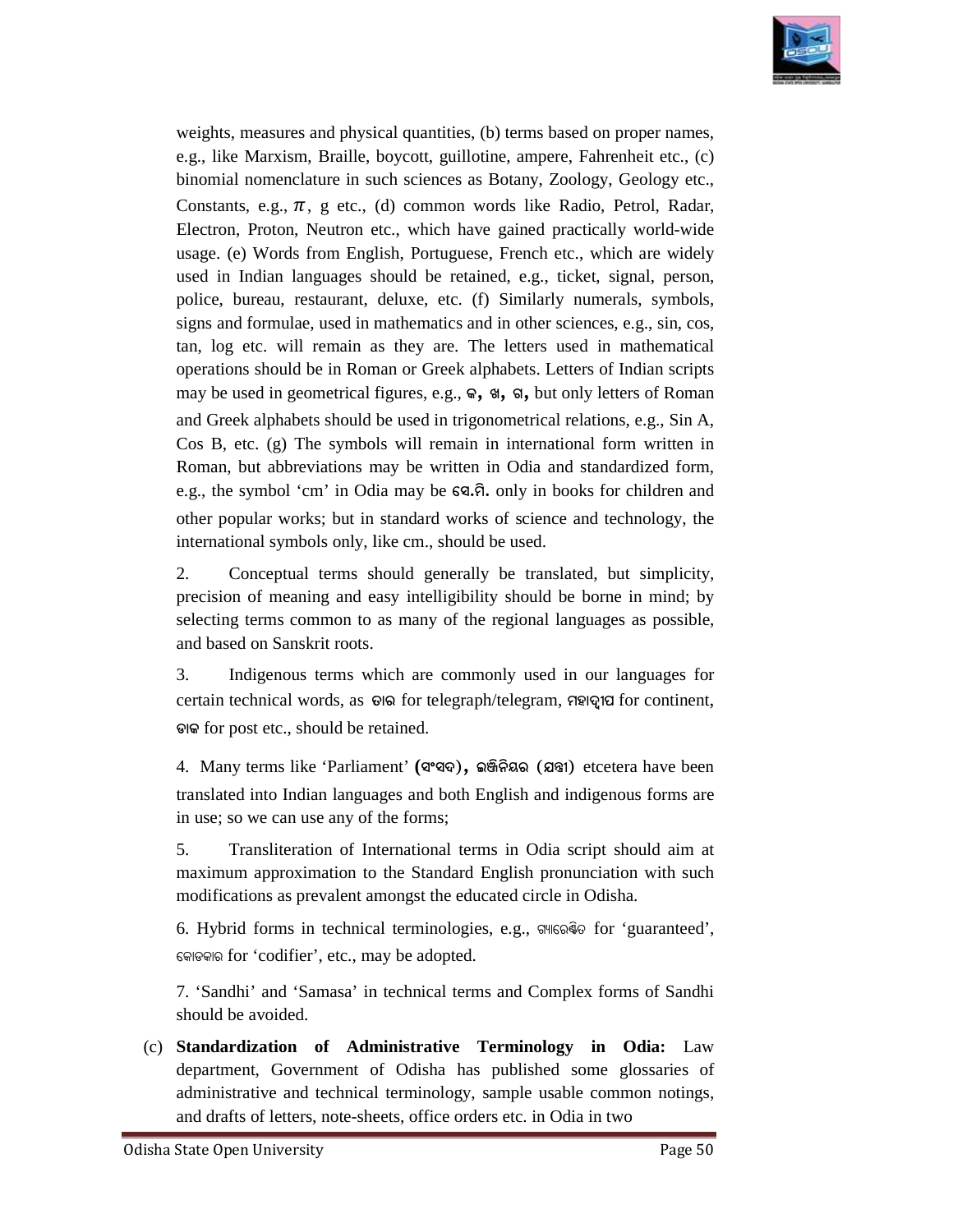

compilations, viz., 'ପ୍ରଶାସନ ଶବ୍ଦକୋଶ' and 'ସରକାରୀ ଭାଷା ସହଚର' corresponding to administrative terminology and noting-drafting respectively. Besides, some private authors and publishers have also tried to bring out such compilations.

One should not coin new words when existing words are sufficient. In case we do not find a suitable term to perfectly fit to the context, we can coin a new word or phrase taking into account the guidelines laid down by the Commission For Scientific and Technical Terminology, Ministry of Human Resource Development, Department of Higher Education, Government of India and those laid down by the Government of Odisha on the subject. The only rule that should govern the admission of new words is to ponder, whether there is a need for it, and whether it will be acceptable to all concerned. e should not coin new words when existing words are sufficient. In case we<br>not find a suitable term to perfectly fit to the context, we can coin a new word<br>phrase taking into account the guidelines laid down by the Commiss compilations, viz., 'Genera' and 'Genera' and 'General existing vorresponding<br>administrative terminology and noting-drafting respectively. Besides, sor<br>private authors and publishers have also tried to bring out such compi

#### **Self-Check Exercise-3**

| Translate the following terms with their standard equivalents in Odia:                                                                                                                                                         |  |  |
|--------------------------------------------------------------------------------------------------------------------------------------------------------------------------------------------------------------------------------|--|--|
|                                                                                                                                                                                                                                |  |  |
| calorie: ________, ampere: __________; Marxism: _______; Braille: ________.                                                                                                                                                    |  |  |
|                                                                                                                                                                                                                                |  |  |
| Radio: Radio: Retrol: Radar: Blectron: Blectron: Blectron: Blectron: Blectron: Blectron: Blectron: Blectron: Blectron: Blectron: Blectron: Blectron: Blectron: Blectron: Blectron: Blectron: Blectron: Blectron: Blectron: Ble |  |  |
| continent: __________; Ticket: ______; signal: ____________; police:                                                                                                                                                           |  |  |
| [1000]; bureau: _____________; restaurant: _________; deluxe: _______;                                                                                                                                                         |  |  |
| Lens: __________; Department of Posts and Telegraphs: __________________________                                                                                                                                               |  |  |

#### **19.3.2 Standardised Administrative Administrative phrases used in the annals of governance**

In the above publications of Government of Odisha, standard forms of terms and expressions, phrases used in noting and orders etcetera have been given that should In the above publications of Government of Odisha, standard forms of terms and expressions, phrases used in noting and orders etcetera have been given that should be adhered to by every t ranslator and person dealing with has been dealt with in Unit-12 in details, a few of them are given below for your reference. In the above publications of Government of Odisha, standard forms of expressions, phrases used in noting and orders etcetera have been given the adhered to by every t ranslator and person dealing with such activities. has

| PUC for perusal:                                                          | ବିଚାର୍ଯ୍ୟ ପତ୍ରଟି ପାଠ କରକ୍ତ        |
|---------------------------------------------------------------------------|-----------------------------------|
| PUC for kind perusal:                                                     | ଦୟାକରି ବିଚାର୍ଯ୍ୟ ପତ୍ରଟି ପାଠ କରକ୍ତ |
| Verbal orders:                                                            | ମୌଖିକ ଆଦେଶ                        |
| Our discussion may be recalled :                                          | ଆମର ଆଲୋଚନା ମନେ ପକାନ୍ତୁ            |
| Notes above for kind perusal:                                             | ଦୟାକରି ଉପରଲିଖିତ ଟିପ୍ପଣୀ ପାଠକରନ୍ତୁ |
| This is regarding :                                                       | ଏହା ସଂକ୍ରାନ୍ତ ଅଟେ                 |
| It is needless to mention that :                                          | ଉଲ୍ଲେଖ କରିବା ଅନାବଶ୍ୟକ ଯେ          |
| It appears quite reasonable :                                             | ଏହା ଅତ୍ୟନ୍ତ ଯୁକ୍ତିଯୁକ୍ତ ବୋଧହୁଏ    |
| In this connection it may be pointed out that: ଏ ସଂବକ୍ଷରେ ଦର୍ଶାଯାଇପାରେ ଯେ |                                   |
| In view of the facts stated above:                                        | ଉପରଲିଖିତ ତଥ୍ୟାବଳୀ ଦୃଷ୍ଟିର୍        |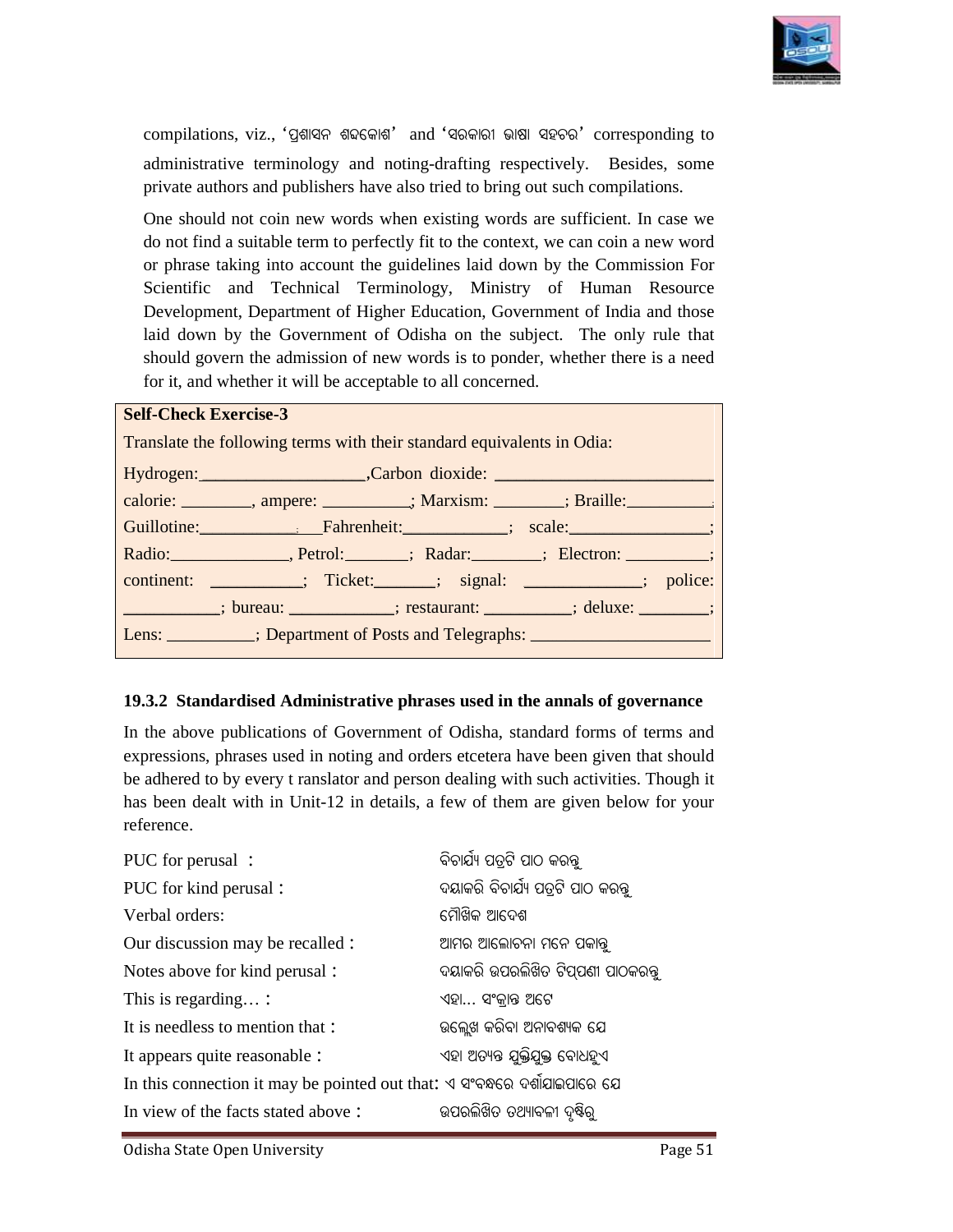

| Submitted for orders:                                                                                                        | ଆଦେଶ ନିମନ୍ତେ ନିବେଦିତ ହେଲା                  |
|------------------------------------------------------------------------------------------------------------------------------|--------------------------------------------|
| For favour of approval :                                                                                                     | ଅନୁମୋଦନ ପାଇଁ                               |
| Query above:                                                                                                                 | ଉପର୍ଯ୍ୟକ୍ତ ପ୍ରଶ୍ମ                          |
| Observations of FD:                                                                                                          | ଅର୍ଥ ବିଭାଗର ମନ୍ତବ୍ୟ                        |
| As proposed :                                                                                                                | ତାହାହିଁ ହେଉ / କରାଯାଉ                       |
| As at 'A' :                                                                                                                  | 'କ' ଚିହ୍ର ଅନୁଯାୟୀ                          |
| Please speak/ Please discuss /Please bring up : ଆଲୋଚନା କରନ୍ତୁ / ଦୃଷିକୁ ଆଣବୁ                                                  |                                            |
| Put up on 5th December:                                                                                                      | ଡିସେୟର ୫ରେ  ପେଶ୍ କରନ୍ତୁ                    |
| Put up after my return from tour:                                                                                            | ମୁଁ ଗସ୍ତରୁ ଫେରିବା ପରେ ପେଶ୍ କରକ୍ତ           |
| I agree:                                                                                                                     | ମୁଁ ଏଥିରେ ରାଜି                             |
| FD Concur:                                                                                                                   | ଅର୍ଥ ବିଭାଗ ସହମତା ଅର୍ଥ ବିଭାଗ ସହମତି ଦେଉଛନ୍ତି |
| FD regret :                                                                                                                  | ଅର୍ଥ ବିଭାଗ ଦୃଃଖିତ                          |
| Ask him to explain :                                                                                                         | ଡାହାଙ୍କଠାରୁ କୈଫିୟତ ତଲବ କରନ୍ତୁ              |
| Let the officer submit his explanation :                                                                                     | ଅଧିକାରୀ ନିଜର କୈଫିୟତ ଦିଅନ୍ତୁ                |
| This may be observed strictly:                                                                                               | ଏହାକୁ କଡ଼ାକଡ଼ି ଭାବରେ ପାଳନ କରାଯାଉ           |
| Encashment of Earned Leave on Retirement:ଅବସର ଗ୍ରହଣରେ ଅର୍କିତ ଛୁଟିର ଅର୍ଥାୟନ                                                   |                                            |
| Office Memorandum and Endorsement:                                                                                           | କାର୍ଯ୍ୟାଳୟ ସ୍କାରକ ଓ ପୃଷ୍ଠାଙ୍କନ             |
| Creation of Post:                                                                                                            | ପଦସୃଷ୍ଟି                                   |
| Permanency of Temporary Post:                                                                                                | ଅସ୍ଥାୟୀ ପଦର ସ୍ଥାୟୀକରଣ                      |
| Letter of Appointment:                                                                                                       | ନିଯୁକ୍ତିପତ୍ର                               |
| Notification of Appointment:                                                                                                 | ନିଯୁକ୍ତି ଅଧିସୂଚନା                          |
| D.O. (Demmi-Official Letter) Reminder:                                                                                       | ଅର୍ଦ୍ଧିସରକାରୀ ଅନୁସ୍କାରକ                    |
| Copy forwarded to____for information and necessary action :<br>୍ଙ୍କ ଅବଗତି ଓ ଆବଶ୍ୟକ କାର୍ଯ୍ୟାନ୍ୟୁସନ ନିମନ୍ତେ ପଠାଗଲା<br>ଏହାର ନକଲ |                                            |

#### 19.3.3 Standardisation in Science and Technology

While the Commission for Scientific and Technical Terminology, Government of India is engaged in preparing and publishing for common use the standardised terms and expressions used in administration, science and technology, some of the and expressions used in administration, science and technology, some of the common expressions and abbreviations used in scnience and technology in odia are given below: e the Commission for Scientific and Technical Terminology, Government<br>is engaged in preparing and publishing for common use the standardised ter<br>expressions used in administration, science and technology, some of<br>non expr

 $Oxy$ gen = ଅମୁକାନ,  $Carbondioxide$  = ଅଙ୍ଗାରକାମୁ,  $Centimeter$  = ସେଷ୍ଟିମିଟର, Force = ବଳ,  ${\rm Reflection}$  = ପ୍ରତିଫଳନ,  ${\rm Refraction}$  = ପ୍ରତିସରଣ,  ${\rm Chord}$  = ଜ୍ୟା,  ${\rm Circle}$  = ବୃଭ,  ${\rm Square}$  = ବର୍ଗକ୍ଷେତ୍ର,  $Cone =$  କୋନ୍, Cylinder = ସିଲିଷର, Welding = ଝଳେଇ etc. Health sciences:  $qs =$  quantity sufficient ଯଥେଷ୍ଟ ପରିମାଣରେ,  $bd = bis$  in die or twice a day ଦିନକୁ ଦୁଇଥର,  $pc = post$  cebus  $\alpha$ r after food ଖାଦ୍ୟ ଖାଇବା ପରେ,  $bc=$   $before$  food ଖାଦ୍ୟ ଖାଇବା ପୂର୍ବରୁ, etc.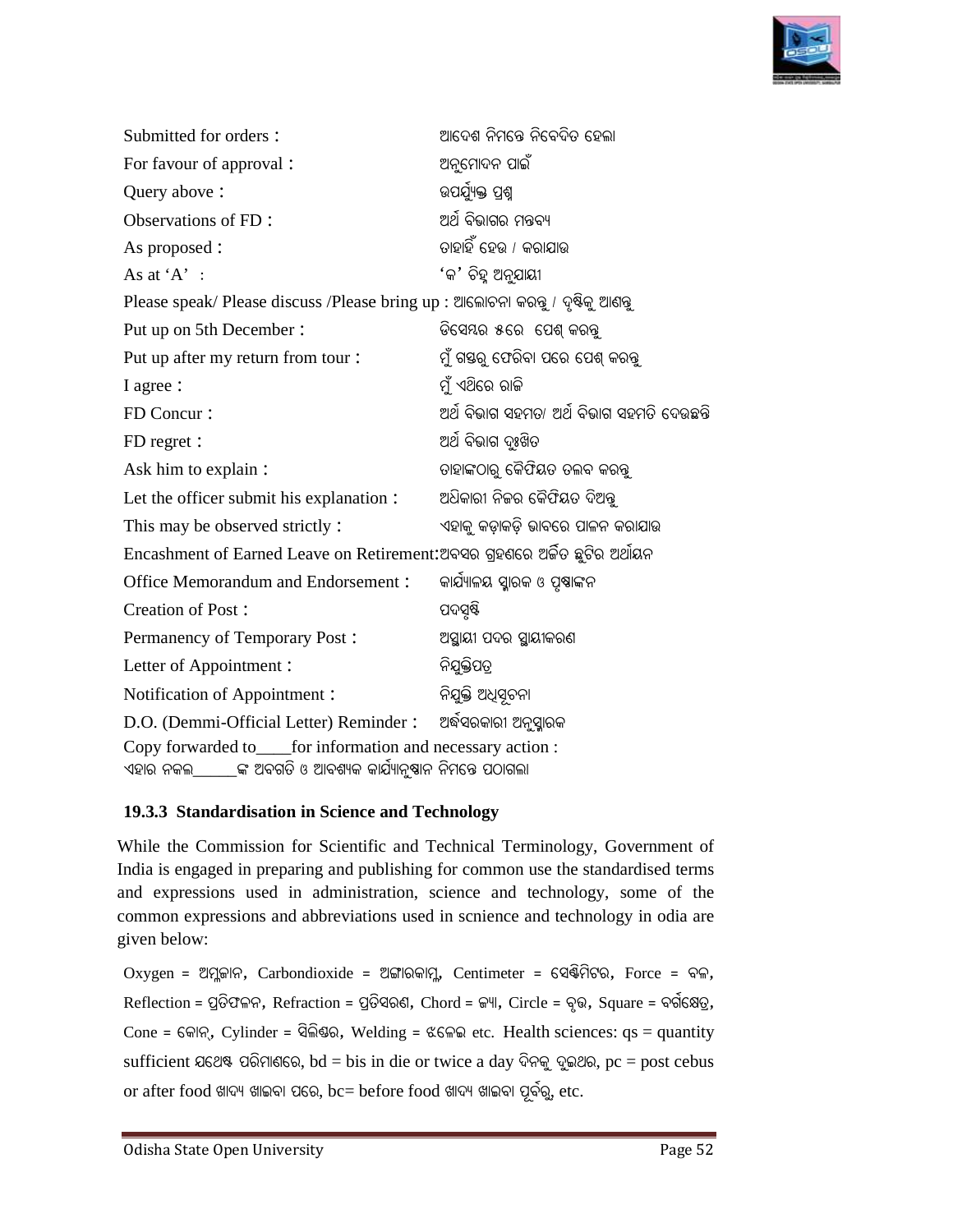

Every department has evolved its own glossaries of standardized terms and Every department has evolved its own glossaries of standardized terms and expressions in which should be used at every step while translating scientific and technical terminology. In case you don't have access to such resources, then just transcript the English term in Odia script and proceed ahead. However, phrases and transcript the English term in Odia script and proceed ahead<br>expressions have to be translated properly as far as properly.

| expressions in which should be used at every step while translating scientific and<br>technical terminology. In case you don't have access to such resources, then just<br>transcript the English term in Odia script and proceed ahead. However, phrases and<br>expressions have to be translated properly as far as properly. |  |  |
|---------------------------------------------------------------------------------------------------------------------------------------------------------------------------------------------------------------------------------------------------------------------------------------------------------------------------------|--|--|
| <b>Self-Check Exercise-4</b>                                                                                                                                                                                                                                                                                                    |  |  |
| Translate the following terms with their standard equivalents in Odia:                                                                                                                                                                                                                                                          |  |  |
|                                                                                                                                                                                                                                                                                                                                 |  |  |
| Our discussion may be recalled :                                                                                                                                                                                                                                                                                                |  |  |
|                                                                                                                                                                                                                                                                                                                                 |  |  |
|                                                                                                                                                                                                                                                                                                                                 |  |  |
| 19.3.4 Standardisation in banking, Law and judiciary                                                                                                                                                                                                                                                                            |  |  |
| An example can make the idea clear and easy to grasp. Let us examine the word                                                                                                                                                                                                                                                   |  |  |

#### 19.3.4 Standardisation in banking, Law and judiciary

An example can make the idea clear and easy to grasp. Let us examine the word *'interest'* in its various usages.

In literature, *'interest'* means 'liking' or ' *the state of wanting to know more and more about something or someone; a quality exciting curiosity or holding the attention; e.g., 'a tale full of interest' or 'an interesting story' means a subject attention;* e.g., '*a tale full of interest'*  in which one is concerned very much. Thus, in literature, the term 'interest' in Odia means **'eêPò.'** in which one is concerned very much. Thus, in literature, the term 'interest' in Odia means '**Q
<sup>S</sup>.'**<br>However, when we use 'interest' in commerce or banking matters, it means 'the

*money that is paid for allowing some body to use your own money.'* You keep your money in the bank, and bank pays you some 'interest'. You borrow money from bank or someone else, you pay him some money extra, and that is called 'interest'. Thus, in Banking and commerce, the term 'interest' in Odia mostly means 'gel.' money in the bank, and bank pays you some 'interest'. You borrow money<br>bank or someone else, you pay him some money extra, and that is called<br>rest'. Thus, in Banking and commerce, the term 'interest' in Odia mostly<br>s'quele is concerned very much. Thus, in literature, the term 'interest' in  $\mathbb{R}^{\mathbb{S}}$ .<br>
In we use *'interest'* in commerce or banking matters, it means *'the* paid for allowing some body to use your own money.' You keep it t

In legal matters, *'interest' means the advantage or benefit of someone in doing something; i.e., self-interest.* So in legal matters, 'interest' in Odia means **qili**. In legal matters, this term also means 'a share or involvement in an *undertaking,' a legal concern, title, or right in property, i.e., in this context we* can translate it as 'onletical in Odia language.

Thus we see that '*Interest*' is a common term in literature meaning ' *a quality exciting curiosity or holding the attention* .' However, it acquires technicality when used in commerce & Banking with the specific meaning of 'a small *amount of money received or paid fo for lending a bigger amount to someone else* and in legal matters with the specific meaning of 'advantage or benefit of someone in doing something like a crime or help etc., i.e., self-interest. Thus, 'interest' is a technical term for Banking and Legal matters with their respective specific meanings. this context we<br>ning '*a quality*<br>res technicality<br>ng of '*a small*<br>p someone else;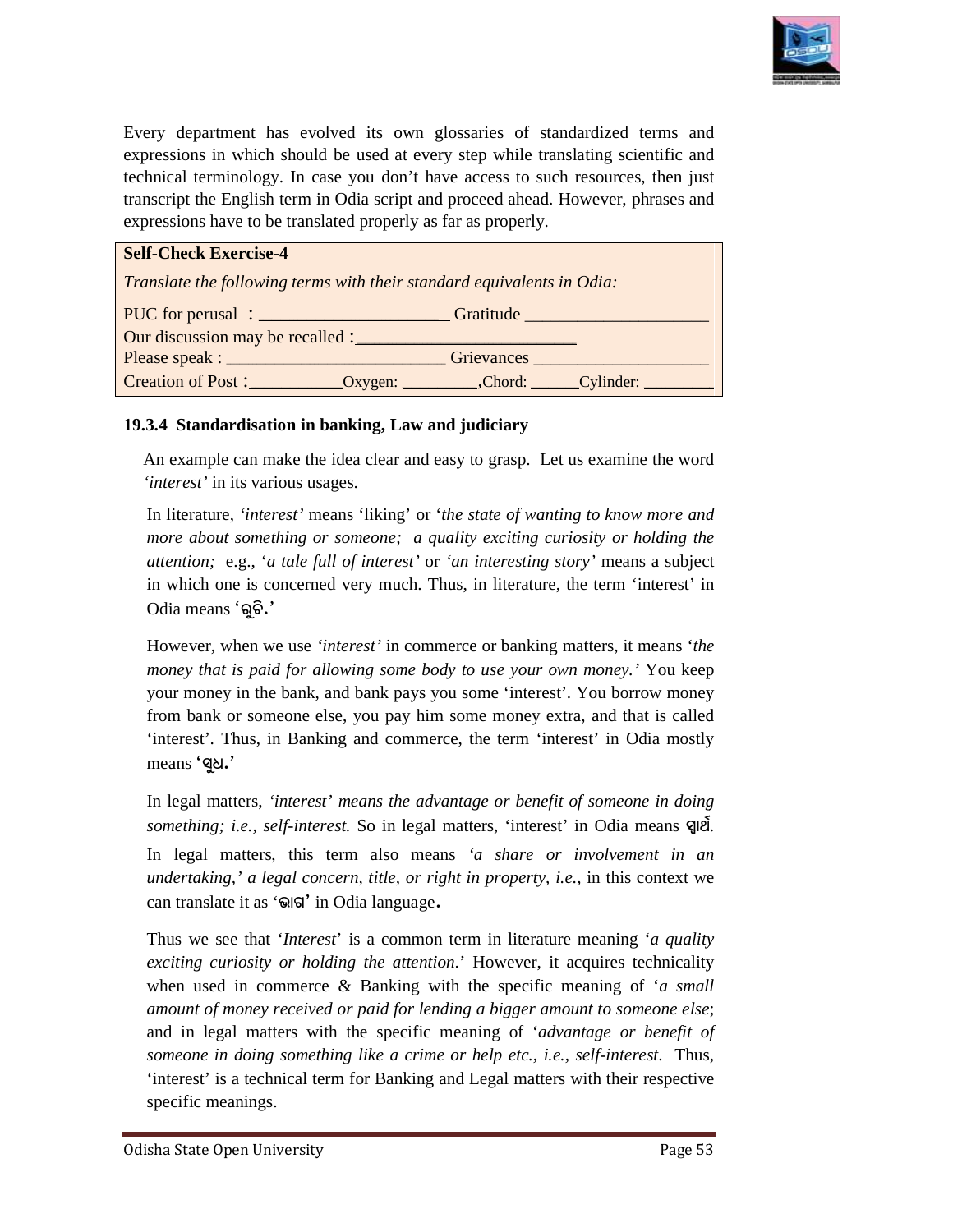

Again, suppose the word 'interest' is used in a legal procedure with the specific meaning that of the Banking sector, it will carry the technical meaning according to its context therein. It is similar in other cases as well. For example, let us consider this sentence in a lawsuit: let us Again, suppose the word 'interest' is used in a legal procedure with the specific meaning that of the Banking sector, it will carry the technical meaning according to its context therein. It is similar in other cases as we

"It is interesting<sup>1</sup> that the accused made a fraudulent attempt to give his *outher in interesting* that the accused made a fraudulent attempt to give his own account number in the agreement with the sole interest<sup>2</sup> of devouring the large amount of interest<sup>3</sup> arising out of the huge investment made by his *ancestors, without sharing the same with other members of his family." the accused made a fraudulent attempt to*<br>*i* the agreement with the sole interest<sup>2</sup> of dentiest<sup>3</sup> arising out of the huge investment madent

Here the first 'interest' carries the normal meaning as in literature, its second Here the first 'interest' carries the normal meaning as in literature, its second use bears the technical meaning of legal matters and the third 'interest' that of the commerce and banking sector; although the entire sentence is the part of a legal document.

We thus see that while translating the word 'interest' in Odia language, we have We thus see that while translating the word 'interest' in Odia language, we have<br>to give different meanings or its Odia synonyms according to the context of the text in the source language, i.e., English. Though a long list of such words can be drawn, this one example is sufficient to make the point clear that a translator text in the source language, i.e., English. Though a long list of such words can<br>be drawn, this one example is sufficient to make the point clear that a translator<br>has to be ever vigilant and judicious about the sense and particular word is used, while doing his bit of job. the carries at interest' carries the normal meaning as in literature, its second<br>bears the technical meaning of legal matters and the third 'interest' that of<br>commerce and banking sector; although the entire sentence is th

particular word is used, while doing his bit of job.<br>Nevertheless, it is very difficult to draw any such clear-cut borderline among various fields of administrative terminology, as these subjects most of the times various fields of administrative terminology, as these subjects most of the times<br>overlap each other; and what matters actually is the context or sense that the term is used therein.

#### **Self-Check Exercise-5**

#### *Translate the following paragraph into Odia:*

It was the first term of Ms. Anju Mehta in this school when she became the It was the first term of Ms. Anju Mehta in this school when she became the Principal. She was so autocratic that no one in the staff was in good terms with her. She shifted the mid-term and term end examinations of the lower classes simply because she wanted to prepare the students for the Annual Day celebrations with a She shifted the mid-term and term end examelers<br>because she wanted to prepare the students<br>good practice in dance and music etcetera.

\_\_\_\_\_\_\_\_\_\_\_\_\_\_\_\_\_\_\_\_\_\_\_\_\_\_\_\_\_\_\_\_\_\_\_\_\_\_\_\_\_\_\_\_\_\_\_\_\_\_\_\_\_\_\_\_\_\_\_\_\_\_\_\_\_\_\_\_\_\_\_\_\_\_\_\_\_\_\_\_\_\_\_\_\_\_\_\_\_\_\_\_\_\_\_\_\_\_\_\_\_\_\_\_\_\_\_\_\_\_\_\_\_\_\_\_\_\_\_\_\_\_\_\_\_\_\_\_\_\_\_\_\_\_ \_\_\_\_\_\_\_\_\_\_\_\_\_\_\_\_\_\_\_\_\_\_\_\_\_\_\_\_\_\_\_\_\_\_\_\_\_\_\_\_\_\_\_\_\_\_\_\_\_\_\_\_\_\_\_\_\_\_\_\_\_\_\_\_\_\_\_\_\_\_\_\_\_\_\_\_\_\_\_\_\_\_\_\_\_\_\_\_\_\_\_\_\_\_\_\_\_\_\_\_\_\_\_\_\_\_\_\_\_\_\_\_\_\_\_\_\_\_\_\_\_\_\_\_\_ \_\_\_\_\_\_\_\_\_\_\_\_\_\_\_\_\_\_\_\_\_\_\_\_\_\_\_\_\_\_\_\_\_\_\_\_\_\_\_\_\_\_\_\_\_\_\_\_\_\_\_\_\_\_\_\_\_\_\_\_\_\_\_\_\_\_\_\_\_\_\_\_\_\_\_\_\_\_\_\_\_\_\_\_\_\_\_\_\_\_\_\_\_\_\_\_\_\_\_\_\_\_\_\_\_\_\_\_\_\_\_\_\_\_\_\_\_\_\_\_\_\_\_\_\_\_\_ \_\_\_\_\_\_\_\_\_\_\_\_\_\_\_\_\_\_\_\_\_\_\_\_\_\_\_\_\_\_\_\_\_\_\_\_\_\_\_\_\_\_\_\_\_\_\_\_\_\_\_\_\_\_\_\_\_\_\_\_\_\_\_\_\_\_\_\_\_\_\_\_\_\_\_\_\_\_\_\_\_\_\_\_\_\_\_\_\_\_\_\_\_\_\_\_\_\_\_\_\_\_\_\_\_\_\_\_\_\_\_\_\_\_\_\_\_\_\_\_\_\_\_\_ \_\_\_\_\_\_\_\_\_\_\_\_\_\_\_\_\_\_\_\_\_\_\_\_\_\_\_\_\_\_\_\_\_\_\_\_\_\_\_\_\_\_\_\_\_\_\_\_\_\_\_\_\_\_\_\_\_\_\_\_\_\_\_\_\_\_\_\_\_\_\_\_\_\_\_\_\_\_\_\_\_\_\_\_\_\_\_\_\_\_\_\_\_\_\_\_\_\_\_\_\_\_\_\_\_\_\_\_\_\_\_\_\_\_\_\_\_\_\_\_\_\_\_\_\_

\_\_\_\_\_\_\_\_\_\_\_\_\_\_\_\_\_\_\_\_\_\_\_\_\_\_\_\_\_\_\_\_\_\_\_\_\_\_\_\_\_\_\_\_\_\_\_\_\_\_\_\_\_\_\_\_\_\_\_\_\_\_\_\_\_\_\_\_\_\_\_\_\_\_\_\_\_\_\_\_\_\_\_\_\_\_\_\_\_\_\_\_\_\_\_\_\_\_\_\_\_\_\_\_\_\_\_\_\_\_\_\_\_\_\_\_\_\_\_\_\_\_\_\_\_\_\_\_\_\_\_\_\_\_\_\_\_\_\_\_\_\_\_\_\_\_\_\_\_\_\_\_\_\_\_\_\_\_\_\_\_\_\_\_\_\_\_\_\_\_\_\_\_\_\_\_\_\_\_\_\_\_\_\_\_\_\_\_\_\_\_\_\_\_\_\_\_\_\_\_\_\_\_\_\_\_\_\_\_\_\_\_\_\_\_\_\_\_\_\_\_\_\_\_\_\_\_\_\_\_\_\_\_\_\_\_\_\_\_\_\_\_\_\_\_\_\_\_\_\_\_\_\_\_ \_\_\_\_\_\_\_\_\_\_\_\_\_\_\_\_\_\_\_\_\_\_\_\_\_\_\_\_\_\_\_\_\_\_\_\_\_\_\_\_\_\_\_\_\_\_\_\_\_\_\_\_\_\_\_\_\_\_\_\_\_\_\_\_\_\_\_\_\_\_\_\_\_\_\_\_\_\_\_\_\_\_\_\_\_\_\_\_\_\_\_\_\_\_\_\_\_\_\_\_\_\_\_\_\_\_\_\_\_\_\_\_\_\_\_\_\_\_\_\_\_\_\_\_\_\_\_\_\_\_\_\_  $\mathcal{L}_\mathcal{L} = \{ \mathcal{L}_\mathcal{L} = \{ \mathcal{L}_\mathcal{L} = \{ \mathcal{L}_\mathcal{L} = \{ \mathcal{L}_\mathcal{L} = \{ \mathcal{L}_\mathcal{L} = \{ \mathcal{L}_\mathcal{L} = \{ \mathcal{L}_\mathcal{L} = \{ \mathcal{L}_\mathcal{L} = \{ \mathcal{L}_\mathcal{L} = \{ \mathcal{L}_\mathcal{L} = \{ \mathcal{L}_\mathcal{L} = \{ \mathcal{L}_\mathcal{L} = \{ \mathcal{L}_\mathcal{L} = \{ \mathcal{L}_\mathcal{$  $\mathcal{L}_\mathcal{L} = \{ \mathcal{L}_\mathcal{L} = \{ \mathcal{L}_\mathcal{L} = \{ \mathcal{L}_\mathcal{L} = \{ \mathcal{L}_\mathcal{L} = \{ \mathcal{L}_\mathcal{L} = \{ \mathcal{L}_\mathcal{L} = \{ \mathcal{L}_\mathcal{L} = \{ \mathcal{L}_\mathcal{L} = \{ \mathcal{L}_\mathcal{L} = \{ \mathcal{L}_\mathcal{L} = \{ \mathcal{L}_\mathcal{L} = \{ \mathcal{L}_\mathcal{L} = \{ \mathcal{L}_\mathcal{L} = \{ \mathcal{L}_\mathcal{$ \_\_\_\_\_\_\_\_\_\_\_\_\_\_\_\_\_\_\_\_\_\_\_\_\_\_\_\_\_\_\_\_\_\_\_\_\_\_\_\_\_\_\_\_\_\_\_\_\_\_\_\_\_\_\_\_\_\_\_\_\_\_\_\_\_\_\_\_\_\_\_\_\_\_\_\_\_\_\_\_\_\_\_\_\_\_\_\_\_\_\_\_\_\_\_\_\_\_\_\_\_\_\_\_\_\_\_\_\_\_\_\_\_\_\_\_\_\_\_\_\_\_\_\_\_\_\_\_\_\_\_\_\_\_  $\mathcal{L}_\mathcal{L} = \{ \mathcal{L}_\mathcal{L} = \{ \mathcal{L}_\mathcal{L} = \{ \mathcal{L}_\mathcal{L} = \{ \mathcal{L}_\mathcal{L} = \{ \mathcal{L}_\mathcal{L} = \{ \mathcal{L}_\mathcal{L} = \{ \mathcal{L}_\mathcal{L} = \{ \mathcal{L}_\mathcal{L} = \{ \mathcal{L}_\mathcal{L} = \{ \mathcal{L}_\mathcal{L} = \{ \mathcal{L}_\mathcal{L} = \{ \mathcal{L}_\mathcal{L} = \{ \mathcal{L}_\mathcal{L} = \{ \mathcal{L}_\mathcal{$ \_\_\_\_\_\_\_\_\_\_\_\_\_\_\_\_\_\_\_\_\_\_\_\_\_\_\_\_\_\_\_\_\_\_\_\_\_\_\_\_\_\_\_\_\_\_\_\_\_\_\_\_\_\_\_\_\_\_\_\_\_\_\_\_\_\_\_\_\_\_\_\_\_\_\_\_\_\_\_\_\_\_\_\_\_\_\_\_\_\_\_\_\_\_\_\_\_\_\_\_\_\_\_\_\_\_\_\_\_\_\_\_\_\_\_\_\_\_\_\_\_\_\_\_\_\_\_\_\_\_\_\_\_\_ \_\_\_\_\_\_\_\_\_\_\_\_\_\_\_\_\_\_\_\_\_\_\_\_\_\_\_\_\_\_\_\_\_\_\_\_\_\_\_\_\_\_\_\_\_\_\_\_\_\_\_\_\_\_\_\_\_\_\_\_\_\_\_\_\_\_\_\_\_\_\_\_\_\_\_\_\_\_\_\_\_\_\_\_\_\_\_\_\_\_\_\_\_\_\_\_\_\_\_\_\_\_\_\_\_\_\_\_\_\_\_\_\_\_\_\_\_\_\_\_\_\_\_\_\_\_\_\_\_\_\_\_\_\_ \_\_\_\_\_\_\_\_\_\_\_\_\_\_\_\_\_\_\_\_\_\_\_\_\_\_\_\_\_\_\_\_\_\_\_\_\_\_\_\_\_\_\_\_\_\_\_\_\_\_\_\_\_\_\_\_\_\_\_\_\_\_\_\_\_\_\_\_\_\_\_\_\_\_\_\_\_\_\_\_\_\_\_\_\_\_\_\_\_\_\_\_\_\_\_\_\_\_\_\_\_\_\_\_\_\_\_\_\_\_\_\_\_\_\_\_\_\_\_\_\_\_\_\_\_\_\_\_\_\_\_\_\_\_ \_\_\_\_\_\_\_\_\_\_\_\_\_\_\_\_\_\_\_\_\_\_\_\_\_\_\_\_\_\_\_\_\_\_\_\_\_\_\_\_\_\_\_\_\_\_\_\_\_\_\_\_\_\_\_\_\_\_\_\_\_\_\_\_\_\_\_\_\_\_\_\_\_\_\_\_\_\_\_\_\_\_\_\_\_\_\_\_\_\_\_\_\_\_\_\_\_\_\_\_\_\_\_\_\_\_\_\_\_\_\_\_\_\_\_\_\_\_\_\_\_\_\_\_\_\_\_\_\_\_\_\_\_\_

\_\_\_\_\_\_\_\_\_\_\_\_\_\_\_\_\_\_\_\_\_\_\_\_\_\_\_\_\_\_\_\_\_\_\_\_\_\_\_\_\_\_\_\_\_\_\_\_\_\_\_\_\_\_\_\_\_\_\_\_\_\_\_\_\_\_\_\_\_\_\_\_\_\_\_\_\_\_\_\_\_\_\_\_\_\_\_\_\_\_\_\_\_\_\_\_\_\_\_\_\_\_\_\_\_\_\_\_\_\_\_\_

\_\_\_\_\_\_\_\_\_\_\_\_\_\_\_\_\_\_\_\_\_\_\_\_\_\_\_\_\_\_\_\_\_\_\_\_\_\_\_\_\_\_\_\_\_\_\_\_\_\_\_\_\_\_\_\_\_\_\_\_\_\_\_\_\_\_\_\_\_\_\_\_\_\_\_\_\_\_\_\_\_\_\_\_\_\_\_\_\_\_\_\_\_\_\_\_\_\_\_\_

\_\_\_\_\_\_\_\_\_\_\_\_\_\_\_\_\_\_\_\_\_\_\_\_\_\_\_\_\_\_\_\_\_\_\_\_\_\_\_\_\_\_\_\_\_\_\_\_\_\_\_\_\_\_\_\_\_\_\_\_\_\_\_\_\_\_\_\_\_\_\_\_\_\_\_\_\_\_\_\_\_\_\_\_\_\_\_\_

\_\_\_\_\_\_\_\_\_\_\_\_\_\_\_\_\_\_\_\_\_\_\_\_\_\_\_\_\_\_\_\_\_\_\_\_\_\_\_\_\_\_\_\_\_\_\_\_\_\_\_\_\_\_\_\_\_\_\_\_\_\_\_\_\_\_\_\_\_\_\_\_\_\_\_\_\_\_\_\_\_\_\_\_\_\_\_\_\_\_\_\_\_\_\_\_\_\_\_\_\_\_\_\_\_\_\_\_\_\_\_\_\_\_\_\_\_\_\_\_\_\_\_\_\_

\_\_\_\_\_\_\_\_\_\_\_\_\_\_\_\_\_\_\_\_\_\_\_\_\_\_\_\_\_\_\_\_\_\_\_\_\_\_\_\_\_\_\_\_\_\_\_\_\_\_\_\_\_\_\_\_\_\_\_\_\_\_\_\_\_\_\_\_\_\_\_\_\_\_\_\_\_\_\_\_\_\_\_\_\_\_\_\_\_\_\_\_\_\_\_\_\_\_\_\_\_\_\_\_\_\_\_\_\_\_\_\_\_\_\_\_\_\_\_\_\_\_\_\_\_

\_\_\_\_\_\_\_\_\_\_\_\_\_\_\_\_\_\_\_\_\_\_\_\_\_\_\_\_\_\_\_\_\_\_\_\_\_\_\_\_\_\_\_\_\_\_\_\_\_\_\_\_\_\_\_\_\_\_\_\_\_\_\_\_\_\_\_\_\_\_\_\_\_\_\_\_\_\_\_\_\_\_\_\_\_\_\_\_\_\_\_\_\_\_\_\_\_\_\_\_\_\_\_\_\_\_\_\_\_\_\_\_\_\_\_\_\_\_\_\_\_\_\_\_\_

\_\_\_\_\_\_\_\_\_\_\_\_\_\_\_\_\_\_\_\_\_\_\_\_\_\_\_\_\_\_\_\_\_\_\_\_\_\_\_\_\_\_\_\_\_\_\_\_\_\_\_\_\_\_\_\_\_\_\_\_\_\_\_\_\_\_\_\_\_\_\_\_\_\_\_\_\_\_\_\_\_\_\_\_\_\_\_\_\_\_\_\_\_\_\_\_\_\_\_\_\_\_\_\_\_\_\_\_\_\_\_\_\_\_\_\_\_\_\_\_\_\_\_\_\_\_\_\_\_\_\_\_\_\_\_\_\_\_\_\_\_\_\_\_\_\_\_\_\_\_\_\_\_\_\_\_\_\_\_\_\_\_\_\_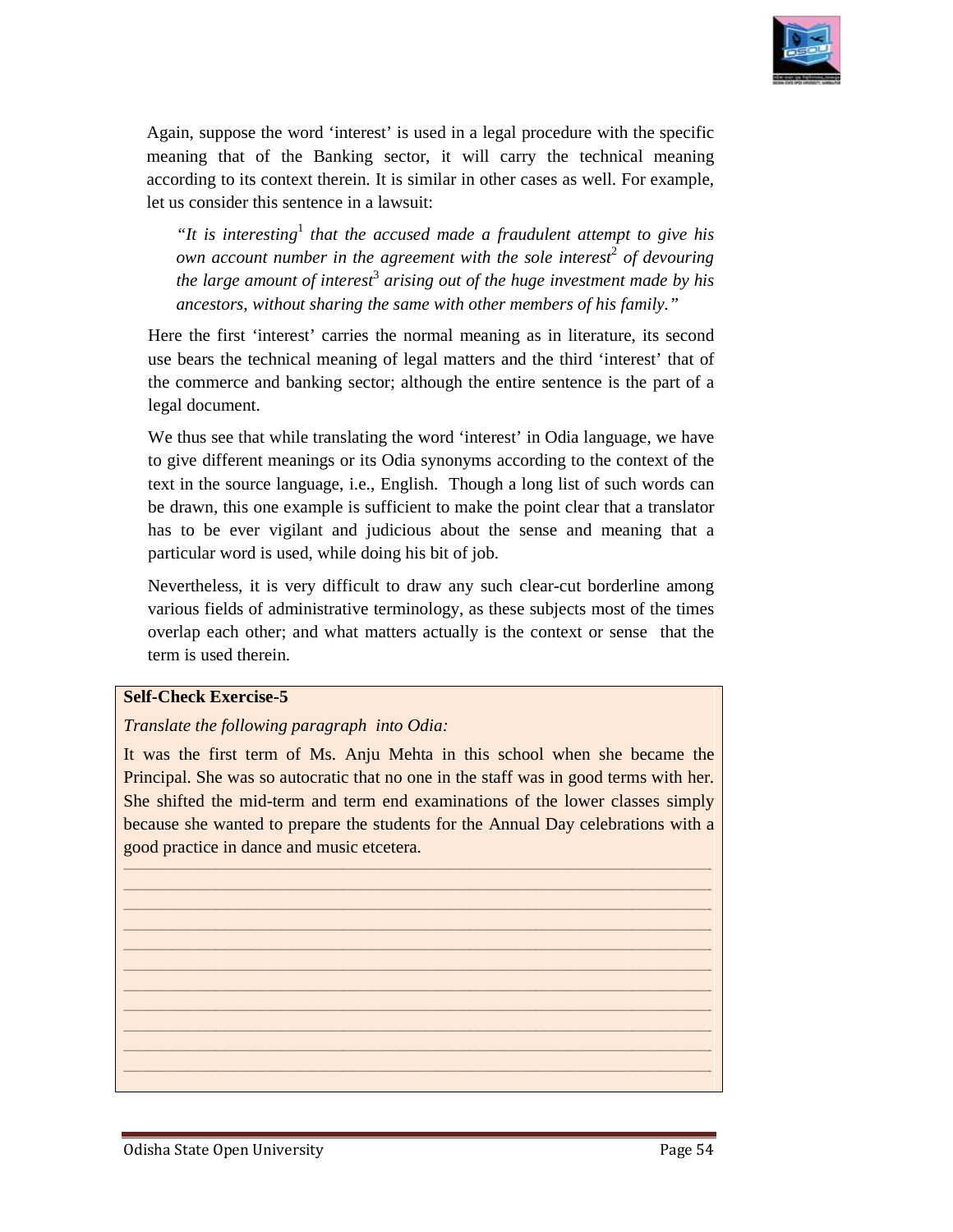

 $\overline{\phantom{a}}$ 

#### **19.4 Standardisation in literature**

In order to perceive the importance of standardization in literature, you will In order to perceive the importance of standardization in literature, you will enjoy examining these two words in Odia and Hindi, both the languages being very close to each other:

\_\_\_\_\_\_\_\_\_\_\_\_\_\_\_\_\_\_\_\_\_\_\_\_\_\_\_\_\_\_\_\_\_\_\_\_\_\_\_\_\_\_\_\_\_\_\_\_\_\_\_\_\_\_\_\_\_\_\_\_\_\_\_\_\_\_\_\_\_\_\_\_\_\_\_\_\_\_\_\_\_\_\_\_\_\_\_\_\_\_\_\_\_\_\_\_\_\_\_\_\_\_\_\_\_\_\_\_\_\_\_\_\_\_\_\_\_\_\_\_\_\_\_\_\_

\_\_\_\_\_\_\_\_\_\_\_\_\_\_\_\_\_\_\_\_\_\_\_\_\_\_\_\_\_\_\_\_\_\_\_\_\_\_\_\_\_\_\_\_\_\_\_\_\_\_\_\_\_\_\_\_\_\_\_\_\_\_\_\_\_\_\_\_\_\_\_\_\_\_\_\_\_\_\_\_\_\_\_\_\_\_\_\_\_\_\_\_\_\_\_\_\_\_\_\_\_\_\_\_\_\_\_\_\_\_\_\_\_\_\_\_\_\_\_\_\_\_\_\_\_\_\_\_\_\_\_\_\_ \_\_\_\_\_\_\_\_\_\_\_\_\_\_\_\_\_\_\_\_\_\_\_\_\_\_\_\_\_\_\_\_\_\_\_\_\_\_\_\_\_\_\_\_\_\_\_\_\_\_\_\_\_\_\_\_\_\_\_\_\_\_\_\_\_\_\_\_\_\_\_\_\_\_\_\_\_\_\_\_\_\_\_\_\_\_\_\_\_\_\_\_\_\_\_\_\_\_\_\_\_\_\_\_\_\_\_\_\_\_\_\_\_\_\_\_\_\_\_\_\_\_\_\_\_\_\_\_\_\_\_\_\_\_

\_\_\_\_\_\_\_\_\_\_\_\_\_\_\_\_\_\_\_\_\_\_\_\_\_\_\_\_\_\_\_\_\_\_\_\_\_\_\_\_\_\_\_\_\_\_\_\_\_\_\_\_\_\_\_\_\_\_\_\_\_\_\_\_\_\_\_\_\_\_\_\_\_\_\_\_\_\_\_\_\_\_\_\_\_\_\_\_\_\_\_\_\_\_\_\_\_\_\_\_\_\_\_\_\_\_\_\_\_\_\_\_\_\_\_\_\_\_\_\_\_\_\_\_\_

**yeboj** (in Hindi) means **cûuWÿ** (Monkey) in Odia,

| ry close to each other:                               | oy examining these two words in Odia and Hindi, both the languages being                                                                                                                                                                                                                                                      |
|-------------------------------------------------------|-------------------------------------------------------------------------------------------------------------------------------------------------------------------------------------------------------------------------------------------------------------------------------------------------------------------------------|
| t (in Hindi) means ମାଙ୍କଡ଼ (Monkey) in Odia,          |                                                                                                                                                                                                                                                                                                                               |
|                                                       | t the same word २२२ (in Odia) means बंदरगाह in Hindi, which means a port,                                                                                                                                                                                                                                                     |
| ere ships anchor and rest.                            |                                                                                                                                                                                                                                                                                                                               |
|                                                       | nilarly, the word 'samalochana'(ସମାଲୋଚନା) in Hindi is used in positive sense                                                                                                                                                                                                                                                  |
| Literal Translation.                                  | aning 'criticism' whereas in Odia it carries a negative sense meaning telling<br>enegative aspects of some one. These may be treated as the possible blunders                                                                                                                                                                 |
| r translation will become unnatural and unacceptable. | any activities like the sounds of animals ans birds, the stream etcetera are<br>noted by specific terms in most of the languages that cannot be altered.<br>hile translating them we have to use the same standardized terms, otherwise                                                                                       |
|                                                       |                                                                                                                                                                                                                                                                                                                               |
| <b>English</b>                                        | Odia                                                                                                                                                                                                                                                                                                                          |
| a murmuring stream<br>1.                              | ୧.  କୁଳୁକୁଳୁନାଦିନୀ ଝରଣା                                                                                                                                                                                                                                                                                                       |
| tinkling of the anklets<br>2.                         | ୨. ପାଉଁଜିର ରୁଣୁଝୁଣୁ ଶବ୍ଦ                                                                                                                                                                                                                                                                                                      |
| 3.<br>cawing of the crow                              | ୩. କୁଆର କା-କା ରାବ                                                                                                                                                                                                                                                                                                             |
| croaking of the frogs<br>4.                           | ୪.  ବେଙ୍ଗମାନଙ୍କ କେଁ–କଟର ରଡ଼ି/ ବେଙ୍ଗରଡ଼ି                                                                                                                                                                                                                                                                                       |
| chirping of the birds<br>5.                           | ୫. ପକ୍ଷୀଙ୍କ କାକଳି                                                                                                                                                                                                                                                                                                             |
| guage.                                                | such cases, if we write 'cawing of the frogs' or 'chirping of the crow', it will<br>t do. Similarly in Odia if we say 'କୁଆର  କାକଳି' or 'ବେଙ୍ଗମାନଙ୍କ କା-କା ରାବ', then<br>will become a laughing stock for others, because by doing so we are not<br>ng the standardized terms specified or conventionally accepted in the Odia |
|                                                       | we translate literally the phrase 'Sky-scraper', as 'ଆକାଶଝାଡ଼ୁ' it will be a                                                                                                                                                                                                                                                  |

If we translate literally the phrase 'Sky-scraper', as 'ଆକାଶଝାଡୁ' it will be a blunder and mistranslation. We have to translate and standardise the expression blunder and mistranslation. We have to translate and standardise the expression<br>in Odia conceptually and select a generally accepted phrase that runs as **ନଭଷ୍ଟ**୍ୟ or SISR<sub>2</sub> and in most of the Indo-Aryan languages. This expression has been translated literally in almost all the languages the world over, but used with the same meaning as a 'lofty building.'

same meaning as a 'lofty building.'<br>We can observe what type of blunders may be caused by literal transaltion and not using the standardized terms meant for the specific words from a few examples given below: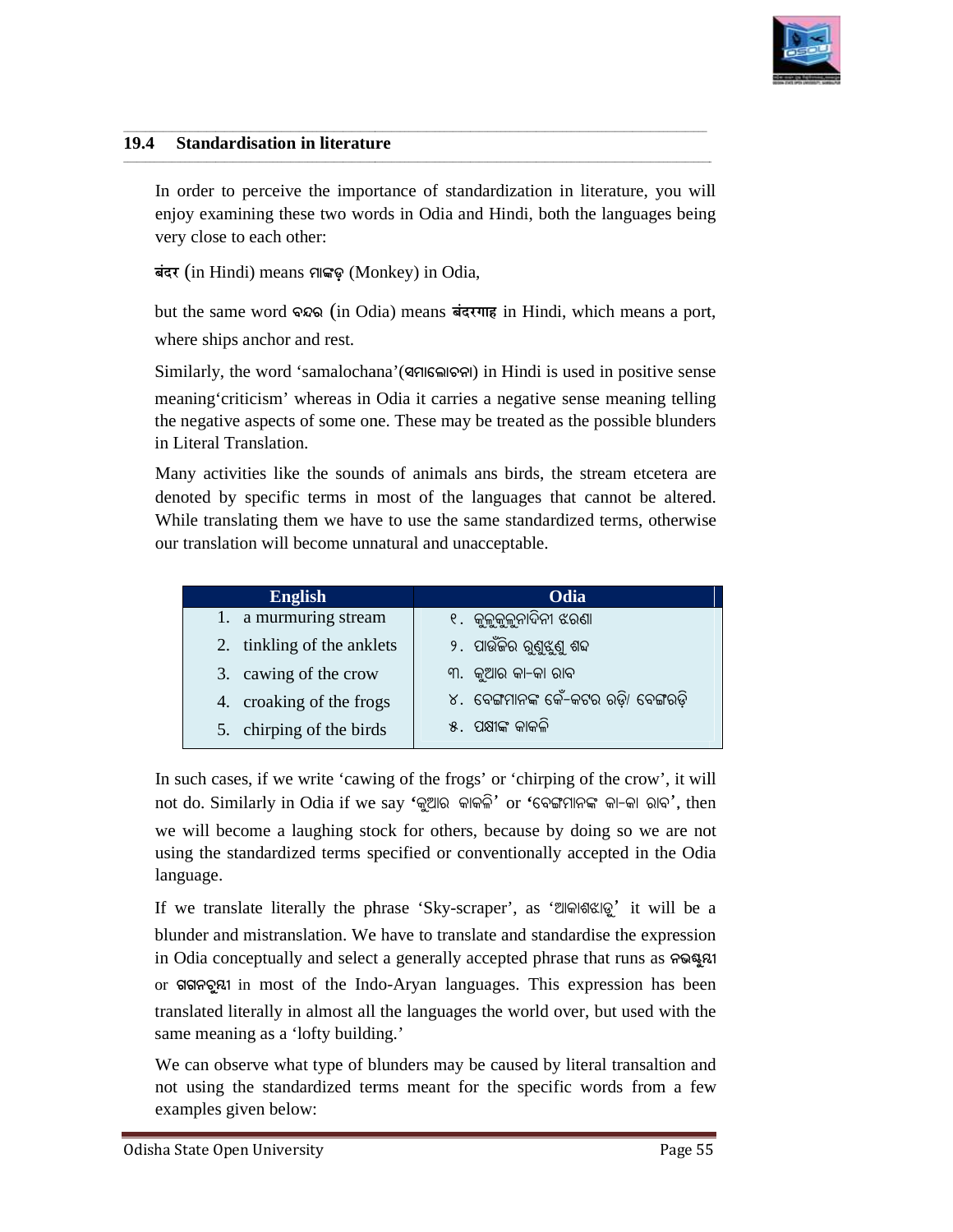

- 1. 'Ministry of External Affairs' actually denotes ବିଦେଶ ମତ୍ତାଳୟ in Odia; but its Literal translation will be ବାହ୍ୟ କାର୍ଯ୍ୟ ମତ୍ତାଳୟ
- 2. 'Floll' means 'earthen pot' in Odia; if translated literally it becomes 'Mother-stand'

Another example will make it clear how far standardisation is necessary and how important is it in the field of translation.

3. The question of 'three talaq' in the context of Muslim women is a sensitive matter: ମୁସଲମାନ ମହିଳାଙ୍କ କ୍ଷେତ୍ରରେ 'ତିନ୍ ତଲାକ' ଏକ ଅତି ଗୁରୁତ୍ୱପୂର୍ଷ ବିଷୟ ।

However when we use the word 'issue' or 'area' in place of 'matter', the translation of this sentence will be: ମୁସଲମାନ ମହିଳାଙ୍କ କ୍ଷେତ୍ରରେ 'ତିନ୍ ତଲାକ' ଏକ ଅତି ସୟେଦନଶୀଳ ବିଷୟ ।

Nevertheless, translators generally generally commit the mistake of translating 'sensitive' as 'ସ୍ପର୍ଶକାତର' which means 'impatient to touch.'

We should also be careful while translating verbs having multiple meanings, particularly opposite meanings. The word 'dust' for example can be used to mean 'to remove dust' and 'to put dust or powder over something'. Look at the English sentence and its translations in Odia We should also be careful while translating verb<br>particularly opposite meanings. The word 'dust'<br>mean 'to remove dust' and 'to put dust or powder<br>English sentence and its translations in Odia. translators generally commit the mistake of translating<br>ive' as 'addenoc' which means 'impatient to touch.'<br>
ould also be careful while translating verbs having multiple meanings,<br>
larly opposite meanings. The word 'dust'

We should dust the room before we occupy it.

ଏଇ କୋଠରୀରେ ରହିବା / ପ୍ରବେଶ କରିବା ପୂର୍ବରୁ ଆମେ ଏହାକୁ ସଫା କରିବା ଉଚିତ୍।

If while translating the word 'dust', someone uses the other meaning of the word 'dust' as 'to put dust or powder over something,' it will have a ridiculous sentence like the following:

ଏଇ କୋଠରୀରେ ରହିବା ପୂର୍ବରୁ ଆମେ ଏହା ଉପରେ ଧୂଳି ବିଞ୍ଚବା ଉଚିତ୍ ।

Sometimes we also tend to confuse when the words look alike but have different spellings and meanings. Say for example, if the speaker pronounces 'diary' as 'dairy', one may get a completely different meaning. Likewise, if an interpreter is not aware of all the sounds of English, s/he may often guess a different meaning than it is meant. fferent spellings and meanings. Say for<br>iary' as 'dairy', one may get a completel<br>terpreter is not aware of all the sounds<br>fferent meaning than it is meant.<br>Let us see the following examples:

Let us see the following examples:

- 1. The bandage was wound around the wound. ଘାଆଟିକୁ ଚାରିପଟୁ ବ୍ୟାଣ୍ଡେଜ ସାହାଯ୍ୟରେ ବାନ୍ଧିଦିଆଗଲା । Here the first 'wound' is past tense of the verb 'wind', and the second one is a 'cut' or an 'abscess'.
- $2.$  We must polish the Polish furniture. ଆମେ ପୋଲାଞ ନିର୍ମିତ ଫର୍ଣିଚରକୁ ପାଲିସ୍ କରିବାକୁ ହେବ **।/ କରିବା ଉଚିତ ।**
- 3. The soldier decided to desert (**QûWÿò~òaûKê**) his dessert (**`k)** in the in  $\rm{desert}$  (ମରୁଭୂମି)= ସୈନିକ ମରୁଭୂମିରେ ନିଜପାଇଁ ଥିବା ଫଳସବ୍ ଛାଡ଼ିଯିବାକୁ ନିଷ୍ପରି **ù^fûö** [Dessert = **ùbûR^ Keòiûeòaû \_ùe Lò@û~ûC[ôaû còùVA aû `k**]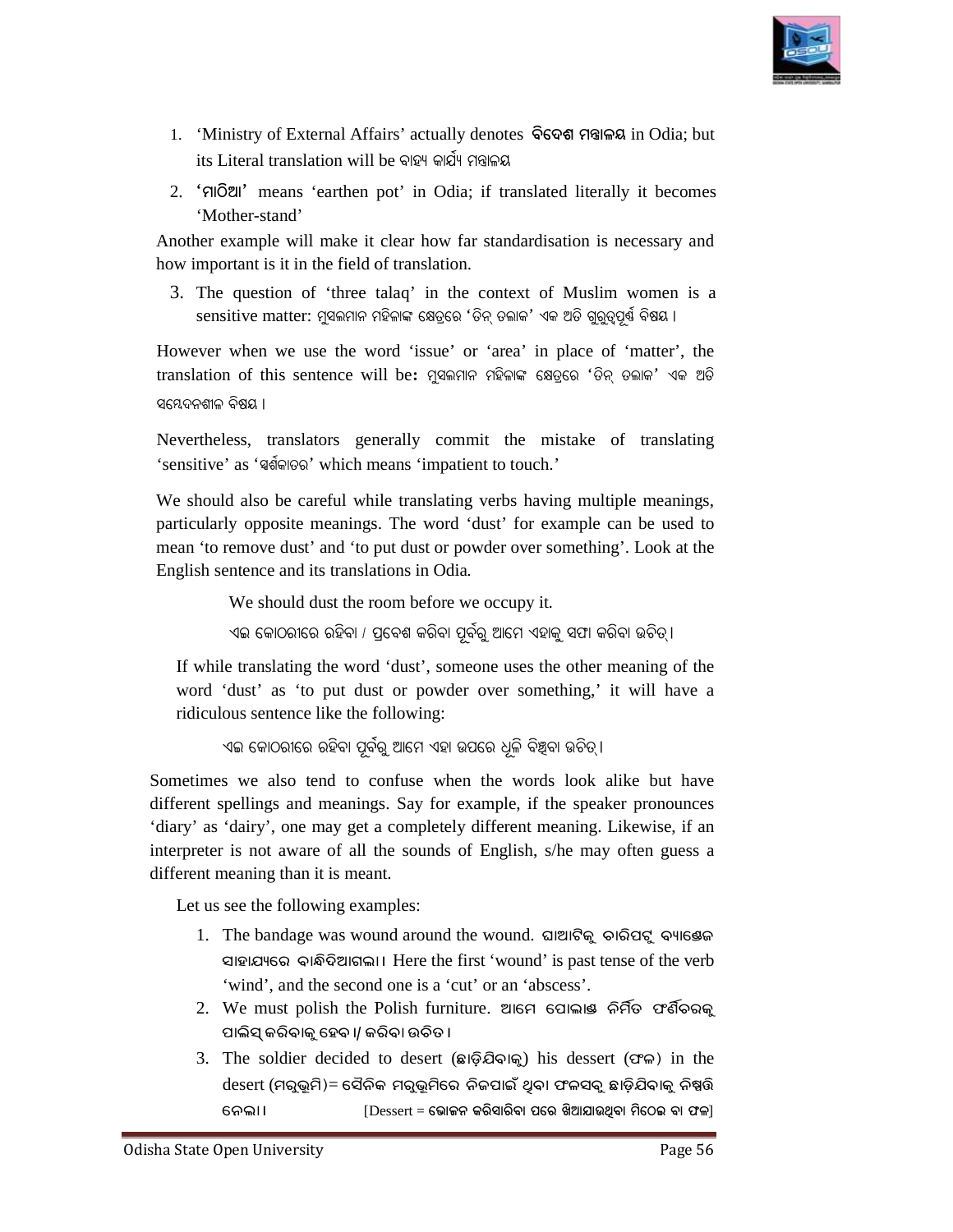

While translating such sentences into Odia, we should be very careful to distinguish between the words having similar spellings/pronunciations but different meanings, and choose the concerned standardised term.<br>**Compound W** distinguish between the words having similar spellings/pronunciations but different meanings, and choose the concerned standardised term.

#### **Compound Words:**

Compound words are made up of two or more word. The first group of the compound Words:<br>
a movement meanings, and choose the concerned standardised term.<br>
From Words:<br>
a made up of two or more word. The first group of<br>
compound words means exactly what they say, e.g., afternoon ଅପରାହ୍ନ,  $a$ nytime ଯେ କୌଣସି ସମୟରେ, seashore ସାଗରତଟ, underground ଭୂମିଗତ  $a$ nd so on.

The second group of compound words means half of what they say, at least in a literal sense, e.g., 'bellboy' ବେଲ୍ପିଲା, involves a boy but not a bell– though perhaps the boy used to materialize when someone rang a bell? Likewise, a 'bookworm' ଗ୍ର<sub>ି</sub>କାଟ is not a worm but a human who likes to read books. ddia, we should be very careful to<br>similar spellings/pronunciations but<br>ed standardised term.<br>o or more word. The first group of<br>at they say, e.g., afternoon 7060lg,<br>soco, underground  $\frac{60}{200}$  and so on.<br>means half of

#### **Neologisms**

| The second group of compound words means half of what they say, at least                                                                                                                                                                                                           |               |
|------------------------------------------------------------------------------------------------------------------------------------------------------------------------------------------------------------------------------------------------------------------------------------|---------------|
| in a literal sense, e.g., 'bellboy' ବେଲ୍ପିଲା, involves a boy but not a bell-                                                                                                                                                                                                       |               |
| though perhaps the boy used to materialize when someone rang a bell?                                                                                                                                                                                                               |               |
| Likewise, a 'bookworm' ଗ୍ରନ୍ଭକାଟ is not a worm but a human who likes to                                                                                                                                                                                                            |               |
| read books.                                                                                                                                                                                                                                                                        |               |
| <b>Neologisms</b>                                                                                                                                                                                                                                                                  |               |
| I anguage may not have a word for a certain action or object that exists in                                                                                                                                                                                                        |               |
| nother language. After 'globalization' and 'liberalisation' became<br>uzzwords across the world, Odia language too has coined and standardised<br>ts equivalents viz. 'ଜଗତିକରଣ', 'ଉଦାରିକରଣ and ବିଶ୍ୱିକରଣ'. A few other such<br>ewly coined and standardised words are given below: |               |
| Hospital:                                                                                                                                                                                                                                                                          | ଡାକ୍ତରଖାନା    |
| <b>Police Station:</b>                                                                                                                                                                                                                                                             | ଥାନା          |
| Secretariat:                                                                                                                                                                                                                                                                       | ସଚିବାଳୟ       |
| University:                                                                                                                                                                                                                                                                        | ବିଶ୍ୱବିଦ୍ୟାଳୟ |
| Legislative Assembly:                                                                                                                                                                                                                                                              | ବିଧାନସଭା      |
| Parliament:                                                                                                                                                                                                                                                                        | ସଂସଦ          |
| <b>Member of Parliament:</b>                                                                                                                                                                                                                                                       | ସୀସଦ          |
| Membere of the Legislative Assembly: Sulager                                                                                                                                                                                                                                       |               |
| <b>Phrasal verbs</b>                                                                                                                                                                                                                                                               |               |
| Standardisation is also relevant during the translation of phrasal verbs. The<br>words which constitute a phrasal verb have different meanings than the                                                                                                                            |               |

#### **Phrasal verbs**

Standardisation is also relevant during the translation of phrasal verbs. The words which constitute a phrasal verb have different meanings than the meaning of the phrasal verb.

The firemen put out the fire within fifteen minutes. ଅଗ୍ନିଶମ କର୍ମିତାରୀମାନେ ପନ୍ଦର ମିନିଟ ଭିତରେ ନିଆଁ ଲିଭାଇଦେଲେ ।

The phrasal verb 'put out' means 'extinguishing the fire' or 'to stop burning' but it literally means 'putting something outside'.

A few more examples may be considered: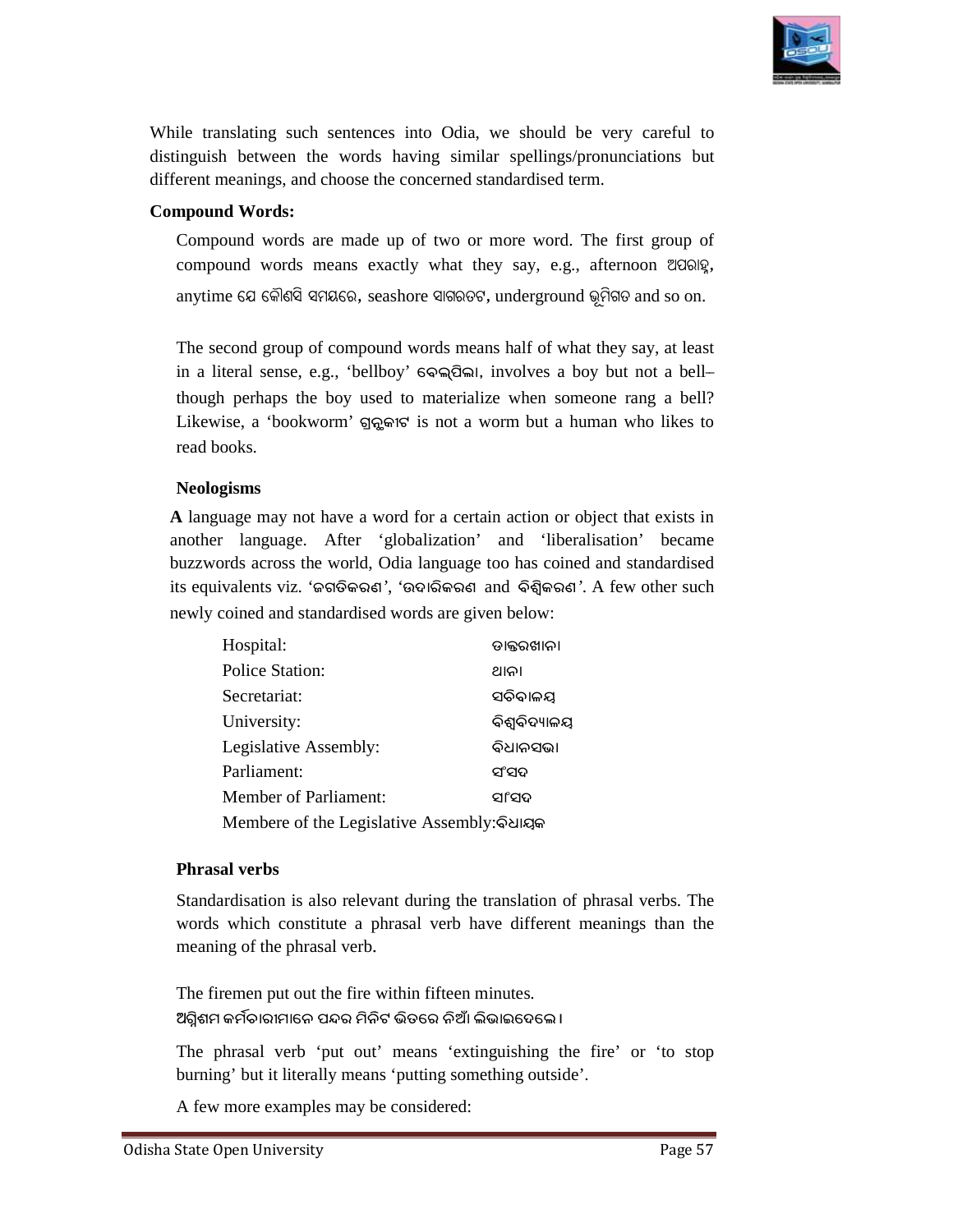

| <b>English</b>                                                                  | Odia                                               |
|---------------------------------------------------------------------------------|----------------------------------------------------|
| 1. The meeting has been put off until $\ell$ . ଆସନ୍ତା ଶୁକ୍ରବାର ଯାଏଁ ସଭାକୁ ସୁଗିତ |                                                    |
| next Friday.                                                                    | ରଖାଯାଇଛି ।                                         |
| 2. The nurse looked after the patient<br>well.                                  | ୨.  ନର୍ସ ରୋଗୀଟିର ଭଲ ଯତ୍ର ନେଲେ ।                    |
| 3. I cannot put up with your mischief<br>anymore.                               | ୩. ମୁଁ ଆଉ ତ୍ରମ ବଦମାସୀ  ବରଦାସ୍ତ<br>କରିପାରିବିନାହିଁ । |

#### **Collocations**

| Odia<br><b>English</b>                                                                                                                                                                                                                                                                                                                                                               |
|--------------------------------------------------------------------------------------------------------------------------------------------------------------------------------------------------------------------------------------------------------------------------------------------------------------------------------------------------------------------------------------|
|                                                                                                                                                                                                                                                                                                                                                                                      |
| 1. The meeting has been put off until<br>୧ . ଆସନ୍ତା ଶୁକ୍ରବାର ଯାଏଁ ସଭାକୁ ସ୍ଥୁଗିତ<br>next Friday.<br>ରଖାଯାଇଛି ।                                                                                                                                                                                                                                                                        |
| The nurse looked after the patient<br>2.<br>୨.  ନର୍ସ ରୋଗୀଟିର ଭଲ ଯତୁ ନେଲେ ।<br>well.                                                                                                                                                                                                                                                                                                  |
| ୩. ମୁଁ ଆଉ ତୁମ ବଦମାସୀ  ବରଦାସ୍ତ<br>3. I cannot put up with your mischief<br>କରିପାରିବିନାହିଁ ।<br>anymore.                                                                                                                                                                                                                                                                               |
| <b>Collocations</b><br>Collocations are groups of words which are used together as a convention<br>by the users of a language to convey messages in a better way. A translator<br>has to understand the context well and use the respective standard<br>expressions in vogue in Odia. Let's look at the following examples:                                                          |
| English<br>Odia                                                                                                                                                                                                                                                                                                                                                                      |
| 1.<br>ଏକ ବଡ଼ ସଫଳତା<br>A great achievement<br>1.<br>2.<br>ଦାନାପାଣି<br>Bread and butter<br>2.<br>ଚାଲାକି ଦେଖାଇବା<br>3.<br>Play the trick<br>3.<br>(କୁକର୍ମ) ଫଳ ଭୋଗିବା<br>4.<br>Face the music<br>4.<br>ସହାୟତାର ହାତ ବଢ଼ାଇବା / ସାହାଯ୍ୟ କରିବା<br>5.<br>Give a hand<br>5.<br>6. ସାହାଯ୍ୟ କରିବା (ନମ୍ରତାର ସହ ସାହାଯ୍ୟ ମାଗିବା)<br>Doing a favour<br>6.<br>7.  ଭୁଲ କରିବା<br>Making a mistake<br>7. |
| <b>Self-Check Exercise-6</b>                                                                                                                                                                                                                                                                                                                                                         |
| Translate the following into Odia.                                                                                                                                                                                                                                                                                                                                                   |
| The thief who has gone underground hid all his stolen ornaments<br>1.<br>underground.                                                                                                                                                                                                                                                                                                |
| The Seashore Company had many seashore resorts.<br>2.                                                                                                                                                                                                                                                                                                                                |
| Book-worms have damaged most of the books kept in the almirah by<br>3.                                                                                                                                                                                                                                                                                                               |
| Some day or other, the people indulged in unsocial deeds have to<br>4.<br>face the music.                                                                                                                                                                                                                                                                                            |
| On sine-die of the parliament the MPs set out to look after their own<br>5.<br>constituencies.                                                                                                                                                                                                                                                                                       |

#### **Self-Check Exercise-6**

- 2. The Seashore Company had many seashore resorts.
- 3. Book-worms have damaged most of the books kept in the almirah by the bookworm boy. \_\_\_\_\_\_\_\_\_\_\_\_\_\_\_\_\_\_\_\_\_\_\_\_\_\_\_\_\_\_\_\_\_\_\_\_\_\_\_\_\_\_\_\_\_\_\_\_\_\_\_\_\_\_\_\_\_\_\_\_\_\_\_\_\_\_\_\_\_\_\_\_\_\_\_\_\_\_ \_\_\_\_\_\_\_\_\_\_\_\_\_\_\_\_\_\_\_\_\_\_\_\_\_\_\_\_\_\_\_\_\_\_\_\_\_\_\_\_\_\_\_\_\_\_\_\_\_\_\_\_\_\_\_\_\_\_\_\_\_\_\_\_\_\_\_\_\_\_\_\_\_\_\_\_\_\_ —<br><br><br><br><br><br><br><br><br><br><br><br><br><br><br><br>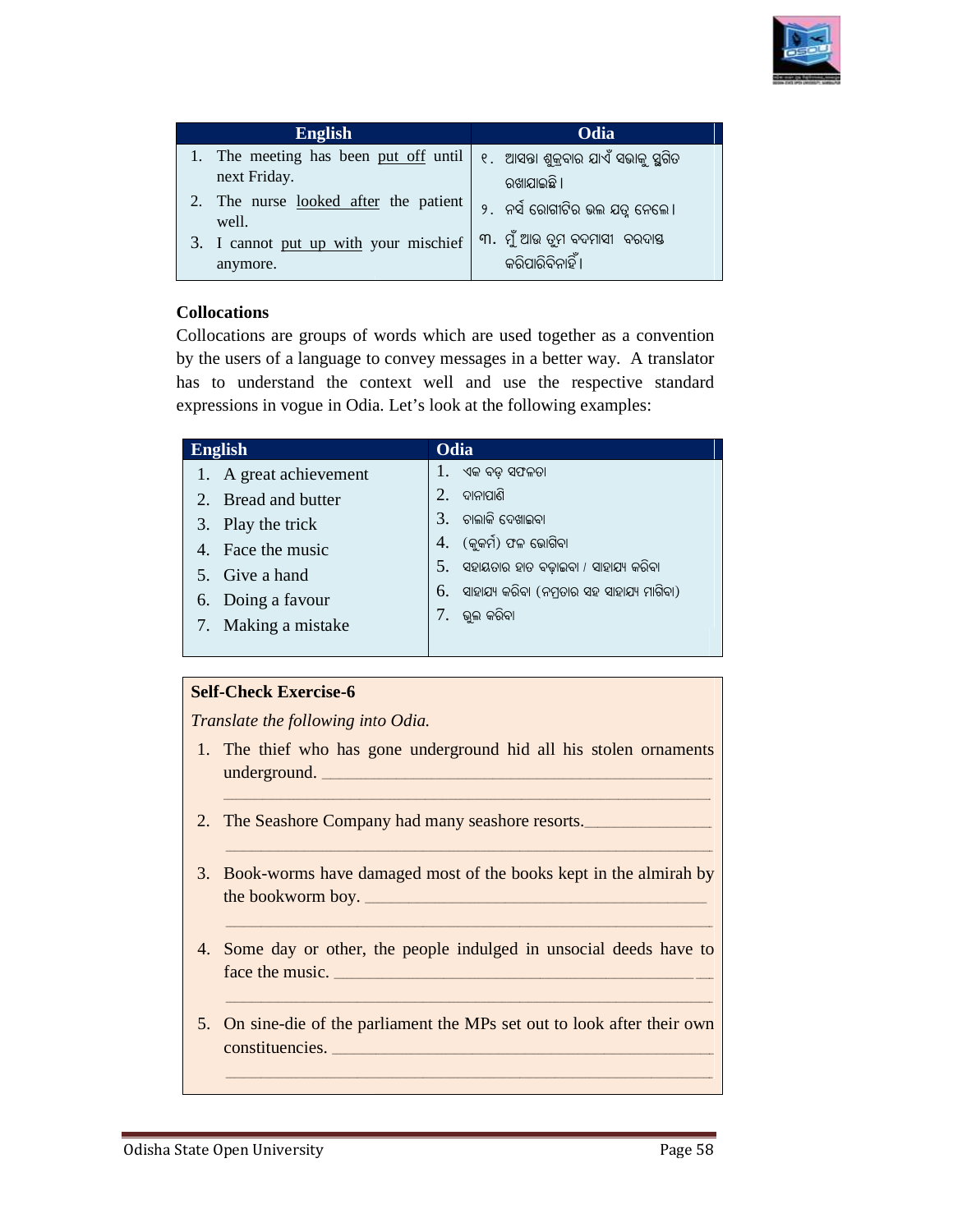

#### 19.4.1 Standardisation in translation of Phrases, Idioms and Proverbs:

It is very difficult to understand most of the English phrases, idioms and proverbs as they most of the times do not denote the same meaning as the words used therein. For example: to understand most of the English phrases, idioms and<br>he times do not denote the same meaning as the wo<br>ple:<br>ne's (or the) standard: take up arms.

- 1. Raise one's (or the) standard:
- 2. Cats and dogs: heavy rain, ମୂଷଳାଧାର ବର୍ଷା. It does not relate to the literal meaning of the words used in this idiom. If we translate it as 'ବିଲେଇ ଓ **KêKêe**' it does not make any sense.
- $3.$  Save face: ମୁଖଲଜ୍ଜା, ସମ୍ମାନ ରକ୍ଷାକରିବା whereas it would literally mean 'to save the face from some probable danger.'
- 4. Turnover: 'Turn' in Odia literally menas move to some direction or the Turnover: 'Turn' in Odia literally menas move to some direction or the time when some one is scheduled to do something. (ବୁଲିପଢ଼ିବା, ପାଳି); over mean upward. However the phrase 'turnover' means the gross business mean upward. However the phrase 'turnover' means the gross business<br>done by some body of any firm. In Odia this phrase would mean  $\epsilon$ ମାଟ **aýaiûd aû Kûeaûe** rases, Idioms and Proverbs:<br>
nglish phrases, idioms and proverbs<br>
same meaning as the words used<br>
parms.<br>
om. If we translate it as 'Scan on<br>
whereas it would literally mean 'to<br>
nger.'<br>
consistency to some direction or th It is very difficult to understand most of the English phraces, idions and proverbs<br>
its very officient to the times do not denote the same meaning as the words used<br>
therein. For example:<br>
1. Raise one's (or the) standar
	- $5.$  Tit for tat: ଯେସାକ୍ ତେସା

A translator therefore has to use the standard equivalents available in Odia language for such expressions. We can still consider a few more examples:

- 1. 'hard up' implies the meaning 'to lack money': In Odia we usually say In the standard equivalents available in Odia<br>
or such expressions. We can still consider a few more examples:<br>
"
in and up" implies the meaning 'to lack money': In Odia we usually say<br>
"
GIGO QQQ", if we use it in the non equivalent in the formal register will be: ଲୋଭକରିବା, କଂଜୁସି କରିବା, କୃପଶ **ùjaû** etcetera.
- 2. Aftermath: This phrase has nothing to do with 'after' (CGO) or math (GRO), rather it denotes the events or situation after some terrible  $h$ appening is over. ପରବର୍ତ୍ତୀ ପ୍ରଭାବ, ପ୍ରତିଫଳ
- 3. Hari <u>came down with</u> smallpox: ହରି ବସନ୍ତ ରୋଗରେ ଆକ୍ରାନ୍ତ ହେଲା ।
- 4. The teacher called up the student who broke the glass in the corridor: ଶିକ୍ଷକ ବାରଣ୍ଡରେ କାଚ ଭାଙ୍ଗିଥିବା ଛାତ୍ରକୁ ଡକାଇଲେ ।
- 5. Ramesh called on his aunt in the hospital: ରମେଶ ଡାକ୍ତରଖାନାରେ ତା' ମାଉସାଙ୍କୁ ସାକ୍ଷାତ କଲା ।
- 6. Sarita put up with all the scolding inflicted upon her by her husband: ସରିତା ତା'ସ୍ୱାମୀଙ୍କର ସବୁ ଗାଳିଗୁଲଜ ସହିଗଲା ।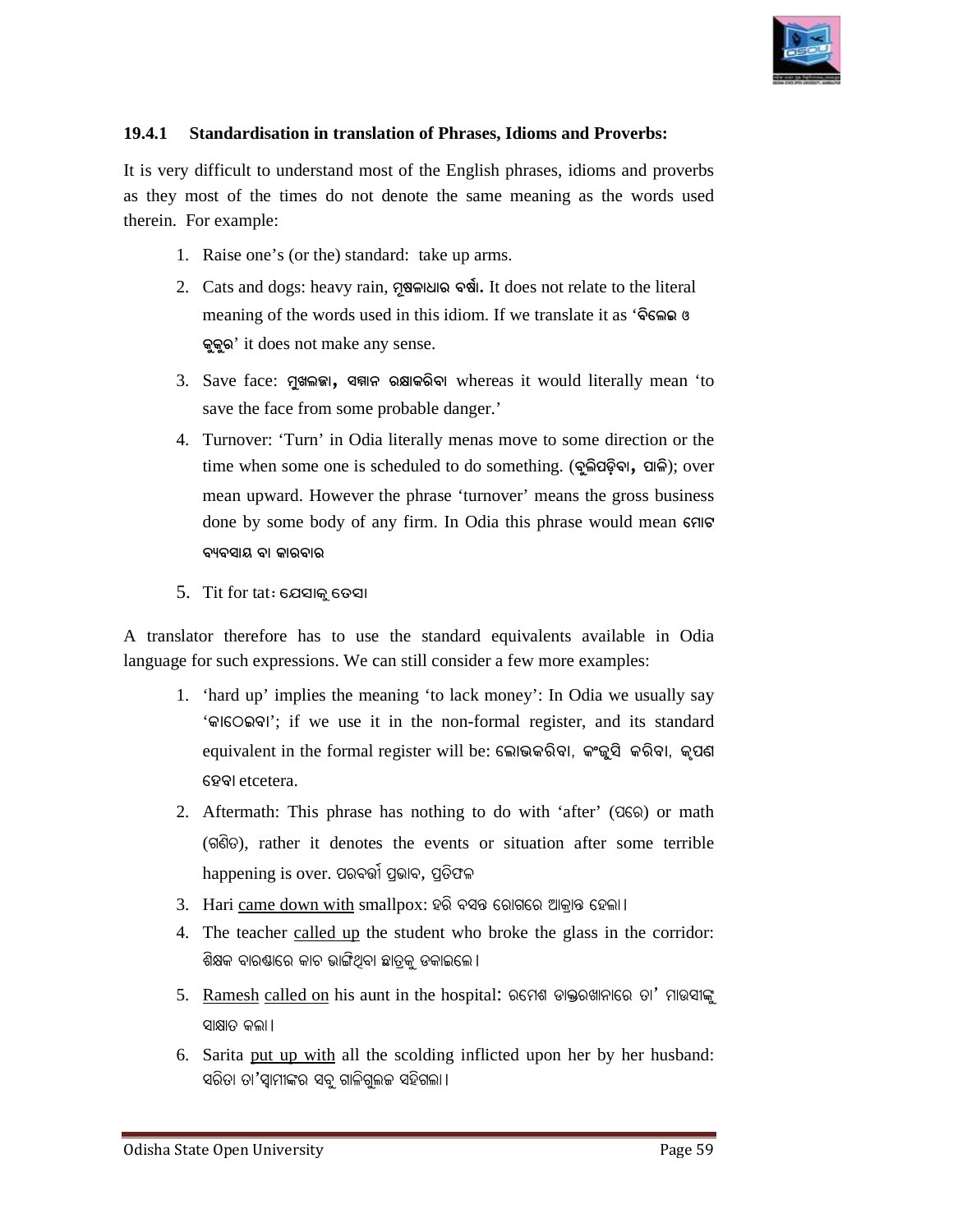

- 7. Rani, will you please hand out the textbooks? ରାଣୀ, ତୁମେ ବହିଗୁଡ଼ିକ ଟିକିଏ ବଢେଇଦେବ କି ?
- 8. He turned out of the college campus to find a huge turnout. (Gathering, ଭିଡ଼) at the venue of the PM's meeting: ସେ କଲେଜ ହତାରୁ ବାହାରି ପ୍ରଧାନମତ୍ତୀଙ୍କ ସଭାସ୍ଥଳରେ ପ୍ରବଳ ଭିଡ଼ <mark>ଜମିଥିବାର ଦେଖିଲା</mark> । rned out of the college campus to find a huge turnout. (Gathering,<br>t the venue of the PM's meeting: ସେ କଲେଜ ହତାରୁ ବାହାରି ପ୍ରଧାନମନ୍ତୀଙ୍କ<br>ରେ ପ୍ରବଳ ଭିଡ଼ ଜମିଥିବାର ଦେଖିଲା।<br>turned Mr Gopal out of doors as he could not give the
- 9. Boss turned Mr Gopal out of doors as he could not give the desired  $\mathrm{output.}$  ଆବଶ୍ୟକ ମୁତାବକ କାମ ଦେଇନପାରିବାରୁ (କରିନପାରିବାରୁ) ଗୋପାଳବାବୁଙ୍କୁ ମାଲିକ ବିଦା କରିଦେଲେ ।
- 10. You have to bring home to me why you could not accomplish the job: ତୁମେ କାହିଁକି କାମଟି ପୂରା କରିପାରିଲନି ସେକଥାା ତୁମେ ମୋତେ ବୁଝାଇ ଦେବାକୁ ପଡ଼ିବ ।



#### **19.4.2 Standardisation Odia expressions through Syntactic modulation**

The basic sentence structure of English contains the subject, verb and the object in the order of SVO (Subject  $+$  Verb  $+$  Object).

- 1. Meera loves ice-creams: ମୀରା ଆଇଷ୍ଟ୍ରିମ୍ ଖାଇବାକୁ ଭଲ ପାଏ ।
- $2$ . Vikash sings beautifully: ବିକାଶ ଭଲ ଗୀତ ଗାଏ ।
- $3.$  Raghu cooks various indigenous dishes well: ରଘୁ ବିଭିନ୍ନ ଭାରତୀୟ ଖାଦ୍ୟ ଭଲ ରାଜ୍<u>ଣ</u>େ ।

However, in the standard sentence structure in Odia, the place of the verb and object is reversed; we write the subject first, then the object and then come the verb In the SOV order: (Subject + Object + Verb) sentence structure in Odia, the place<br>
i write the subject first, then the obje<br>
order: (Subject + Object + Verb)<br>
in English, we usually put the Main

In the complex sentences in English, we usually put the Main Clause first and the sub-ordinate clauses follow the Main Clause.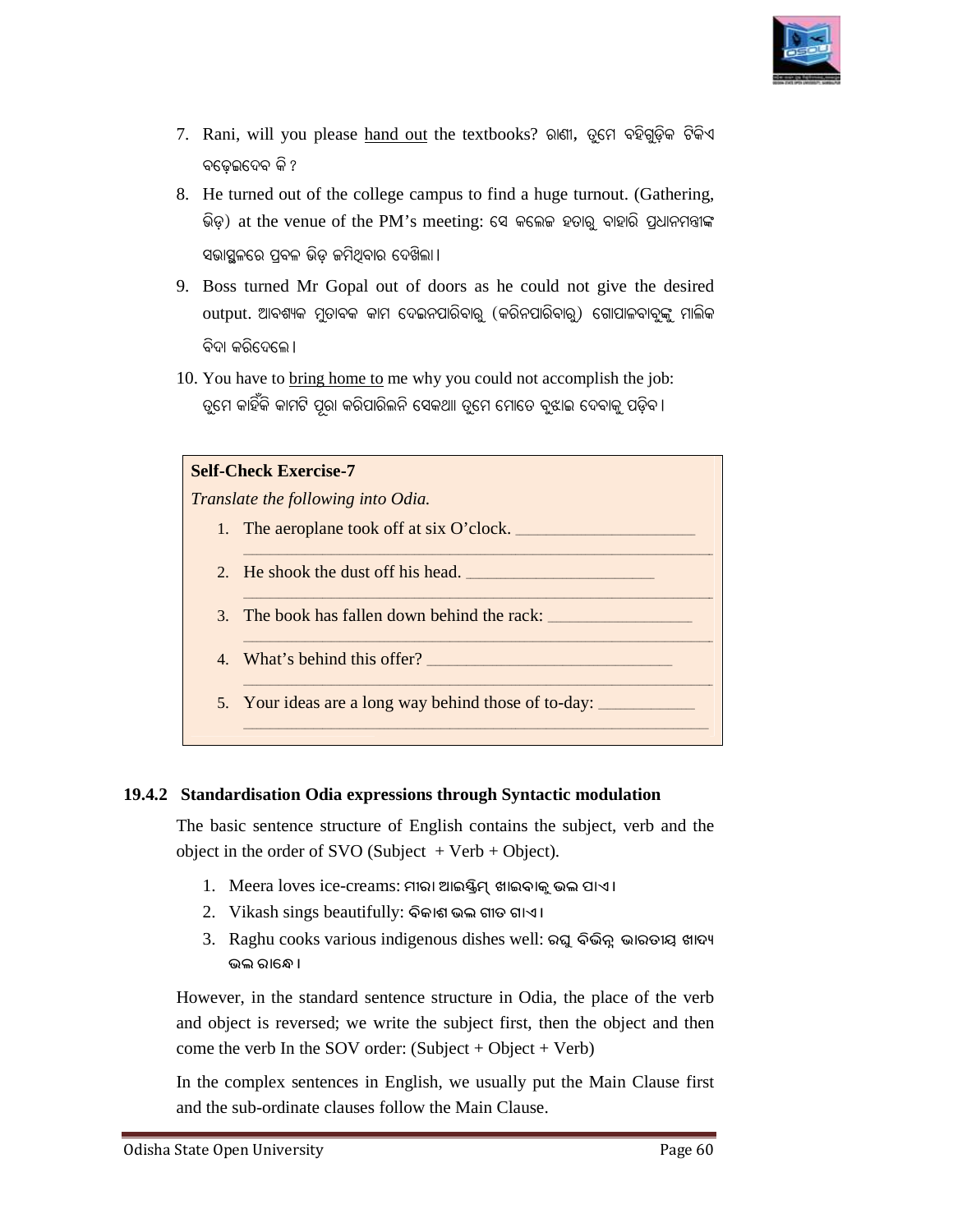

- 1. I don't know when the train arrives: ଟ୍ରେନ୍ କେତେବେଳେ ଆସିବ ମୁଁ ଜାଣିନି।
- 2. Sabita saw a crow while coming out of her room: ନିଜ ରୁମ୍ରୁ / କୋଠରିରୁ ବାହାରିଲାବେଳେ ସବିତା ଗୋଟିଏ କାଉ ଦେଖିଲା ।
- 3. People do not bother if you fast: ତୁମେ ଉପାସ ରହିଲେ ଲୋକଙ୍କର କିଛି ଯାଏ ଆସେ ନାହିଁ ।

In English, there are a few conjunctions which occur at the beginning of complex sentences. In such sentences the sub-ordinate clause occurs before complex sentences. In such sentences the sub-ordinate clause occurs before the Main Clause.

- 1. Since you are a good singer, I will refer your name for the competition: ତୂମେ ଜଣେ ଭଲ ଗାୟକ ହୋଇଥିବାରୁ ମୁଁ ପ୍ରତିଯୋଗିତା ପାଇଁ ତୁମ ନାଁ ସପାରିସ କରିବି।
- $2.$  Though I am physically weak, I will try to save you: ମୁଁ ଦୁର୍ବଳ ହୋଇଥିଲେ ବି ତୁମକୁ ର<mark>କ୍ଷାକରିବାକୁ ଚେଷ୍ଟାକରିବି ।</mark>

Important to note here is that in Odia, we put the sub-ordinate clauses before the Main Clauses almost in all the cases.

 $\operatorname{He}$  took three hours to climb up. (adverb): ଡାକୁ ଚଢ଼ିବାକୁ ତିନି ଘଷା ଲାଗିଲା।  $\operatorname{He}$  is climbing  $\operatorname{up}$  the mountain. (preposition): ସେ ପାହାଡ଼ ଉପରକୁ ଚତୁଛି ।

\_\_\_\_\_\_\_\_\_\_\_\_\_\_\_\_\_\_\_\_\_\_\_\_\_\_\_\_\_\_\_\_\_\_\_\_\_\_\_\_\_\_\_\_\_\_\_\_\_\_\_\_\_\_\_\_\_\_\_\_\_\_\_\_\_\_\_\_\_\_\_\_\_\_\_\_\_\_\_\_\_\_\_\_\_\_\_\_\_\_\_\_\_\_\_\_\_\_\_\_\_\_\_\_\_\_\_\_\_\_\_\_\_\_\_\_\_\_\_\_\_\_\_\_\_\_\_\_\_\_\_\_\_

I am going to wipe out all words on the blackboard. ଗୁଁ କଳାପଟାରେ ଲେଖାଥିବା ସବୁ ଶବ୍ଦ ଲିଭାଇ ଦେବାକୁ ଯାଉଛି।

ଲେଖାଥ୍ବା ସବୁ ଶଢ ଲିଭାଇ ଦେବାକୁ ଯାଉଛି।<br>Come on, relax! Wipe out your tears: ଉଠ, ନିଜକୁ ସୟାଳ! ଆଖିରୁ ଲୁହ ପୋଛିଦିଅ।

#### **19.1 Summing Up**  \_\_\_\_\_\_\_\_\_\_\_\_\_\_\_\_\_\_\_\_\_\_\_\_\_\_\_\_\_\_\_\_\_\_\_\_\_\_\_\_\_\_\_\_\_\_\_\_\_\_\_\_\_\_\_\_\_\_\_\_\_\_\_\_\_\_\_\_\_\_\_\_\_\_\_\_\_\_\_\_\_\_\_\_\_\_\_\_\_\_\_\_\_\_\_\_\_\_\_\_\_\_\_\_\_\_\_\_\_\_\_\_\_\_\_\_\_\_\_\_\_\_\_\_\_ \_\_\_\_\_\_\_\_\_\_\_\_\_\_\_\_\_\_\_\_\_\_\_\_\_\_\_\_\_\_\_\_\_\_\_\_\_\_\_\_\_\_\_\_\_\_\_\_\_\_\_\_\_\_\_\_\_\_\_\_\_\_\_\_\_\_\_\_\_\_\_\_\_\_\_\_\_\_\_\_\_\_\_\_\_\_\_\_\_\_\_\_\_\_\_\_\_\_\_\_\_\_\_\_\_\_\_\_\_\_\_\_\_\_\_\_\_\_\_\_\_\_\_\_\_\_\_\_\_\_\_\_\_\_

\_\_\_\_\_\_\_\_\_\_\_\_\_\_\_\_\_\_\_\_\_\_\_\_\_\_\_\_\_\_\_\_\_\_\_\_\_\_\_\_\_\_\_\_\_\_\_\_\_\_\_\_\_\_\_\_\_\_\_\_\_\_\_\_\_\_\_\_\_\_\_\_\_\_\_\_\_\_\_

Many a times we find that a single word denotes varied meanings in the same language. In such cases, we have to select the word having wide usage with the most appropriate sense as the original word or expression. the most appropriate sense as the original word or expression.<br>Standardisation of such terms is very necessary in the annals of governance, viz. law, judiciary, media, science and technology so as to avoid misinterpretations that may lead to untoward consequences. Government of India has therefore set a Commission for Scientific and Technical Terms under the Ministry of Higheer Education. All State governments are also set to develop their own glossaries of standardized terms for official use. Standardisation means selecting one of the many alternatives available in the target language to avoid confusion at an at may lead to untoward c<br>set a Commission for Sci<br>f Higheer Education. All S<br>wn glossaries of standard<br>ns selecting one of the man<br>oid confusion at any level. Now when the train arrives:  $\epsilon$ gg cosocosoco zios  $\frac{1}{2}$  os  $\frac{1}{2}$  os  $\frac{1}{2}$  os  $\frac{1}{2}$  os  $\frac{1}{2}$  os  $\frac{1}{2}$  os  $\frac{1}{2}$  os  $\frac{1}{2}$  os  $\frac{1}{2}$  or  $\frac{1}{2}$  or  $\frac{1}{2}$  or  $\frac{1}{2}$  or  $\frac{1}{2}$  or Standardisation of such terms is very necessary in the annals of gove<br>viz. law, judiciary, media, science and technology so as to<br>misinterpretations that may lead to untoward consequences. Govern<br>India has therefore set a

English and Odia are the languages of two geographical entities situated wide apart from each other on the globe and are spoken by such people who

 $\overline{\phantom{a}}$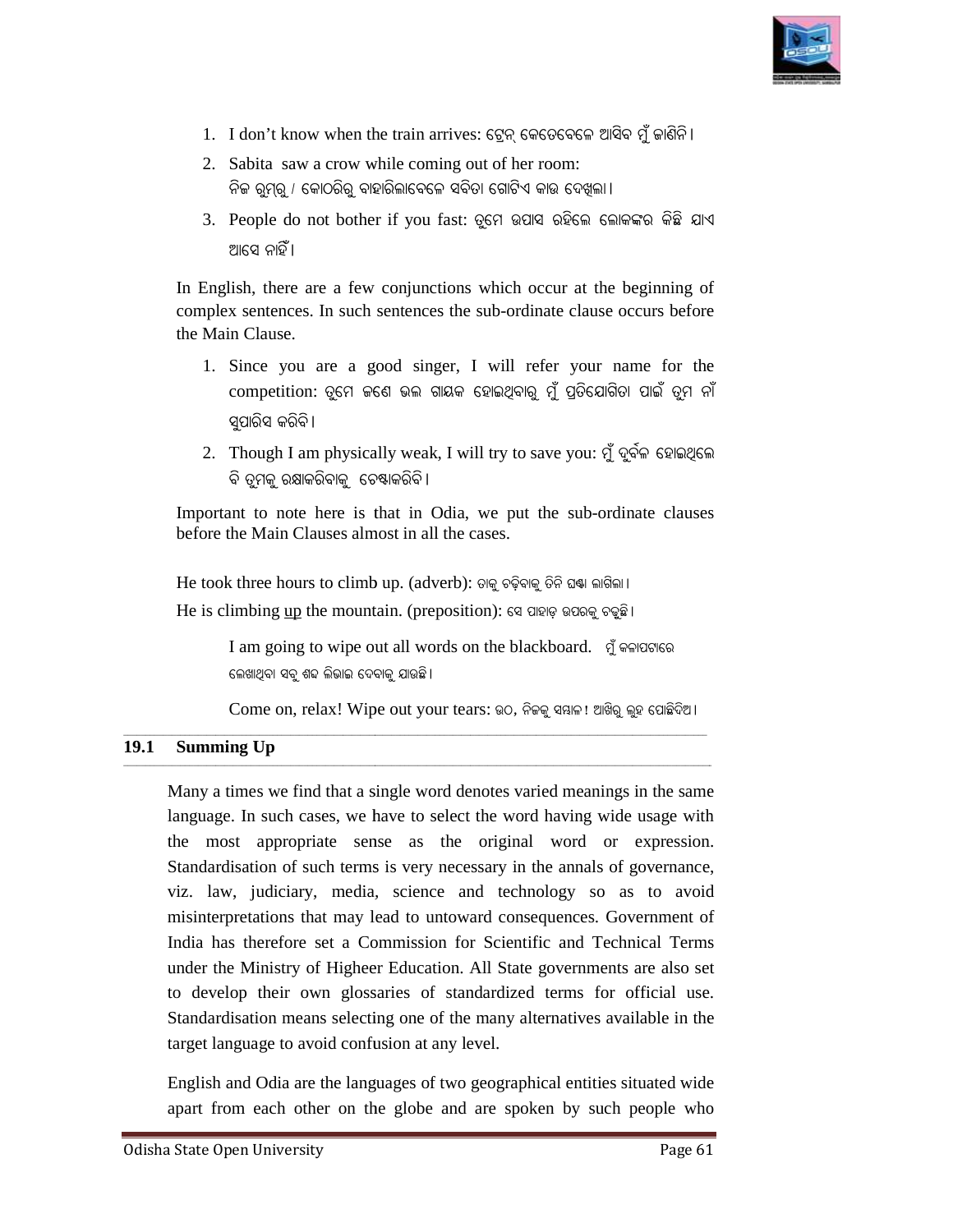

represent completely different cultures. Therefore, it is quite natural that both the languages have different morphological characters. Different types of phrases, idioms and proverbs in both the languages have come into being from time to time with varied usages, historial events and cultural heritage. It is therefore quite natural that these literary expressions on one language may not have the same etymology or genesis in the other language. However, we can find out such other expressions in the target language that may convey the same contextual meaning as the text in hand, albeit with a different etymology or genesis. A translator therefore has to search for such equivalents to produce a standardized document in the target language. and proverbs in both the languages have come into being<br>with varied usages, historial events and cultural heritage. It<br>natural that these literary expressions on one language may e same contextual meaning as the text in hand, albeit with a different<br>ymology or genesis. A translator therefore has to search for such<br>quivalents to produce a standardized document in the target language.<br>good translatio letely different cultures. Therefore, it is quite natural that both<br>have different morphological characters. Different types of<br>s and proverts in both the languages have come into being<br>ne with varied touges, historial eve present completely different cultures. Therefore, it is quite natural that both<br>
c languages have different morphological chancetes. Different morphological chancetes. Different types of<br>
come ime to time with varied usage

A good translation should conform to the exact contextual meaning of the original text and to the standard of the target language in respect of its nature and syntax so that the new product contextually looks like an exact replica of the original text while giving the impression such that it has been originally written in the target language.

We can produce a good text in the target language by following three steps in translation:

- terms used;
- 1. Go through the original text and perceive the contextual meaning of the terms used;<br>2. Search for their equivalents in the standard terminology of the target language as per the register used in the source language text 2. Search for their equivalents in the standard terminology of the target language as per the register used in the source language text;
- 3. Construct the sentences conforming to the standard sequence of the terms as per the syntax of the target language, and the register used in the source text.<br>
pls and Resources<br>ପୁଶାସନ ଶବ୍ଦକୋଶ, Law department, Government of Odisha source text.

#### **Tools and Resources**

- 1. ପ୍ରଶାସନ ଶବ୍ଦକୋଶ, Law department, Government of Odisha
- 2. ସରକାରୀ ଭାଷା ସହଚର, Law department, Government of Odisha
- 3. Glossary of Administrative Terms, (English (English-Hindi) Commission for Scientific & Tech.Terminology
- $4$ . ନିର୍ଭୁଲ ଲେଖାର ମୂଳସୂତ୍ର, ପ୍ରୋ. ନୀଳାଦ୍ରି ଭୂଷଣ ହରିଚନ୍ଦନ, ମାଲ୍ୟବନ୍ତ ପ୍ରକାଶନ, ଭୁବନେଶ୍ୱର
- 5. Oxford English Odia Dictionary, by BK Tripathy & KM Patnaik, Oxford University Press.

6. CAT softwares, digital dictionaries, thesauri and apps etcetera may also be used with caution.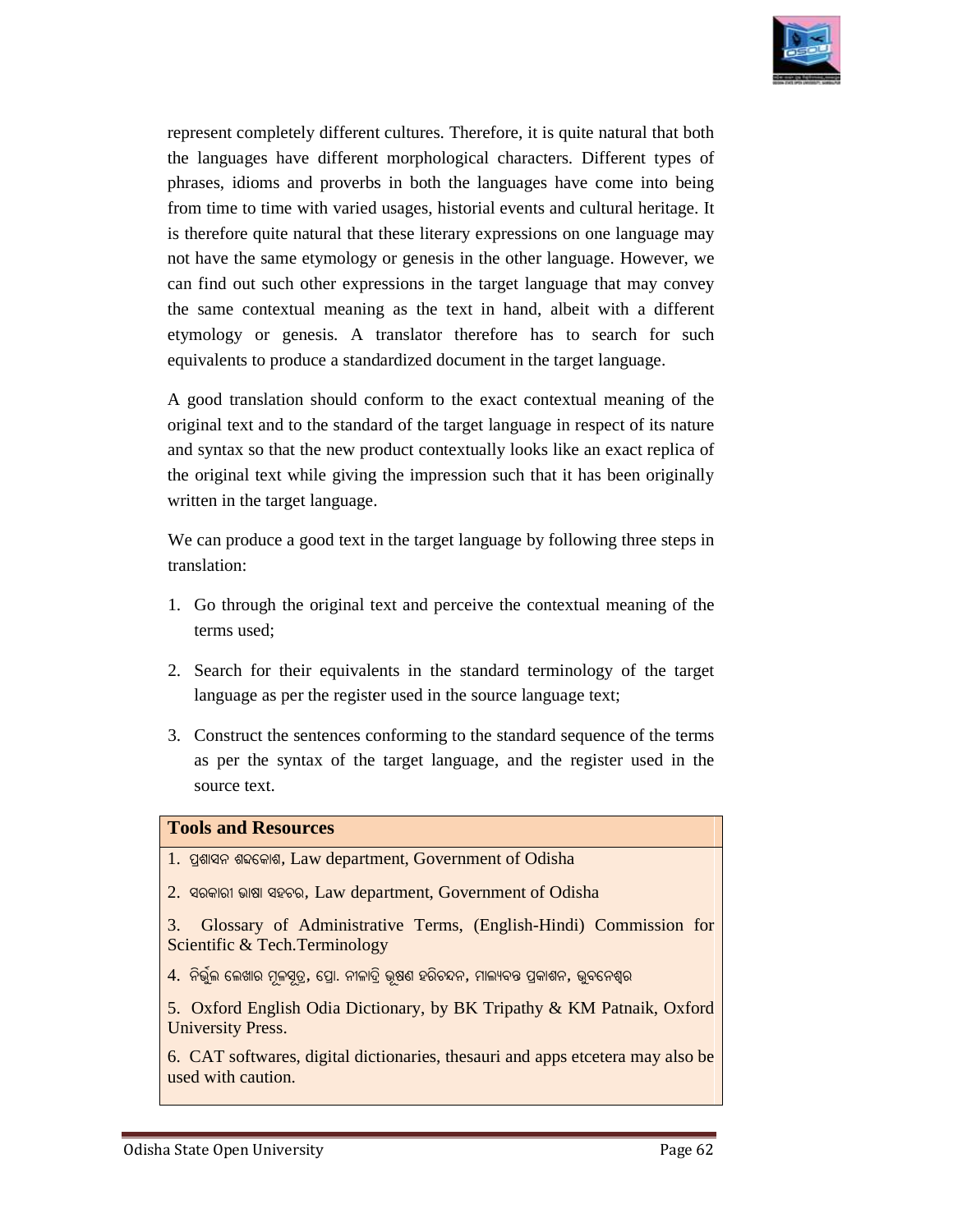

 $\overline{\phantom{a}}$ 

#### 19.1 Model Answers to Self-Check Exercises

#### **Self-Check Exercise-1**

Answer the following questions within 50-100 words:

1. *Define Standardisation.*

'Standardization' can be defined as: The act of conforming to the quality or quantity of something to the legally or socially accepted level in respect of that particular object or activity by effecting necessary changes relative to the accepted level.

2. What are the various steps of standardisation in the process of translation?

\_\_\_\_\_\_\_\_\_\_\_\_\_\_\_\_\_\_\_\_\_\_\_\_\_\_\_\_\_\_\_\_\_\_\_\_\_\_\_\_\_\_\_\_\_\_\_\_\_\_\_\_\_\_\_\_\_\_\_\_\_\_\_\_\_\_\_\_\_\_\_\_\_\_\_\_\_\_\_\_\_\_\_\_\_\_\_\_\_\_\_\_\_\_\_\_\_\_\_\_\_\_\_\_\_\_\_\_\_\_\_\_\_\_\_\_\_\_\_\_\_\_\_\_\_

\_\_\_\_\_\_\_\_\_\_\_\_\_\_\_\_\_\_\_\_\_\_\_\_\_\_\_\_\_\_\_\_\_\_\_\_\_\_\_\_\_\_\_\_\_\_\_\_\_\_\_\_\_\_\_\_\_\_\_\_\_\_\_\_\_\_\_\_\_\_\_\_\_\_\_\_\_\_\_\_\_\_\_\_\_\_\_\_\_\_\_\_\_\_\_\_\_\_\_\_\_\_\_\_\_\_\_\_\_\_\_\_\_\_\_\_\_\_\_\_\_\_\_\_\_\_\_\_\_\_\_\_\_ \_\_\_\_\_\_\_\_\_\_\_\_\_\_\_\_\_\_\_\_\_\_\_\_\_\_\_\_\_\_\_\_\_\_\_\_\_\_\_\_\_\_\_\_\_\_\_\_\_\_\_\_\_\_\_\_\_\_\_\_\_\_\_\_\_\_\_\_\_\_\_\_\_\_\_\_\_\_\_\_\_\_\_\_\_\_\_\_\_\_\_\_\_\_\_\_\_\_\_\_\_\_\_\_\_\_\_\_\_\_\_\_\_\_\_\_\_\_\_\_\_\_\_\_\_\_\_\_\_\_\_\_\_\_

\_\_\_\_\_\_\_\_\_\_\_\_\_\_\_\_\_\_\_\_\_\_\_\_\_\_\_\_\_\_\_\_\_\_\_\_\_\_\_\_\_\_\_\_\_\_\_\_\_\_\_\_\_\_\_\_\_\_\_\_\_\_\_\_\_\_\_\_\_\_\_\_\_\_\_\_\_\_\_\_\_\_\_\_\_\_\_\_\_\_\_\_\_\_\_\_\_\_\_\_\_\_\_\_\_\_\_\_\_\_\_\_\_\_\_\_\_\_\_\_\_\_\_\_\_

Various steps of standardization in the process of translation are as under:

- (a) Perceiving the correct concept of the original text;
- (b) Search for the most appropriate term or expression in the target language as per the register used in the original text.
- (c) The appropriate word so obtained then has to be modified according to the tense, number, degree, voice, person, narration and all other grammatical features as may be needed to give it a natural sha target language. Search for the most appropriate term or expression in the target<br>language as per the register used in the original text.<br>The appropriate word so obtained then has to be modified according to<br>the tense, number, degree, voic mdardization' can be defined as: The act of conforming to the quality<br>ntity of something to the legally or socially accepted level in respect<br>particular object or activity by effecting necessary changes relative<br>accepted l
- (d) Then the words have to be arranged in the sentence according to the syntactic rules of the target language, of course as necessary to conform the register of the original text.

#### **Self-Check Exercise-2**

- A. Answer these questions within 100 words:
- 1. *Why is standardisation necessary in respect of administrative, scientific and is standardisation technological terms?*  register of the original text.<br>
recise-2<br>
se questions within 100 words:<br>
standardisation necessary in respect of administrative, scientific and<br>
ogical terms?<br>
le word acquires different meanings with the change of contex

A single word acquires different meanings with the change of context. Therefore we have to be very careful about choosing official, scientific and technological terms? Similarly, many a times, the same act or thing is denoted by different words in the same language. However, we have to denoted by different words in the same language. However, we have to select a particular word for a specific meaning in official language, science and technology; otherwise it may create a lot of confusion or give rise to untoward situations in governance, legal matters, media etcetera. Needless to say that it becomes easy for the masses to work in a particular language when we use the same vocabulary for things carrying the same meaning. (110 words) and technology; otherwise it may create a lot of confusion or give rise to untoward situations in governance, legal matters, media etcetera. Needless to say that it becomes easy for the masses to work in a particular langu **Example 12**<br> **Example 12 Solution** Solution Solution Solution Solution Solution Solution Solution Solution Solution Solution Characteristic Characteristic Characteristic Characteristic Characteristic Characteristic Syst A single word acquires different meanings with the change of context.<br>Therefore we have to be very careful about choosing official, scientific and<br>technological terms? Similarly, many a times, the same act or thing is<br>deno

2. What steps have been taken by Government of India and State of Odisha in *respect of standardization of administrative terms?*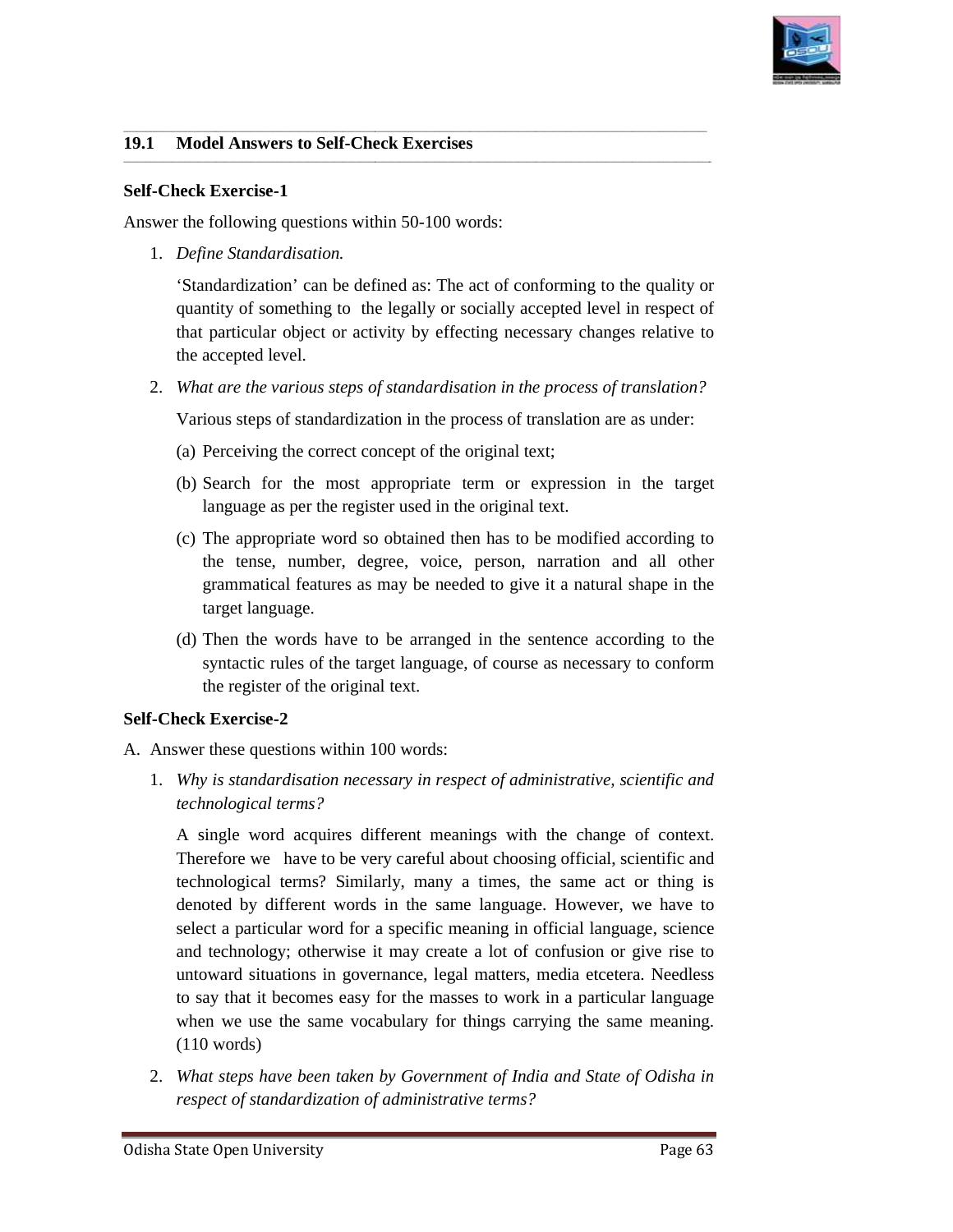

Government of India has even set up a permanent Commission for Scientific and Technical Terminology Terminology, under the Ministry of Human Resource Development, Department of Higher Education, to develop, cause to develop and monitor development of the vocabulary of administrative terminology in various Indian languages. The commission is working vigorously and have published some bilingual glossaries of administrative terms.

Government of Odisha has published some glossaries of administrative and technical terminology, sample usable common notings, and drafts of letters, note-sheets, office orders etc. in Odia in two compilations, viz., '**qailar** ଶବ୍ଦକୋଶ' and 'ସରକାରୀ ଭାଷା ସହଚର' corresponding to administrative terminology and noting-drafting respectively. (101 words) Development, Department of Higher Education, to develop, cause to<br>develop admonitor development of the vocabulary of administrative<br>vieraniology in various Indian languages. The commission is working<br>vigorously and have pu

- B*. Fill in the blanks:*
	- (a) A translator has to follow the terminology prepared by the Government and other constitutional bodies there of from time to time in respect of standardisation of administrative and technical terms. and other constitutional bodies there of from time to time in respect<br>
	<u>standardisation</u> of administrative and technical terms.<br>
	(b) Odia has been used in <u>official</u> works in some departments since 1954.
	-
	- (c) Standardisation makes the translated text more appropriate, easy to perceive, acceptable and useful.

#### **Self-Check Exercise-3**

Translate the following terms with their standard equivalents in Odia: Translate following

 ${\rm Hydrogen:}$  ହାଇଡ୍ରୋକେନ, ଯବକ୍ଷାରଜାନ;  ${\rm Carbon}$   ${\rm dioxide:}$  କାର୍ବନଡାଇଅକ୍ୱାଇଡ୍, ଅଙ୍ଗାରକାମୁ; calorie: କ୍ୟାଲୋରି, ampere: ଆମ୍ପିୟର୍; Marxism: ମାର୍କ୍ୱିବାଦ; Braille: ବ୍ରେଲି Guillotine: ଗିଲୋଟିନ୍, Fahrenheit: ଫାରେନହିଟ୍; scale: ଷ୍ଳେଲ, ଚାଂଛିବା, କାଡି; Radio: ରେଡ଼ିଓ, ଆକାଶବାଣୀ Petrol: ପେଟ୍ରୋଲ; Radar: ରାଡାର; Electron: ଇଲେକ୍ଟ୍ରୋନ୍; continent: ମହାଦ୍ୱାପ; Ticket: ଟିକେଟ; signal: ସିଗ୍ନାଲ; ସଙ୍କେତ; police: ପୋଲିସ; bureau: ବ୍ୟୁରୋ, କେନ୍ଦ୍ର; restaurant: ରେଷ୍ଟୁରାଷ୍ଟ; deluxe: ଡିଲକ୍ୱ; Lens: ଲେନ୍ସ୍, ଯବକାଚ; Department of Posts and Telegraphs: ଡାକ ଓ ତାର ଚିଲାଗ ।

#### **Self-Check Exercise-4**

Translate the following terms with their standard equivalents in Odia:

 ${\rm PUC}$  for perusal: ବିଚାର୍ଯ୍ୟ ପତ୍ରଟି ପାଠ କରକୁ ; Gratitude: କୃତଜ୍ଞତା

Our discussion may be recalled: ଆମର ଆଲୋଚନା ମନେ ପକାନ୍ତୁ;

Please speak: ଆଲୋଚନା କରକୁ; Grievances: ଅଭିଯୋଗ; Creation of Post: ପଦସ୍ୱଷି; Oxygen: ଅମୁଜାନ,  $Chord = \mathbb{G}^{\mathsf{N}}$ ,  $Cylinder = \mathfrak{S} \widehat{\mathsf{N}}$ ଣ୍ଡର,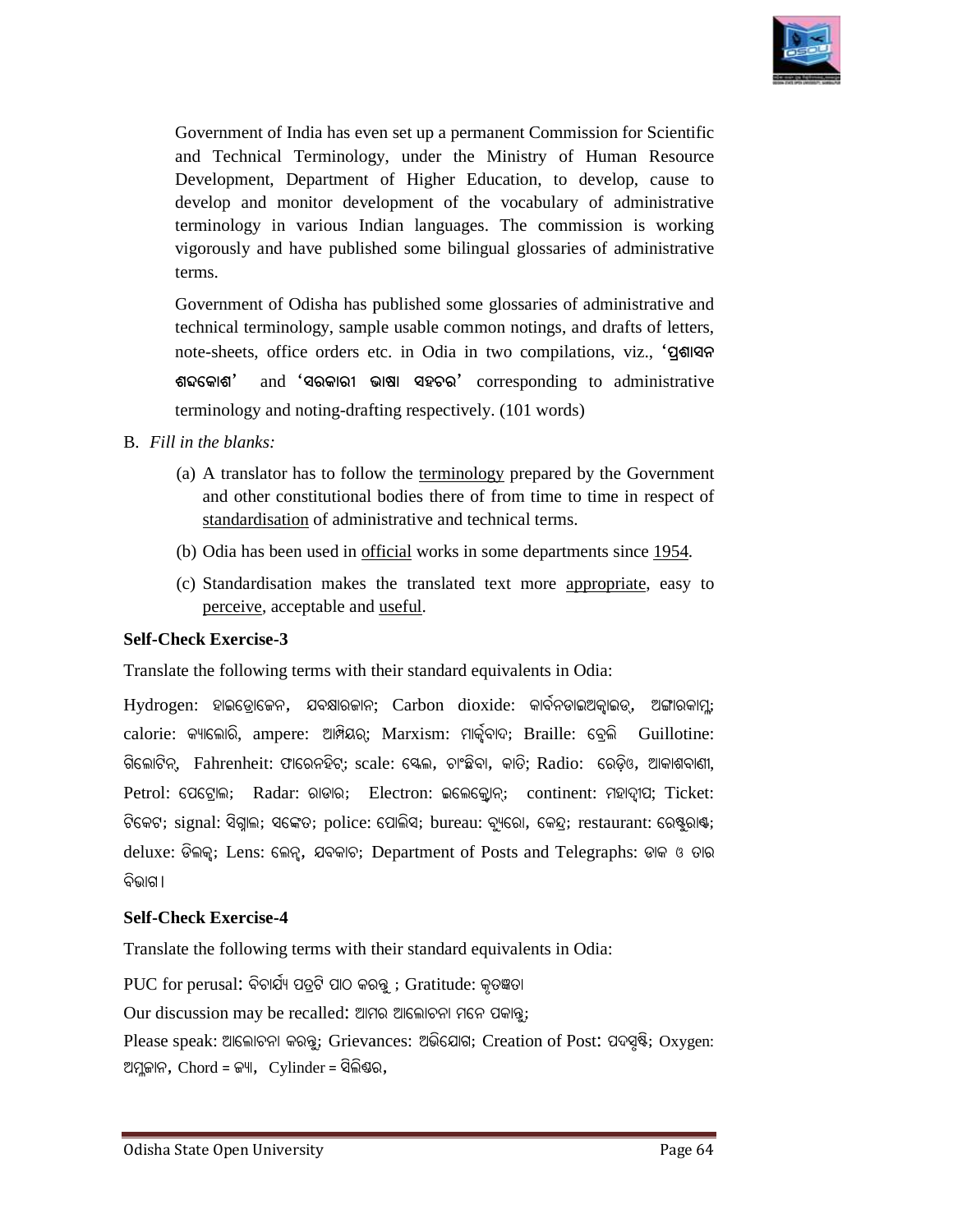

#### **Self-Check Exercise-5**

#### *Translate the following paragraph into Odia:*

It was the first term of Ms. Anju Mehta in this school when she became the Principal. She was so autocratic that no one in the staff was in good terms with her. She shifted the mid-term and term end examinations of the low Principal. She was so autocratic that no one in the staff was in good terms with her. She shifted the mid-term and term end examinations of the lower classes simply because she wanted to prepare the students for the Annual Day celebrations with a good practice in dance and music etcetera.

ଏହି ବିଦ୍ୟାଳୟରେ ଚାକିରୀ କରିବାର ପ୍ରଥମ ପାଳିରେ ଅଞ୍ଚୁ ମେହତା ସ୍କୁଲର ପ୍ରାଚାର୍ଯ୍ୟ ହେଲେ । ତାଙ୍କର ସ୍ୱଭାବ<br>ଏତେ ମନମୁଖୀ ଯେ ବିଦ୍ୟାଳୟର କୌଣସି କର୍ମଚାରୀ ବା ଶିକ୍ଷକଙ୍କ ସହିତ ତାଙ୍କର ଭଲ ସମ୍ପର୍କ ନଥିଲା । ବାର୍ଷିକୋସ୍ତବ<br>ନିମନ୍ତେ ପିଲାମାନଙ୍କୁ କେବଳ ନାଚ–ଗ ଏତେ ମନ୍ମଖୀ ଯେ ବିଦ୍ୟାଳୟର କୌଣସି କର୍ମଚାରୀ ବା ଶିକ୍ଷକଙ୍କ ସହିତ ତାଙ୍କର ଭଲ ସମ୍ପର୍କ ନଥଲା । ବାର୍ଷିକୋସବ ଏତେ ମନମୁଖୀ ଯେ ବିଦ୍ୟାଳୟର କୌଣସି କର୍ମଚାରୀ ବା ଶିକ୍ଷକଙ୍କ ସହିତ ତାଙ୍କର ଭଲ ସମ୍ପର୍କ ନଥିଲା । ବାର୍ଷିକୋସ୍ବ<br>ନିମନ୍ତେ ପିଲାମାନଙ୍କୁ କେବଳ ନାଚ–ଗୀତ ଇତ୍ୟାଦି ଭଲଭାବରେ ଶିଖାଇବା ପାଇଁ ସେ ତଳ ଶ୍ରେଣୀଗୁଡ଼ିକର ଅର୍ଦ୍ଧବାର୍ଷିକ ଓ ସତାନ୍ତ ପରୀକ୍ଷାକ୍ର ବି ଘଞ୍ଚାଇଦେଲେ ।

#### **Self-Check Exercise-6**

*Translate the following into Odia.* 

- 1. The thief who has gone underground hid all his stolen ornaments underground. ଆମ୍ଗୋପନ କରିଥିବା ଚୋରଟି ନିଜେ ଚୋରାଇଥିବା ଅଳଙ୍କାରସବୁ ମାଟିତଳେ ଲୁଚାଇଦେଲା।
- 2. The Seashore company had many seashore resorts: ସିସୋର କମ୍ପାନୀର ସାଗରତଟରେ ଅନେକ ଅତ୍ୟାଧୁନିକ ଯାତ୍ରୀନିବାସ ଥିଲା ।
- 3. Book-worms have damaged most of the books kept in the almirah by the  $\mathrm{bookworm}$   $\mathrm{boy}$ : ଗ୍ରନ୍ଭକୀଟ ବାଳକଟି ଆଲମାରିରେ ରଖିଥିବା ବହିଗୁଡ଼ିକ ପୋକ ଖାଇଯାଇଛି/ ଖାଇଗଲାଣି।
- 4. Some day or other, the people indulged in unsocial deeds have to face the Some  ${\rm music:}$  ଅସାମାଜିକ ଗତିବିଧିରେ ଲିପ୍ତ ଥିବା ଲୋକମାନଙ୍କୁ ଦିନେ ନା ଦିନେ ନିଜ କୁକର୍ମର ପ୍ରତିଫଳ ଭୋଗିବାକୁ ପଡ଼ିବ । y or other, the people indulged i<br>ସାମାଜିକ ଗତିବିଧିରେ ଲିସ୍ତ ଥିବା ଲୋକମାନଙ୍କୁ ଦିନେ ମ<br>die of the parliament the MPs
- 5. On sine-die of the parliament the MPs set out to look after their own constituencies: ସଂସଦ ଅନିଷ୍ଟିତକାଳ ପାଇଁ ସ୍ଥଗିତ ହେବାରେ ସାଂସଦମାନେ ନିଜ ନିଜର ନିର୍ବାଚନମଷଳୀର ଯତ୍ନ ନେବାକୁ ବାହାରିପଡିଲେ ।

#### **Self-Check Exercise-7**

*Translate the following into Odia.* 

- 1. The aeroplane took off at six O'clock. ଉଡ଼ାକାହାକଟି ଛଅଟାବେଳେ ବିମାନଘାଟୀ ଛାଡ଼ିଲା ।
- 2. He shook the dust off his head. ସେ ନିଜ ମୁ<mark>ଣ୍</mark>ଭରୁ ଧୂଳି ଝାଡ଼ିଦେଲା।
- 3. The book has fallen down behind the rack: (literal) ବହିଟି ଥାକ ପଛପଟେ ଖସିପଡ଼ିଛି ।
- 4. What's behind this offer? ଏହି ପ୍ରଷାବ ପଛରେ କି ରହସ୍ୟ/ଉଦ୍ଦେଶ୍ୟ ଅଛି ?
- 5. Your ideas are a long way behind those of to-day: ତୁମ ବିଚାରସବୁ ବହୁତ ପୁରୁଣାକାଳିଆ ।